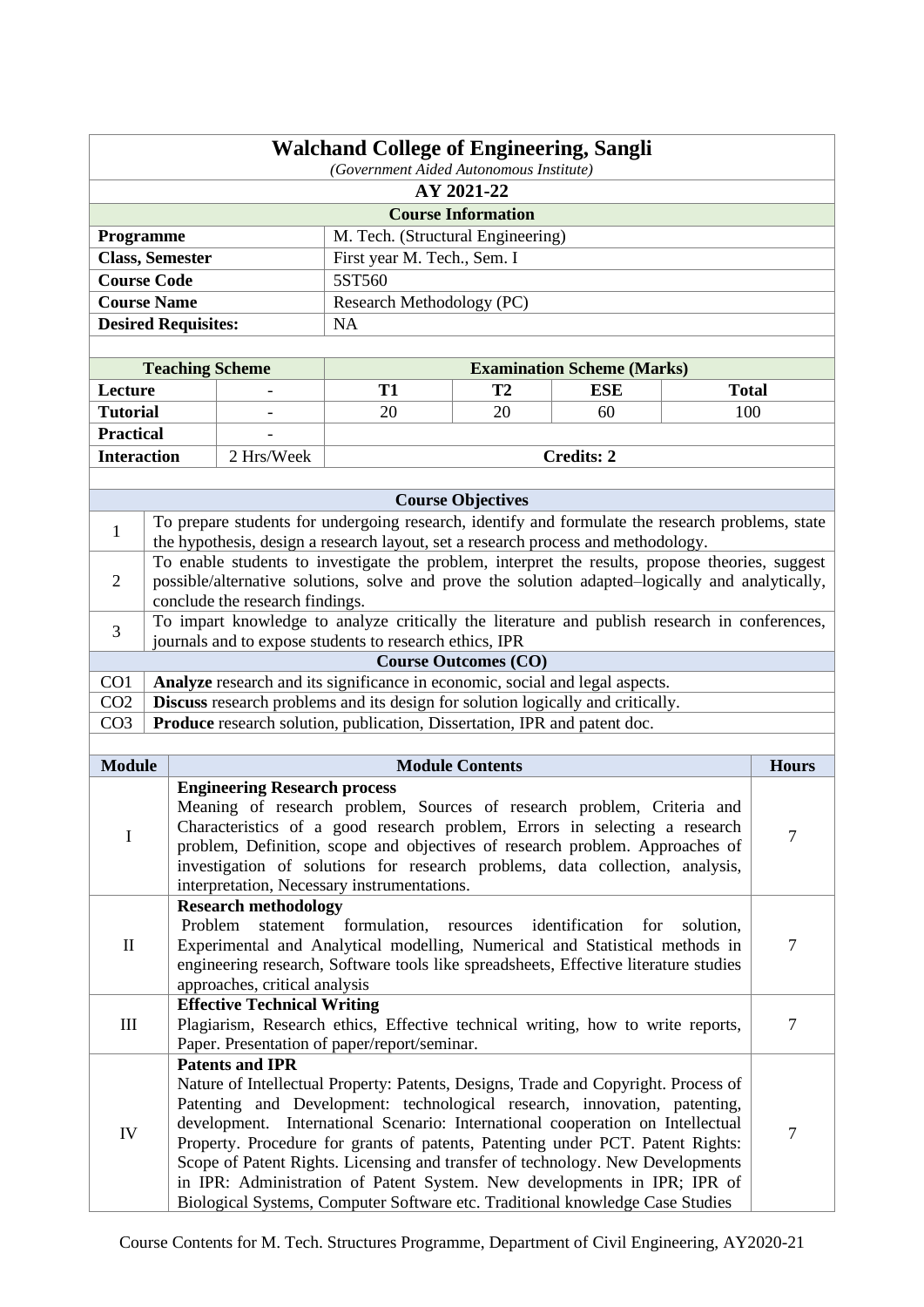| <b>Text Books</b> |                                                                                            |  |  |  |  |  |
|-------------------|--------------------------------------------------------------------------------------------|--|--|--|--|--|
| $\mathbf{1}$      | Melville Stuart and Goddard Wayne, "Research Methodology: An Introduction for Science $\&$ |  |  |  |  |  |
|                   | Engineering Students" Juta and Company Ltd, 2000.                                          |  |  |  |  |  |
| 2                 | Goddard Wayne and Melville Stuart, "Research Methodology: An Introduction", Juta and       |  |  |  |  |  |
|                   | Company Ltd., 2 <sup>nd</sup> Ed.-2004                                                     |  |  |  |  |  |
| $\mathfrak{Z}$    | Merges Robert, Menell Peter, Lemley Mark, "Intellectual Property in New Technological      |  |  |  |  |  |
|                   | Age", ASPEN Publishers, 2016.                                                              |  |  |  |  |  |
| $\overline{4}$    | Kumar Ranjit, "Research Methodology: A Step by Step Guide for beginners", SAGE             |  |  |  |  |  |
|                   | Publications, 4 <sup>th</sup> Ed.-2014.                                                    |  |  |  |  |  |
|                   |                                                                                            |  |  |  |  |  |
|                   | <b>References</b>                                                                          |  |  |  |  |  |
| $\mathbf{1}$      | Halbert, "Resisting Intellectual Property", Taylor & Francis Ltd, 2007                     |  |  |  |  |  |
| $\overline{2}$    | Mayall, "Industrial Design", McGraw Hill, 1992.                                            |  |  |  |  |  |
| $\overline{3}$    | Niebel, "Product Design", McGraw Hill, 1974                                                |  |  |  |  |  |
| $\overline{4}$    | Asimov, "Introduction to Design", Prentice Hall, 1962                                      |  |  |  |  |  |
| $5^{\circ}$       | Ramappa T., "Intellectual Property Rights Under WTO", S. Chand, 2008                       |  |  |  |  |  |
|                   |                                                                                            |  |  |  |  |  |
|                   | <b>Useful Links</b>                                                                        |  |  |  |  |  |
| 1                 | <b>NPTEL</b> :: General - NOC: Introduction to Research                                    |  |  |  |  |  |
| $\overline{2}$    | Introduction to Research - Course (nptel.ac.in)                                            |  |  |  |  |  |
| 3                 | <b>Qualitative Research Methods And Research Writing - Course (nptel.ac.in)</b>            |  |  |  |  |  |

| <b>CO-PO Mapping</b> |                                |  |  |  |       |  |  |  |
|----------------------|--------------------------------|--|--|--|-------|--|--|--|
|                      | <b>Programme Outcomes (PO)</b> |  |  |  |       |  |  |  |
|                      |                                |  |  |  |       |  |  |  |
| CO <sub>1</sub>      |                                |  |  |  |       |  |  |  |
| CO <sub>2</sub>      |                                |  |  |  |       |  |  |  |
| CO <sub>3</sub>      |                                |  |  |  |       |  |  |  |
| $-$                  |                                |  |  |  | ----- |  |  |  |

The strength of mapping is to be written as 1,2,3; Where, 1:Low, 2:Medium, 3:High. Each CO of the course must map to at least one PO.

## **Assessment**

| <b>Assessment Plan based on Bloom's Taxonomy Level</b> |    |                |            |              |  |  |
|--------------------------------------------------------|----|----------------|------------|--------------|--|--|
| <b>Bloom's Taxonomy Level</b>                          | T1 | T <sub>2</sub> | <b>ESE</b> | <b>Total</b> |  |  |
| Remember                                               |    |                |            |              |  |  |
| Understand                                             |    |                |            |              |  |  |
| Apply                                                  | 10 | 10             | 10         | 30           |  |  |
| Analyze                                                |    | 10             | 15         | 30           |  |  |
| Evaluate                                               |    |                | 15         | 20           |  |  |
| Create                                                 |    |                | 20         | 20           |  |  |
| <b>Total</b>                                           | 20 | 20             | 60         | 100          |  |  |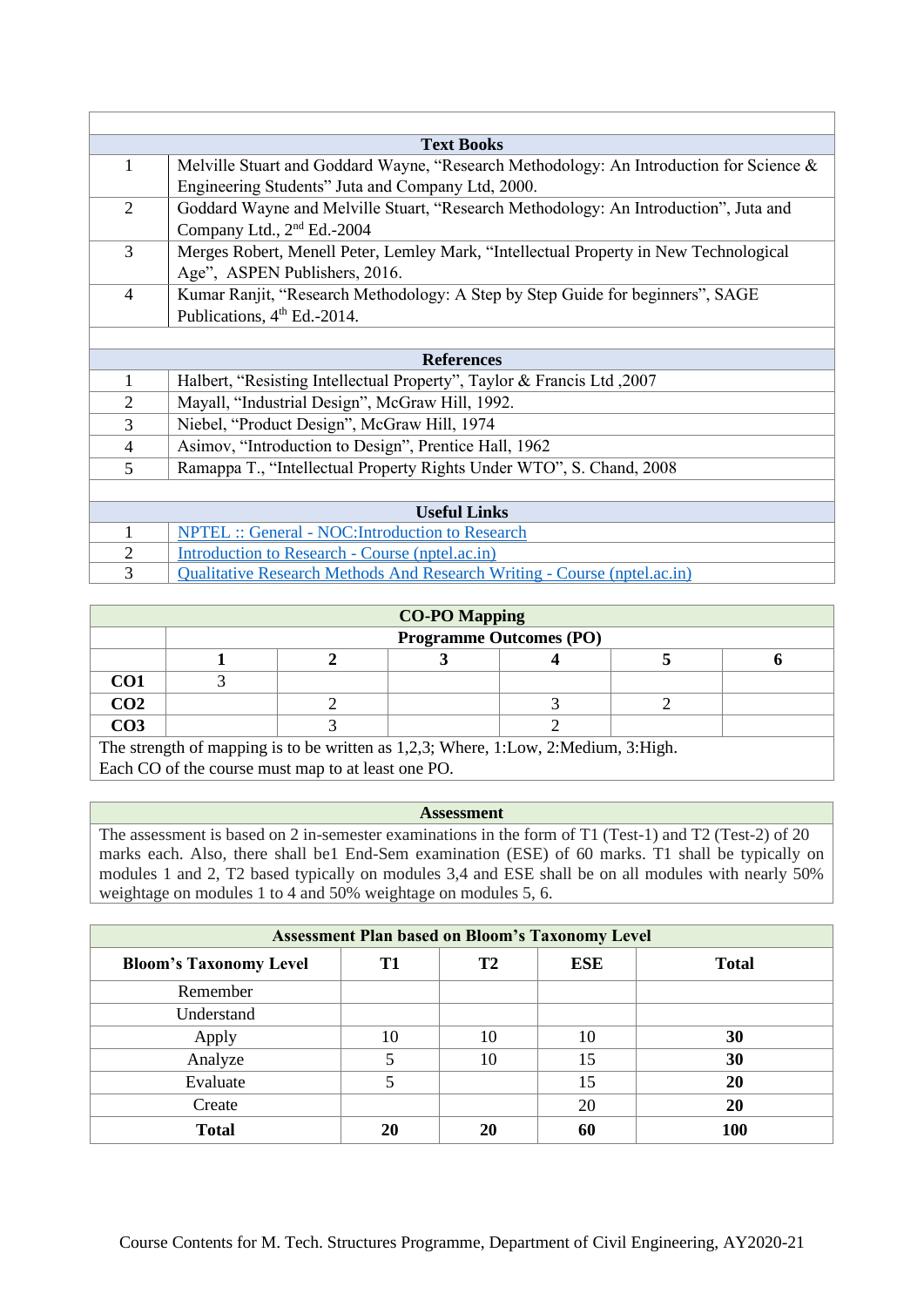| <b>Walchand College of Engineering, Sangli</b><br>(Government Aided Autonomous Institute)       |                            |                                                                     |           |                                  |                                   |                                                                                                  |                |
|-------------------------------------------------------------------------------------------------|----------------------------|---------------------------------------------------------------------|-----------|----------------------------------|-----------------------------------|--------------------------------------------------------------------------------------------------|----------------|
|                                                                                                 | AY 2021-22                 |                                                                     |           |                                  |                                   |                                                                                                  |                |
| <b>Course Information</b>                                                                       |                            |                                                                     |           |                                  |                                   |                                                                                                  |                |
|                                                                                                 |                            |                                                                     |           |                                  |                                   |                                                                                                  |                |
|                                                                                                 | Programme                  |                                                                     |           | M.Tech. (Structural Engineering) |                                   |                                                                                                  |                |
|                                                                                                 | <b>Class, Semester</b>     |                                                                     |           | First year M. Tech., Sem. I      |                                   |                                                                                                  |                |
|                                                                                                 | <b>Course Code</b>         |                                                                     | 5ST501    |                                  |                                   |                                                                                                  |                |
|                                                                                                 | <b>Course Name</b>         |                                                                     |           | Mechanics of Structures (PC1)    |                                   |                                                                                                  |                |
|                                                                                                 | <b>Desired Requisites:</b> |                                                                     |           |                                  |                                   | Solid Mechanics, Structural analysis, Structural Mechanics                                       |                |
|                                                                                                 |                            |                                                                     |           |                                  |                                   |                                                                                                  |                |
|                                                                                                 | <b>Teaching Scheme</b>     |                                                                     |           |                                  | <b>Examination Scheme (Marks)</b> |                                                                                                  |                |
| Lecture                                                                                         |                            | 3 Hrs/week                                                          | <b>T1</b> | T <sub>2</sub>                   | <b>ESE</b>                        | <b>Total</b>                                                                                     |                |
| <b>Tutorial</b>                                                                                 |                            | -                                                                   | 20        | 20                               | 60                                | 100                                                                                              |                |
| <b>Practical</b>                                                                                |                            |                                                                     |           |                                  |                                   |                                                                                                  |                |
| <b>Interaction</b>                                                                              |                            |                                                                     |           |                                  | <b>Credits: 3</b>                 |                                                                                                  |                |
|                                                                                                 |                            |                                                                     |           |                                  |                                   |                                                                                                  |                |
|                                                                                                 |                            |                                                                     |           | <b>Course Objectives</b>         |                                   |                                                                                                  |                |
| 1                                                                                               |                            | To impart the knowledge of advanced methods of structural analysis. |           |                                  |                                   |                                                                                                  |                |
| $\overline{2}$                                                                                  |                            | To provide knowledge for analyzing special types of structures.     |           |                                  |                                   |                                                                                                  |                |
| 3                                                                                               |                            |                                                                     |           |                                  |                                   | To prepare students to develop computer programs by using matrix methods of structural analysis. |                |
|                                                                                                 |                            |                                                                     |           |                                  |                                   |                                                                                                  |                |
|                                                                                                 |                            |                                                                     |           | <b>Course Outcomes (CO)</b>      |                                   |                                                                                                  |                |
| CO <sub>1</sub>                                                                                 |                            | Apply advanced methods for analysis of structures.                  |           |                                  |                                   |                                                                                                  |                |
| CO <sub>2</sub>                                                                                 |                            | Calculate forces and displacements for special structures.          |           |                                  |                                   |                                                                                                  |                |
| CO <sub>3</sub>                                                                                 |                            |                                                                     |           |                                  |                                   |                                                                                                  |                |
| <b>Formulate</b> program by using matrix methods of structural analysis for field applications. |                            |                                                                     |           |                                  |                                   |                                                                                                  |                |
| <b>Module</b><br><b>Module Contents</b>                                                         |                            |                                                                     |           |                                  |                                   |                                                                                                  |                |
|                                                                                                 |                            |                                                                     |           |                                  |                                   |                                                                                                  | <b>Hours</b>   |
|                                                                                                 |                            | a) Basics in structural analysis                                    |           |                                  |                                   |                                                                                                  |                |
|                                                                                                 |                            |                                                                     |           |                                  |                                   | Types of structures, various loads and methods of structural analysis, energy                    |                |
|                                                                                                 |                            |                                                                     |           |                                  |                                   | theorems and application of virtual work principle. Introduction to basic software               |                |
| I                                                                                               |                            | for structural analysis.                                            |           |                                  |                                   |                                                                                                  | 7              |
|                                                                                                 |                            | b) Influence line Diagrams for Indeterminate Structures             |           |                                  |                                   |                                                                                                  |                |
|                                                                                                 |                            |                                                                     |           |                                  |                                   | Concept of ILD, Muller-Breslau's principle and its application for continuous                    |                |
|                                                                                                 |                            | beams. ILD for two hinged arches.                                   |           |                                  |                                   |                                                                                                  |                |
|                                                                                                 |                            | <b>Beams Curved in Plan</b>                                         |           |                                  |                                   |                                                                                                  |                |
| $\rm{II}$                                                                                       |                            |                                                                     |           |                                  |                                   | Structural behaviour of curved beam. Analysis of determinate and indeterminate                   | $\overline{7}$ |
|                                                                                                 |                            | beams curved in plan, bent beams.                                   |           |                                  |                                   |                                                                                                  |                |
|                                                                                                 |                            | <b>Beams on Elastic Foundations</b>                                 |           |                                  |                                   |                                                                                                  |                |
| III                                                                                             |                            |                                                                     |           |                                  |                                   | Basic concept of beams on elastic foundation, analysis of infinite, semi-infinite                | 6              |
|                                                                                                 |                            | and finite beams.                                                   |           |                                  |                                   |                                                                                                  |                |
|                                                                                                 |                            | <b>Beam Columns</b>                                                 |           |                                  |                                   |                                                                                                  |                |
|                                                                                                 |                            |                                                                     |           |                                  |                                   | Concept of geometric and material nonlinearity, governing differential equations.                |                |
| IV                                                                                              |                            |                                                                     |           |                                  |                                   | Analysis of beam-columns subjected to different loadings and support conditions.                 | 6              |
|                                                                                                 |                            | factors for beam-columns, fixed end actions due to various loads.   |           |                                  |                                   | Buckling of frames-symmetrical and unsymmetrical, stiffness and carry-over                       |                |
|                                                                                                 |                            | <b>Matrix method of analysis: Flexibility Method</b>                |           |                                  |                                   |                                                                                                  |                |
| V                                                                                               |                            |                                                                     |           |                                  |                                   | Element approach, flexibility matrix, equivalent loads, applications to beams,                   |                |
|                                                                                                 |                            | frames and trusses, lack of fit, temperature stresses.              |           |                                  |                                   |                                                                                                  | $\overline{7}$ |
|                                                                                                 |                            | <b>Matrix method of analysis: Stiffness Methods</b>                 |           |                                  |                                   |                                                                                                  |                |
| VI                                                                                              |                            |                                                                     |           |                                  |                                   | Element approach, stiffness matrix, equivalent loads, applications to beams,                     |                |
|                                                                                                 |                            | frames and trusses, direct stiffness method.                        |           |                                  |                                   |                                                                                                  | $\overline{7}$ |
|                                                                                                 |                            |                                                                     |           | <b>Textbooks</b>                 |                                   |                                                                                                  |                |

## **Textbooks**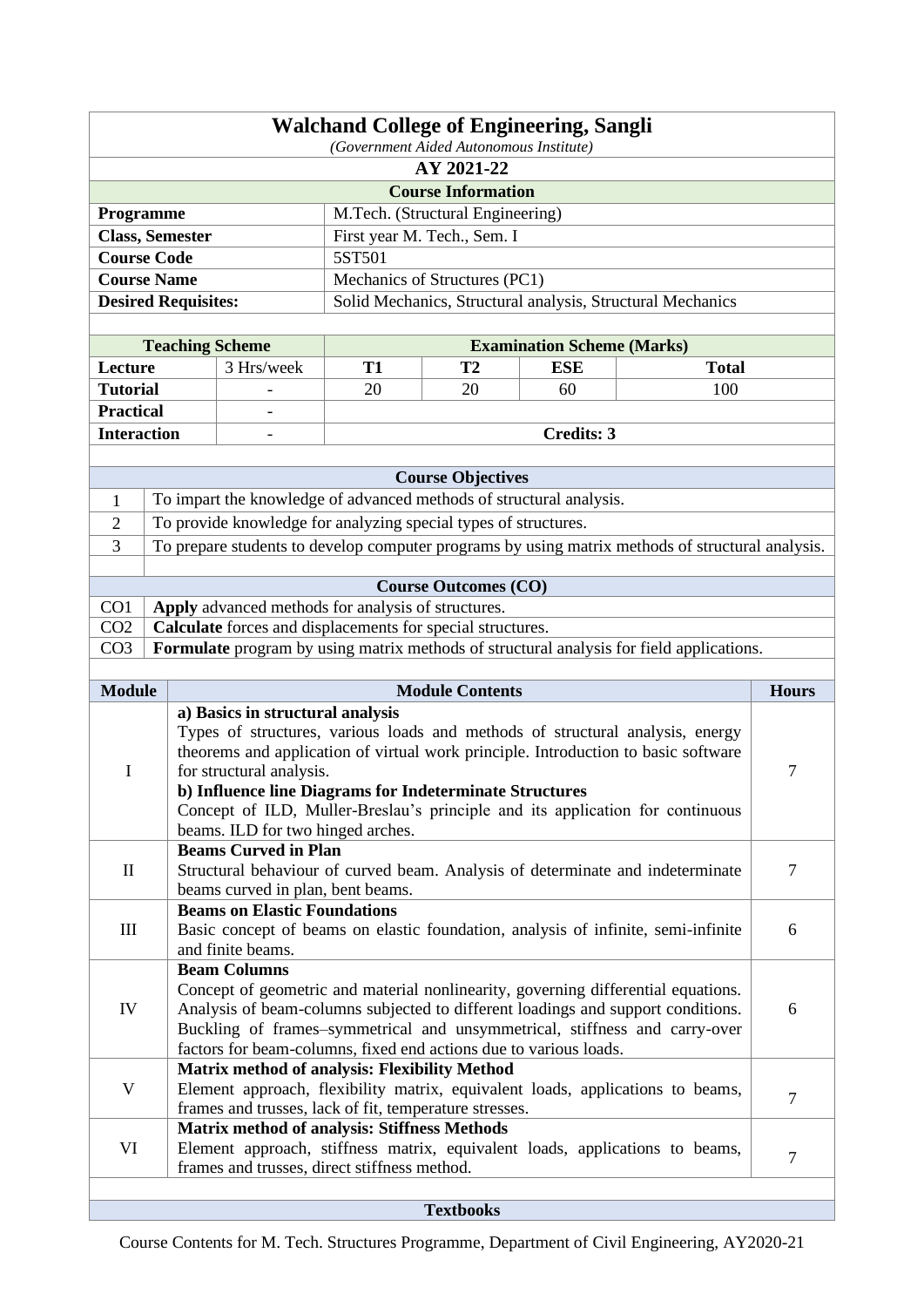| $\mathbf{1}$   | Vazirani. V.N. & Ratwani M.M., "Advanced Theory of Structures", Khanna Publishers, 2008             |
|----------------|-----------------------------------------------------------------------------------------------------|
|                | Timoshenko. S. P. & Gere. J. M., "Theory of Elastic Stability", Tata McGraw-Hill Publishing         |
| $\overline{2}$ | company Ltd., 2 <sup>nd</sup> Edition, 1985                                                         |
| 3              | Gere. J. M. & Weaver. W., "Matrix Analysis of Framed Structures", CBS Publishers and                |
|                | Distributor, 2 <sup>nd</sup> Edition, 2004.                                                         |
| $\overline{4}$ | Krishna Raju N., "Advanced Mechanics of Solids and Structures", McGraw-Hill                         |
|                | Education, 08-Nov-2018 - Technology & Engineering                                                   |
|                |                                                                                                     |
|                |                                                                                                     |
|                | <b>References</b>                                                                                   |
| $\mathbf{1}$   | Mcquire and Gallghar. R. H. "Matrix Structural Analysis", John Wiley, 2 <sup>nd</sup> Edition, 2000 |
| $\overline{2}$ | Beaufit F.W et al. "Computer Methods of Structural Analysis", Prentice Hall, illustrated, 1970      |
| 3              | John L. and Meek, "Matrix Structural Analysis", McGraw Hill Book Company,                           |
|                | illustrated, 1971                                                                                   |
| 4              | Pandit G. and Gupta S., "Structural Analysis - A Matrix Approach2008", McGraw Hill                  |
|                | Education; 1st edition                                                                              |
|                |                                                                                                     |
|                | <b>Useful Links</b>                                                                                 |
| $\mathbf{1}$   | https://nptel.ac.in/courses/105/105/105105108/                                                      |
| $\mathfrak{2}$ | https://nptel.ac.in/courses/105/101/105101086/                                                      |
| $\overline{3}$ | http://engineeringvideolectures.com/course/281?pn=0#videolist                                       |
| $\overline{4}$ | https://nptel.ac.in/courses/105/105/105105109/                                                      |

| <b>CO-PO Mapping</b>   |                                |  |  |  |  |  |  |  |
|------------------------|--------------------------------|--|--|--|--|--|--|--|
|                        | <b>Programme Outcomes (PO)</b> |  |  |  |  |  |  |  |
|                        |                                |  |  |  |  |  |  |  |
| CO <sub>1</sub>        |                                |  |  |  |  |  |  |  |
| CO <sub>2</sub>        |                                |  |  |  |  |  |  |  |
| $\gamma$ <sub>03</sub> |                                |  |  |  |  |  |  |  |

The strength of mapping is to be written as 1,2,3; Where, 1:Low, 2:Medium, 3:High. Each CO of the course must map to at least one PO.

## **Assessment**

| <b>Assessment Plan based on Bloom's Taxonomy Level</b> |    |           |            |              |  |  |
|--------------------------------------------------------|----|-----------|------------|--------------|--|--|
| <b>Bloom's Taxonomy Level</b>                          | T1 | <b>T2</b> | <b>ESE</b> | <b>Total</b> |  |  |
| Remember                                               |    |           |            |              |  |  |
| Understand                                             |    |           |            |              |  |  |
| Apply                                                  | 10 | 10        | 10         | 30           |  |  |
| Analyze                                                |    | 10        | 15         | 30           |  |  |
| Evaluate                                               |    |           | 15         | 20           |  |  |
| Create                                                 |    |           | 20         | 20           |  |  |
| <b>Total</b>                                           | 20 | 20        | 60         | 100          |  |  |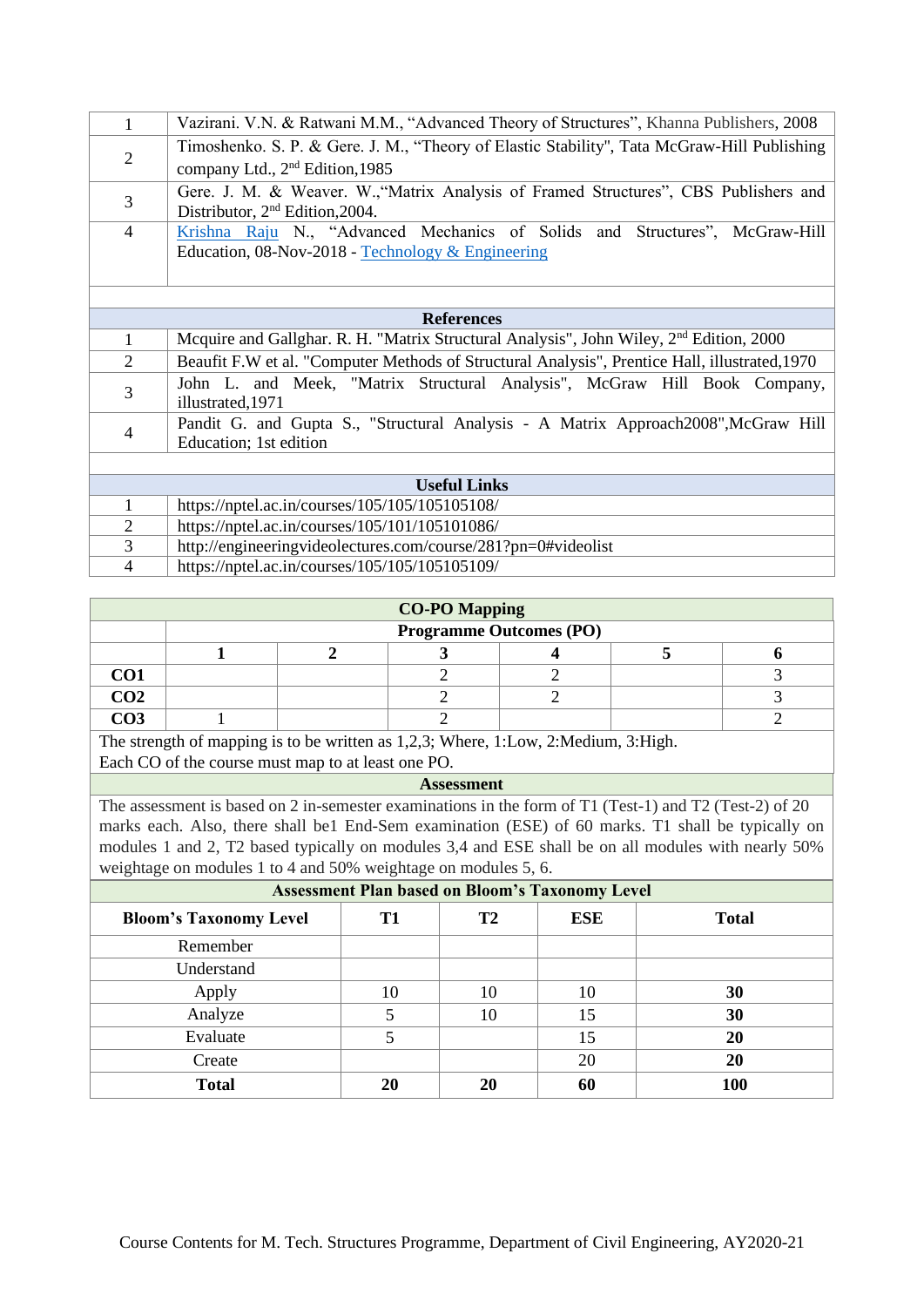|                                                                                                                                                                                                                                                                                                                                         | <b>Walchand College of Engineering, Sangli</b> |                                                                          |                        |                                         |                                            |                                                                                                |              |  |
|-----------------------------------------------------------------------------------------------------------------------------------------------------------------------------------------------------------------------------------------------------------------------------------------------------------------------------------------|------------------------------------------------|--------------------------------------------------------------------------|------------------------|-----------------------------------------|--------------------------------------------|------------------------------------------------------------------------------------------------|--------------|--|
|                                                                                                                                                                                                                                                                                                                                         |                                                |                                                                          |                        | (Government Aided Autonomous Institute) |                                            |                                                                                                |              |  |
|                                                                                                                                                                                                                                                                                                                                         |                                                |                                                                          |                        | AY 2021-22                              |                                            |                                                                                                |              |  |
|                                                                                                                                                                                                                                                                                                                                         |                                                |                                                                          |                        | <b>Course Information</b>               |                                            |                                                                                                |              |  |
|                                                                                                                                                                                                                                                                                                                                         | Programme                                      |                                                                          |                        | M.Tech. (Structural Engineering)        |                                            |                                                                                                |              |  |
|                                                                                                                                                                                                                                                                                                                                         | <b>Class, Semester</b>                         |                                                                          |                        | First year M. Tech., Sem. I             |                                            |                                                                                                |              |  |
|                                                                                                                                                                                                                                                                                                                                         | <b>Course Code</b>                             |                                                                          | 5ST502                 |                                         |                                            |                                                                                                |              |  |
|                                                                                                                                                                                                                                                                                                                                         | <b>Course Name</b>                             |                                                                          |                        |                                         | Theory of Elasticity and Plasticity (PC 2) |                                                                                                |              |  |
|                                                                                                                                                                                                                                                                                                                                         | <b>Desired Requisites:</b>                     |                                                                          | <b>Solid Mechanics</b> |                                         |                                            |                                                                                                |              |  |
|                                                                                                                                                                                                                                                                                                                                         |                                                |                                                                          |                        |                                         |                                            |                                                                                                |              |  |
|                                                                                                                                                                                                                                                                                                                                         |                                                | <b>Teaching Scheme</b>                                                   |                        |                                         | <b>Examination Scheme (Marks)</b>          |                                                                                                |              |  |
| Lecture                                                                                                                                                                                                                                                                                                                                 |                                                | 3 Hrs/week                                                               | <b>T1</b>              | T2                                      | <b>ESE</b>                                 | <b>Total</b>                                                                                   |              |  |
| <b>Tutorial</b>                                                                                                                                                                                                                                                                                                                         |                                                |                                                                          | 20                     | 20                                      | 60                                         | 100                                                                                            |              |  |
| <b>Practical</b>                                                                                                                                                                                                                                                                                                                        |                                                | $\overline{\phantom{0}}$                                                 |                        |                                         |                                            |                                                                                                |              |  |
|                                                                                                                                                                                                                                                                                                                                         | <b>Interaction</b>                             | $\overline{\phantom{a}}$                                                 |                        |                                         | <b>Credits: 3</b>                          |                                                                                                |              |  |
|                                                                                                                                                                                                                                                                                                                                         |                                                |                                                                          |                        |                                         |                                            |                                                                                                |              |  |
|                                                                                                                                                                                                                                                                                                                                         |                                                |                                                                          |                        | <b>Course Objectives</b>                |                                            |                                                                                                |              |  |
| 1                                                                                                                                                                                                                                                                                                                                       |                                                | polar problems.                                                          |                        |                                         |                                            | To impart knowledge of various theories of elasticity and apply them to solve 2D Cartesian and |              |  |
| $\overline{2}$                                                                                                                                                                                                                                                                                                                          | problems.                                      |                                                                          |                        |                                         |                                            | To impart knowledge of various theories of torsion and apply them to solve 2D torsional        |              |  |
| 3                                                                                                                                                                                                                                                                                                                                       | problems.                                      |                                                                          |                        |                                         |                                            | To provide knowledge of various theories of plastic behavior and apply them to solve 2D        |              |  |
|                                                                                                                                                                                                                                                                                                                                         |                                                |                                                                          |                        | <b>Course Outcomes (CO)</b>             |                                            |                                                                                                |              |  |
| CO1                                                                                                                                                                                                                                                                                                                                     |                                                |                                                                          |                        |                                         |                                            | Apply the knowledge of fundamental methods of elasticity for 2-D Cartesian and Polar problems. |              |  |
| CO <sub>2</sub>                                                                                                                                                                                                                                                                                                                         |                                                |                                                                          |                        |                                         |                                            | Analyze torsional problems and apprise various theories to solve 2-D torsional problems.       |              |  |
| CO <sub>3</sub>                                                                                                                                                                                                                                                                                                                         |                                                | Discuss concept of material yielding and plastic behavior of structures. |                        |                                         |                                            |                                                                                                |              |  |
|                                                                                                                                                                                                                                                                                                                                         |                                                |                                                                          |                        |                                         |                                            |                                                                                                |              |  |
| <b>Module</b>                                                                                                                                                                                                                                                                                                                           |                                                |                                                                          |                        | <b>Module Contents</b>                  |                                            |                                                                                                | <b>Hours</b> |  |
|                                                                                                                                                                                                                                                                                                                                         |                                                | <b>Introduction to Elasticity</b>                                        |                        |                                         |                                            |                                                                                                |              |  |
| I<br>Introduction to Elasticity: Body force, Surface force, Stress at a point, Stress &<br>Strain, Transformation of stress, Equilibrium equations in two and three<br>dimensions in Cartesian coordinates, Boundary conditions, Strain displacement<br>relations, Compatibility equations, Generalized Hooke's Law, Stress invariants. |                                                |                                                                          |                        |                                         |                                            | 8                                                                                              |              |  |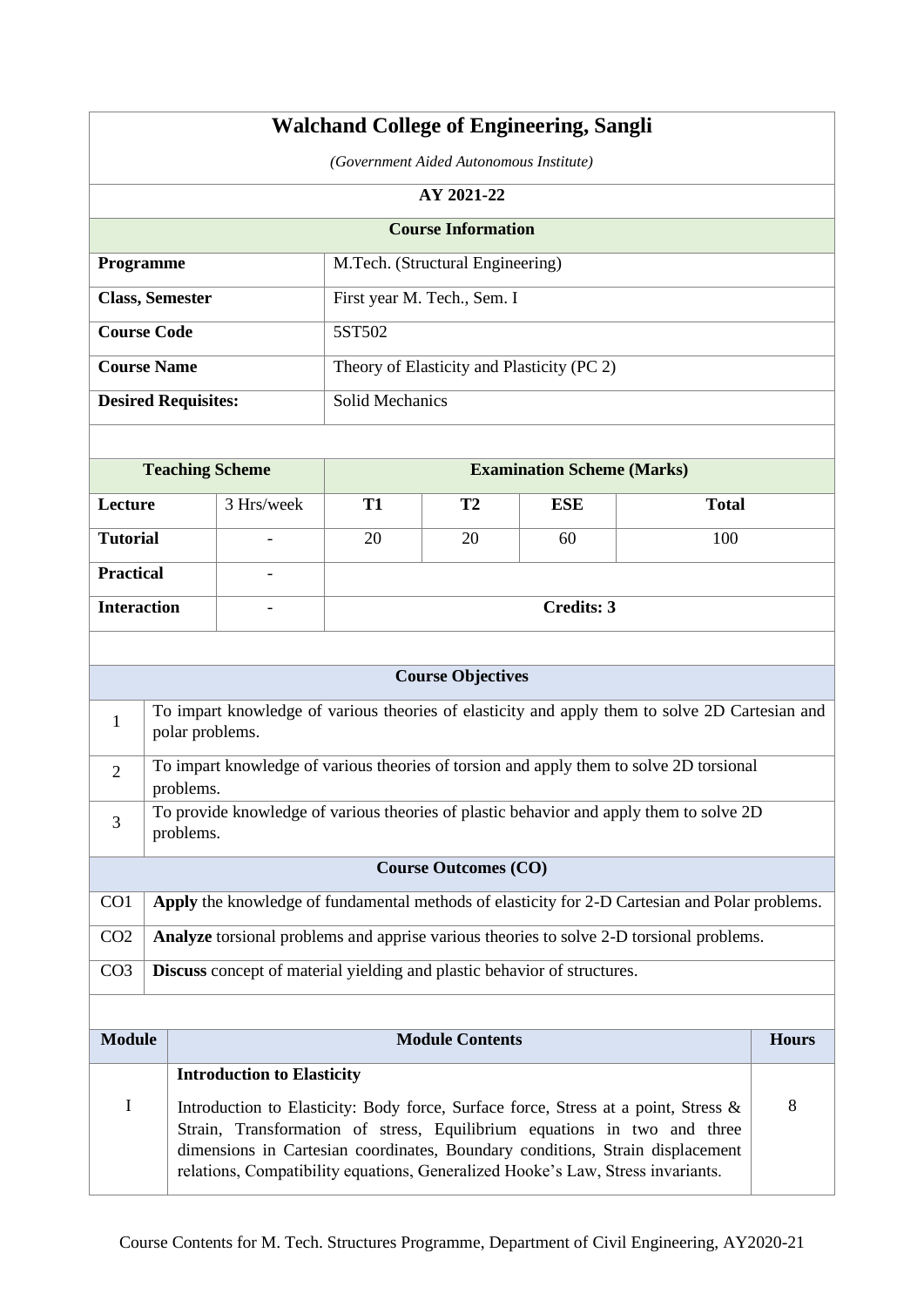| $\mathbf{I}$              | <b>Plane Stress and Strain</b>                                                                                                                                                                                                                                                                                         | 8              |
|---------------------------|------------------------------------------------------------------------------------------------------------------------------------------------------------------------------------------------------------------------------------------------------------------------------------------------------------------------|----------------|
|                           | 2D problems in Cartesian coordinates, Equations of equilibrium and<br>compatibility, Plane stress and Plane strain problems, Airy stress function<br>approach, 2D problems in polar coordinates, Thick walled cylinder under radial<br>pressure, Plate with stress concentration.                                      |                |
|                           | <b>Torsion</b>                                                                                                                                                                                                                                                                                                         |                |
| $\mathop{\rm III}$        | St. Venant's theory, Warping function, Prandtl's<br>Introduction to Torsion:<br>membrane analogy, Torsion of circular, thin rectangular and open sections. Strain<br>energy in axial, bending and torsion. Principle of virtual work and minimum<br>potential energy.                                                  | $\overline{7}$ |
|                           | <b>Plasticity</b>                                                                                                                                                                                                                                                                                                      |                |
| IV                        | Introduction to plasticity: Plastic behavior of solids, Idealized plastic solids,<br>Similarities & differences when compared with elasticity, Idealized material<br>behavior, Coulomb friction model for elasticity and plasticity.                                                                                   | 8              |
|                           | <b>Hydrostatic Stresses</b>                                                                                                                                                                                                                                                                                            |                |
| $\boldsymbol{\mathrm{V}}$ | Hydrostatic stresses, Deviatoric stresses, Invariants of deviatoric stresses, Yield<br>criteria, Graphical representation of yield criteria, Flow rules, Stress-strain<br>relation for perfectly plastic flow, Elastic-plastic analysis of beam in bending,<br>Thick walled cylinder and circular shaft under torsion. | $\overline{7}$ |
|                           | <b>Plastic analysis of structures</b>                                                                                                                                                                                                                                                                                  |                |
| VI                        | Plastic analysis of structures – plastic hinge, Moment – curvature relation, Shape<br>factor, Upper bound, lower bound and uniqueness theorems, Methods of analysis<br>to find collapse loads for beams and frames.                                                                                                    | $\overline{7}$ |
|                           |                                                                                                                                                                                                                                                                                                                        |                |
|                           | <b>Textbooks</b>                                                                                                                                                                                                                                                                                                       |                |
| $\mathbf{1}$              | Ameen M., "Computational Elasticity", Alpha Science International, 1 <sup>st</sup> Revised Edition,<br>2008.                                                                                                                                                                                                           |                |
| $\overline{2}$            | Singh Sadhu, "Theory of Elasticity", Khanna Publishers, 4th Edition, 2012.                                                                                                                                                                                                                                             |                |
| 3                         | Singh Sadhu, "Theory of Plasticity", Khanna Publishers, 3rd Edition, 2013                                                                                                                                                                                                                                              |                |
|                           |                                                                                                                                                                                                                                                                                                                        |                |
|                           | <b>References</b>                                                                                                                                                                                                                                                                                                      |                |
| $\mathbf{1}$              | Timoshenko. S & Goodier. J. N., "Theory of Elasticity", McGraw-Hill book Company, 3rd<br>Edition, 2010.                                                                                                                                                                                                                |                |
| $\overline{2}$            | Chakrabarthy. J, "Theory of Plasticity", Tata McGraw-Hill P. Co. Ltd., 2nd Edition, 2007.                                                                                                                                                                                                                              |                |
| $\overline{3}$            | Johnson W. and Mellor P. B., "Engineering Plasticity", Van Nostrand Reinhold, London, 1973                                                                                                                                                                                                                             |                |
|                           |                                                                                                                                                                                                                                                                                                                        |                |
|                           | <b>Useful Links</b>                                                                                                                                                                                                                                                                                                    |                |
| $\mathbf{1}$              | https://nptel.ac.in/courses/105/105/105105177/                                                                                                                                                                                                                                                                         |                |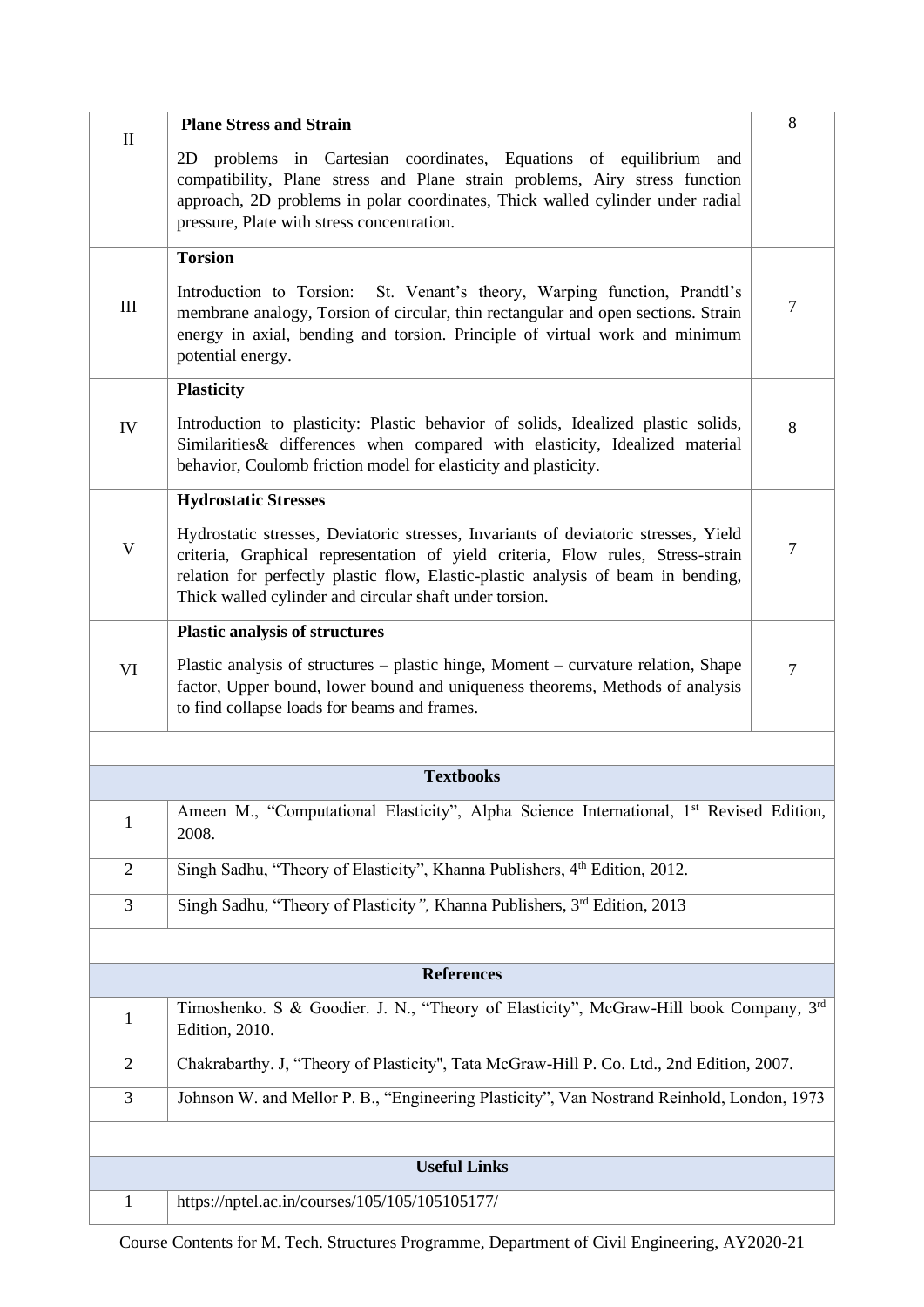| https://nptel.ac.in/courses/105/105/105105108/       |
|------------------------------------------------------|
| https://nptel.ac.in/courses/105/102/105102090/       |
| https://onlinecourses.nptel.ac.in/noc21_ce45/preview |

| <b>CO-PO Mapping</b>                                                               |                                |   |   |                |   |   |  |  |
|------------------------------------------------------------------------------------|--------------------------------|---|---|----------------|---|---|--|--|
|                                                                                    | <b>Programme Outcomes (PO)</b> |   |   |                |   |   |  |  |
|                                                                                    | 1                              | 2 | 3 | 4              | 5 | 6 |  |  |
| CO <sub>1</sub>                                                                    |                                |   | 3 | $\overline{2}$ |   | 2 |  |  |
| CO <sub>2</sub>                                                                    |                                |   |   | 3              |   | ∍ |  |  |
| CO <sub>3</sub>                                                                    |                                |   |   | 3              |   | ◠ |  |  |
| The strength of mapping is to be written as 1,2,3; Where, 1:Low, 2:Medium, 3:High. |                                |   |   |                |   |   |  |  |
| Each CO of the course must map to at least one PO.                                 |                                |   |   |                |   |   |  |  |

## **Assessment**

| <b>Assessment Plan based on Bloom's Taxonomy Level</b> |    |    |            |              |  |  |
|--------------------------------------------------------|----|----|------------|--------------|--|--|
| <b>Bloom's Taxonomy Level</b>                          | T1 | T2 | <b>ESE</b> | <b>Total</b> |  |  |
| Remember                                               |    |    |            |              |  |  |
| Understand                                             |    |    |            |              |  |  |
| Apply                                                  | 10 | 10 | 10         | 30           |  |  |
| Analyze                                                |    | 10 | 15         | 30           |  |  |
| Evaluate                                               |    |    | 15         | 20           |  |  |
| Create                                                 |    |    | 20         | 20           |  |  |
| <b>Total</b>                                           | 20 | 20 | 60         | 100          |  |  |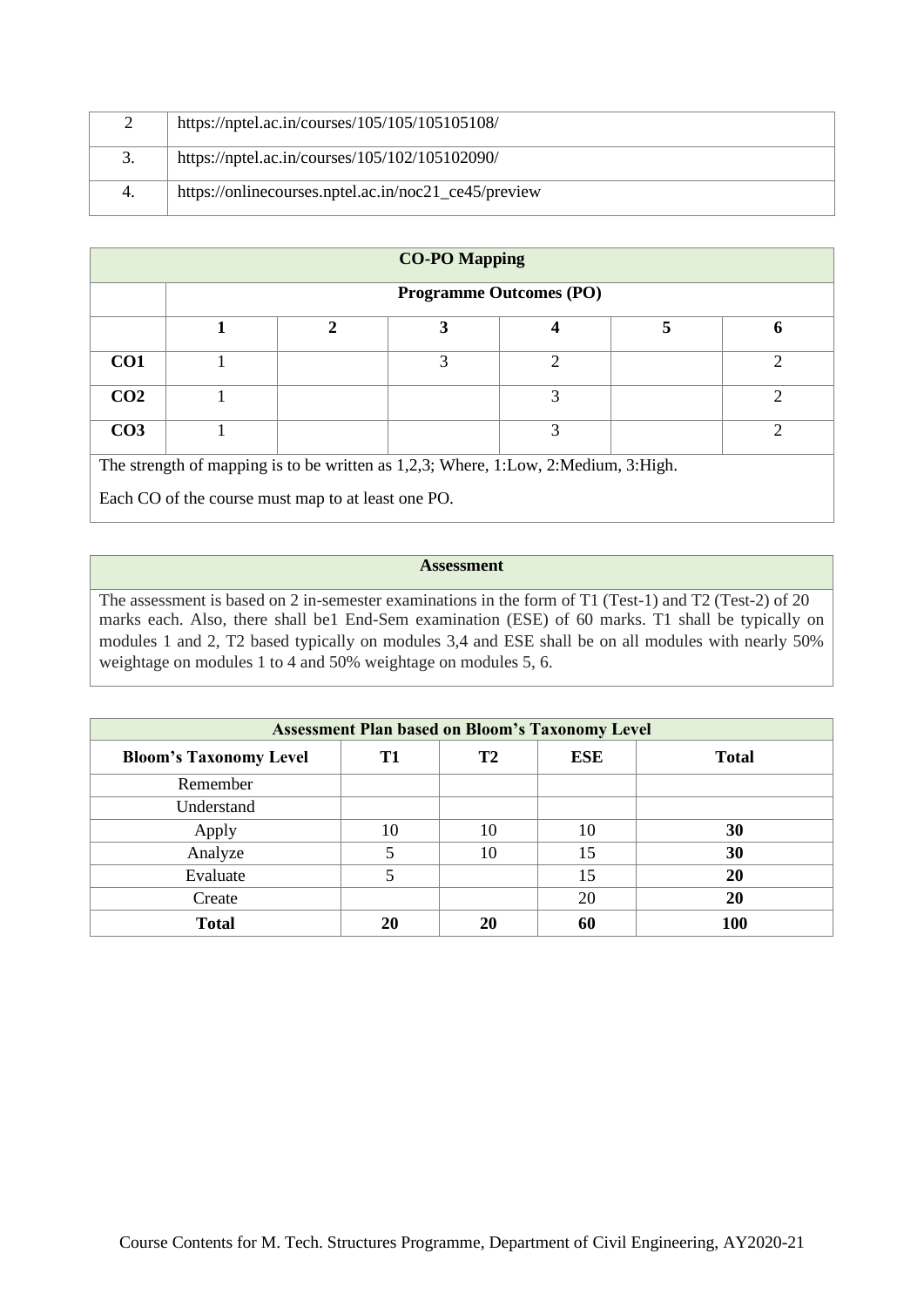|                                                                                                | <b>Walchand College of Engineering, Sangli</b>                                                            |                                              |                                         |                             |                                                                                                      |              |  |
|------------------------------------------------------------------------------------------------|-----------------------------------------------------------------------------------------------------------|----------------------------------------------|-----------------------------------------|-----------------------------|------------------------------------------------------------------------------------------------------|--------------|--|
|                                                                                                |                                                                                                           |                                              | (Government Aided Autonomous Institute) |                             |                                                                                                      |              |  |
|                                                                                                |                                                                                                           |                                              |                                         | AY 2021-22                  |                                                                                                      |              |  |
|                                                                                                |                                                                                                           |                                              |                                         | <b>Course Information</b>   |                                                                                                      |              |  |
| <b>Programme</b>                                                                               |                                                                                                           |                                              | M.Tech. (Structural Engineering)        |                             |                                                                                                      |              |  |
|                                                                                                | <b>Class, Semester</b>                                                                                    |                                              | First year M. Tech., Sem. I             |                             |                                                                                                      |              |  |
|                                                                                                | <b>Course Code</b>                                                                                        |                                              | 5ST511                                  |                             |                                                                                                      |              |  |
|                                                                                                | <b>Course Name</b>                                                                                        |                                              |                                         |                             | Structural Dynamics and Earthquake Engineering (PE1)                                                 |              |  |
|                                                                                                | <b>Desired Requisites:</b>                                                                                |                                              |                                         |                             | Engineering Mechanics, Engineering Geology                                                           |              |  |
|                                                                                                |                                                                                                           |                                              |                                         |                             |                                                                                                      |              |  |
|                                                                                                | <b>Teaching Scheme</b>                                                                                    |                                              |                                         |                             | <b>Examination Scheme (Marks)</b>                                                                    |              |  |
| Lecture                                                                                        |                                                                                                           | 3 Hrs/week                                   | <b>T1</b>                               | <b>T2</b>                   | <b>ESE</b>                                                                                           | <b>Total</b> |  |
| <b>Tutorial</b>                                                                                |                                                                                                           | 20                                           | 20                                      | 60                          | 100                                                                                                  |              |  |
| <b>Practical</b>                                                                               |                                                                                                           |                                              |                                         |                             |                                                                                                      |              |  |
| <b>Interaction</b>                                                                             |                                                                                                           |                                              |                                         |                             | <b>Credits: 3</b>                                                                                    |              |  |
|                                                                                                |                                                                                                           |                                              |                                         |                             |                                                                                                      |              |  |
|                                                                                                |                                                                                                           |                                              |                                         | <b>Course Objectives</b>    |                                                                                                      |              |  |
| 1                                                                                              | structures                                                                                                |                                              |                                         |                             | To impart knowledge of ground motion characteristics and its effect on Civil Engineering             |              |  |
| 2                                                                                              |                                                                                                           |                                              |                                         |                             | To prepare students to solve problems on dynamics of structures in SDOF and MDOF Systems             |              |  |
| 3                                                                                              |                                                                                                           | implementation of same for seismic retrofit. |                                         |                             | To illustrate national and global codal provisions for design of earthquake resistant structures and |              |  |
|                                                                                                |                                                                                                           |                                              |                                         | <b>Course Outcomes (CO)</b> |                                                                                                      |              |  |
| Use engineering seismology and its characteristics for development of response spectra.<br>CO1 |                                                                                                           |                                              |                                         |                             |                                                                                                      |              |  |
| CO <sub>2</sub>                                                                                | <b>Estimate</b> response of structures subjected to earthquake loads for various building configurations. |                                              |                                         |                             |                                                                                                      |              |  |
| CO <sub>3</sub>                                                                                | Evaluate forces for design of earthquake resistant structure.                                             |                                              |                                         |                             |                                                                                                      |              |  |
|                                                                                                |                                                                                                           |                                              |                                         |                             |                                                                                                      |              |  |
|                                                                                                | <b>Module</b><br><b>Module Contents</b><br><b>Hours</b>                                                   |                                              |                                         |                             |                                                                                                      |              |  |

| <b>Seismological Aspect in Earthquake Engineering</b>                                                                                                                                                                                                               |  |
|---------------------------------------------------------------------------------------------------------------------------------------------------------------------------------------------------------------------------------------------------------------------|--|
| Characteristics of Earthquakes, Elastic rebound theory, Measurement of<br>earthquakes, Magnitude, Intensity, magnitude relationship, Seismograph,<br>Liquefaction. Attenuation relationship, MCE and DBE, Performance of various<br>structures in past earthquakes. |  |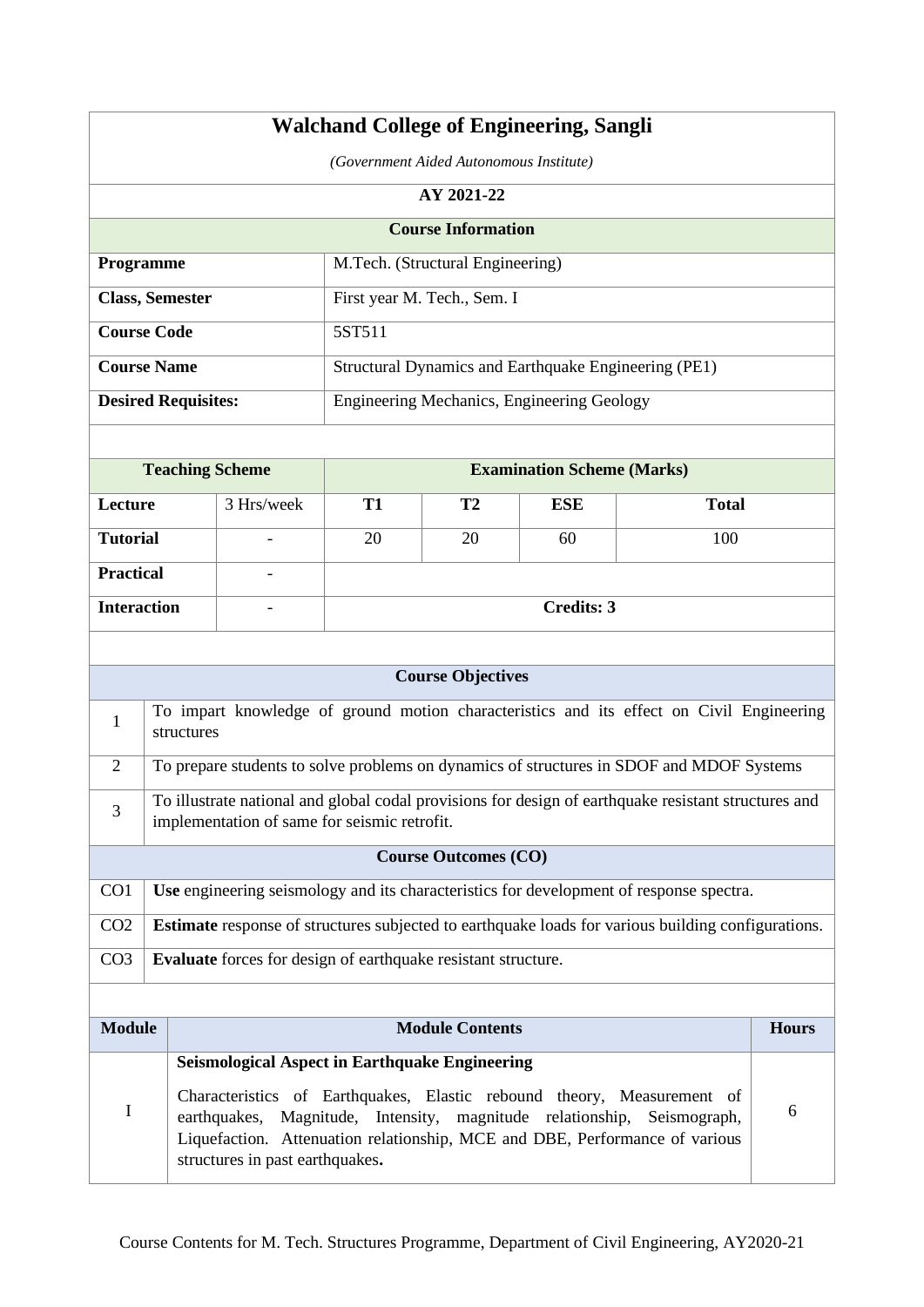|                           | <b>SDOF Systems and Estimation of Forces</b>                                                                                                                                                                                                                                                                                                                             |   |
|---------------------------|--------------------------------------------------------------------------------------------------------------------------------------------------------------------------------------------------------------------------------------------------------------------------------------------------------------------------------------------------------------------------|---|
| $\mathbf{I}$              | Earthquake response of linear SDOF systems and its application in dynamic<br>analysis. Concept of earthquake response spectrum, Tripartite plot of response<br>spectrum, Construction of design response spectrum. Use of Code Spectra to find<br>response of structures. Equivalent static method to find story shear and its<br>distribution along height of building. | 6 |
| $\rm III$                 | <b>MDOF Systems and Dynamic Analysis</b>                                                                                                                                                                                                                                                                                                                                 | 7 |
|                           | Earthquake response of linear MDOF systems, Modal analysis, Participation<br>factors, Modal contributions, Dynamic analysis of Multistoried buildings.                                                                                                                                                                                                                   |   |
|                           | <b>ERD</b> of Structure and Role of Ductility                                                                                                                                                                                                                                                                                                                            |   |
| IV                        | Concept of earthquake resistant design, Objectives, Ductility and different types<br>of ductility. Over strength, Response reduction factor, Ductile Detailing of<br>structural components as per code. lateral stiffness, Conceptual design, Building<br>configuration.                                                                                                 | 7 |
|                           | <b>Distribution of Lateral Forces and Codal Provisions</b>                                                                                                                                                                                                                                                                                                               |   |
| $\boldsymbol{\mathrm{V}}$ | Floor diaphragm, Rigid floor diaphragm, Center of mass and center of stiffness,<br>Torsionally uncoupled and coupled systems, Lateral load distribution, Minimum<br>eccentricity, Provisions of IS: 1893 for buildings, Base shear, Application to<br>Multistory buildings, Load combinations, Ductile detailing, Provisions of IS:<br>13920.                            | 6 |
|                           | <b>Structural Control and Retrofit Issues</b>                                                                                                                                                                                                                                                                                                                            |   |
| VI                        | Different lateral load resisting systems, Configuration of tall structures with<br>modeling. Nonlinear analysis of structures. Concepts of structural Control, Energy<br>dissipating devices. Retrofit issues and their solutions with advanced techniques.                                                                                                              | 7 |
|                           |                                                                                                                                                                                                                                                                                                                                                                          |   |
|                           | <b>Text Books</b>                                                                                                                                                                                                                                                                                                                                                        |   |
| $\mathbf{1}$              | Clough R. W. andPenziene Joseph, "Dynamics of Structures' ', McGraw Hill Education (ISE<br>Editions); International 2 Revised edition August 1993.                                                                                                                                                                                                                       |   |
| $\mathbf{2}$              | Chopra A.K., "Dynamics of Structure: Theory & Application to Earthquake Engineering",<br>Pearson Education Lim., 4th Edition, 2014                                                                                                                                                                                                                                       |   |
| 3                         | Agarwal P. and Shrikhande M., "Earthquake Resistant Design of Structures", PHI Learning<br>Pvt. Ltd., 2006.                                                                                                                                                                                                                                                              |   |
|                           |                                                                                                                                                                                                                                                                                                                                                                          |   |
|                           | <b>References</b>                                                                                                                                                                                                                                                                                                                                                        |   |
| $\mathbf{1}$              | Key David, "Earthquake Design Practice for Buildings", Thomas Telford Publication<br>London, 2 <sup>nd</sup> Edition, 2006.                                                                                                                                                                                                                                              |   |
| $\mathfrak{2}$            | Dowrick D. J., "Earthquake Resistant Design for Engineers & Architects", John Wiley &<br>Sons., $2nd$ Edition, 1987.                                                                                                                                                                                                                                                     |   |
| 3                         | Manual of "Earthquake Resistant Non-Engineering Construction", University of Roorkee,                                                                                                                                                                                                                                                                                    |   |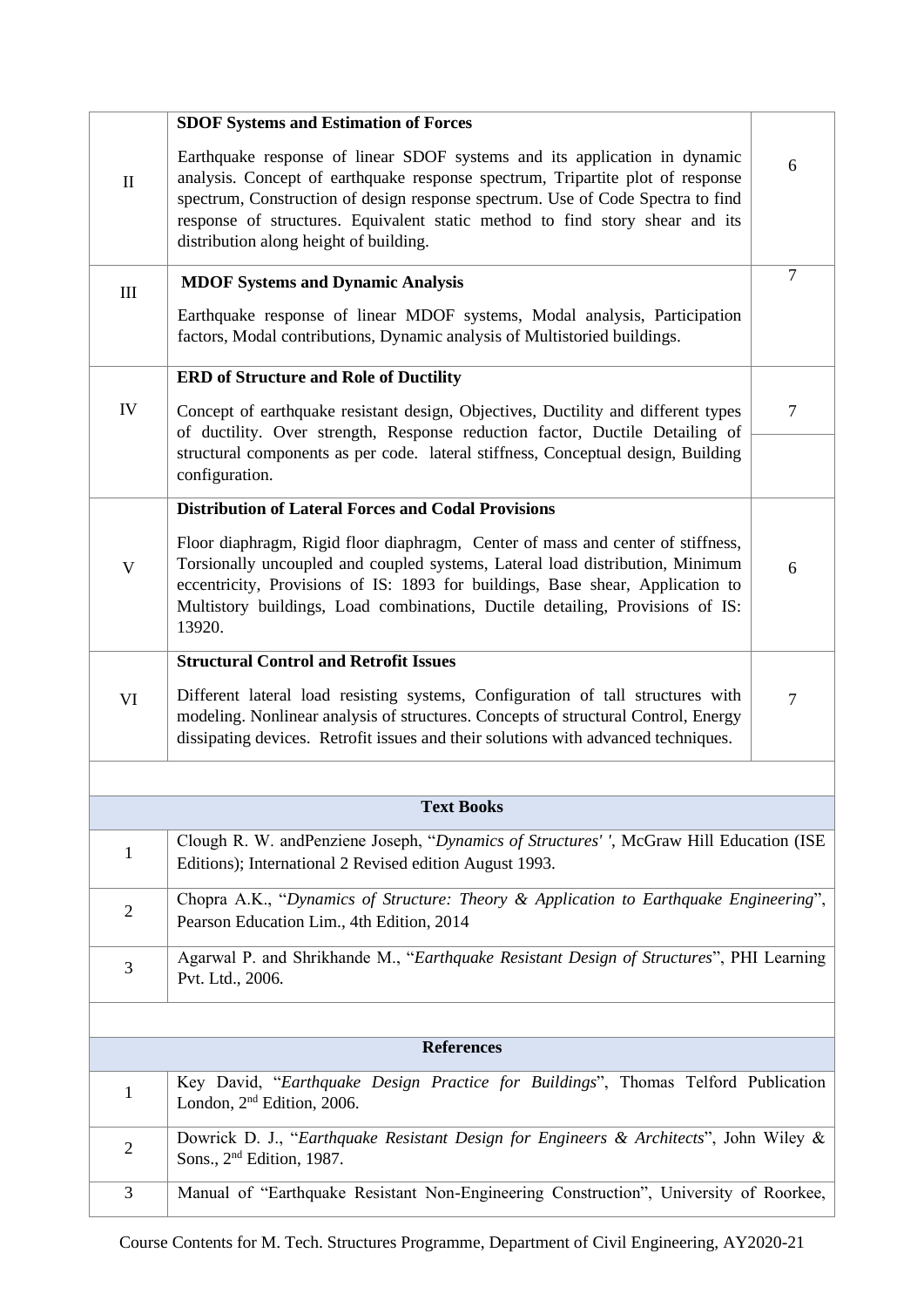|                | 2000.                                          |
|----------------|------------------------------------------------|
|                |                                                |
|                | <b>Useful Links</b>                            |
|                | https://nptel.ac.in/courses/105/101/105101209/ |
| $\overline{2}$ | https://nptel.ac.in/courses/105/104/105104200/ |
| 3              | https://nptel.ac.in/courses/105/108/105108204/ |
| $\overline{4}$ | https://nptel.ac.in/courses/105/107/105107204/ |

| <b>CO-PO Mapping</b> |                                |  |  |   |  |  |  |  |
|----------------------|--------------------------------|--|--|---|--|--|--|--|
|                      | <b>Programme Outcomes (PO)</b> |  |  |   |  |  |  |  |
|                      |                                |  |  |   |  |  |  |  |
| CO <sub>1</sub>      |                                |  |  | ◠ |  |  |  |  |
| CO <sub>2</sub>      |                                |  |  |   |  |  |  |  |
| CO <sub>3</sub>      |                                |  |  | ◠ |  |  |  |  |

Each CO of the course must map to at least one PO.

### **Assessment**

| <b>Assessment Plan based on Bloom's Taxonomy Level</b> |    |    |            |              |  |  |
|--------------------------------------------------------|----|----|------------|--------------|--|--|
| <b>Bloom's Taxonomy Level</b>                          | T1 | T2 | <b>ESE</b> | <b>Total</b> |  |  |
| Remember                                               |    |    |            |              |  |  |
| Understand                                             |    |    |            |              |  |  |
| Apply                                                  | 10 | 10 | 10         | 30           |  |  |
| Analyze                                                |    | 10 | 15         | 30           |  |  |
| Evaluate                                               |    |    | 15         | 20           |  |  |
| Create                                                 |    |    | 20         | 20           |  |  |
| <b>Total</b>                                           | 20 | 20 | 60         | 100          |  |  |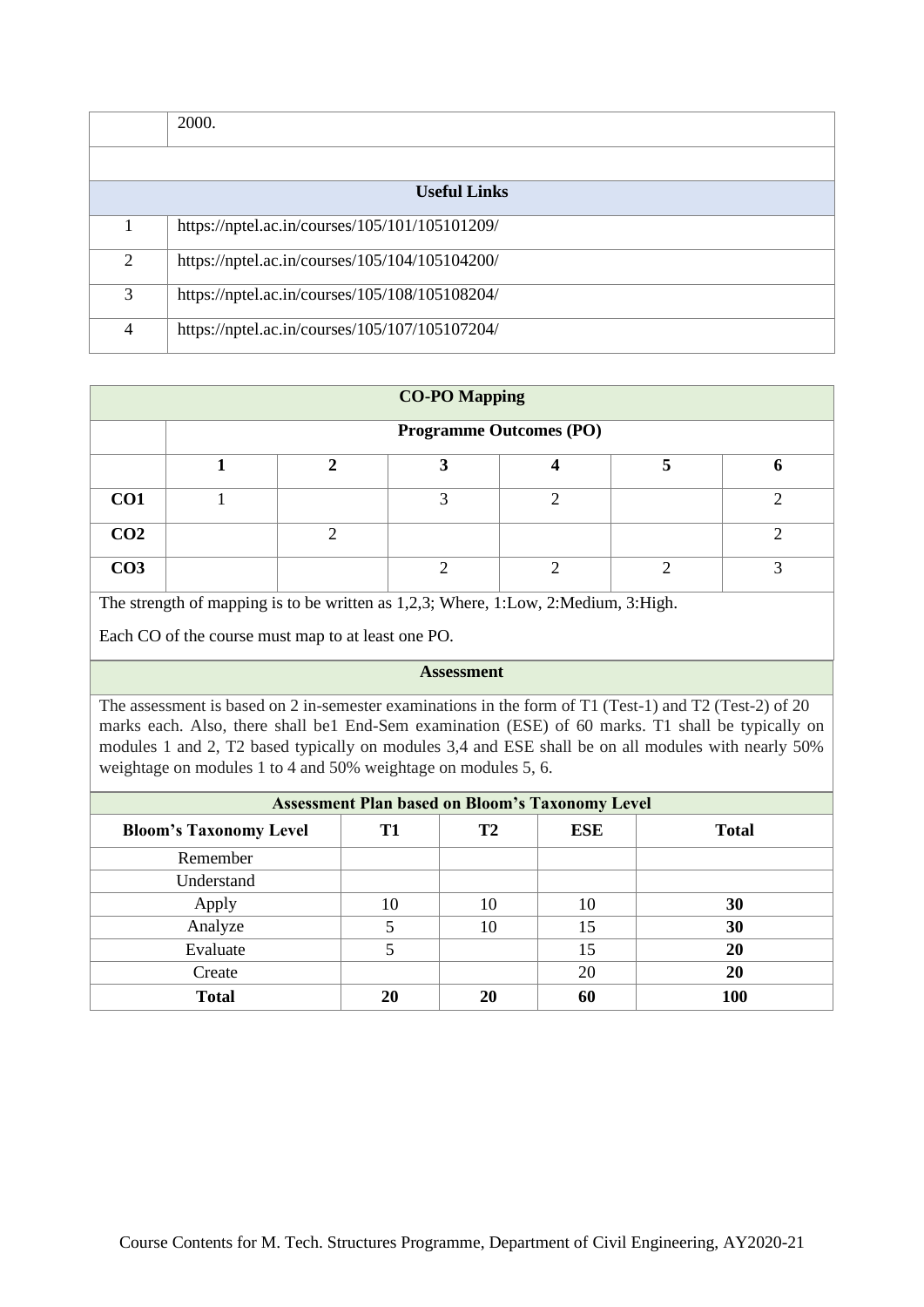| <b>Walchand College of Engineering, Sangli</b> |                                           |                            |                             |                                   |              |  |  |  |
|------------------------------------------------|-------------------------------------------|----------------------------|-----------------------------|-----------------------------------|--------------|--|--|--|
| (Government Aided Autonomous Institute)        |                                           |                            |                             |                                   |              |  |  |  |
|                                                | AY 2021-22                                |                            |                             |                                   |              |  |  |  |
|                                                |                                           |                            | <b>Course Information</b>   |                                   |              |  |  |  |
| <b>Programme</b>                               | M.Tech. (Structural Engineering)          |                            |                             |                                   |              |  |  |  |
| <b>Class, Semester</b>                         |                                           |                            | First year M. Tech., Sem. I |                                   |              |  |  |  |
| <b>Course Code</b>                             | 5ST512                                    |                            |                             |                                   |              |  |  |  |
| <b>Course Name</b>                             | Advanced Design of Steel Structures (PE1) |                            |                             |                                   |              |  |  |  |
| <b>Desired Requisites:</b>                     |                                           | Design of Steel Structures |                             |                                   |              |  |  |  |
|                                                |                                           |                            |                             |                                   |              |  |  |  |
| <b>Teaching Scheme</b>                         |                                           |                            |                             | <b>Examination Scheme (Marks)</b> |              |  |  |  |
| <b>Lecture</b>                                 | 3 Hrs/week                                | <b>T1</b>                  | T2                          | <b>ESE</b>                        | <b>Total</b> |  |  |  |
| <b>Tutorial</b>                                | ۰                                         | 20                         | 20                          | 60                                | 100          |  |  |  |
| <b>Practical</b>                               |                                           |                            |                             |                                   |              |  |  |  |
| <b>Interaction</b>                             |                                           | Credits: 3                 |                             |                                   |              |  |  |  |
|                                                |                                           |                            |                             |                                   |              |  |  |  |
| Course Objectives                              |                                           |                            |                             |                                   |              |  |  |  |

| Course Objectives                                                                                                   |                                                                                                  |  |  |  |  |  |
|---------------------------------------------------------------------------------------------------------------------|--------------------------------------------------------------------------------------------------|--|--|--|--|--|
|                                                                                                                     | To provide the knowledge of design of steel structures such as bridges, multistory buildings and |  |  |  |  |  |
| л.                                                                                                                  | portal frames.                                                                                   |  |  |  |  |  |
| 2                                                                                                                   | To impart the knowledge of cold formed sections and composite beams.                             |  |  |  |  |  |
| 3                                                                                                                   | To illustrate plastic analysis and design of steel frames.                                       |  |  |  |  |  |
|                                                                                                                     |                                                                                                  |  |  |  |  |  |
|                                                                                                                     | <b>Course Outcomes (CO)</b>                                                                      |  |  |  |  |  |
| To provide the knowledge of design of steel structures such as bridges, multistory buildings and<br>CO <sub>1</sub> |                                                                                                  |  |  |  |  |  |
|                                                                                                                     | portal frames.                                                                                   |  |  |  |  |  |
| CO <sub>2</sub>                                                                                                     | To impart the knowledge of cold formed sections and composite beams.                             |  |  |  |  |  |
| CO <sub>3</sub>                                                                                                     | To illustrate plastic analysis and design of steel frames.                                       |  |  |  |  |  |
|                                                                                                                     |                                                                                                  |  |  |  |  |  |
|                                                                                                                     |                                                                                                  |  |  |  |  |  |

| <b>Module</b> | <b>Module Contents</b>                                                                                                                                                                                                                                                                  | <b>Hours</b>   |
|---------------|-----------------------------------------------------------------------------------------------------------------------------------------------------------------------------------------------------------------------------------------------------------------------------------------|----------------|
| $\mathbf I$   | <b>Foot Bridges</b><br>Analysis and design of footbridges, Deck of through type bridges, Flooring<br>system, Bracing system.                                                                                                                                                            | $\overline{7}$ |
| $\mathbf{I}$  | <b>Cold Formed Sections</b><br>Cold formed light gauge steel sections, Various profiles, Stiffened and unstiffened<br>sections, Roof sheeting, Purlins, Flexure and column behavior, IS code<br>provisions.                                                                             | 6              |
| III           | <b>Composite Sections</b><br>Composite section consisting of structural steel and concrete, Composite beams,<br>Shear connectors, Composite decks using light gauge steel and concrete,<br>Composite columns, IS code provisions.                                                       | 7              |
| IV            | <b>Introduction to Plastic Analysis</b><br>Introduction to Plastic Analysis, Plastic bending of beam, Plastic hinge, Shape<br>factor of cross section, Static and kinematic methods of analysis, Plastic analysis<br>and design of propped cantilever, fixed beam and continuous beams. | 6              |
| V             | <b>Multistorey Buildings</b><br>Multistory buildings, Lateral load resisting systems, Types of bracing systems,<br>Shear wall, Inelastic analysis of multistory, multi-bay frames.                                                                                                      | 8              |
| VI            | <b>Low Rise Portal Frames</b><br>Analysis of low rise rectangular and gable portal frames, Various basic<br>mechanisms, Combination of mechanisms, Limit state design of frames,<br>Haunches and column bases.                                                                          | 7              |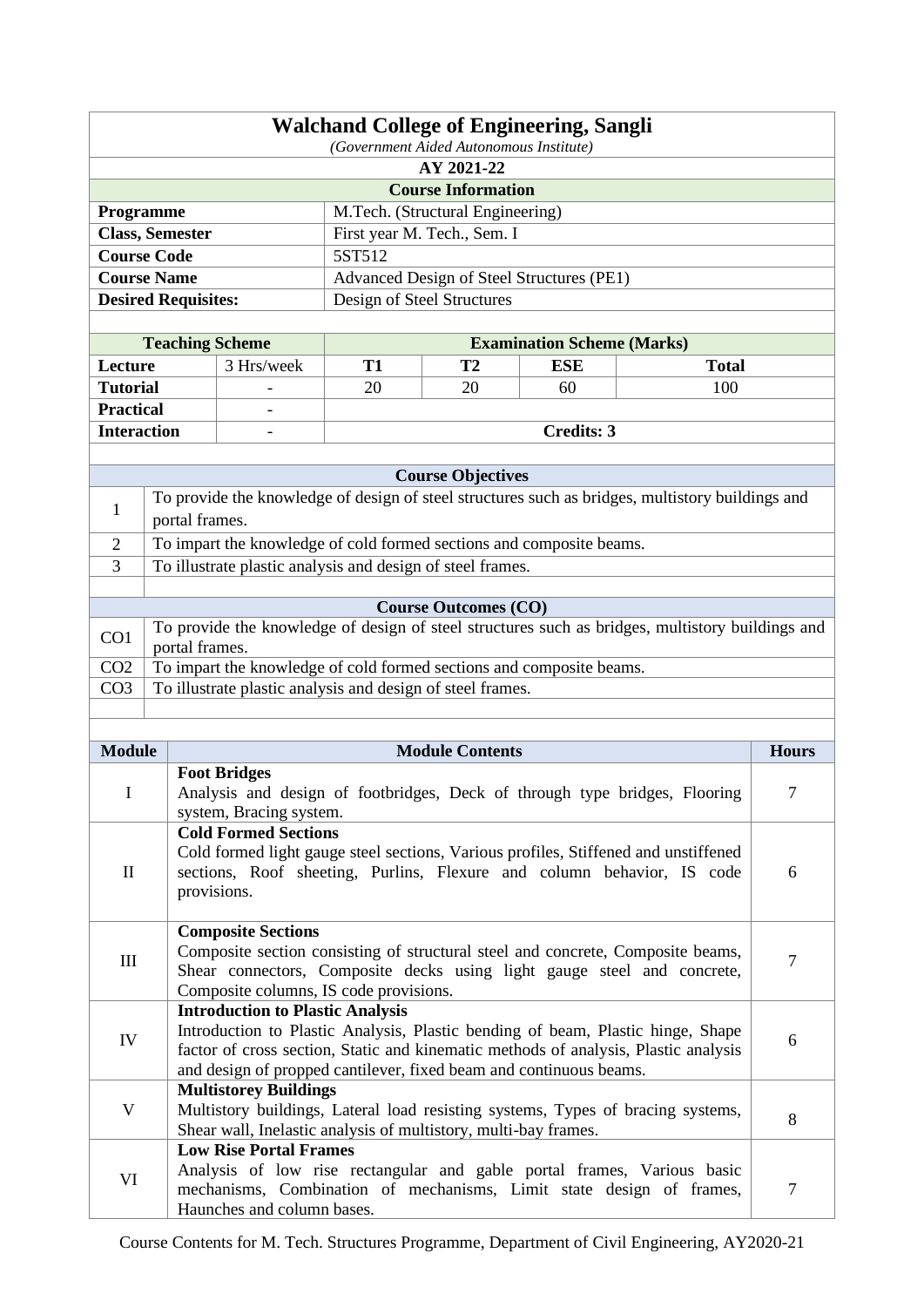|                | <b>Text Books</b>                                                                        |  |  |  |  |  |  |
|----------------|------------------------------------------------------------------------------------------|--|--|--|--|--|--|
| 1              | Vazirani V. N., and Ratwani M. M., "Steel Structures and Timber Structures", Khanna      |  |  |  |  |  |  |
|                | Publishers, Delhi.                                                                       |  |  |  |  |  |  |
| 2              | Ramchandran, "Design of Steel Structures – Vol. II", Standard Book House, Delhi.         |  |  |  |  |  |  |
| 3              | Punmia B. C., Jain A. K. and Jain A. K. "Design of Steel Structures", Firewell Media.    |  |  |  |  |  |  |
|                |                                                                                          |  |  |  |  |  |  |
|                | <b>References</b>                                                                        |  |  |  |  |  |  |
| $\mathbf{1}$   | Taranath B. S., "Structural Analysis and Design of Tall Buildings", McGrawhill.          |  |  |  |  |  |  |
| $\overline{2}$ | Bekar J. F., Horne M. R., Heyman J., "Steel Skeleton Vol. II Plastic Behavior & Design", |  |  |  |  |  |  |
|                | <b>ELBS</b>                                                                              |  |  |  |  |  |  |
| 3              | Neal B. G., "Plastic Methods of Structural Analysis", Chapter & Hall.                    |  |  |  |  |  |  |
|                |                                                                                          |  |  |  |  |  |  |
|                | <b>Useful Links</b>                                                                      |  |  |  |  |  |  |
| 1              | https://nptel.ac.in/courses/105/105/105105162/                                           |  |  |  |  |  |  |
| 2              | https://nptel.ac.in/courses/105/106/105106112/                                           |  |  |  |  |  |  |
| 3              | https://nptel.ac.in/courses/105/106/105106113/                                           |  |  |  |  |  |  |
|                |                                                                                          |  |  |  |  |  |  |

| <b>CO-PO Mapping</b> |                                                                                    |  |  |  |  |  |  |  |
|----------------------|------------------------------------------------------------------------------------|--|--|--|--|--|--|--|
|                      | <b>Programme Outcomes (PO)</b>                                                     |  |  |  |  |  |  |  |
|                      |                                                                                    |  |  |  |  |  |  |  |
| CO <sub>1</sub>      |                                                                                    |  |  |  |  |  |  |  |
| CO <sub>2</sub>      |                                                                                    |  |  |  |  |  |  |  |
| CO <sub>3</sub>      |                                                                                    |  |  |  |  |  |  |  |
|                      | The strength of mapping is to be written as 1,2,3; Where, 1:Low, 2:Medium, 3:High. |  |  |  |  |  |  |  |

Each CO of the course must map to at least one PO.

**Assessment** 

| <b>Assessment Plan based on Bloom's Taxonomy Level</b> |    |                |            |              |  |  |  |
|--------------------------------------------------------|----|----------------|------------|--------------|--|--|--|
| <b>Bloom's Taxonomy Level</b>                          | T1 | T <sub>2</sub> | <b>ESE</b> | <b>Total</b> |  |  |  |
| Remember                                               |    |                |            |              |  |  |  |
| Understand                                             |    |                |            | 10           |  |  |  |
| Apply                                                  | 10 | 15             |            | 40           |  |  |  |
| Analyze                                                |    | 15             | 10         | 35           |  |  |  |
| Evaluate                                               |    |                |            | 10           |  |  |  |
| Create                                                 |    |                |            | 5            |  |  |  |
| <b>Total</b>                                           | 10 | 30             | 10         | 100          |  |  |  |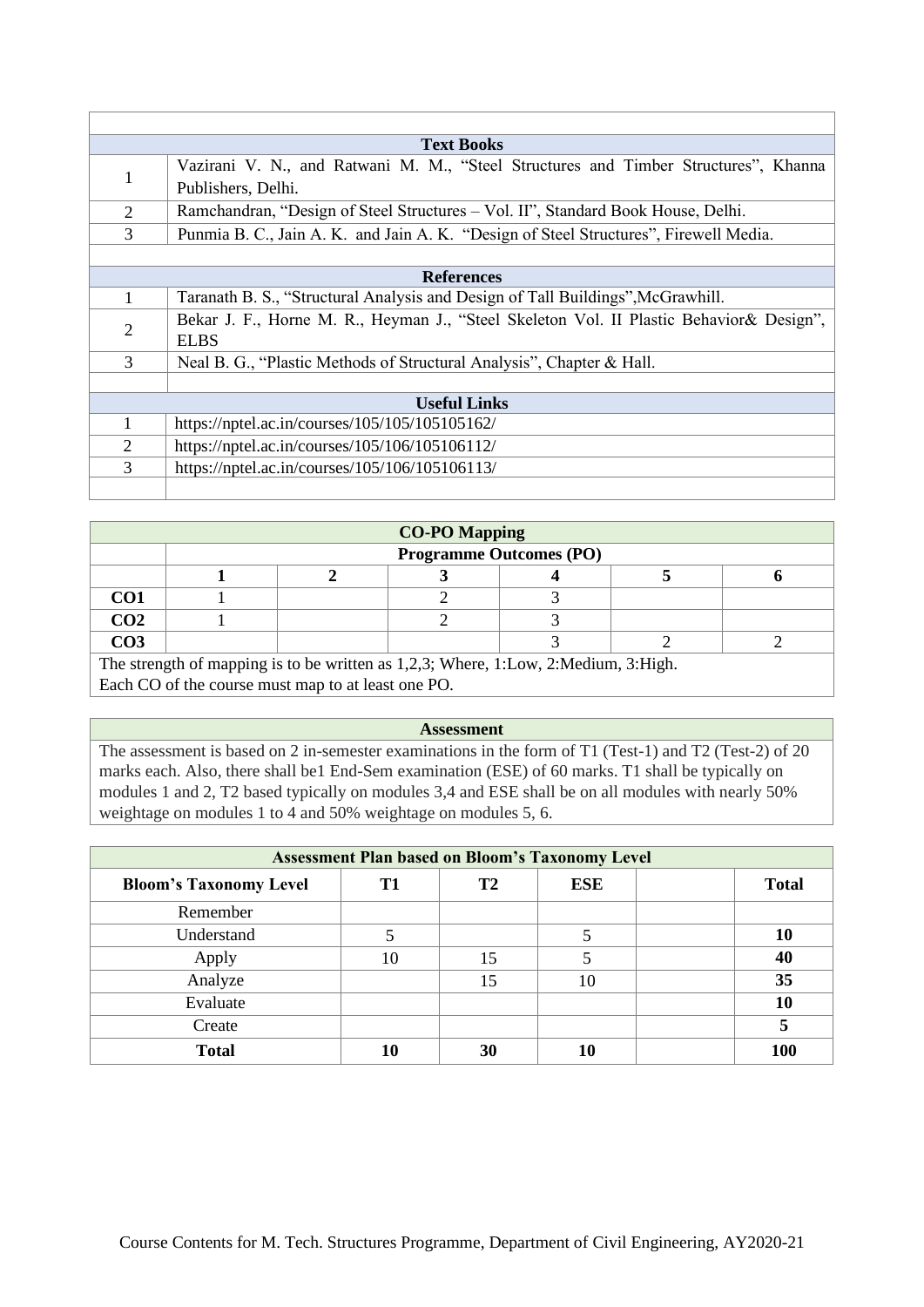|                           | <b>Walchand College of Engineering, Sangli</b>                                 |                                                                                                      |           |                             |                                          |                                                                                                 |                |  |
|---------------------------|--------------------------------------------------------------------------------|------------------------------------------------------------------------------------------------------|-----------|-----------------------------|------------------------------------------|-------------------------------------------------------------------------------------------------|----------------|--|
|                           | (Government Aided Autonomous Institute)<br>AY 2021-22                          |                                                                                                      |           |                             |                                          |                                                                                                 |                |  |
| <b>Course Information</b> |                                                                                |                                                                                                      |           |                             |                                          |                                                                                                 |                |  |
| Programme                 |                                                                                |                                                                                                      |           |                             | M.Tech. (Civil - Structural Engineering) |                                                                                                 |                |  |
|                           | <b>Class, Semester</b>                                                         |                                                                                                      |           | First Year M. Tech., Sem. I |                                          |                                                                                                 |                |  |
| <b>Course Code</b>        |                                                                                |                                                                                                      | 5ST513    |                             |                                          |                                                                                                 |                |  |
| <b>Course Name</b>        |                                                                                |                                                                                                      |           |                             |                                          | Advanced Design of Reinforced Concrete Structures (PE2)                                         |                |  |
|                           | <b>Desired Requisites:</b>                                                     |                                                                                                      |           |                             |                                          | Design of Concrete Structures I, Design of Concrete Structures II                               |                |  |
|                           |                                                                                |                                                                                                      |           |                             |                                          |                                                                                                 |                |  |
|                           | <b>Teaching Scheme</b>                                                         |                                                                                                      |           |                             | <b>Examination Scheme (Marks)</b>        |                                                                                                 |                |  |
| Lecture                   |                                                                                | 3 Hrs/week                                                                                           | <b>T1</b> | T2                          | <b>ESE</b>                               | <b>Total</b>                                                                                    |                |  |
| <b>Tutorial</b>           |                                                                                |                                                                                                      | 20        | 20                          | 60                                       | 100                                                                                             |                |  |
| <b>Practical</b>          |                                                                                |                                                                                                      |           |                             |                                          |                                                                                                 |                |  |
| <b>Interaction</b>        |                                                                                |                                                                                                      |           |                             | <b>Credits: 3</b>                        |                                                                                                 |                |  |
|                           |                                                                                |                                                                                                      |           |                             |                                          |                                                                                                 |                |  |
|                           |                                                                                |                                                                                                      |           | <b>Course Objectives</b>    |                                          |                                                                                                 |                |  |
| 1                         |                                                                                | To provide advanced knowledge for analyzing different kinds of RC structures.                        |           |                             |                                          |                                                                                                 |                |  |
| $\overline{2}$            |                                                                                |                                                                                                      |           |                             |                                          | To impart advanced knowledge for design of different kinds of RC structures using IS codes.     |                |  |
| 3                         |                                                                                |                                                                                                      |           |                             |                                          | To provide advanced knowledge for detailing of the structural members designed as per IS codes. |                |  |
|                           |                                                                                |                                                                                                      |           | <b>Course Outcomes (CO)</b> |                                          |                                                                                                 |                |  |
| CO <sub>1</sub>           |                                                                                | Analyze various reinforced concrete structures.                                                      |           |                             |                                          |                                                                                                 |                |  |
| CO <sub>2</sub>           |                                                                                | Size up structural details of components of structures.                                              |           |                             |                                          |                                                                                                 |                |  |
| CO <sub>3</sub>           |                                                                                | Design the appropriate section for structural members using codal provisions.                        |           |                             |                                          |                                                                                                 |                |  |
|                           |                                                                                |                                                                                                      |           |                             |                                          |                                                                                                 |                |  |
| <b>Module</b>             |                                                                                |                                                                                                      |           | <b>Module Contents</b>      |                                          |                                                                                                 | <b>Hours</b>   |  |
|                           |                                                                                | <b>Flat Slabs and Circular Slabs</b>                                                                 |           |                             |                                          |                                                                                                 |                |  |
| $\bf{I}$                  |                                                                                |                                                                                                      |           |                             |                                          | Introduction to flat slabs, Codal provisions, Analysis and design of flat                       | 7              |  |
|                           |                                                                                | slab, Circular slabs.                                                                                |           |                             |                                          |                                                                                                 |                |  |
| $\mathbf{I}$              |                                                                                | <b>Design of Concrete Deep Beams</b>                                                                 |           |                             |                                          | Introduction, Minimum thickness, IS code requirements, Design of deep beams,                    |                |  |
|                           |                                                                                | Checking for local failures, Detailing, Design of Corbel.                                            |           |                             |                                          |                                                                                                 | 6              |  |
|                           |                                                                                | <b>Redistribution of moments</b>                                                                     |           |                             |                                          |                                                                                                 |                |  |
|                           |                                                                                |                                                                                                      |           |                             |                                          | Introduction, redistribution of moments in fixed beams, IS code conditions for                  |                |  |
| III                       |                                                                                |                                                                                                      |           |                             |                                          | redistribution of moments, Advantages and Disadvantages of moment                               | 6              |  |
|                           |                                                                                |                                                                                                      |           |                             |                                          | redistribution, Various methods to determine redistribution of moments in beams,                |                |  |
|                           |                                                                                | Estimation of crack width in reinforced concrete members.                                            |           |                             |                                          |                                                                                                 |                |  |
|                           |                                                                                | <b>Water Tank</b>                                                                                    |           |                             |                                          |                                                                                                 |                |  |
| IV                        |                                                                                |                                                                                                      |           |                             |                                          | Analysis and Design of overhead water tank-Rectangular and Circular with flat                   | $\overline{7}$ |  |
|                           |                                                                                | bottom, Design of staging for wind and seismic loads.                                                |           |                             |                                          |                                                                                                 |                |  |
|                           |                                                                                | <b>Retaining Wall</b>                                                                                |           |                             |                                          | Retaining Walls – Function, Theories of earth pressure, Stability of retaining                  |                |  |
| $\mathbf{V}$              |                                                                                |                                                                                                      |           |                             |                                          |                                                                                                 | $\overline{7}$ |  |
|                           |                                                                                | wall, Reinforced concrete retaining walls, Cantilever retaining wall, Counterfort<br>retaining wall. |           |                             |                                          |                                                                                                 |                |  |
|                           |                                                                                | <b>Bunkers and Silos</b>                                                                             |           |                             |                                          |                                                                                                 |                |  |
|                           |                                                                                |                                                                                                      |           |                             |                                          | Bunkers and Silos - Classification, Square bunkers, Circular bunkers, Silos,                    |                |  |
| VI                        | Lateral Pressure in silos, Airy's theory, Shallow bins, Deep bins, Design<br>6 |                                                                                                      |           |                             |                                          |                                                                                                 |                |  |
|                           | examples.                                                                      |                                                                                                      |           |                             |                                          |                                                                                                 |                |  |
|                           |                                                                                |                                                                                                      |           |                             |                                          |                                                                                                 |                |  |
|                           |                                                                                |                                                                                                      |           | <b>Textbooks</b>            |                                          |                                                                                                 |                |  |
| $\mathbf{1}$              |                                                                                |                                                                                                      |           |                             |                                          | Ramamruthm, S., "Design of Reinforced Concrete Structures", Dhanpat Rai Publishing, 17th        |                |  |
|                           |                                                                                | <b>Edition</b> , 2010.                                                                               |           |                             |                                          |                                                                                                 |                |  |
| $\overline{2}$            |                                                                                |                                                                                                      |           |                             |                                          | Shah V. and Karve S., "Limit State Theory and Design of Reinforced Concrete", Structures        |                |  |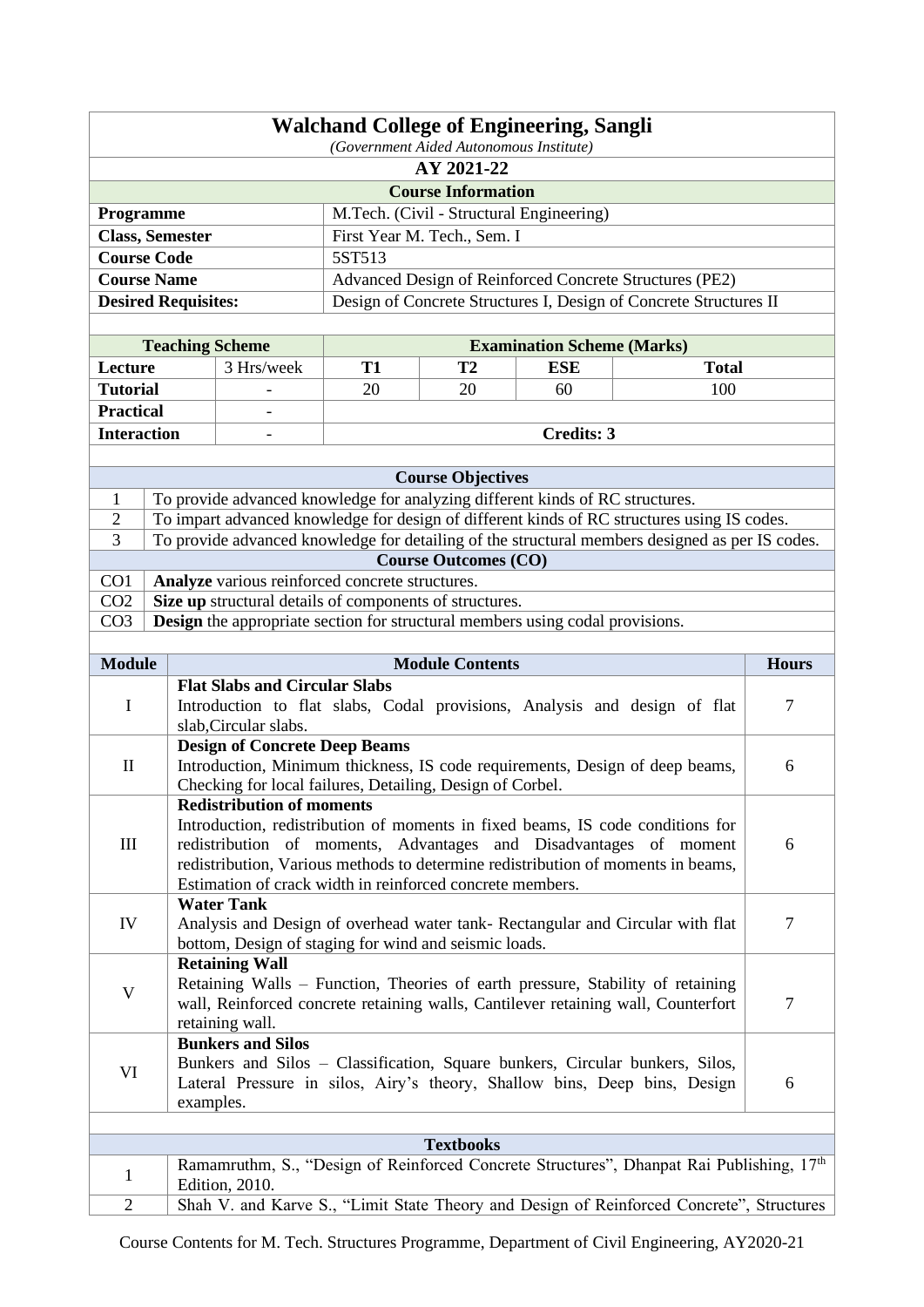|              | Publications, 4 <sup>th</sup> Edition, 2003.                                                            |  |  |  |  |  |
|--------------|---------------------------------------------------------------------------------------------------------|--|--|--|--|--|
| 3            | Punmia, B. C., Jain, A. K. and Jain, A. K. "Limit State Design of Reinforced Concrete",                 |  |  |  |  |  |
|              | Laxmi Publication, $1st$ Edition, 2013.                                                                 |  |  |  |  |  |
| 4            |                                                                                                         |  |  |  |  |  |
|              |                                                                                                         |  |  |  |  |  |
|              | <b>References</b>                                                                                       |  |  |  |  |  |
|              | Purushothaman, P. "Reinforced Concrete Structural Elements", Tata McGraw Hill, 3 <sup>rd</sup> Edition, |  |  |  |  |  |
|              | 2004.                                                                                                   |  |  |  |  |  |
| 2            | Pillai. S. V. and Menon. D, "Reinforced Concrete Design", Tata McGraw Hill Book Co., 5 <sup>th</sup>    |  |  |  |  |  |
|              | Edition, 2005.                                                                                          |  |  |  |  |  |
| 3            | Park. R and Paulay. T, "Reinforced Concrete Structures", John Wiley and Sons, 1975.                     |  |  |  |  |  |
| 4            | IS 456: 2000 Indian Standard Plain and Reinforced Concrete - Code of Practice                           |  |  |  |  |  |
|              |                                                                                                         |  |  |  |  |  |
| Useful Links |                                                                                                         |  |  |  |  |  |
|              | Advanced Concrete Design by Prof Devdas Menon Lecture 1 - YouTube                                       |  |  |  |  |  |
| 2            | NPTEL :: Civil Engineering - Design of Reinforced Concrete Structures                                   |  |  |  |  |  |
| 3            | Design Of Reinforced Concrete Structures - Course (nptel.ac.in)                                         |  |  |  |  |  |

| <b>CO-PO Mapping</b> |                                                                                    |  |  |  |  |  |  |  |  |  |
|----------------------|------------------------------------------------------------------------------------|--|--|--|--|--|--|--|--|--|
|                      | <b>Programme Outcomes (PO)</b>                                                     |  |  |  |  |  |  |  |  |  |
|                      |                                                                                    |  |  |  |  |  |  |  |  |  |
| CO <sub>1</sub>      |                                                                                    |  |  |  |  |  |  |  |  |  |
| CO <sub>2</sub>      |                                                                                    |  |  |  |  |  |  |  |  |  |
| CO <sub>3</sub>      |                                                                                    |  |  |  |  |  |  |  |  |  |
|                      | The strength of mapping is to be written as 1,2,3; Where, 1:Low, 2:Medium, 3:High. |  |  |  |  |  |  |  |  |  |

Each CO of the course must map to at least one PO.

| <b>Assessment Plan based on Bloom's Taxonomy Level</b> |    |                |            |              |  |  |  |
|--------------------------------------------------------|----|----------------|------------|--------------|--|--|--|
| <b>Bloom's Taxonomy Level</b>                          | T1 | T <sub>2</sub> | <b>ESE</b> | <b>Total</b> |  |  |  |
| Remember                                               |    |                |            |              |  |  |  |
| Understand                                             |    |                |            |              |  |  |  |
| Apply                                                  |    |                |            |              |  |  |  |
| Analyze                                                |    | 5              | 15         | 35           |  |  |  |
| Evaluate                                               | 10 | 10             |            | 40           |  |  |  |
| Create                                                 |    |                | 10         | 25           |  |  |  |
| <b>Total</b>                                           | 20 | 20             | 60         | 100          |  |  |  |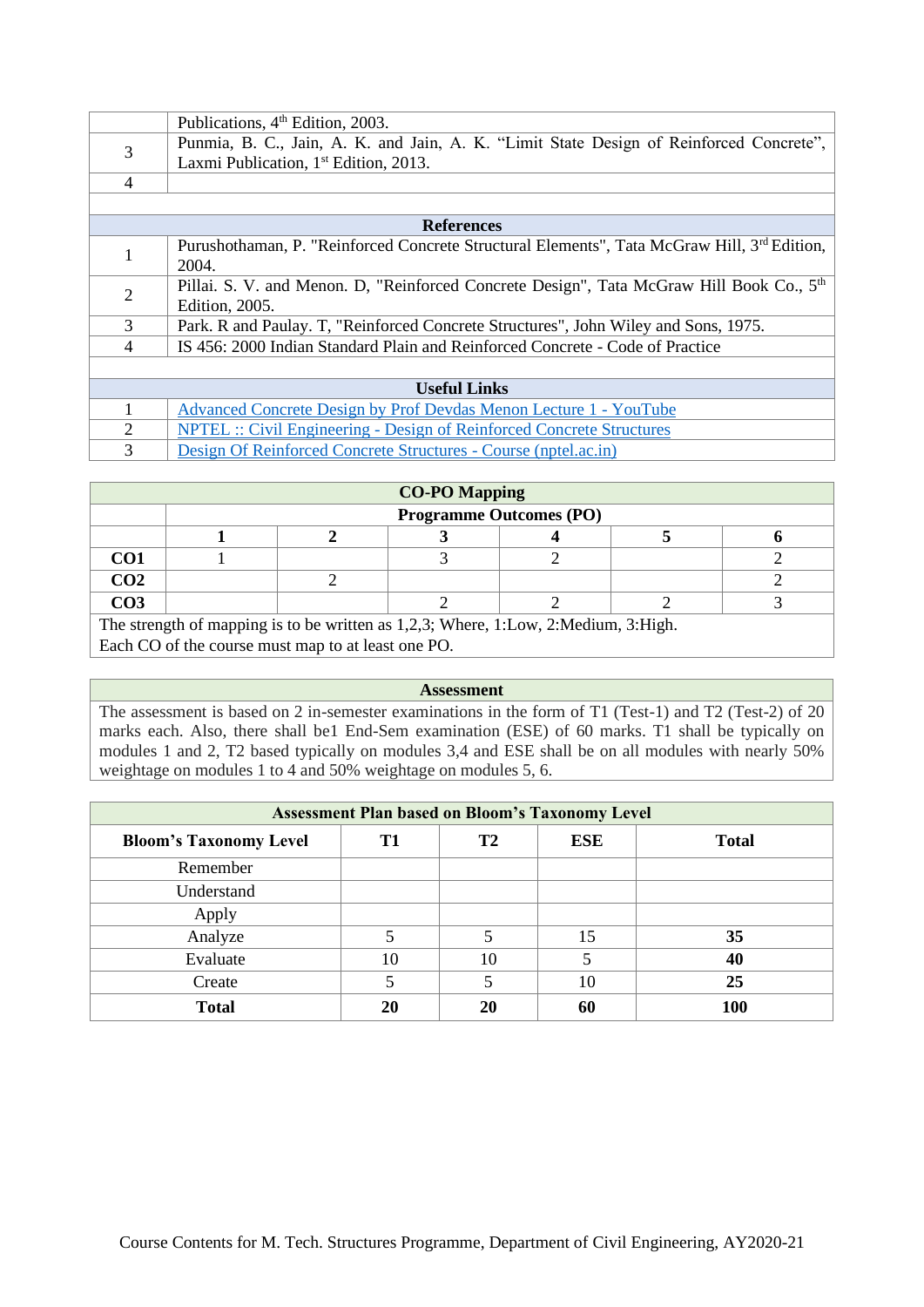|                                                                                     |                                                       |                                                                                                                                                       |           | (Government Aided Autonomous Institute) | <b>Walchand College of Engineering, Sangli</b> |                                                                                                 |              |  |
|-------------------------------------------------------------------------------------|-------------------------------------------------------|-------------------------------------------------------------------------------------------------------------------------------------------------------|-----------|-----------------------------------------|------------------------------------------------|-------------------------------------------------------------------------------------------------|--------------|--|
|                                                                                     |                                                       |                                                                                                                                                       |           | AY 2021-22                              |                                                |                                                                                                 |              |  |
|                                                                                     |                                                       |                                                                                                                                                       |           | <b>Course Information</b>               |                                                |                                                                                                 |              |  |
|                                                                                     | Programme<br>M.Tech. (Structural Engineering)         |                                                                                                                                                       |           |                                         |                                                |                                                                                                 |              |  |
|                                                                                     | <b>Class, Semester</b><br>First year M. Tech., Sem. I |                                                                                                                                                       |           |                                         |                                                |                                                                                                 |              |  |
|                                                                                     | <b>Course Code</b>                                    |                                                                                                                                                       | 5ST514    |                                         |                                                |                                                                                                 |              |  |
|                                                                                     | <b>Course Name</b>                                    |                                                                                                                                                       |           |                                         | Computer Aided Analysis and Design (PE2)       |                                                                                                 |              |  |
|                                                                                     |                                                       |                                                                                                                                                       |           |                                         |                                                | Dynamics of Concrete Structures, Design of Steel Structures                                     |              |  |
|                                                                                     | <b>Desired Requisites:</b>                            |                                                                                                                                                       |           |                                         |                                                |                                                                                                 |              |  |
|                                                                                     | <b>Teaching Scheme</b>                                |                                                                                                                                                       |           |                                         | <b>Examination Scheme (Marks)</b>              |                                                                                                 |              |  |
| Lecture                                                                             |                                                       | 2 Hrs/week                                                                                                                                            | <b>T1</b> | T <sub>2</sub>                          | <b>ESE</b>                                     | <b>Total</b>                                                                                    |              |  |
| <b>Tutorial</b>                                                                     |                                                       |                                                                                                                                                       | 20        | 20                                      | 60                                             | 100                                                                                             |              |  |
| <b>Practical</b>                                                                    |                                                       |                                                                                                                                                       |           |                                         |                                                |                                                                                                 |              |  |
| <b>Interaction</b>                                                                  |                                                       |                                                                                                                                                       |           |                                         | <b>Credits: 2</b>                              |                                                                                                 |              |  |
|                                                                                     |                                                       |                                                                                                                                                       |           |                                         |                                                |                                                                                                 |              |  |
|                                                                                     |                                                       |                                                                                                                                                       |           | <b>Course Objectives</b>                |                                                |                                                                                                 |              |  |
| 1                                                                                   |                                                       |                                                                                                                                                       |           |                                         |                                                | To provide knowledge of numerical approach and significance of analysis by computers.           |              |  |
|                                                                                     |                                                       |                                                                                                                                                       |           |                                         |                                                | To impart necessary knowledge of numerical tools required for analyzing and solving problems in |              |  |
| 2                                                                                   |                                                       | the field of engineering.                                                                                                                             |           |                                         |                                                |                                                                                                 |              |  |
|                                                                                     |                                                       |                                                                                                                                                       |           |                                         |                                                | To provide pre-requisite knowledge to the students for analyzing and designing structures by    |              |  |
| 3                                                                                   |                                                       | professional software.                                                                                                                                |           |                                         |                                                |                                                                                                 |              |  |
|                                                                                     |                                                       |                                                                                                                                                       |           |                                         |                                                |                                                                                                 |              |  |
|                                                                                     |                                                       |                                                                                                                                                       |           | <b>Course Outcomes (CO)</b>             |                                                |                                                                                                 |              |  |
| CO1                                                                                 |                                                       | Apply various softwares for modeling of structures.                                                                                                   |           |                                         |                                                |                                                                                                 |              |  |
| CO <sub>2</sub>                                                                     |                                                       | <b>Analyze Various RC</b> and Steel structures.                                                                                                       |           |                                         |                                                |                                                                                                 |              |  |
| CO <sub>3</sub>                                                                     |                                                       | Create various programs for the design of structures.                                                                                                 |           |                                         |                                                |                                                                                                 |              |  |
| <b>Module</b>                                                                       |                                                       |                                                                                                                                                       |           | <b>Module Contents</b>                  |                                                |                                                                                                 | <b>Hours</b> |  |
|                                                                                     |                                                       | <b>Algorithm Development and Programming Languages</b>                                                                                                |           |                                         |                                                |                                                                                                 |              |  |
|                                                                                     |                                                       |                                                                                                                                                       |           |                                         |                                                |                                                                                                 |              |  |
|                                                                                     |                                                       | Basics of computer hardware and os, WWW and Apps, Algorithm essentials:<br>problem analysis and flowcharting, fundamentals of sequential programming: |           |                                         |                                                |                                                                                                 |              |  |
|                                                                                     |                                                       | Variables, data types & functions + input-output + data handling + various                                                                            |           |                                         |                                                |                                                                                                 |              |  |
|                                                                                     |                                                       | development units, Introduction to programming in MS EXCEL®, MATLAB®,                                                                                 |           |                                         |                                                |                                                                                                 |              |  |
|                                                                                     | PYTHON.                                               |                                                                                                                                                       |           |                                         |                                                |                                                                                                 |              |  |
|                                                                                     |                                                       | <b>Matrix Methods and Programming</b>                                                                                                                 |           |                                         |                                                |                                                                                                 |              |  |
| $\mathbf H$                                                                         |                                                       |                                                                                                                                                       |           |                                         |                                                | Matrix operations: product-inverse etc., Simultaneous linear equations, Eigen                   | 5            |  |
|                                                                                     |                                                       | analysis method, Algorithm /Programming techniques of above methods.                                                                                  |           |                                         |                                                |                                                                                                 |              |  |
|                                                                                     |                                                       | <b>Numerical Methods and Programming</b>                                                                                                              |           |                                         |                                                | Numerical Integration methods, Numerical differentiation methods, Regression                    |              |  |
| Ш                                                                                   |                                                       |                                                                                                                                                       |           |                                         |                                                | Analysis tools and curve fitting, Numerical Methods in structural dynamics.                     | 5            |  |
|                                                                                     |                                                       | Algorithm/Programming techniques of above methods.                                                                                                    |           |                                         |                                                |                                                                                                 |              |  |
|                                                                                     |                                                       | <b>Computer Aided Structural Analysis</b>                                                                                                             |           |                                         |                                                |                                                                                                 |              |  |
|                                                                                     |                                                       |                                                                                                                                                       |           |                                         |                                                | Analysis of Trusses by Stiffness method. Analysis of CB by Stiffness method,                    | 5            |  |
| IV<br>Analysis of PF by Stiffness method. 3D Analysis issues. Algorithm development |                                                       |                                                                                                                                                       |           |                                         |                                                |                                                                                                 |              |  |
|                                                                                     | for each structural analysis type.                    |                                                                                                                                                       |           |                                         |                                                |                                                                                                 |              |  |
|                                                                                     |                                                       | <b>Computer Aided Structural Design</b>                                                                                                               |           |                                         |                                                |                                                                                                 |              |  |
| $\mathbf V$                                                                         |                                                       |                                                                                                                                                       |           |                                         |                                                | Design of Steel Truss members by IS-800, Design of Beam sections in RCC,                        |              |  |
|                                                                                     |                                                       |                                                                                                                                                       |           |                                         |                                                | Design of One way and Two-way slabs by IS-456. Algorithm development for                        | 5            |  |
|                                                                                     |                                                       | each structural design type.                                                                                                                          |           |                                         |                                                |                                                                                                 |              |  |
|                                                                                     |                                                       | <b>Commercial Software Applications</b>                                                                                                               |           |                                         |                                                |                                                                                                 |              |  |
| VI                                                                                  |                                                       |                                                                                                                                                       |           |                                         |                                                | Application in commercial software SAP®/ABACUS®/ANSYS®: Analysis of                             | 5            |  |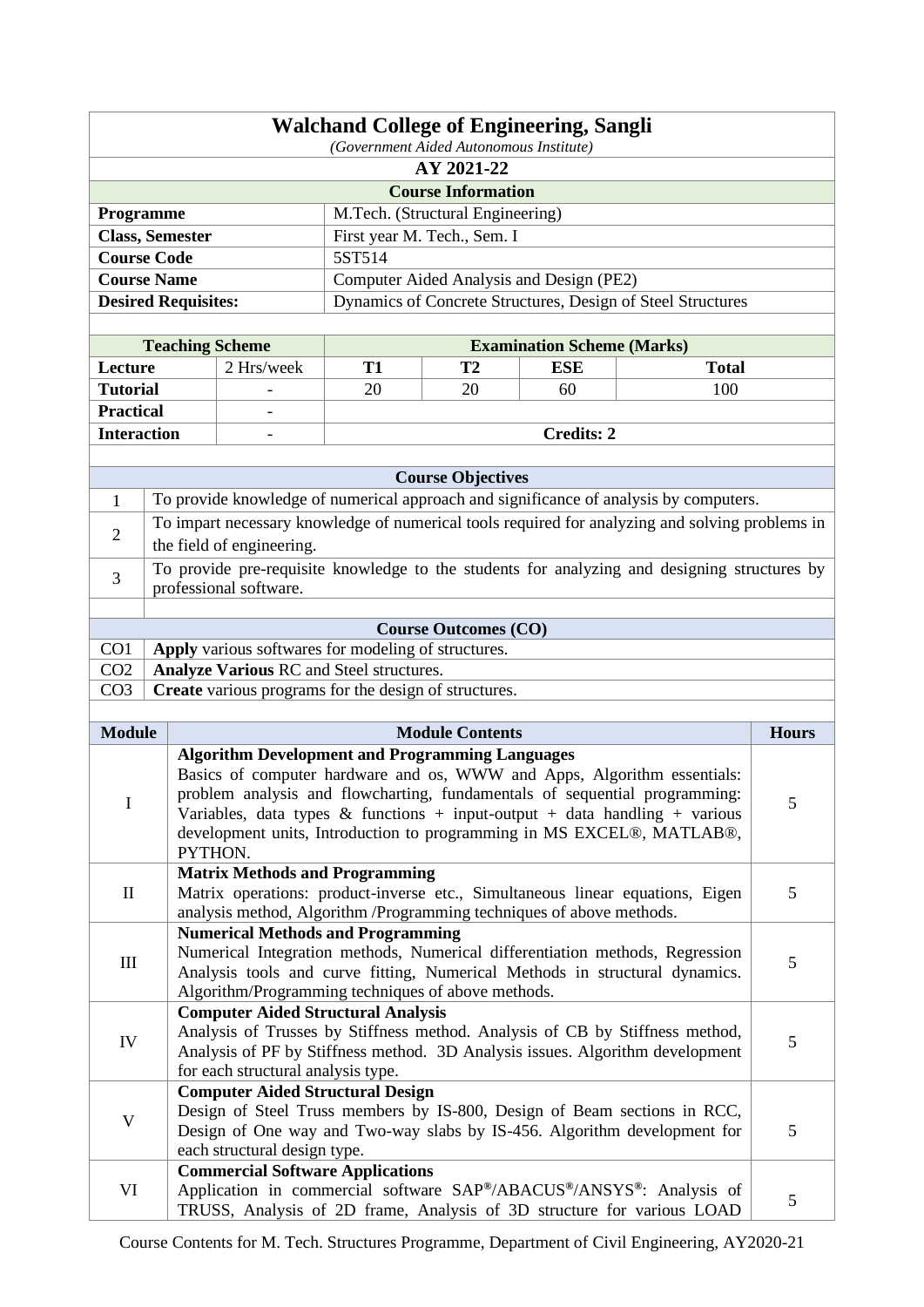|                | COMBINAIONS. Design of building members- Beam, Slab, Column, Footing by                      |  |  |  |  |  |  |
|----------------|----------------------------------------------------------------------------------------------|--|--|--|--|--|--|
|                | STAAD <sup>®</sup> , Introduction to other commercial soft-wares.                            |  |  |  |  |  |  |
|                |                                                                                              |  |  |  |  |  |  |
|                |                                                                                              |  |  |  |  |  |  |
|                | <b>Textbooks</b>                                                                             |  |  |  |  |  |  |
| 1              | Pratap Rudra,"Getting started with MATLABTM", Oxford University press, 2010.                 |  |  |  |  |  |  |
|                | Jain M. K., Iyengar S. R. K. & Jain R. K. " Numerical Methods for Scientific and Engineering |  |  |  |  |  |  |
| 2              | Computation ", 4th ed. 2004.                                                                 |  |  |  |  |  |  |
| 3              | Pundit & Gupta "Structural Analysis", Tata MC Graw Hill Book company.                        |  |  |  |  |  |  |
|                |                                                                                              |  |  |  |  |  |  |
|                | <b>References</b>                                                                            |  |  |  |  |  |  |
| 1              | Steve Otto and James P. Denier "An Introduction to Programming and Numerical Methods"        |  |  |  |  |  |  |
|                | in, Springer International books, 1st Edition, 2007                                          |  |  |  |  |  |  |
| 2              | Cotes, R.C., Couties, M.G., and Kong, F.K., Structural Analysis, ELBS.                       |  |  |  |  |  |  |
| 3              | Chopra A. K., "Structural Dynamics for Earthquake Engineering", Pearson Publications.        |  |  |  |  |  |  |
|                |                                                                                              |  |  |  |  |  |  |
|                | <b>Useful Links</b>                                                                          |  |  |  |  |  |  |
| 1              | https://nptel.ac.in/courses/105/105/105105180/                                               |  |  |  |  |  |  |
| $\overline{2}$ | http://www.nptelvideos.in/2012/11/numerical-methods-in-civil-engineering.html                |  |  |  |  |  |  |
| 3              | https://in.mathworks.com/matlab/trial                                                        |  |  |  |  |  |  |
| $\overline{4}$ | http://www.gnumeric.org/freewarespreadsheetshttps://d.wps.com/?from=premiumpage#/            |  |  |  |  |  |  |

| <b>CO-PO Mapping</b> |                                |  |  |  |  |  |  |  |  |  |
|----------------------|--------------------------------|--|--|--|--|--|--|--|--|--|
|                      | <b>Programme Outcomes (PO)</b> |  |  |  |  |  |  |  |  |  |
|                      |                                |  |  |  |  |  |  |  |  |  |
| CO1                  |                                |  |  |  |  |  |  |  |  |  |
| CO <sub>2</sub>      |                                |  |  |  |  |  |  |  |  |  |
| CO <sub>3</sub>      |                                |  |  |  |  |  |  |  |  |  |

The strength of mapping is to be written as 1,2,3; Where, 1:Low, 2:Medium, 3:High. Each CO of the course must map to at least one PO.

### **Assessment**

| <b>Assessment Plan based on Bloom's Taxonomy Level</b> |    |                |            |              |  |  |  |
|--------------------------------------------------------|----|----------------|------------|--------------|--|--|--|
| <b>Bloom's Taxonomy Level</b>                          | T1 | T <sub>2</sub> | <b>ESE</b> | <b>Total</b> |  |  |  |
| Remember                                               |    |                |            |              |  |  |  |
| Understand                                             |    |                |            |              |  |  |  |
| Apply                                                  | 10 | 10             | 10         | 30           |  |  |  |
| Analyze                                                |    | 10             | 15         | 30           |  |  |  |
| Evaluate                                               |    |                | 15         | 20           |  |  |  |
| Create                                                 |    |                | 20         | 20           |  |  |  |
| <b>Total</b>                                           | 20 | 20             | 60         | 100          |  |  |  |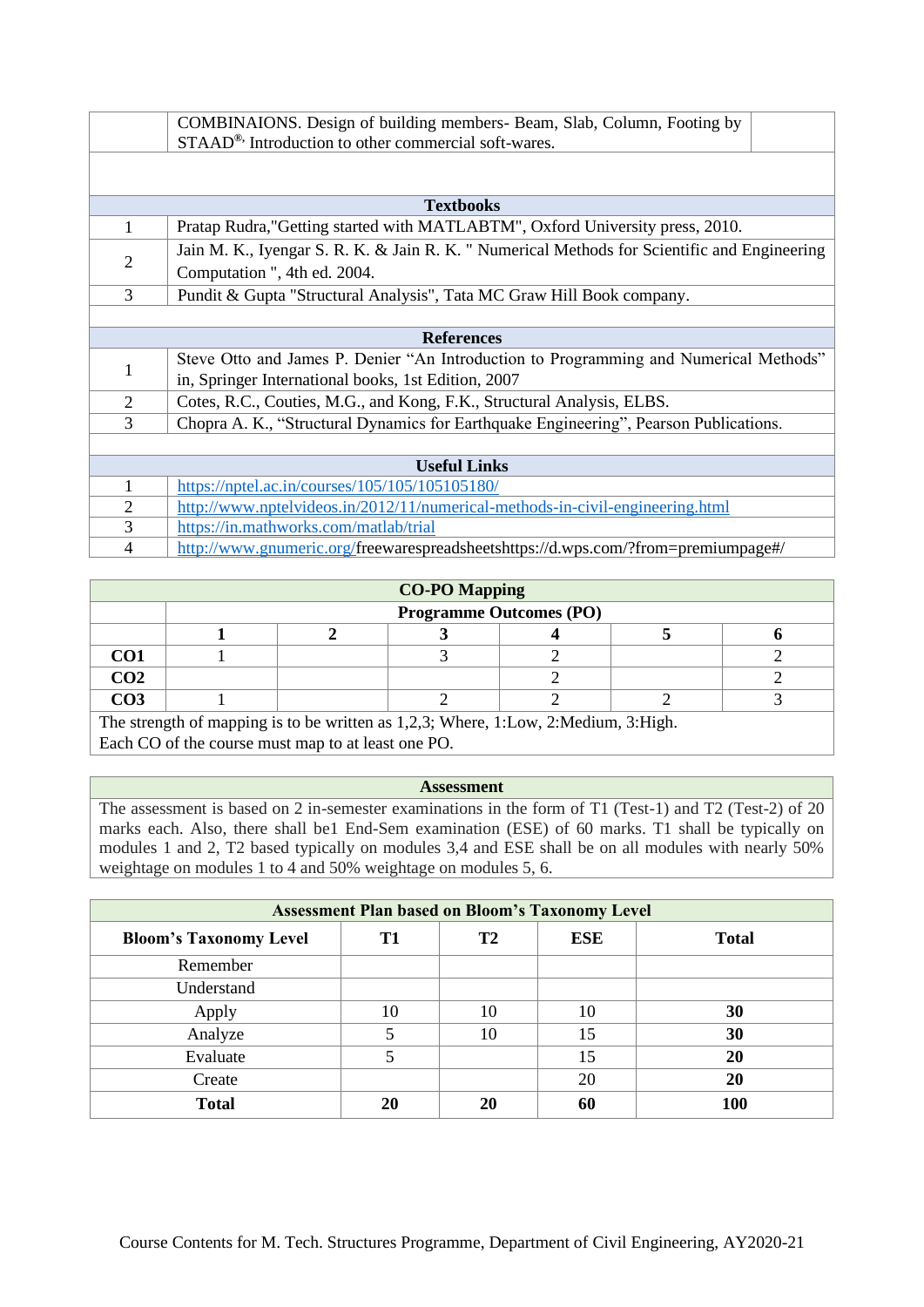|                    | <b>Walchand College of Engineering, Sangli</b><br>(Government Aided Autonomous Institute) |                                                                             |        |                                   |                                           |                                                                                                  |                |  |
|--------------------|-------------------------------------------------------------------------------------------|-----------------------------------------------------------------------------|--------|-----------------------------------|-------------------------------------------|--------------------------------------------------------------------------------------------------|----------------|--|
|                    | AY 2021-22                                                                                |                                                                             |        |                                   |                                           |                                                                                                  |                |  |
|                    | <b>Course Information</b>                                                                 |                                                                             |        |                                   |                                           |                                                                                                  |                |  |
| Programme          |                                                                                           |                                                                             |        | M. Tech. (Structural Engineering) |                                           |                                                                                                  |                |  |
|                    | <b>Class, Semester</b>                                                                    |                                                                             |        | First year M. Tech., Sem. I       |                                           |                                                                                                  |                |  |
|                    | <b>Course Code</b>                                                                        |                                                                             | 5ST553 |                                   |                                           |                                                                                                  |                |  |
|                    | <b>Course Name</b>                                                                        |                                                                             |        |                                   | Presentation and Technical Report Writing |                                                                                                  |                |  |
|                    |                                                                                           |                                                                             |        |                                   |                                           |                                                                                                  |                |  |
|                    | <b>Teaching Scheme</b>                                                                    |                                                                             |        |                                   | <b>Examination Scheme (Marks)</b>         |                                                                                                  |                |  |
| Lecture            |                                                                                           |                                                                             | LA1    | LA2                               | <b>ESE</b>                                | <b>Total</b>                                                                                     |                |  |
| <b>Tutorial</b>    |                                                                                           |                                                                             | 30     | 30                                | 40                                        | 100                                                                                              |                |  |
| <b>Practical</b>   |                                                                                           |                                                                             |        |                                   |                                           |                                                                                                  |                |  |
| <b>Interaction</b> |                                                                                           | 1 Hr/Week                                                                   |        |                                   | <b>Credits: 1</b>                         |                                                                                                  |                |  |
|                    |                                                                                           |                                                                             |        |                                   |                                           |                                                                                                  |                |  |
|                    |                                                                                           |                                                                             |        | <b>Course Objectives</b>          |                                           |                                                                                                  |                |  |
| 1                  |                                                                                           | Produce effective dialogue for business related situations                  |        |                                   |                                           |                                                                                                  |                |  |
|                    |                                                                                           |                                                                             |        |                                   |                                           | Use listening, speaking, reading and writing skills for communication purposes and attempt tasks |                |  |
| 2                  |                                                                                           | by using functional grammar and vocabulary effectively                      |        |                                   |                                           |                                                                                                  |                |  |
|                    |                                                                                           |                                                                             |        |                                   |                                           |                                                                                                  |                |  |
|                    |                                                                                           |                                                                             |        | <b>Course Outcomes (CO)</b>       |                                           |                                                                                                  |                |  |
| CO <sub>1</sub>    |                                                                                           | Analyze critically different concepts / principles of communication skills  |        |                                   |                                           |                                                                                                  |                |  |
| CO <sub>2</sub>    |                                                                                           | Demonstrate productive skills and have a knack for structured conversations |        |                                   |                                           |                                                                                                  |                |  |
| CO <sub>3</sub>    |                                                                                           | Appreciate, analyze, evaluate business reports and research papers          |        |                                   |                                           |                                                                                                  |                |  |
|                    |                                                                                           |                                                                             |        |                                   |                                           |                                                                                                  |                |  |
| <b>Module</b>      |                                                                                           |                                                                             |        | <b>Module Contents</b>            |                                           |                                                                                                  | <b>Hours</b>   |  |
| $\bf I$            |                                                                                           | <b>Defining the Features of Technical Writing</b>                           |        |                                   |                                           | Principles and Strategies of Technical Report, Knowing Your Audience, Purpose                    | 1              |  |
|                    |                                                                                           | and Length of Report                                                        |        |                                   |                                           |                                                                                                  |                |  |
|                    |                                                                                           | <b>Formatting Technical Reports Headings</b>                                |        |                                   |                                           |                                                                                                  |                |  |
| $\mathbf{I}$       |                                                                                           |                                                                             |        |                                   |                                           | Chapters and sections, Running headers and footers, Types of reports and                         | $\overline{2}$ |  |
|                    |                                                                                           | templates to use,                                                           |        |                                   |                                           |                                                                                                  |                |  |
|                    |                                                                                           | <b>Get to the Point</b>                                                     |        |                                   |                                           |                                                                                                  |                |  |
| $\rm III$          |                                                                                           |                                                                             |        |                                   |                                           | Discovering the Main Idea and arranging details in logical sequence, Writing                     | $\overline{2}$ |  |
|                    |                                                                                           | styles & techniques, rules of Writing                                       |        |                                   |                                           |                                                                                                  |                |  |
|                    |                                                                                           | The Importance of Audience Awareness                                        |        |                                   |                                           |                                                                                                  |                |  |
| IV                 |                                                                                           | Focus on audience's needs, Deter word choice, tone, and amount of details   |        |                                   |                                           |                                                                                                  | 3              |  |
|                    | to include                                                                                |                                                                             |        |                                   |                                           |                                                                                                  |                |  |
|                    |                                                                                           | <b>Style of Writing</b>                                                     |        |                                   |                                           |                                                                                                  |                |  |
| $\mathbf V$        |                                                                                           |                                                                             |        |                                   |                                           | Writing Clear Sentences and paragraphs, Remove Jargon, Redundancy and                            | 3              |  |
|                    |                                                                                           | Wordiness                                                                   |        |                                   |                                           |                                                                                                  |                |  |
|                    |                                                                                           | <b>Presentation skill</b>                                                   |        |                                   |                                           |                                                                                                  |                |  |
|                    |                                                                                           |                                                                             |        |                                   |                                           | Punching Up the Presentation Kinds of graphics and their messages, Suitability                   |                |  |
| VI                 | for placement in a graphic representation, Group Practice and Interactive Session,        |                                                                             |        |                                   |                                           |                                                                                                  | 3              |  |
|                    |                                                                                           |                                                                             |        |                                   |                                           | Spotting common language problems (lengthy and confusing sentence structures,                    |                |  |
|                    |                                                                                           |                                                                             |        |                                   |                                           | weak vocabulary, etc), Editing Content, Logic and Language, Guided writing                       |                |  |
|                    |                                                                                           | practice with examples                                                      |        |                                   |                                           |                                                                                                  |                |  |
|                    |                                                                                           |                                                                             |        |                                   |                                           |                                                                                                  |                |  |
|                    |                                                                                           |                                                                             |        | <b>Textbooks</b>                  |                                           |                                                                                                  |                |  |
|                    |                                                                                           |                                                                             |        |                                   |                                           | Shirley Taylor, "Model Business Letters, Emails and Other Business Documents" (seventh           |                |  |
| $\mathbf{1}$       |                                                                                           | edition), Prentice Hall.                                                    |        |                                   |                                           |                                                                                                  |                |  |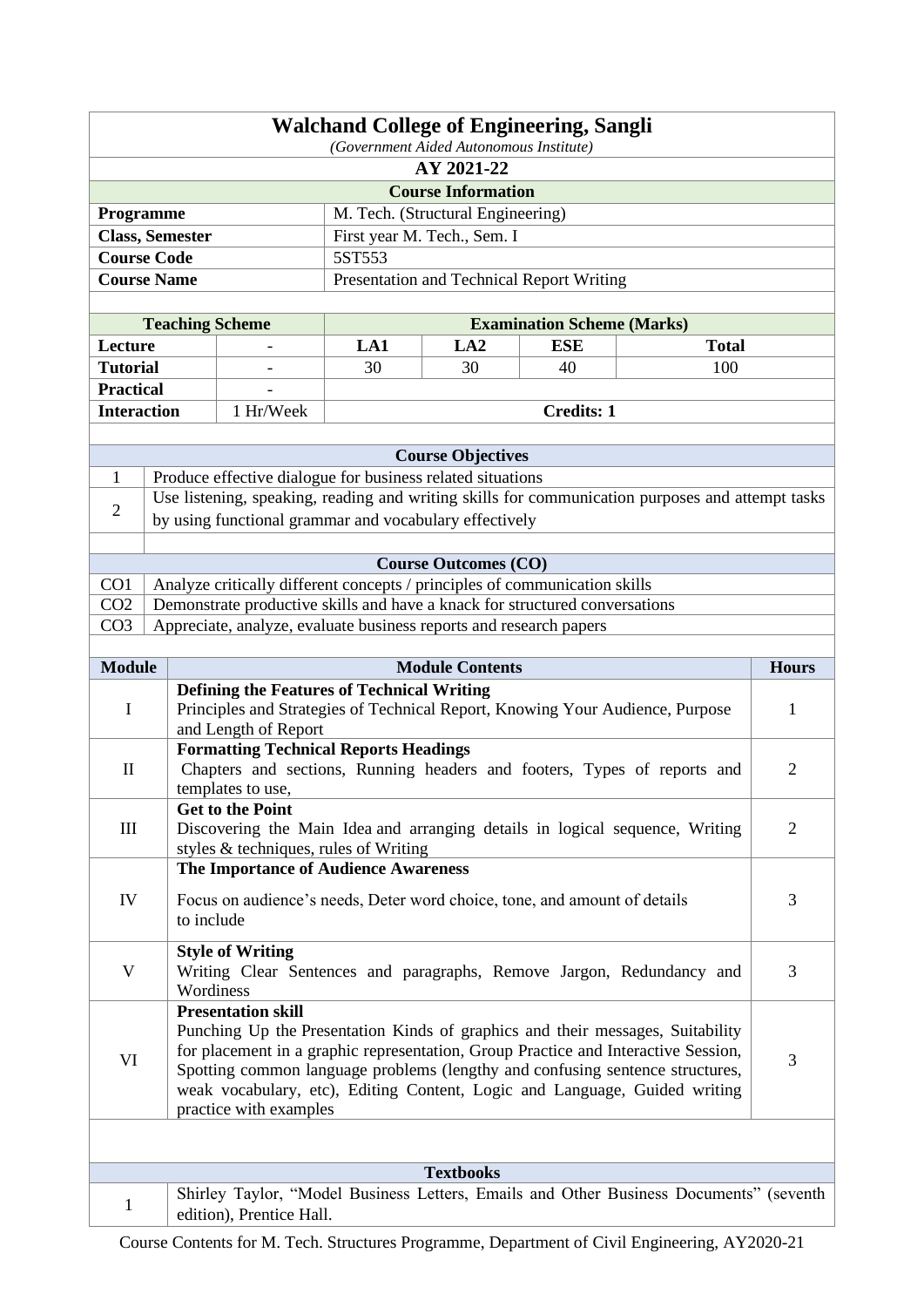| 2                   | Thomas Huckin, Leslie Olsen "Technical writing and Professional Communications for Non-<br>native speakers of English", McGraw Hill |  |  |  |  |
|---------------------|-------------------------------------------------------------------------------------------------------------------------------------|--|--|--|--|
|                     |                                                                                                                                     |  |  |  |  |
|                     |                                                                                                                                     |  |  |  |  |
|                     | <b>References</b>                                                                                                                   |  |  |  |  |
|                     | Raman Sharma, "Technical Communication", Oxford University Press                                                                    |  |  |  |  |
|                     | Raymond Murphy "Essential English Grammar" (Elementary & Intermediate) Cambridge                                                    |  |  |  |  |
| 2                   | <b>University Press</b>                                                                                                             |  |  |  |  |
| 3                   | Mark Hancock "English Pronunciation in Use" Cambridge University Press                                                              |  |  |  |  |
|                     |                                                                                                                                     |  |  |  |  |
| <b>Useful Links</b> |                                                                                                                                     |  |  |  |  |
|                     | <b>NPTEL</b> :: Humanities and Social Sciences - NOC: Interpersonal Skills                                                          |  |  |  |  |
| 2                   | Mod-10 Lec-01 Oral Presentation Lecture-01 - YouTube                                                                                |  |  |  |  |

| <b>CO-PO Mapping</b>                                                                  |                                |  |  |  |  |  |  |  |  |  |
|---------------------------------------------------------------------------------------|--------------------------------|--|--|--|--|--|--|--|--|--|
|                                                                                       | <b>Programme Outcomes (PO)</b> |  |  |  |  |  |  |  |  |  |
|                                                                                       |                                |  |  |  |  |  |  |  |  |  |
| CO <sub>1</sub>                                                                       |                                |  |  |  |  |  |  |  |  |  |
| CO <sub>2</sub>                                                                       |                                |  |  |  |  |  |  |  |  |  |
| CO <sub>3</sub>                                                                       |                                |  |  |  |  |  |  |  |  |  |
| The strength of mapping is to be written as 1,2,3; Where, 1: Low, 2: Medium, 3: High. |                                |  |  |  |  |  |  |  |  |  |
| Each CO of the course must map to at least one PO.                                    |                                |  |  |  |  |  |  |  |  |  |

| <b>Assessment</b>                                                                             |                                                                                                 |              |                                                                                                     |    |  |  |  |
|-----------------------------------------------------------------------------------------------|-------------------------------------------------------------------------------------------------|--------------|-----------------------------------------------------------------------------------------------------|----|--|--|--|
|                                                                                               | There are three components of lab assessment, LA1, LA2 and Lab ESE.                             |              |                                                                                                     |    |  |  |  |
|                                                                                               |                                                                                                 |              | IMP: Lab ESE is a separate head of passing. LA1, LA2 together is treated as In-Semester Evaluation. |    |  |  |  |
| Assessment                                                                                    | Based on                                                                                        | Conducted by | Marks<br>Typical Schedule (for 26-week Sem)                                                         |    |  |  |  |
| LA1                                                                                           | Lab activities.                                                                                 | Lab Course   | During Week 1 to Week 6                                                                             | 30 |  |  |  |
|                                                                                               | attendance,                                                                                     | Faculty      | Marks Submission at the end of Week                                                                 |    |  |  |  |
|                                                                                               | iournal                                                                                         |              | 6                                                                                                   |    |  |  |  |
| LA2                                                                                           | Lab activities,                                                                                 | Lab Course   | During Week 7 to Week 12                                                                            | 30 |  |  |  |
|                                                                                               |                                                                                                 | Faculty      | Marks Submission at the end of Week                                                                 |    |  |  |  |
|                                                                                               |                                                                                                 |              | 12                                                                                                  |    |  |  |  |
| Lab ESE                                                                                       | attendance,                                                                                     | Lab Course   | During Week 15 to Week 18                                                                           | 40 |  |  |  |
|                                                                                               | journal                                                                                         | Faculty      | Marks Submission at the end of Week                                                                 |    |  |  |  |
|                                                                                               |                                                                                                 |              | 18                                                                                                  |    |  |  |  |
|                                                                                               | Week 1 indicates starting week of a semester. The typical schedule of lab assessments is shown, |              |                                                                                                     |    |  |  |  |
| considering a 26-week semester. The actual schedule shall be as per academic calendar. Lab    |                                                                                                 |              |                                                                                                     |    |  |  |  |
| activities/Lab performance shall include performing experiments, mini-project, presentations, |                                                                                                 |              |                                                                                                     |    |  |  |  |
|                                                                                               |                                                                                                 |              | drawings, programming and other suitable activities, as per the nature and requirement of the lab   |    |  |  |  |
|                                                                                               | course. The experimental lab shall have typically 8-10 experiments.                             |              |                                                                                                     |    |  |  |  |

| <b>Assessment Plan based on Bloom's Taxonomy Level</b> |     |                 |            |              |  |
|--------------------------------------------------------|-----|-----------------|------------|--------------|--|
| <b>Bloom's Taxonomy Level</b>                          | LA1 | LA <sub>2</sub> | <b>ESE</b> | <b>Total</b> |  |
| Remember                                               |     |                 |            |              |  |
| Understand                                             | 10  |                 |            | 10           |  |
| Apply                                                  | 20  | 20              | 20         | 60           |  |
| Analyze                                                |     | 10              | 10         | 20           |  |
| Evaluate                                               |     |                 | 10         | 10           |  |
| Create                                                 |     |                 |            |              |  |
| <b>Total</b>                                           | 30  | 30              | 40         | <b>100</b>   |  |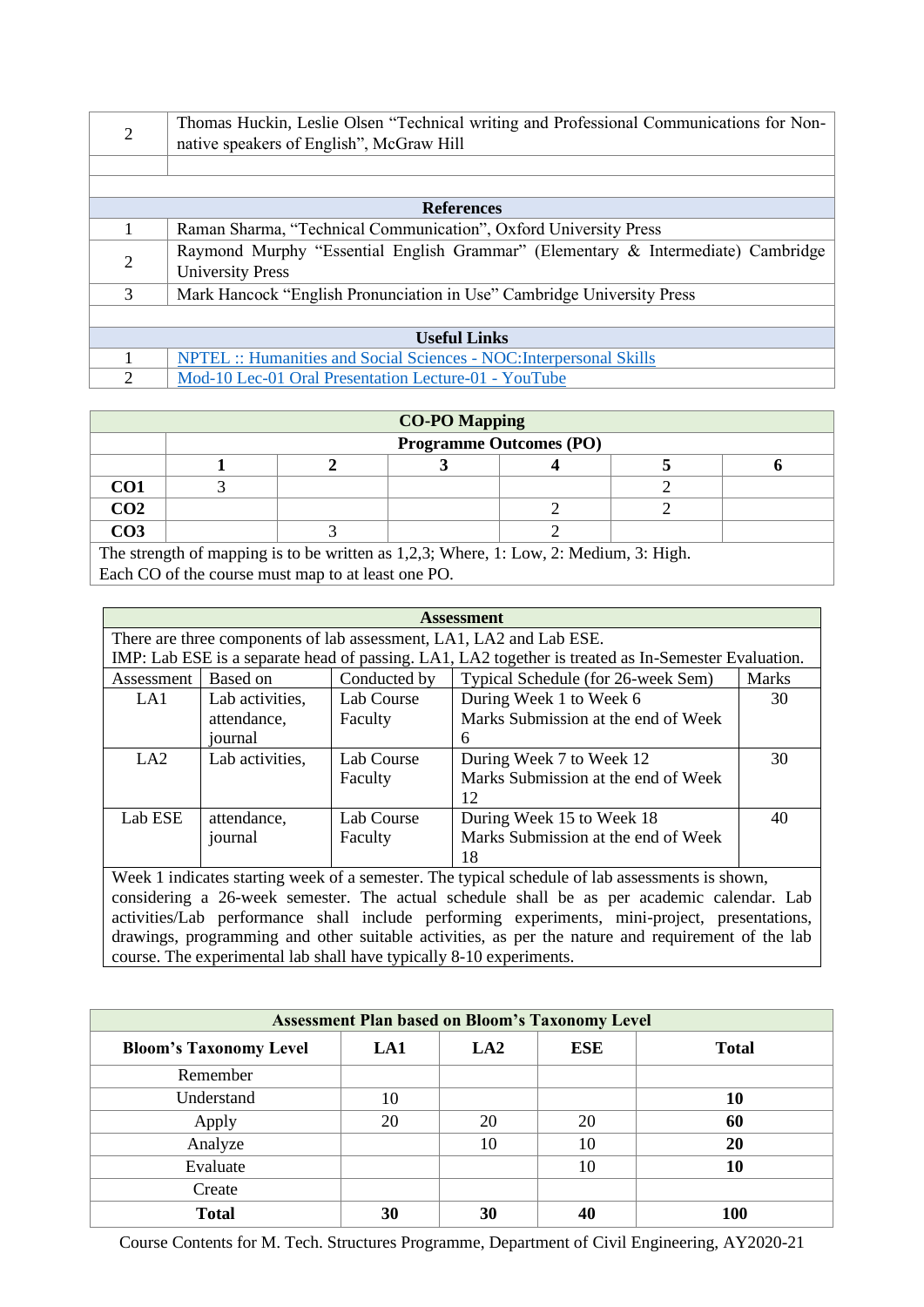|                                                                           | <b>Walchand College of Engineering, Sangli</b>     |  |  |  |  |  |
|---------------------------------------------------------------------------|----------------------------------------------------|--|--|--|--|--|
|                                                                           | (Government Aided Autonomous Institute)            |  |  |  |  |  |
|                                                                           | AY 2021-22                                         |  |  |  |  |  |
| <b>Course Information</b>                                                 |                                                    |  |  |  |  |  |
| M.Tech. (Structural Engineering)<br><b>Programme</b>                      |                                                    |  |  |  |  |  |
| <b>Class, Semester</b><br>First year M. Tech., Sem I                      |                                                    |  |  |  |  |  |
| <b>Course Code</b>                                                        | 5ST551                                             |  |  |  |  |  |
| <b>Course Name</b>                                                        | Activity Based Lab - Mechanics of Structures (PC1) |  |  |  |  |  |
| Solid Mechanics and mechanics of structures<br><b>Desired Requisites:</b> |                                                    |  |  |  |  |  |
|                                                                           |                                                    |  |  |  |  |  |

| <b>Teaching Scheme</b> |            |                   |     | <b>Examination Scheme (Marks)</b> |       |
|------------------------|------------|-------------------|-----|-----------------------------------|-------|
| Lecture                |            | LA1               | LA2 | ESE                               | Total |
| <b>Tutorial</b>        |            | 30                | 30  | 40                                | 100   |
| <b>Practical</b>       | 2 Hrs/week |                   |     |                                   |       |
| <b>Interaction</b>     | -          | <b>Credits: 1</b> |     |                                   |       |

| <b>Course Objectives</b>                                                                         |  |  |  |  |  |
|--------------------------------------------------------------------------------------------------|--|--|--|--|--|
|                                                                                                  |  |  |  |  |  |
|                                                                                                  |  |  |  |  |  |
| To prepare students to develop computer programs by using matrix methods of structural analysis. |  |  |  |  |  |
|                                                                                                  |  |  |  |  |  |
| <b>Course Outcomes (CO)</b>                                                                      |  |  |  |  |  |
|                                                                                                  |  |  |  |  |  |
|                                                                                                  |  |  |  |  |  |
|                                                                                                  |  |  |  |  |  |
|                                                                                                  |  |  |  |  |  |

Students will be asked to work upon **minimum two** of the following topics during the semester. They will submit the report of each topic containing the information (as per need of topic) like: introduction, general information, usage/application (if any) detailed description of work/process, relevant diagrams, drawings & tabulation (if any), observation and results (as applicable) or any other relevant information as per topic.

- i) Construct ILD for existing bridge structure for various structural parameters and hence analyze the variation in these structural parameters under the service load.
- ii) Analysis and design of curved beams of any existing structure. Validate the analytical results in relevant software
- iii) Develop a FEM program for the analysis of beams on elastic foundation
- iv) Analysis of multi-story 2D frames using matrix method and validation of analysis results in relevant software.

|                   | <b>Text Books</b>                                                                                                                         |  |  |  |  |  |
|-------------------|-------------------------------------------------------------------------------------------------------------------------------------------|--|--|--|--|--|
|                   | Vazirani. V.N. & Ratwani M.M., "Advanced Theory of Structures", Khanna Publishers, 2008                                                   |  |  |  |  |  |
| 2                 | Timoshenko. S. P. & Gere. J. M., "Theory of Elastic Stability", Tata McGraw-Hill Publishing<br>ompany Ltd., 2 <sup>nd</sup> Edition, 1985 |  |  |  |  |  |
| 3                 | Gere. J. M. & Weaver. W., "Matrix Analysis of Framed Structures", CBS Publishers and<br>Distributor, 2 <sup>nd</sup> Edition, 2004.       |  |  |  |  |  |
| $\overline{4}$    | Krishna Raju N., "Advanced Mechanics of Solids and Structures", McGraw-Hill<br>Education, $08$ -Nov-2018 - Technology & Engineering       |  |  |  |  |  |
|                   |                                                                                                                                           |  |  |  |  |  |
| <b>References</b> |                                                                                                                                           |  |  |  |  |  |
|                   | Mcquire and Gallghar. R. H. "Matrix Structural Analysis", John Wiley, 2 <sup>nd</sup> Edition, 2000                                       |  |  |  |  |  |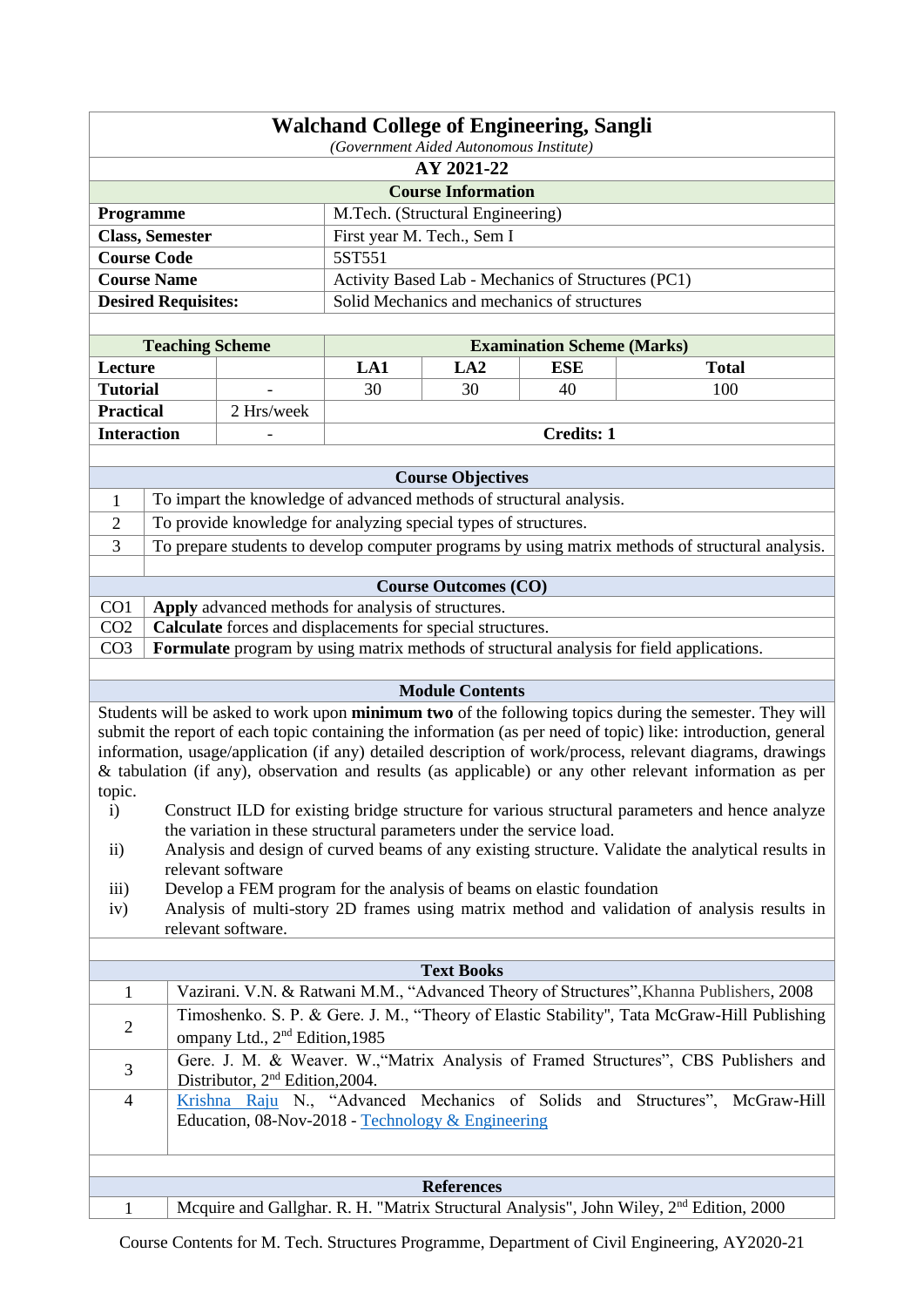| 2                   | Beaufit F.W et al. "Computer Methods of Structural Analysis", Prentice Hall, illustrated, 1970 |  |  |  |  |  |  |  |
|---------------------|------------------------------------------------------------------------------------------------|--|--|--|--|--|--|--|
|                     | John L. and Meek, "Matrix Structural Analysis", McGraw Hill Book Company,                      |  |  |  |  |  |  |  |
| 3                   | illustrated, 1971                                                                              |  |  |  |  |  |  |  |
| 4                   | Pandit G. and Gupta S., "Structural Analysis - A Matrix Approach 2008", McGraw Hill            |  |  |  |  |  |  |  |
|                     | Education; 1st edition                                                                         |  |  |  |  |  |  |  |
|                     |                                                                                                |  |  |  |  |  |  |  |
| <b>Useful Links</b> |                                                                                                |  |  |  |  |  |  |  |
|                     | https://nptel.ac.in/courses/105/105/105105108/                                                 |  |  |  |  |  |  |  |
| $\overline{2}$      | https://nptel.ac.in/courses/105/101/105101086/                                                 |  |  |  |  |  |  |  |
| 3                   | http://engineeringvideolectures.com/course/281?pn=0#videolist                                  |  |  |  |  |  |  |  |
| 4                   | https://nptel.ac.in/courses/105/105/105105109/                                                 |  |  |  |  |  |  |  |
| $\overline{5}$      | VisualFEA(Free Student version), Intuition Software, Inc.                                      |  |  |  |  |  |  |  |
| 6                   | <b>RFEM</b> (Free Student version) a 3D finite element analysis software                       |  |  |  |  |  |  |  |

| <b>CO-PO Mapping</b>                                                                      |  |  |  |  |  |  |  |  |
|-------------------------------------------------------------------------------------------|--|--|--|--|--|--|--|--|
| <b>Programme Outcomes (PO)</b>                                                            |  |  |  |  |  |  |  |  |
|                                                                                           |  |  |  |  |  |  |  |  |
| CO <sub>1</sub>                                                                           |  |  |  |  |  |  |  |  |
| CO <sub>2</sub>                                                                           |  |  |  |  |  |  |  |  |
| CO <sub>3</sub>                                                                           |  |  |  |  |  |  |  |  |
| The strength of manning is to be written as $1.23$ . Where $1.1$ ow $2.$ Medium $3.$ High |  |  |  |  |  |  |  |  |

The strength of mapping is to be written as 1,2,3; Where, 1:Low, 2:Medium, 3:High. Each CO of the course must map to at least one PO.

| <b>Assessment</b>                                                                               |                                                                                |            |                                                                                                     |    |  |  |
|-------------------------------------------------------------------------------------------------|--------------------------------------------------------------------------------|------------|-----------------------------------------------------------------------------------------------------|----|--|--|
|                                                                                                 |                                                                                |            | There are three components of lab assessment, LA1, LA2 and Lab ESE.                                 |    |  |  |
|                                                                                                 |                                                                                |            | IMP: Lab ESE is a separate head of passing. LA1, LA2 together is treated as In-Semester Evaluation. |    |  |  |
| Assessment                                                                                      | Conducted by<br>Typical Schedule (for 26-week Sem)<br><b>Marks</b><br>Based on |            |                                                                                                     |    |  |  |
| LA1                                                                                             | Lab activities,                                                                | Lab Course | During Week 1 to Week 6                                                                             | 30 |  |  |
|                                                                                                 | attendance,                                                                    | Faculty    | Marks Submission at the end of Week                                                                 |    |  |  |
|                                                                                                 | journal                                                                        |            | 6                                                                                                   |    |  |  |
| LA2                                                                                             | Lab activities,                                                                | Lab Course | During Week 7 to Week 12                                                                            | 30 |  |  |
|                                                                                                 |                                                                                | Faculty    | Marks Submission at the end of Week                                                                 |    |  |  |
|                                                                                                 |                                                                                |            | 12                                                                                                  |    |  |  |
| Lab ESE                                                                                         | attendance,                                                                    | Lab Course | During Week 15 to Week 18                                                                           | 40 |  |  |
|                                                                                                 | journal                                                                        | Faculty    | Marks Submission at the end of Week                                                                 |    |  |  |
|                                                                                                 |                                                                                |            | 18                                                                                                  |    |  |  |
| Week 1 indicates starting week of a semester. The typical schedule of lab assessments is shown, |                                                                                |            |                                                                                                     |    |  |  |
| considering a 26-week semester. The actual schedule shall be as per academic calendar. Lab      |                                                                                |            |                                                                                                     |    |  |  |
|                                                                                                 |                                                                                |            | activities/Lab performance shall include performing experiments, mini-project, presentations,       |    |  |  |
|                                                                                                 |                                                                                |            |                                                                                                     |    |  |  |

drawings, programming and other suitable activities, as per the nature and requirement of the lab course. The experimental lab shall have typically 8-10 experiments.

| <b>Assessment Plan based on Bloom's Taxonomy Level</b> |     |     |            |              |  |
|--------------------------------------------------------|-----|-----|------------|--------------|--|
| <b>Bloom's Taxonomy Level</b>                          | LA1 | LA2 | <b>ESE</b> | <b>Total</b> |  |
| Remember                                               |     |     |            |              |  |
| Understand                                             | 10  |     |            | 10           |  |
| Apply                                                  | 20  | 20  | 20         | 60           |  |
| Analyze                                                |     | 10  | 10         | 20           |  |
| Evaluate                                               |     |     | 10         | 10           |  |
| Create                                                 |     |     |            |              |  |
| <b>Total</b>                                           | 30  | 30  | 40         | <b>100</b>   |  |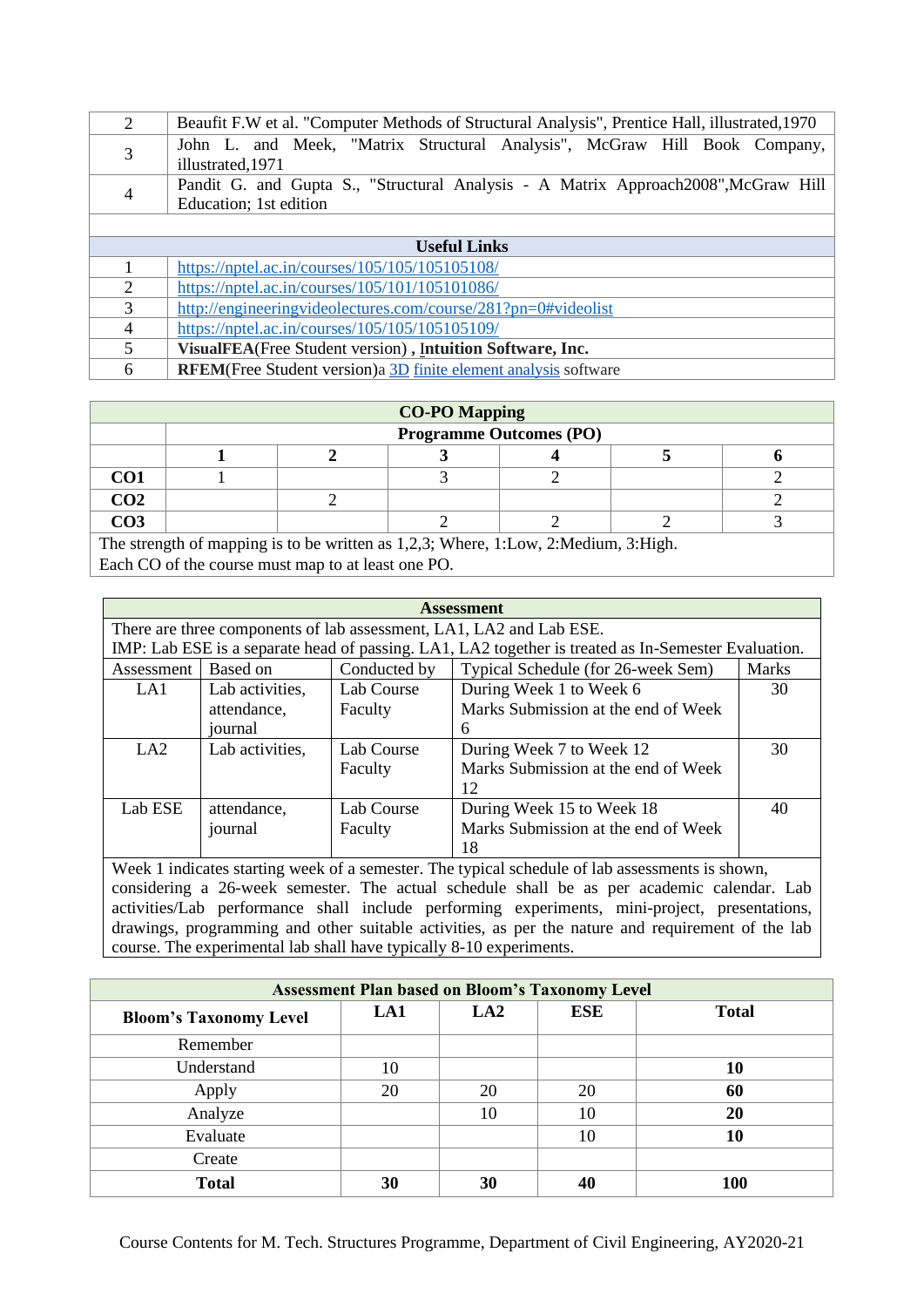|                                                      | <b>Walchand College of Engineering, Sangli</b>               |  |  |  |  |  |
|------------------------------------------------------|--------------------------------------------------------------|--|--|--|--|--|
|                                                      | (Government Aided Autonomous Institute)                      |  |  |  |  |  |
|                                                      | AY 2021-22                                                   |  |  |  |  |  |
| <b>Course Information</b>                            |                                                              |  |  |  |  |  |
| M.Tech. (Structural Engineering)<br><b>Programme</b> |                                                              |  |  |  |  |  |
| <b>Class, Semester</b><br>First year M. Tech., Sem I |                                                              |  |  |  |  |  |
| <b>Course Code</b>                                   | 5ST552                                                       |  |  |  |  |  |
| <b>Course Name</b>                                   | Activity Based Lab-Theory of Elasticity and Plasticity (PC2) |  |  |  |  |  |
| Solid Mechanics<br><b>Desired Requisites:</b>        |                                                              |  |  |  |  |  |
|                                                      |                                                              |  |  |  |  |  |

| <b>Teaching Scheme</b> |            | <b>Examination Scheme (Marks)</b> |     |     |              |  |
|------------------------|------------|-----------------------------------|-----|-----|--------------|--|
| Lecture                |            | LA1                               | LA2 | ESE | <b>Total</b> |  |
| <b>Tutorial</b>        | -          | 30                                | 30  | 40  | 100          |  |
| <b>Practical</b>       | 2 Hrs/week |                                   |     |     |              |  |
| <b>Interaction</b>     | -          | <b>Credits: 1</b>                 |     |     |              |  |

|                 | <b>Course Objectives</b>                                                                                          |
|-----------------|-------------------------------------------------------------------------------------------------------------------|
| 1               | To impart knowledge of various theories of elasticity and apply them to solve 2D Cartesian and<br>polar problems. |
| $\overline{2}$  | To impart knowledge of various theories of torsion and apply them to solve 2D torsional<br>problems.              |
| 3               | To provide knowledge of various theories of plastic behavior and apply them to solve 2D<br>problems.              |
|                 |                                                                                                                   |
|                 | <b>Course Outcomes (CO)</b>                                                                                       |
| CO <sub>1</sub> | Apply the knowledge of fundamental methods of elasticity for 2-D Cartesian and Polar problems.                    |
| CO <sub>2</sub> | Analyze torsional problems and apprise various theories to solve 2-D torsional problems.                          |
| CO <sub>3</sub> | Discuss the concept of material yielding and plastic behaviour of structures.                                     |
|                 |                                                                                                                   |

Students will be asked to work upon **minimum two** of the following topics during the semester. They will submit the report of each topic containing the information (as per need of topic) like: introduction, general information, usage/application (if any) detailed description of work/process, relevant diagrams, drawings & tabulation (if any), observation and results (as applicable) or any other relevant information as per topic.

- v) Demonstrate 2D element, plane stress and plane strain condition by computer program.
- vi) Problems related with torsion of circular sections.
- vii) Study of plastic behaviour of structure in relevant software.

|               | <b>Text Books</b>                                                                                            |
|---------------|--------------------------------------------------------------------------------------------------------------|
|               | Ameen M., "Computational Elasticity", Alpha Science International, 1 <sup>st</sup> Revised Edition,<br>2008. |
| $\mathcal{D}$ | Singh Sadhu, "Theory of Elasticity", Khanna Publishers, 4 <sup>th</sup> Edition, 2012.                       |
| 3             | Singh Sadhu, "Theory of Plasticity", Khanna Publishers, 3rd Edition, 2013                                    |
|               |                                                                                                              |
|               | <b>References</b>                                                                                            |

1 Timoshenko. S & Goodier. J. N., "Theory of Elasticity", McGraw-Hill book Company, 3rd Edition, 2010.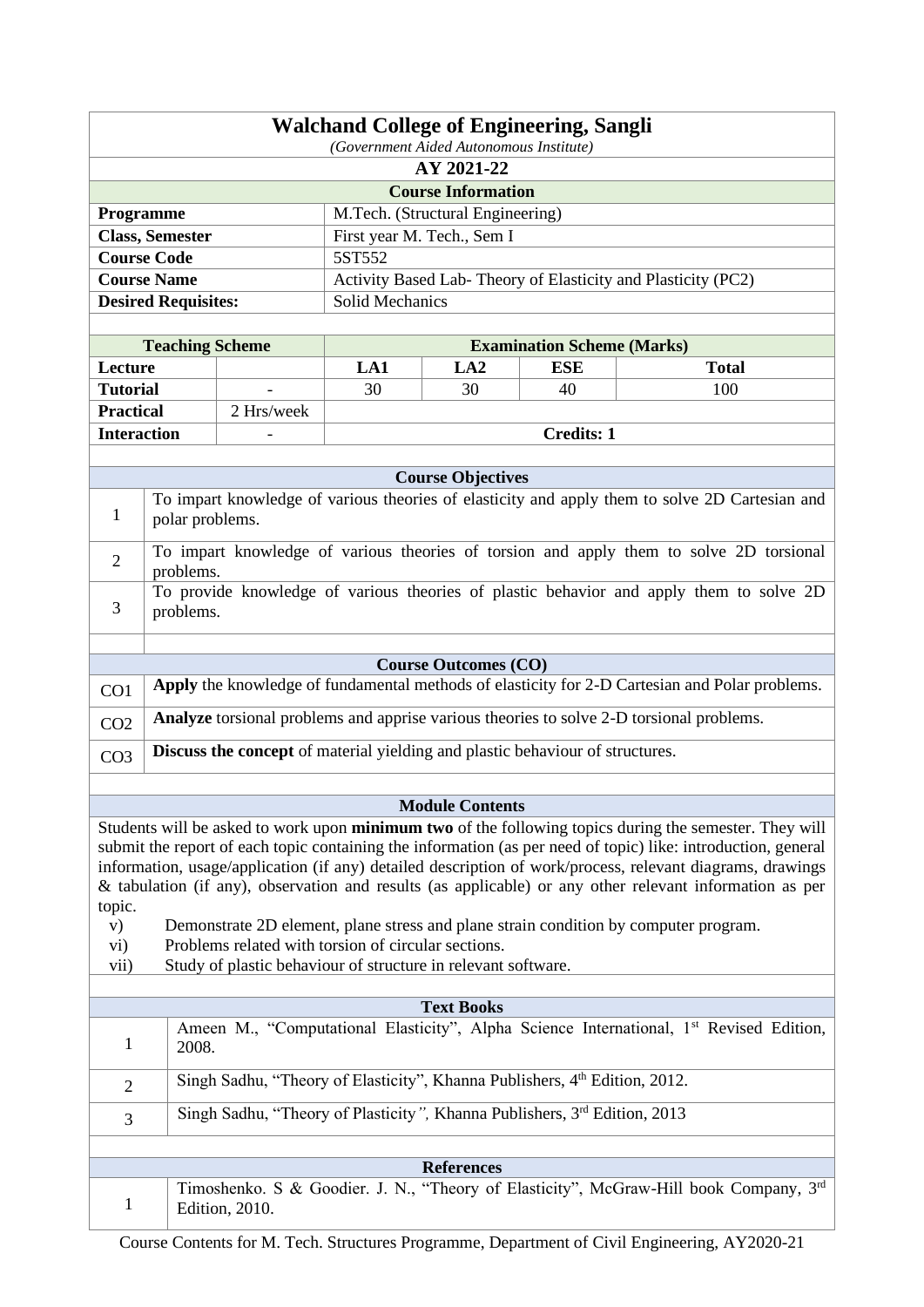| 2 | Chakrabarthy. J, "Theory of Plasticity", Tata McGraw-Hill P. Co. Ltd., 2 <sup>nd</sup> Edtion, 2007. |
|---|------------------------------------------------------------------------------------------------------|
| 3 | Johnson W. and Mellor P. B., "Engineering Plasticity", Van Nostrand Reinhold, London, 1973           |
|   | <b>Useful Links</b>                                                                                  |
|   | https://nptel.ac.in/courses/105/105/105105177/                                                       |
| 2 | https://nptel.ac.in/courses/105/105/105105108/                                                       |
| 3 | https://nptel.ac.in/courses/105/102/105102090/                                                       |
| 4 | https://onlinecourses.nptel.ac.in/noc21_ce45/preview                                                 |

|                 |                                |  | <b>CO-PO Mapping</b> |   |  |  |  |
|-----------------|--------------------------------|--|----------------------|---|--|--|--|
|                 | <b>Programme Outcomes (PO)</b> |  |                      |   |  |  |  |
|                 |                                |  |                      |   |  |  |  |
| CO <sub>1</sub> |                                |  |                      | ◠ |  |  |  |
| CO <sub>2</sub> |                                |  |                      | 3 |  |  |  |
| CO <sub>3</sub> |                                |  |                      | 2 |  |  |  |

Each CO of the course must map to at least one PO.

|                                                                                                 | <b>Assessment</b> |              |                                                                                                     |              |  |  |
|-------------------------------------------------------------------------------------------------|-------------------|--------------|-----------------------------------------------------------------------------------------------------|--------------|--|--|
|                                                                                                 |                   |              | There are three components of lab assessment, LA1, LA2 and Lab ESE.                                 |              |  |  |
|                                                                                                 |                   |              | IMP: Lab ESE is a separate head of passing. LA1, LA2 together is treated as In-Semester Evaluation. |              |  |  |
| Assessment                                                                                      | Based on          | Conducted by | Typical Schedule (for 26-week Sem)                                                                  | <b>Marks</b> |  |  |
| LA1                                                                                             | Lab activities,   | Lab Course   | During Week 1 to Week 6                                                                             | 30           |  |  |
|                                                                                                 | attendance,       | Faculty      | Marks Submission at the end of Week                                                                 |              |  |  |
|                                                                                                 | journal           |              | 6                                                                                                   |              |  |  |
| LA <sub>2</sub>                                                                                 | Lab activities,   | Lab Course   | During Week 7 to Week 12                                                                            | 30           |  |  |
|                                                                                                 |                   | Faculty      | Marks Submission at the end of Week                                                                 |              |  |  |
|                                                                                                 |                   |              | 12                                                                                                  |              |  |  |
| Lab ESE                                                                                         | attendance,       | Lab Course   | During Week 15 to Week 18                                                                           | 40           |  |  |
|                                                                                                 | journal           | Faculty      | Marks Submission at the end of Week                                                                 |              |  |  |
|                                                                                                 |                   |              | 18                                                                                                  |              |  |  |
| Week 1 indicates starting week of a semester. The typical schedule of lab assessments is shown, |                   |              |                                                                                                     |              |  |  |
|                                                                                                 |                   |              | considering a 26-week semester. The actual schedule shall be as per academic calendar. Lab          |              |  |  |
|                                                                                                 |                   |              | activities/Lab performance shall include performing experiments, mini-project, presentations,       |              |  |  |
|                                                                                                 |                   |              | drawings, programming and other suitable activities, as per the nature and requirement of the lab   |              |  |  |

| course. The experimental lab shall have typically 8-10 experiments.                   |    |    |                                                        |     |  |  |
|---------------------------------------------------------------------------------------|----|----|--------------------------------------------------------|-----|--|--|
|                                                                                       |    |    | <b>Assessment Plan based on Bloom's Taxonomy Level</b> |     |  |  |
| <b>Total</b><br><b>ESE</b><br>LA1<br>LA <sub>2</sub><br><b>Bloom's Taxonomy Level</b> |    |    |                                                        |     |  |  |
| Remember                                                                              |    |    |                                                        |     |  |  |
| Understand                                                                            | 10 |    |                                                        | 10  |  |  |
| Apply                                                                                 | 20 | 20 | 20                                                     | 60  |  |  |
| Analyze                                                                               |    | 10 | 10                                                     | 20  |  |  |
| Evaluate                                                                              |    |    | 10                                                     | 10  |  |  |
| Create                                                                                |    |    |                                                        |     |  |  |
| <b>Total</b>                                                                          | 30 | 30 | 40                                                     | 100 |  |  |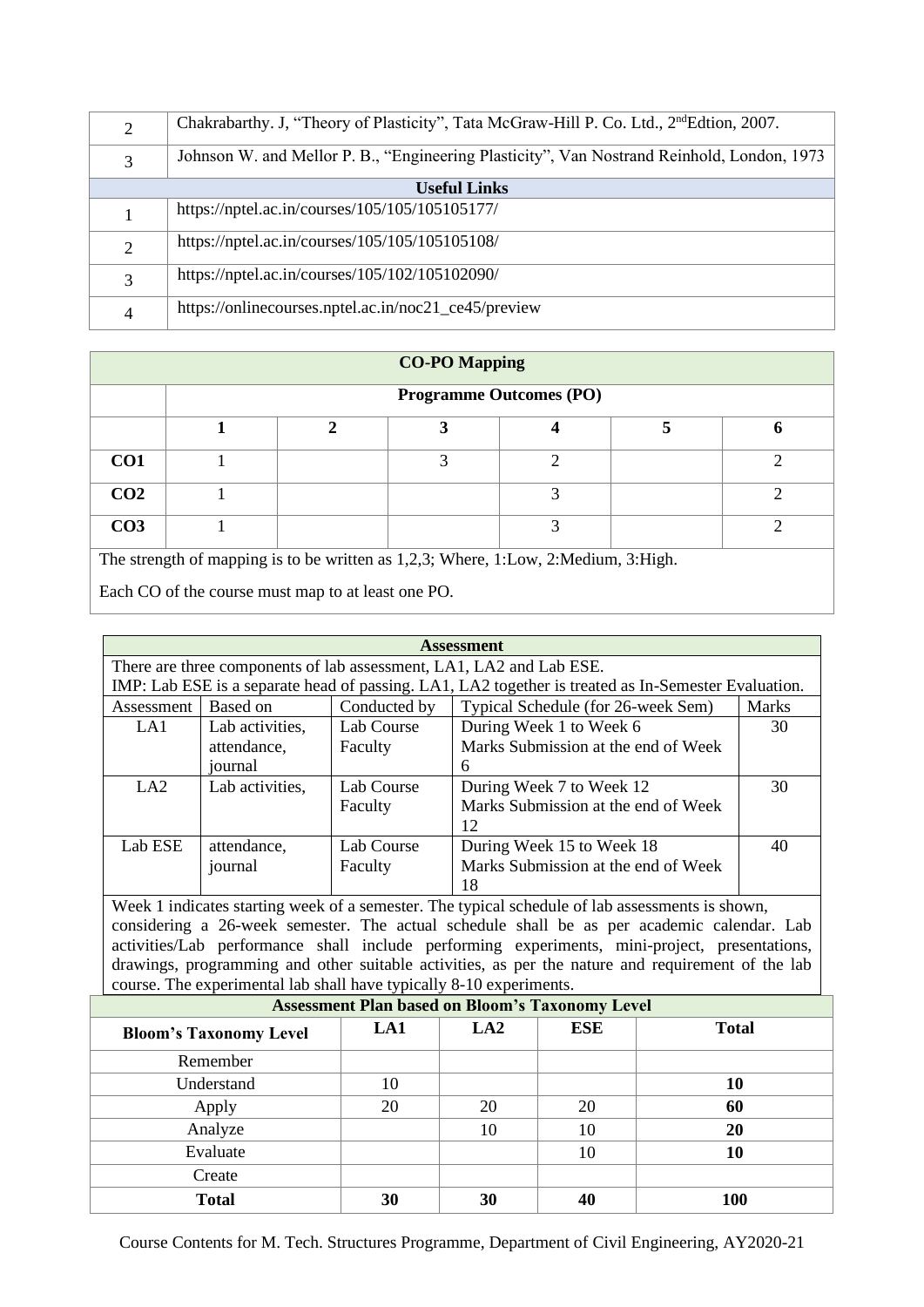|                            |                                                                                                                                                 |                                                                                                                                                                                                                  | <b>Walchand College of Engineering, Sangli</b><br>(Government Aided Autonomous Institute) |                                              |                                   |              |     |  |
|----------------------------|-------------------------------------------------------------------------------------------------------------------------------------------------|------------------------------------------------------------------------------------------------------------------------------------------------------------------------------------------------------------------|-------------------------------------------------------------------------------------------|----------------------------------------------|-----------------------------------|--------------|-----|--|
|                            | AY 2021-22                                                                                                                                      |                                                                                                                                                                                                                  |                                                                                           |                                              |                                   |              |     |  |
|                            |                                                                                                                                                 |                                                                                                                                                                                                                  | <b>Course Information</b>                                                                 |                                              |                                   |              |     |  |
| Programme                  |                                                                                                                                                 |                                                                                                                                                                                                                  |                                                                                           | M.Tech. (Structural Engineering)             |                                   |              |     |  |
| <b>Class, Semester</b>     |                                                                                                                                                 |                                                                                                                                                                                                                  |                                                                                           |                                              |                                   |              |     |  |
|                            |                                                                                                                                                 |                                                                                                                                                                                                                  | First year M. Tech., Sem. II                                                              |                                              |                                   |              |     |  |
| <b>Course Code</b>         |                                                                                                                                                 |                                                                                                                                                                                                                  | 5OE102                                                                                    |                                              |                                   |              |     |  |
| <b>Course Name</b>         |                                                                                                                                                 |                                                                                                                                                                                                                  |                                                                                           | Structural Health Monitoring (Open elective) |                                   |              |     |  |
| <b>Desired Requisites:</b> |                                                                                                                                                 |                                                                                                                                                                                                                  | Advanced concrete technology                                                              |                                              |                                   |              |     |  |
|                            |                                                                                                                                                 |                                                                                                                                                                                                                  |                                                                                           |                                              |                                   |              |     |  |
|                            |                                                                                                                                                 | <b>Teaching Scheme</b>                                                                                                                                                                                           |                                                                                           |                                              | <b>Examination Scheme (Marks)</b> |              |     |  |
| Lecture                    | 2 Hrs/week                                                                                                                                      |                                                                                                                                                                                                                  | <b>T1</b>                                                                                 | T2                                           | <b>ESE</b>                        | <b>Total</b> |     |  |
| <b>Tutorial</b>            |                                                                                                                                                 |                                                                                                                                                                                                                  | 20                                                                                        | 20                                           | 60                                | 100          |     |  |
| <b>Practical</b>           |                                                                                                                                                 |                                                                                                                                                                                                                  |                                                                                           |                                              |                                   |              |     |  |
|                            | <b>Interaction</b><br>$\overline{\phantom{0}}$                                                                                                  |                                                                                                                                                                                                                  |                                                                                           | <b>Credits: 2</b>                            |                                   |              |     |  |
|                            |                                                                                                                                                 |                                                                                                                                                                                                                  |                                                                                           |                                              |                                   |              |     |  |
|                            |                                                                                                                                                 |                                                                                                                                                                                                                  | <b>Course Objectives</b>                                                                  |                                              |                                   |              |     |  |
| $\mathbf{1}$               |                                                                                                                                                 | To impart knowledge of smart materials.                                                                                                                                                                          |                                                                                           |                                              |                                   |              |     |  |
| 2                          |                                                                                                                                                 | To illustrate principles of structural health monitoring.                                                                                                                                                        |                                                                                           |                                              |                                   |              |     |  |
| 3                          |                                                                                                                                                 |                                                                                                                                                                                                                  |                                                                                           |                                              |                                   |              |     |  |
|                            | To provide quantitative means to assess the structural integrity loss a system undergoes after natural disasters<br>and other hazardous events. |                                                                                                                                                                                                                  |                                                                                           |                                              |                                   |              |     |  |
|                            |                                                                                                                                                 |                                                                                                                                                                                                                  |                                                                                           |                                              |                                   |              |     |  |
|                            |                                                                                                                                                 |                                                                                                                                                                                                                  | <b>Course Outcomes (CO)</b>                                                               |                                              |                                   |              |     |  |
| CO <sub>1</sub>            |                                                                                                                                                 | Apply knowledge of smart materials and techniques to SHM                                                                                                                                                         |                                                                                           |                                              |                                   |              |     |  |
| CO <sub>2</sub>            |                                                                                                                                                 | Appraise structural conditions by various techniques of SHM.                                                                                                                                                     |                                                                                           |                                              |                                   |              |     |  |
| CO <sub>3</sub>            |                                                                                                                                                 | Assess civil engineering structures by SHM techniques and simulation.                                                                                                                                            |                                                                                           |                                              |                                   |              |     |  |
|                            |                                                                                                                                                 |                                                                                                                                                                                                                  |                                                                                           |                                              |                                   |              |     |  |
| <b>Module</b>              |                                                                                                                                                 |                                                                                                                                                                                                                  |                                                                                           | <b>Module Contents</b>                       |                                   |              | Hou |  |
|                            |                                                                                                                                                 |                                                                                                                                                                                                                  |                                                                                           |                                              |                                   |              | rs  |  |
|                            |                                                                                                                                                 | <b>Introduction to Smart Materials and Their Applications</b>                                                                                                                                                    |                                                                                           |                                              |                                   |              |     |  |
| I                          |                                                                                                                                                 | Emerging SHM technologies, using piezo sensors, SHM using magnetostrictive sensors, SHM using<br>optical fibers and other sensors. Overview of application potential of SHM. Piezoelectric materials             |                                                                                           |                                              |                                   |              | 5   |  |
|                            |                                                                                                                                                 | (Constitute relation, unimorph, bi-orph, electromechanical, coefficient, resonance/ antiresonance),<br>electrostrictive materials, (consecutive relations, sensor, actuator, figures of merit), Magnetostrictive |                                                                                           |                                              |                                   |              |     |  |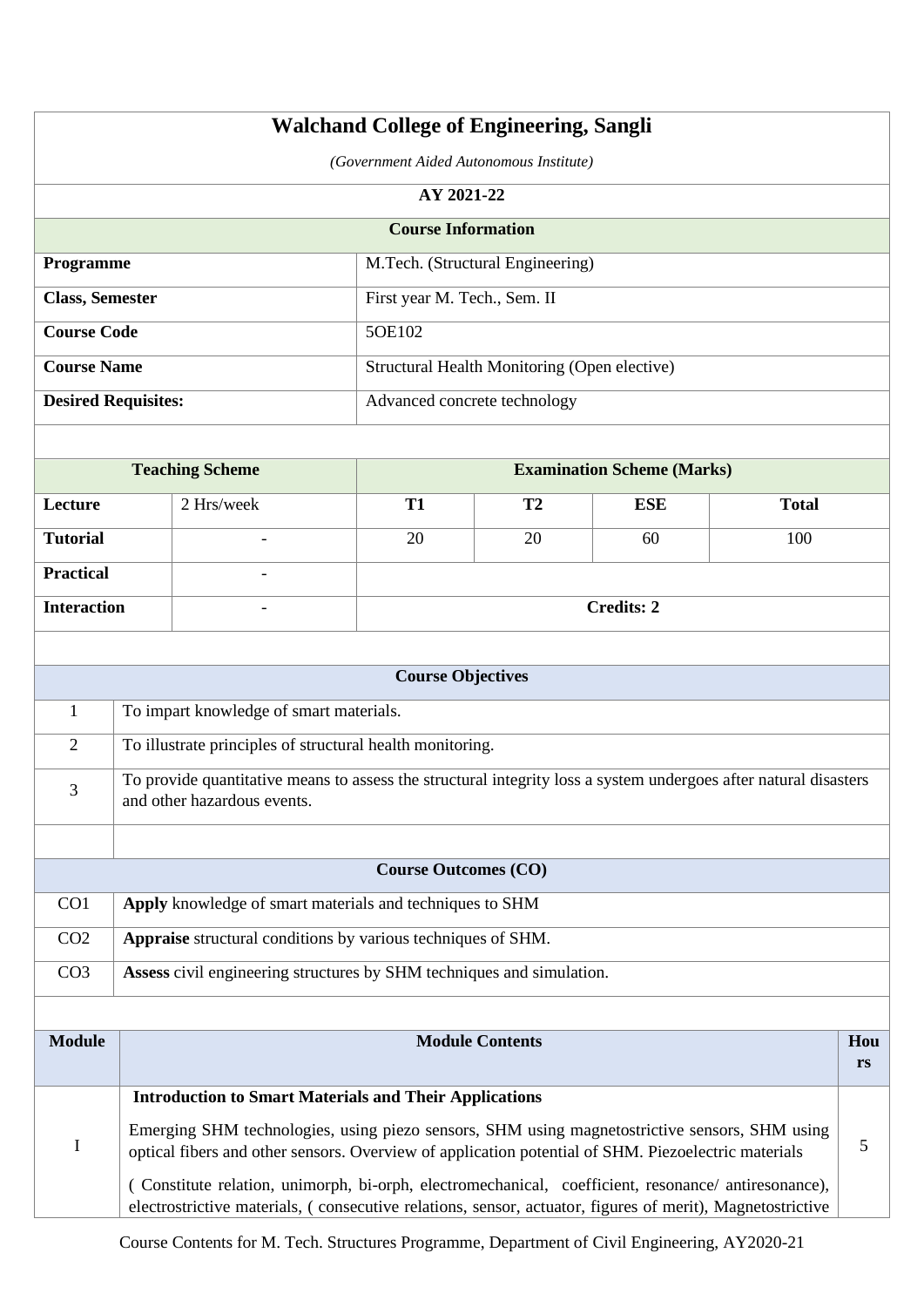|                | materials. (consecutive relations, sensor, actuator, figures of merit), Shape Memory Alloys<br>(Constitutive relation, transition temperatures, shape memory effect, pseudo elasticity, sensor,<br>actuator), Optical Fiber (Fiber Bragg Grating, strain sensing, ultrasonic sensing).                                                                                                                                                             |                |  |
|----------------|----------------------------------------------------------------------------------------------------------------------------------------------------------------------------------------------------------------------------------------------------------------------------------------------------------------------------------------------------------------------------------------------------------------------------------------------------|----------------|--|
|                | <b>Introduction to Structural Health Monitoring (SHM)</b>                                                                                                                                                                                                                                                                                                                                                                                          |                |  |
| $\mathbf{I}$   | Definition & motivation for SHM, SHM - a way for smart materials and structures, SHM and bio<br>mimetic - analog between the nervous system of a man and a structure with SHM, SHM as a part of<br>system management, Passive and Active SHM, NDE, SHM and DECS, basic components of SHM,<br>materials for sensor design.                                                                                                                          | $\mathfrak{S}$ |  |
| Ш              | <b>Condition Survey and NDE of Civil Structure</b>                                                                                                                                                                                                                                                                                                                                                                                                 |                |  |
|                | Definition and objective of Condition survey, stages of condition survey (Preliminary, Planning,<br>Inspection and Testing stages), possible defects in concrete structures, quality control of concrete<br>structures - Definition and need, Quality control applications in concrete structures, NDT as an<br>optionfor Non-Destructive Evaluation (NDE) of Concrete structures, case studies of a few NDT<br>procedures on concrete structures, | 5              |  |
|                | Non Destructive Testing of Concrete Structures                                                                                                                                                                                                                                                                                                                                                                                                     |                |  |
|                | <b>SHM of Composite Structures</b>                                                                                                                                                                                                                                                                                                                                                                                                                 |                |  |
| IV             | Introduction to composites and their applications in structural Industry. Learning from failures.<br>Various kinds of damage detection techniques. Repair &rehabilitation & retrofitting of composite<br>structures, damage assessment of composites structures, Case studies.                                                                                                                                                                     | $\mathfrak{S}$ |  |
|                | <b>Introduction to FE Simulations of Various SHM Techniques</b>                                                                                                                                                                                                                                                                                                                                                                                    |                |  |
| $\mathbf V$    | Introduction to FE analysis of typical smart materials. Applications of FE simulation technique, case<br>studies 1) Metallic structures 2) Composite structures                                                                                                                                                                                                                                                                                    |                |  |
|                | <b>Advanced Signal Processing</b>                                                                                                                                                                                                                                                                                                                                                                                                                  |                |  |
| VI             | Methods for Data processing and Result interpretation, Wavelet, Neural networks, Vecto rsupport<br>machine.                                                                                                                                                                                                                                                                                                                                        | 5              |  |
|                |                                                                                                                                                                                                                                                                                                                                                                                                                                                    |                |  |
|                | <b>Textbooks</b>                                                                                                                                                                                                                                                                                                                                                                                                                                   |                |  |
| $\mathbf{1}$   | Daniel Balageas, Claus - Peter Fritzenam I Alfredo Guemes, Structural Health Monitoring, Published by ISTE<br>Ltd., UK 2006.                                                                                                                                                                                                                                                                                                                       |                |  |
| $\overline{2}$ | Guidebook on Non-destructive Testing of Concrete Structures, Training course series No. 17, International<br>Atomic Energy Agency, Vienna, 2002.                                                                                                                                                                                                                                                                                                   |                |  |
| 3              | Gandhi, M.V., Thompson B. D., Smart Materials and Structures, ISBN 978-0-412-37010-6.                                                                                                                                                                                                                                                                                                                                                              |                |  |
|                |                                                                                                                                                                                                                                                                                                                                                                                                                                                    |                |  |
|                | <b>References</b>                                                                                                                                                                                                                                                                                                                                                                                                                                  |                |  |
| 1              | Handbook on "Repair and Rehabilitation of RCC Buildings", Published by Director General, CPWD, Govt. of<br>India, 2002.                                                                                                                                                                                                                                                                                                                            |                |  |
| $\overline{2}$ | Handbook on Seismic Retrofitting of Buildings, Published by CPWD & Indian Building Congress in Association<br>with IIT, Madras, Narosa Publishing House, 2008.                                                                                                                                                                                                                                                                                     |                |  |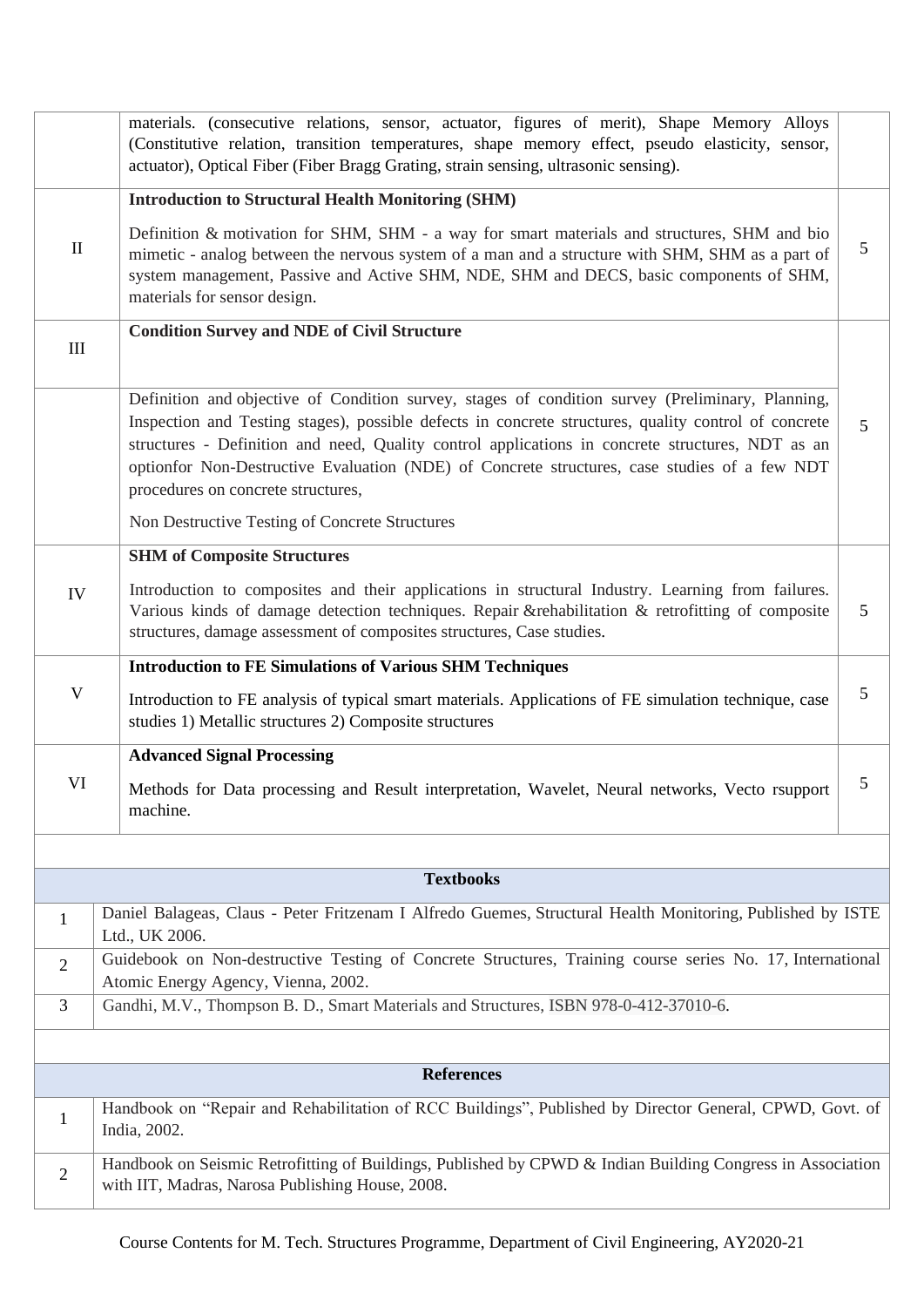| <b>Useful Links</b>                                    |
|--------------------------------------------------------|
| https://nptel.ac.in/noc/courses/noc19/SEM1/noc19-mm07/ |
| https://onlinecourses.nptel.ac.in/noc20_mm07/preview   |
| https://nptel.ac.in/courses/105/108/105108141/         |

|                 |                                |  | <b>CO-PO Mapping</b> |  |  |  |
|-----------------|--------------------------------|--|----------------------|--|--|--|
|                 | <b>Programme Outcomes (PO)</b> |  |                      |  |  |  |
|                 |                                |  |                      |  |  |  |
| CO1             |                                |  |                      |  |  |  |
| CO <sub>2</sub> |                                |  |                      |  |  |  |
| CO <sub>3</sub> |                                |  |                      |  |  |  |

Each CO of the course must map to at least one PO.

## **Assessment**

|                               | <b>Assessment Plan based on Bloom's Taxonomy Level</b> |                |            |              |
|-------------------------------|--------------------------------------------------------|----------------|------------|--------------|
| <b>Bloom's Taxonomy Level</b> | <b>T1</b>                                              | T <sub>2</sub> | <b>ESE</b> | <b>Total</b> |
| Remember                      |                                                        |                |            |              |
| Understand                    |                                                        |                |            |              |
| Apply                         | 10                                                     | 10             | 10         | 30           |
| Analyze                       |                                                        | 10             | 15         | 30           |
| Evaluate                      |                                                        |                | 15         | 20           |
| Create                        |                                                        |                | 20         | 20           |
| <b>Total</b>                  | 20                                                     | 20             | 60         | 100          |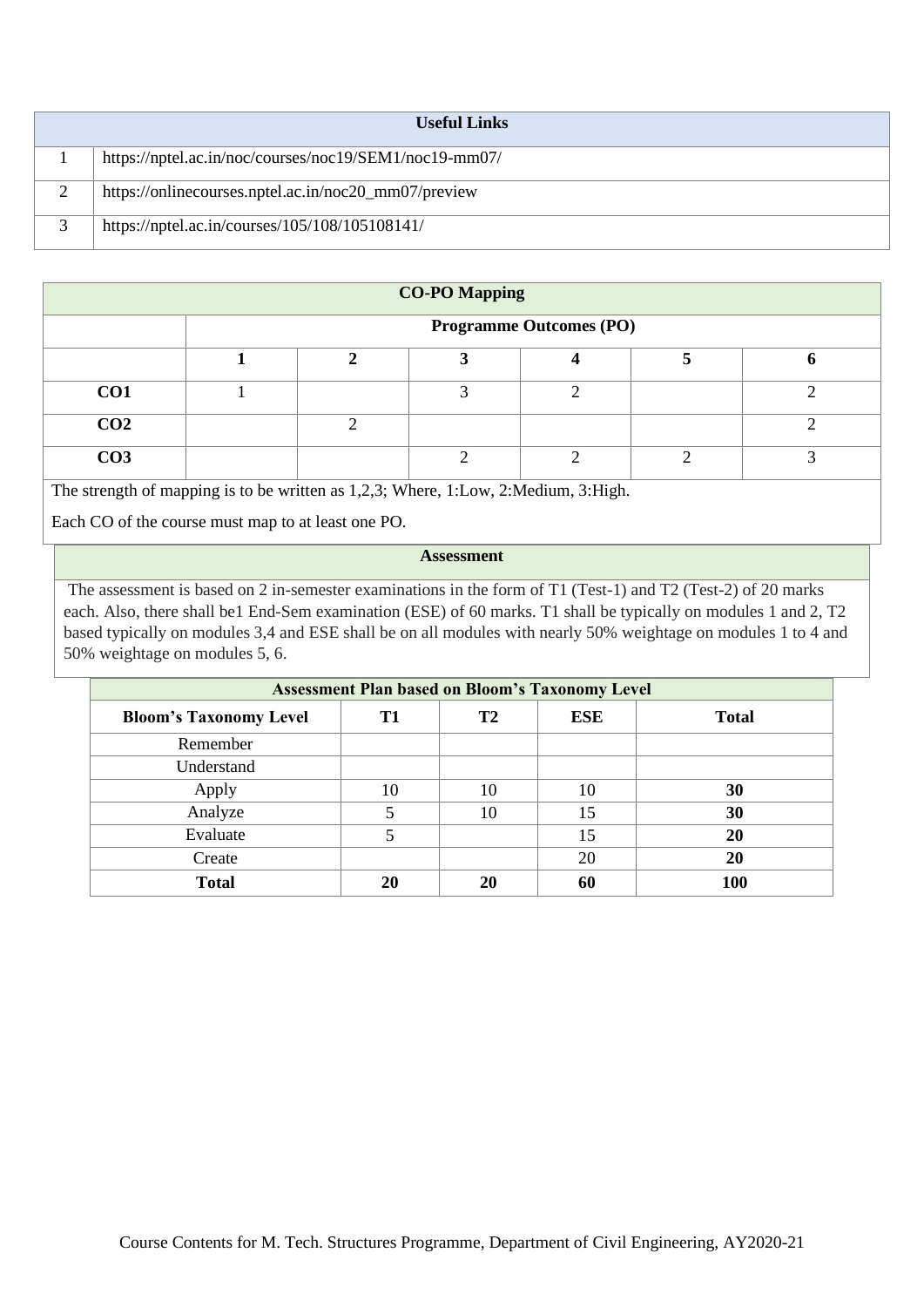| (Government Aided Autonomous Institute)<br>AY 2021-22<br><b>Course Information</b><br>Programme<br>M.Tech. (Structural Engineering)<br><b>Class, Semester</b><br>First year M. Tech., Sem. II<br><b>Course Code</b><br>5ST521<br>Structural Health Monitoring and Retrofitting (PC3)<br><b>Course Name</b><br><b>Desired Requisites:</b><br>Solid Mechanics, Advanced concrete technology<br><b>Teaching Scheme</b><br><b>Examination Scheme (Marks)</b><br>3 Hrs/week<br>Lecture<br><b>T1</b><br>T <sub>2</sub><br><b>ESE</b><br><b>Total</b><br><b>Tutorial</b><br>20<br>20<br>100<br>60<br><b>Practical</b><br><b>Interaction</b><br><b>Credits: 3</b><br>$\overline{\phantom{0}}$<br><b>Course Objectives</b><br>To impart knowledge of smart materials.<br>1<br>To illustrate principles of structural health monitoring.<br>$\overline{2}$<br>To provide quantitative means to assess the structural integrity loss a system undergoes after natural disasters<br>3<br>and other hazardous events.<br><b>Course Outcomes (CO)</b><br>Apply knowledge of smart materials and techniques to SHM<br>CO <sub>1</sub> |                |  |  |  |  |
|------------------------------------------------------------------------------------------------------------------------------------------------------------------------------------------------------------------------------------------------------------------------------------------------------------------------------------------------------------------------------------------------------------------------------------------------------------------------------------------------------------------------------------------------------------------------------------------------------------------------------------------------------------------------------------------------------------------------------------------------------------------------------------------------------------------------------------------------------------------------------------------------------------------------------------------------------------------------------------------------------------------------------------------------------------------------------------------------------------------------|----------------|--|--|--|--|
|                                                                                                                                                                                                                                                                                                                                                                                                                                                                                                                                                                                                                                                                                                                                                                                                                                                                                                                                                                                                                                                                                                                        |                |  |  |  |  |
|                                                                                                                                                                                                                                                                                                                                                                                                                                                                                                                                                                                                                                                                                                                                                                                                                                                                                                                                                                                                                                                                                                                        |                |  |  |  |  |
|                                                                                                                                                                                                                                                                                                                                                                                                                                                                                                                                                                                                                                                                                                                                                                                                                                                                                                                                                                                                                                                                                                                        |                |  |  |  |  |
|                                                                                                                                                                                                                                                                                                                                                                                                                                                                                                                                                                                                                                                                                                                                                                                                                                                                                                                                                                                                                                                                                                                        |                |  |  |  |  |
|                                                                                                                                                                                                                                                                                                                                                                                                                                                                                                                                                                                                                                                                                                                                                                                                                                                                                                                                                                                                                                                                                                                        |                |  |  |  |  |
|                                                                                                                                                                                                                                                                                                                                                                                                                                                                                                                                                                                                                                                                                                                                                                                                                                                                                                                                                                                                                                                                                                                        |                |  |  |  |  |
|                                                                                                                                                                                                                                                                                                                                                                                                                                                                                                                                                                                                                                                                                                                                                                                                                                                                                                                                                                                                                                                                                                                        |                |  |  |  |  |
|                                                                                                                                                                                                                                                                                                                                                                                                                                                                                                                                                                                                                                                                                                                                                                                                                                                                                                                                                                                                                                                                                                                        |                |  |  |  |  |
|                                                                                                                                                                                                                                                                                                                                                                                                                                                                                                                                                                                                                                                                                                                                                                                                                                                                                                                                                                                                                                                                                                                        |                |  |  |  |  |
|                                                                                                                                                                                                                                                                                                                                                                                                                                                                                                                                                                                                                                                                                                                                                                                                                                                                                                                                                                                                                                                                                                                        |                |  |  |  |  |
|                                                                                                                                                                                                                                                                                                                                                                                                                                                                                                                                                                                                                                                                                                                                                                                                                                                                                                                                                                                                                                                                                                                        |                |  |  |  |  |
|                                                                                                                                                                                                                                                                                                                                                                                                                                                                                                                                                                                                                                                                                                                                                                                                                                                                                                                                                                                                                                                                                                                        |                |  |  |  |  |
|                                                                                                                                                                                                                                                                                                                                                                                                                                                                                                                                                                                                                                                                                                                                                                                                                                                                                                                                                                                                                                                                                                                        |                |  |  |  |  |
|                                                                                                                                                                                                                                                                                                                                                                                                                                                                                                                                                                                                                                                                                                                                                                                                                                                                                                                                                                                                                                                                                                                        |                |  |  |  |  |
|                                                                                                                                                                                                                                                                                                                                                                                                                                                                                                                                                                                                                                                                                                                                                                                                                                                                                                                                                                                                                                                                                                                        |                |  |  |  |  |
|                                                                                                                                                                                                                                                                                                                                                                                                                                                                                                                                                                                                                                                                                                                                                                                                                                                                                                                                                                                                                                                                                                                        |                |  |  |  |  |
|                                                                                                                                                                                                                                                                                                                                                                                                                                                                                                                                                                                                                                                                                                                                                                                                                                                                                                                                                                                                                                                                                                                        |                |  |  |  |  |
|                                                                                                                                                                                                                                                                                                                                                                                                                                                                                                                                                                                                                                                                                                                                                                                                                                                                                                                                                                                                                                                                                                                        |                |  |  |  |  |
|                                                                                                                                                                                                                                                                                                                                                                                                                                                                                                                                                                                                                                                                                                                                                                                                                                                                                                                                                                                                                                                                                                                        |                |  |  |  |  |
|                                                                                                                                                                                                                                                                                                                                                                                                                                                                                                                                                                                                                                                                                                                                                                                                                                                                                                                                                                                                                                                                                                                        |                |  |  |  |  |
|                                                                                                                                                                                                                                                                                                                                                                                                                                                                                                                                                                                                                                                                                                                                                                                                                                                                                                                                                                                                                                                                                                                        |                |  |  |  |  |
|                                                                                                                                                                                                                                                                                                                                                                                                                                                                                                                                                                                                                                                                                                                                                                                                                                                                                                                                                                                                                                                                                                                        |                |  |  |  |  |
| Appraise structural conditions by various techniques of SHM.<br>CO <sub>2</sub>                                                                                                                                                                                                                                                                                                                                                                                                                                                                                                                                                                                                                                                                                                                                                                                                                                                                                                                                                                                                                                        |                |  |  |  |  |
| CO <sub>3</sub><br>Assess civil engineering structures by SHM techniques and simulation.                                                                                                                                                                                                                                                                                                                                                                                                                                                                                                                                                                                                                                                                                                                                                                                                                                                                                                                                                                                                                               |                |  |  |  |  |
|                                                                                                                                                                                                                                                                                                                                                                                                                                                                                                                                                                                                                                                                                                                                                                                                                                                                                                                                                                                                                                                                                                                        |                |  |  |  |  |
| <b>Module</b><br><b>Module Contents</b>                                                                                                                                                                                                                                                                                                                                                                                                                                                                                                                                                                                                                                                                                                                                                                                                                                                                                                                                                                                                                                                                                | Hou            |  |  |  |  |
|                                                                                                                                                                                                                                                                                                                                                                                                                                                                                                                                                                                                                                                                                                                                                                                                                                                                                                                                                                                                                                                                                                                        | rs             |  |  |  |  |
| <b>Introduction to Smart Materials and Their Applications</b><br>Emerging SHM technologies, using piezo sensors, SHM using magnetostrictive sensors, SHM using                                                                                                                                                                                                                                                                                                                                                                                                                                                                                                                                                                                                                                                                                                                                                                                                                                                                                                                                                         |                |  |  |  |  |
| I<br>optical fibers and other sensors. Overview of application potential of SHM. Piezoelectric materials (<br>Constitute relation, unimorph, bi-orph, electromechanical, coefficient, resonance/ antiresonance),<br>electrostrictive materials, (consecutive relations, sensor, actuator, figures of merit), Magnetostrictive<br>materials. (consecutive relations, sensor, actuator, figures of merit), Shape Memory Alloys                                                                                                                                                                                                                                                                                                                                                                                                                                                                                                                                                                                                                                                                                           | $\overline{7}$ |  |  |  |  |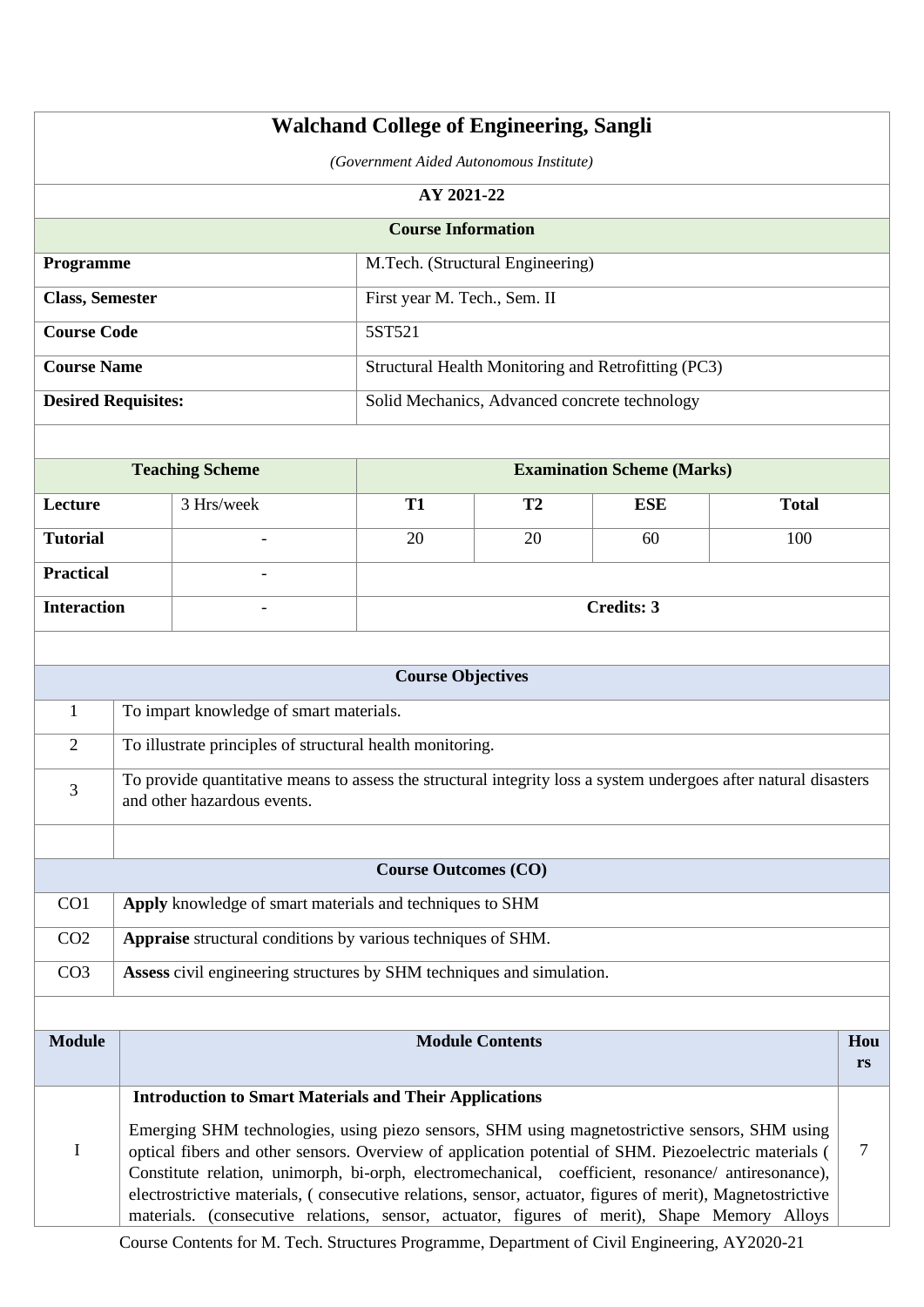|                                  | (Constitutive relation temperatures, shape memory effect, pseudo elasticity, sensor,<br>actuator), Optical IFiber (Fiber Bragg Grating, strainsensing, ultrasonic sensing).                                                                                                                                                                                                                                                                        |   |  |  |
|----------------------------------|----------------------------------------------------------------------------------------------------------------------------------------------------------------------------------------------------------------------------------------------------------------------------------------------------------------------------------------------------------------------------------------------------------------------------------------------------|---|--|--|
|                                  | <b>Introduction to Structural Health Monitoring (SHM)</b>                                                                                                                                                                                                                                                                                                                                                                                          |   |  |  |
| $\mathbf{I}$                     | Definition & motivation for SHM, SHM - a way for smart materials and structures, SHM and bio<br>mimetic - analog between the nervous system of a man and a structure with SHM, SHM as a part of<br>system management, Passive and Active SHM, NDE, SHM and DECS, basic components of SHM,<br>materials for sensor design.                                                                                                                          | 6 |  |  |
|                                  | <b>Condition Survey &amp; NDE of Civil Structure</b>                                                                                                                                                                                                                                                                                                                                                                                               |   |  |  |
| $\mathop{\mathrm{III}}\nolimits$ | Definition and objective of Condition survey, stages of condition survey (Preliminary, Planning,<br>Inspection and Testing stages), possible defects in concrete structures, quality control of concrete<br>structures - Definition and need, Quality control applications in concrete structures, NDT as an<br>optionfor Non-Destructive Evaluation (NDE) of Concrete structures, case studies of a few NDT<br>procedures on concrete structures, |   |  |  |
|                                  | Non Destructive Testing of Concrete Structures: Introduction to NDT - Situations and contexts,<br>where NDT is needed, classification of NDT procedures, visual Inspection, half-Cell electrical<br>potential methods, Schmidt Rebound Hammer Test, resistivity measurement, electromagnetic<br>methods, radiographic Testing, ultrasonic testing, Infra-Red thermography, ground penetrating radar,<br>radioisotope gauges, other methods.        |   |  |  |
|                                  | <b>SHM of Composite Structures</b>                                                                                                                                                                                                                                                                                                                                                                                                                 |   |  |  |
| IV                               | Introduction to composites and their applications in structural Industry. Learning from failures.<br>Various kinds of damage detection techniques. Repair & rehabilitation & retrofitting of composite<br>structures, damage assessment of composites structures, Case studies.                                                                                                                                                                    | 7 |  |  |
|                                  | <b>Introduction to FE Simulations of Various SHM Techniques</b>                                                                                                                                                                                                                                                                                                                                                                                    |   |  |  |
| $\mathbf V$                      | Introduction to FE analysis of typical smart materials. Applications of FE simulation technique, case<br>studies 1) Metallic structures 2) Composite structures                                                                                                                                                                                                                                                                                    | 6 |  |  |
|                                  | <b>Advanced Signal Processing</b>                                                                                                                                                                                                                                                                                                                                                                                                                  |   |  |  |
| VI                               | Methods for Data processing and Result interpretation, Wavelet, Neural Networks, Vector Support<br>Machine.                                                                                                                                                                                                                                                                                                                                        | 6 |  |  |
|                                  |                                                                                                                                                                                                                                                                                                                                                                                                                                                    |   |  |  |
|                                  | <b>Textbooks</b>                                                                                                                                                                                                                                                                                                                                                                                                                                   |   |  |  |
| 1                                | Daniel Balageas, Claus - Peter Fritzenam I Alfredo Guemes, Structural Health Monitoring, Published by ISTE<br>Ltd., UK 2006.                                                                                                                                                                                                                                                                                                                       |   |  |  |
| 2                                | Guidebook on Non-destructive Testing of Concrete Structures, Training course series No. 17, International<br>Atomic Energy Agency, Vienna, 2002.                                                                                                                                                                                                                                                                                                   |   |  |  |
| 3                                | Gandhi, M.V., Thompson B. D., Smart Materials and Structures, ISBN 978-0-412-37010-6.                                                                                                                                                                                                                                                                                                                                                              |   |  |  |
|                                  |                                                                                                                                                                                                                                                                                                                                                                                                                                                    |   |  |  |
|                                  | <b>References</b>                                                                                                                                                                                                                                                                                                                                                                                                                                  |   |  |  |
| $\mathbf{1}$                     | Handbook on "Repair and Rehabilitation of RCC Buildings", Published by Director General, CPWD, Govt. of<br>India, 2002.                                                                                                                                                                                                                                                                                                                            |   |  |  |
| $\overline{2}$                   | Handbook on Seismic Retrofitting of Buildings, Published by CPWD & Indian Building Congress in Association                                                                                                                                                                                                                                                                                                                                         |   |  |  |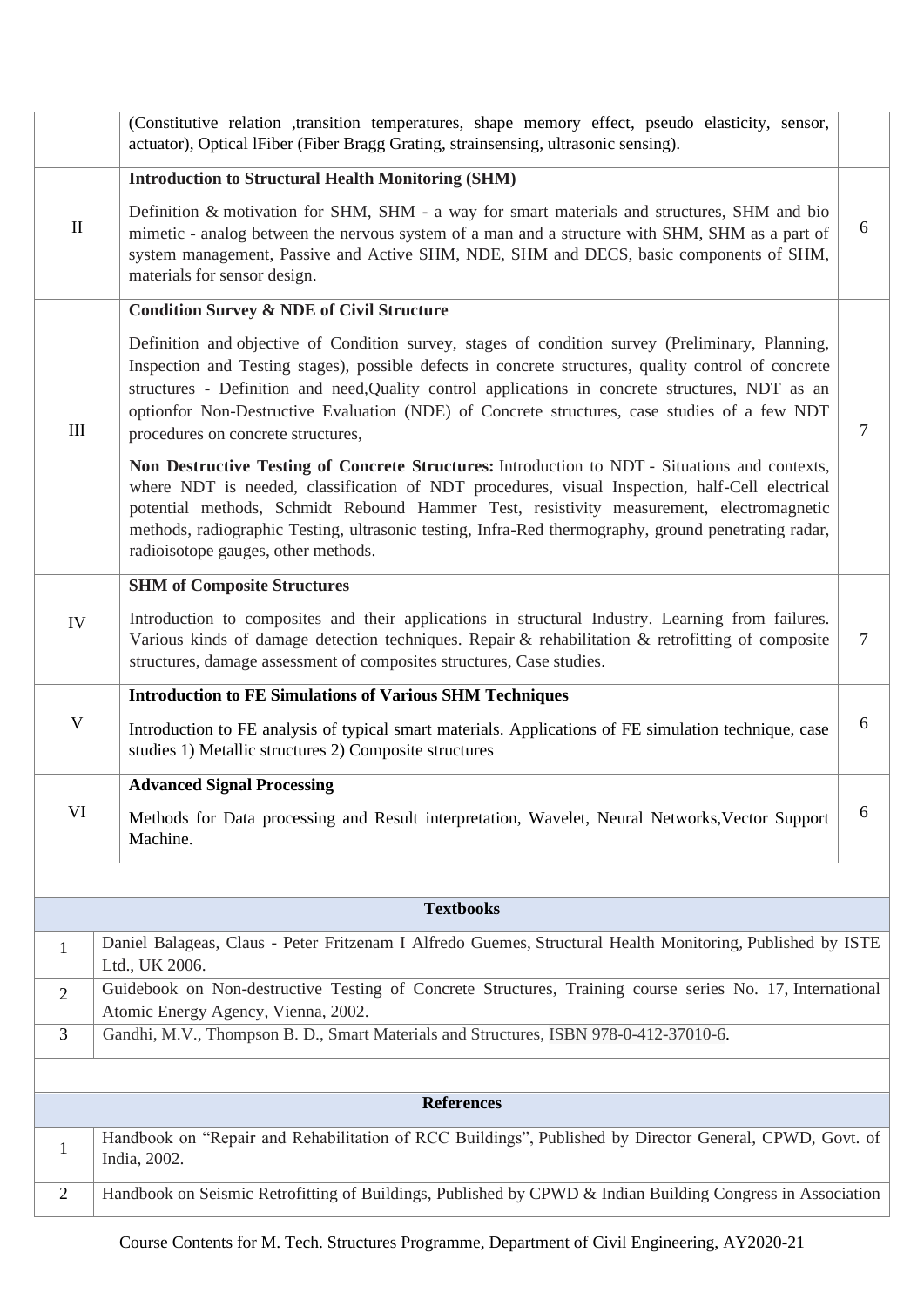|   | with IIT, Madras, Narosa Publishing House, 2008.       |
|---|--------------------------------------------------------|
|   |                                                        |
|   | <b>Useful Links</b>                                    |
|   | https://nptel.ac.in/noc/courses/noc19/SEM1/noc19-mm07/ |
| 2 | https://onlinecourses.nptel.ac.in/noc20_mm07/preview   |
| 3 | https://nptel.ac.in/courses/105/108/105108141/         |

|                 |                                | <b>CO-PO Mapping</b> |   |  |   |  |  |
|-----------------|--------------------------------|----------------------|---|--|---|--|--|
|                 | <b>Programme Outcomes (PO)</b> |                      |   |  |   |  |  |
|                 |                                |                      |   |  |   |  |  |
| CO1             |                                |                      | ◠ |  | ◠ |  |  |
| CO <sub>2</sub> | ◠                              |                      |   |  | ⌒ |  |  |
| CO <sub>3</sub> |                                |                      |   |  |   |  |  |

Each CO of the course must map to at least one PO.

# **Assessment**

| <b>Assessment Plan based on Bloom's Taxonomy Level</b> |    |           |            |              |  |  |
|--------------------------------------------------------|----|-----------|------------|--------------|--|--|
| <b>Bloom's Taxonomy Level</b>                          | T1 | <b>T2</b> | <b>ESE</b> | <b>Total</b> |  |  |
| Remember                                               |    |           |            |              |  |  |
| Understand                                             |    |           |            |              |  |  |
| Apply                                                  | 10 | 10        | 10         | 30           |  |  |
| Analyze                                                |    | 10        | 15         | 30           |  |  |
| Evaluate                                               |    |           | 15         | 20           |  |  |
| Create                                                 |    |           | 20         | 20           |  |  |
| <b>Total</b>                                           | 20 | 20        | 60         | <b>100</b>   |  |  |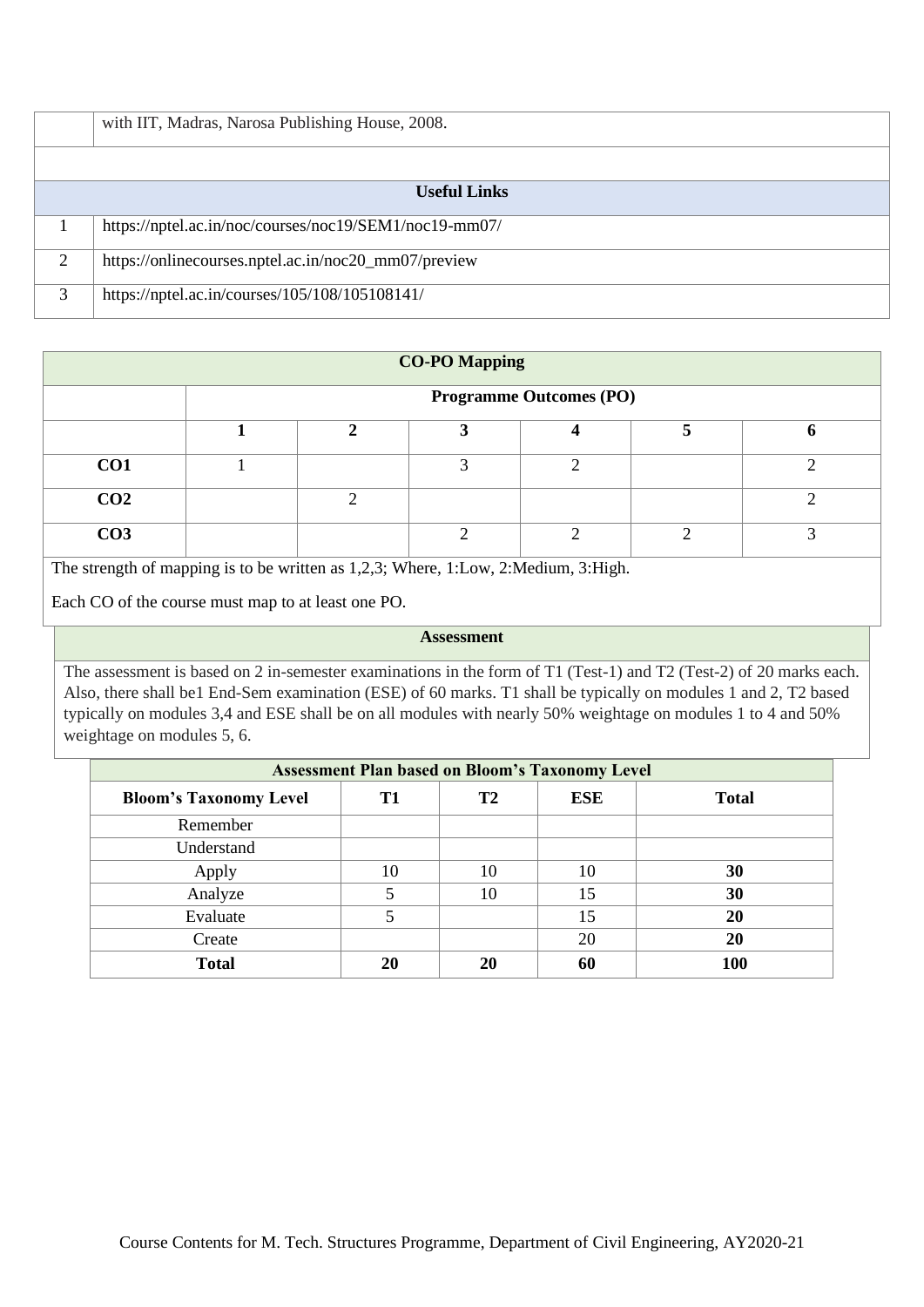|                                    | <b>Walchand College of Engineering, Sangli</b>        |                                                                                                                                 |                                |                                  |                                   |                                                                                     |              |  |
|------------------------------------|-------------------------------------------------------|---------------------------------------------------------------------------------------------------------------------------------|--------------------------------|----------------------------------|-----------------------------------|-------------------------------------------------------------------------------------|--------------|--|
|                                    | (Government Aided Autonomous Institute)<br>AY 2021-22 |                                                                                                                                 |                                |                                  |                                   |                                                                                     |              |  |
|                                    |                                                       |                                                                                                                                 |                                |                                  |                                   |                                                                                     |              |  |
|                                    |                                                       |                                                                                                                                 |                                | <b>Course Information</b>        |                                   |                                                                                     |              |  |
| Programme                          |                                                       |                                                                                                                                 |                                | M.Tech. (Structural Engineering) |                                   |                                                                                     |              |  |
|                                    | <b>Class, Semester</b>                                |                                                                                                                                 |                                | First year. M. Tech., Sem. II    |                                   |                                                                                     |              |  |
|                                    | <b>Course Code</b>                                    |                                                                                                                                 | 5ST522                         |                                  |                                   |                                                                                     |              |  |
|                                    | <b>Course Name</b>                                    |                                                                                                                                 |                                | Finite Element Method (PC4)      |                                   |                                                                                     |              |  |
|                                    | <b>Desired Requisites:</b>                            |                                                                                                                                 | <b>Mechanics of Structures</b> |                                  |                                   |                                                                                     |              |  |
|                                    |                                                       |                                                                                                                                 |                                |                                  |                                   |                                                                                     |              |  |
|                                    | <b>Teaching Scheme</b>                                |                                                                                                                                 |                                |                                  | <b>Examination Scheme (Marks)</b> |                                                                                     |              |  |
| Lecture                            |                                                       | 3 Hrs/week                                                                                                                      | <b>T1</b>                      | <b>T2</b>                        | <b>ESE</b>                        | <b>Total</b>                                                                        |              |  |
| <b>Tutorial</b>                    |                                                       | $\overline{\phantom{0}}$                                                                                                        | 20                             | 20                               | 60                                | 100                                                                                 |              |  |
| <b>Practical</b>                   |                                                       | $\overline{\phantom{0}}$                                                                                                        |                                |                                  |                                   |                                                                                     |              |  |
| <b>Interaction</b>                 |                                                       | $\overline{\phantom{0}}$                                                                                                        |                                |                                  | <b>Credits: 3</b>                 |                                                                                     |              |  |
|                                    |                                                       |                                                                                                                                 |                                |                                  |                                   |                                                                                     |              |  |
|                                    |                                                       |                                                                                                                                 |                                | <b>Course Objectives</b>         |                                   |                                                                                     |              |  |
| $\mathbf{1}$                       |                                                       | To impart knowledge of finite element method for 1-D, 2-D, 3-D elements.                                                        |                                |                                  |                                   |                                                                                     |              |  |
| $\overline{2}$                     |                                                       | To discuss finite element method in structural engineering                                                                      |                                |                                  |                                   |                                                                                     |              |  |
| 3                                  |                                                       | To illustrate applications of FEM for plates, shells and structural dynamics.                                                   |                                |                                  |                                   |                                                                                     |              |  |
|                                    |                                                       |                                                                                                                                 |                                |                                  |                                   |                                                                                     |              |  |
|                                    |                                                       |                                                                                                                                 |                                | <b>Course Outcomes (CO)</b>      |                                   |                                                                                     |              |  |
| CO <sub>1</sub><br>CO <sub>2</sub> |                                                       | <b>Implement</b> finite element methodology for solving 1-D, 2-D, 3-D problems.                                                 |                                |                                  |                                   |                                                                                     |              |  |
| CO <sub>3</sub>                    |                                                       | Analyze nodal degrees of freedom and stress resultants.<br>Discuss finite element model for solution of various field Problems. |                                |                                  |                                   |                                                                                     |              |  |
|                                    |                                                       |                                                                                                                                 |                                |                                  |                                   |                                                                                     |              |  |
| <b>Module</b>                      |                                                       |                                                                                                                                 |                                | <b>Module Contents</b>           |                                   |                                                                                     | <b>Hours</b> |  |
|                                    |                                                       | 1-D Elements                                                                                                                    |                                |                                  |                                   |                                                                                     |              |  |
|                                    |                                                       |                                                                                                                                 |                                |                                  |                                   | 1-D Elements Basic concept of finite element analysis, Discretization, nodes,       |              |  |
|                                    |                                                       |                                                                                                                                 |                                |                                  |                                   |                                                                                     |              |  |
|                                    |                                                       |                                                                                                                                 |                                |                                  |                                   | element incidences, displacement model, shape function, selection of order of       |              |  |
|                                    |                                                       |                                                                                                                                 |                                |                                  |                                   | polynomials, application to bars with constant and variable cross sections          |              |  |
| I                                  |                                                       |                                                                                                                                 |                                |                                  |                                   | subjected to axial forces. Principle of minimum potential energy, variation         | 8            |  |
|                                    |                                                       |                                                                                                                                 |                                |                                  |                                   | principle, development of element stiffness matrix and nodal load vector for truss, |              |  |
|                                    |                                                       |                                                                                                                                 |                                |                                  |                                   | beam and plane frame elements, Transformation of matrices, relevant structural      |              |  |
|                                    |                                                       | engineering applications.                                                                                                       |                                |                                  |                                   |                                                                                     |              |  |
|                                    |                                                       | 2-D Elements                                                                                                                    |                                |                                  |                                   |                                                                                     |              |  |
|                                    |                                                       |                                                                                                                                 |                                |                                  |                                   | 2-D Elements 2-D elements of triangular and quadrilateral shapes for plane stress   |              |  |
| $\rm II$                           |                                                       |                                                                                                                                 |                                |                                  |                                   | and plane strain problems. Pascal's triangle, convergence requirements and          | 6            |  |
|                                    |                                                       | ratio, applications to a continuum.                                                                                             |                                |                                  |                                   | compatibility conditions, shape functions, boundary conditions, element aspect      |              |  |
|                                    |                                                       | <b>3-D Elements</b>                                                                                                             |                                |                                  |                                   |                                                                                     |              |  |
|                                    |                                                       |                                                                                                                                 |                                |                                  |                                   | 3-D Elements Development of element stiffness matrix and nodal load vector for      |              |  |
| III                                |                                                       |                                                                                                                                 |                                |                                  |                                   | Tetrahedron, Hexahedral elements, Ax symmetric Elements - Development of            | 6            |  |
|                                    |                                                       | element stiffness matrix and nodal load vector.                                                                                 |                                |                                  |                                   |                                                                                     |              |  |
|                                    |                                                       | Isoperimetric Element Isoperimetric Elements Shape function,                                                                    |                                |                                  |                                   | Natural                                                                             |              |  |
| IV                                 |                                                       | coordinate systems, classification of isoperimetric- subprarmatric,                                                             |                                |                                  |                                   | super                                                                               | 6            |  |
|                                    |                                                       | parametric elements, 1-D & 2-D isoperimetric elements,                                                                          |                                |                                  |                                   |                                                                                     |              |  |
|                                    |                                                       | Gauss-quadrature integration.                                                                                                   |                                |                                  |                                   |                                                                                     |              |  |
| $\mathbf{V}$                       |                                                       | <b>Plate and Shell Elements</b>                                                                                                 |                                |                                  |                                   |                                                                                     |              |  |
|                                    |                                                       | of triangular and quadrilateral shapes, cylindrical thin shell elements.                                                        |                                |                                  |                                   | Plate and Shell Elements Formation of stiffness matrix for plate bending elements   | 7            |  |
| VI                                 |                                                       | <b>Finite Element Applications to Structural Dynamics</b>                                                                       |                                |                                  |                                   | Finite Element Applications to Structural Dynamics Formulation, Hamilton's          |              |  |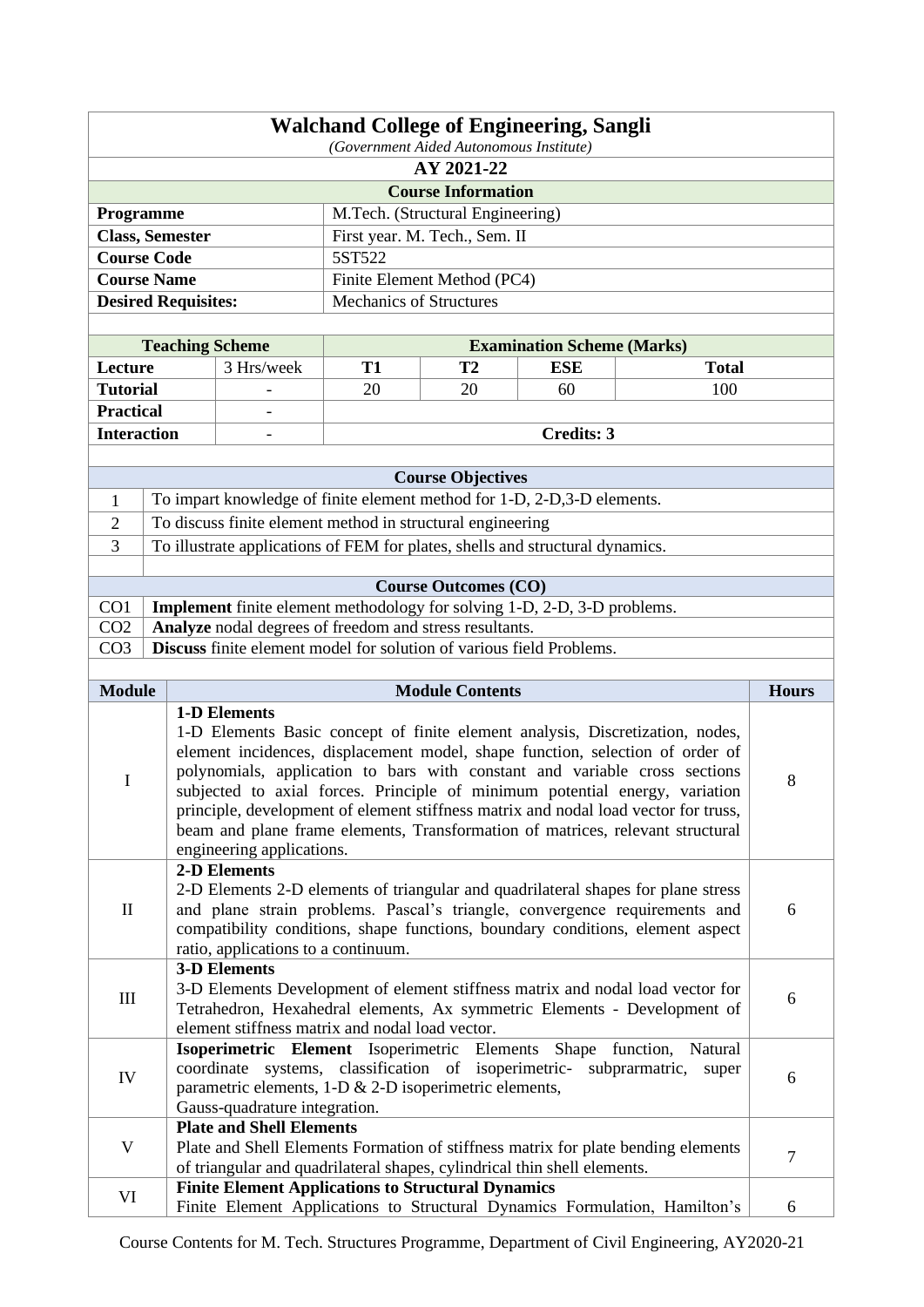|                                                                                           | principle, element mass matrices, evaluation of Eigen values and eigenvectors.           |  |  |  |  |  |
|-------------------------------------------------------------------------------------------|------------------------------------------------------------------------------------------|--|--|--|--|--|
|                                                                                           |                                                                                          |  |  |  |  |  |
|                                                                                           | <b>Textbooks</b>                                                                         |  |  |  |  |  |
| $\mathbf{1}$                                                                              | Seshu P. N., "Finite Element Analysis", 2003.                                            |  |  |  |  |  |
| Reddy J. N., "An Introduction to the Finite Element Method" McGraw Hill, 3rd Edition, New |                                                                                          |  |  |  |  |  |
| 2<br>York, 2006.                                                                          |                                                                                          |  |  |  |  |  |
| Cook Robert D., Malkus David S., Plesha Michael E., and Witt Robert J., "Concepts and     |                                                                                          |  |  |  |  |  |
| 3<br>Applications of Finite Element Analysis", 2003                                       |                                                                                          |  |  |  |  |  |
|                                                                                           |                                                                                          |  |  |  |  |  |
|                                                                                           | <b>References</b>                                                                        |  |  |  |  |  |
| $\mathbf{1}$                                                                              | Bathe Klaus-Jurgen, "Finite Element Procedures in Engineering Analysis", 1982.           |  |  |  |  |  |
|                                                                                           | Chandrupatla T. R. and Belegundu A. D., "Introduction to Finite Element in Engineering", |  |  |  |  |  |
| 2                                                                                         | Prentice.                                                                                |  |  |  |  |  |
| 3                                                                                         | Zienkiewicz. O. C. & Taylor. R. L., "The Finite Element Method- Vol I & Vol II Tata      |  |  |  |  |  |
|                                                                                           | McGraw-Hill Publishing Company Limited, 1989, 4th Edition.                               |  |  |  |  |  |
|                                                                                           | <b>Useful links</b>                                                                      |  |  |  |  |  |
| 1                                                                                         | https://nptel.ac.in/courses/105/107/105107209/                                           |  |  |  |  |  |
| $\overline{2}$                                                                            | https://nptel.ac.in/courses/105/106/105106051/                                           |  |  |  |  |  |
| 3                                                                                         | https://nptel.ac.in/courses/112/104/112104116/                                           |  |  |  |  |  |

| <b>CO-PO Mapping</b> |                                                                                      |  |  |  |  |  |  |  |  |
|----------------------|--------------------------------------------------------------------------------------|--|--|--|--|--|--|--|--|
|                      | <b>Programme Outcomes (PO)</b>                                                       |  |  |  |  |  |  |  |  |
|                      |                                                                                      |  |  |  |  |  |  |  |  |
| CO1                  |                                                                                      |  |  |  |  |  |  |  |  |
| CO <sub>2</sub>      |                                                                                      |  |  |  |  |  |  |  |  |
| CO <sub>3</sub>      |                                                                                      |  |  |  |  |  |  |  |  |
|                      | The strength of manning is to be written as $1.2.3$ . Where 1.1 ow 2. Medium 3. High |  |  |  |  |  |  |  |  |

The strength of mapping is to be written as 1,2,3; Where, 1:Low, 2:Medium, 3:High. Each CO of the course must map to at least one PO.

#### **Assessment**

| <b>Assessment Plan based on Bloom's Taxonomy Level</b> |           |                |            |              |  |  |  |
|--------------------------------------------------------|-----------|----------------|------------|--------------|--|--|--|
| <b>Bloom's Taxonomy Level</b>                          | <b>T1</b> | T <sub>2</sub> | <b>ESE</b> | <b>Total</b> |  |  |  |
| Remember                                               |           |                |            |              |  |  |  |
| Understand                                             |           |                |            |              |  |  |  |
| Apply                                                  | 10        | 10             | 10         | 30           |  |  |  |
| Analyze                                                |           | 10             | 15         | 30           |  |  |  |
| Evaluate                                               |           |                | 15         | 20           |  |  |  |
| Create                                                 |           |                | 20         | 20           |  |  |  |
| <b>Total</b>                                           | 20        | 20             | 60         | 100          |  |  |  |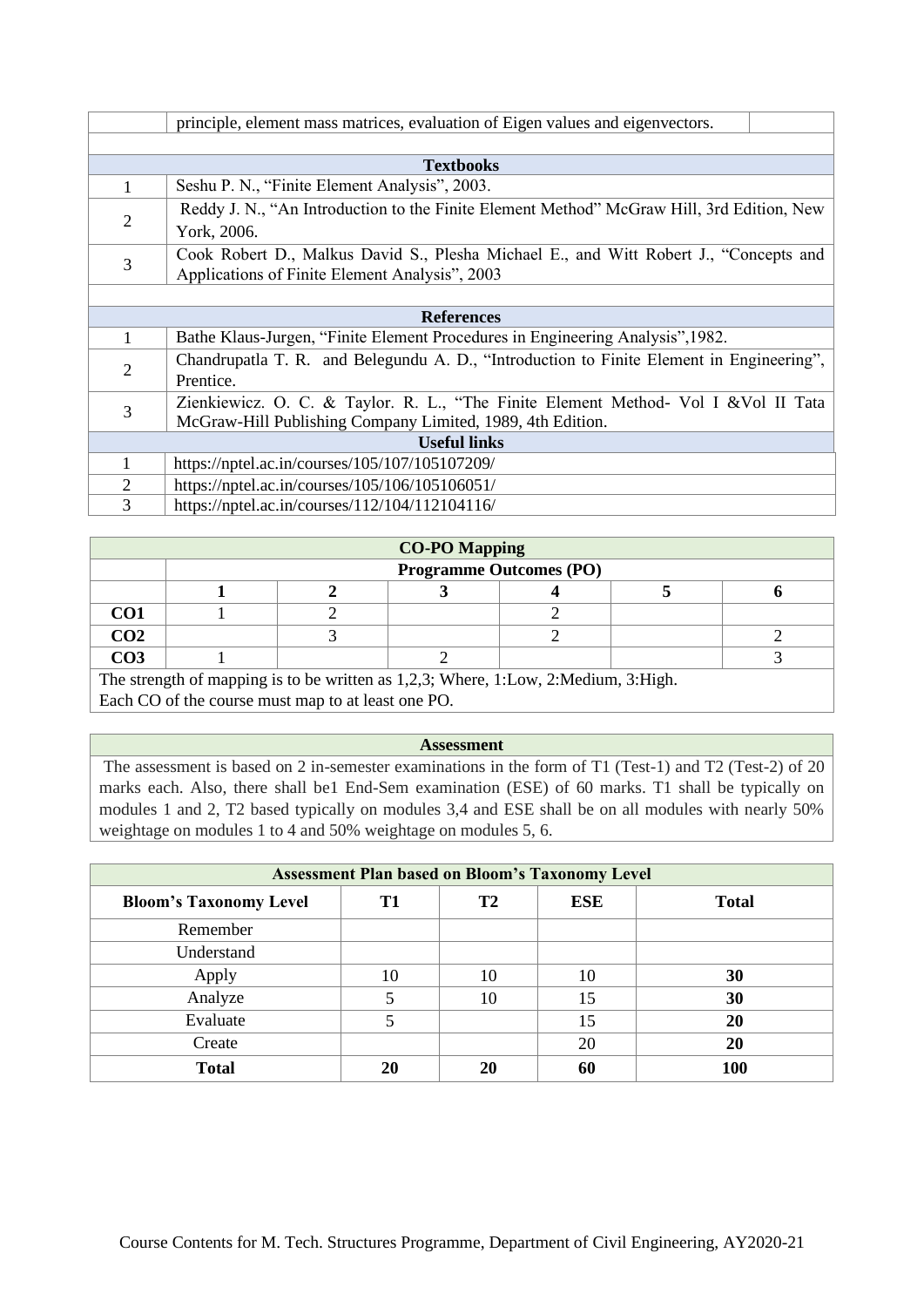|                            | <b>Walchand College of Engineering, Sangli</b>                                                                                                                                                                                                     |                        |            |                                                                                                |                             |                   |  |              |
|----------------------------|----------------------------------------------------------------------------------------------------------------------------------------------------------------------------------------------------------------------------------------------------|------------------------|------------|------------------------------------------------------------------------------------------------|-----------------------------|-------------------|--|--------------|
|                            |                                                                                                                                                                                                                                                    |                        |            | (Government Aided Autonomous Institute)                                                        |                             |                   |  |              |
|                            |                                                                                                                                                                                                                                                    |                        |            |                                                                                                | AY 2021-22                  |                   |  |              |
|                            | <b>Course Information</b>                                                                                                                                                                                                                          |                        |            |                                                                                                |                             |                   |  |              |
| Programme                  |                                                                                                                                                                                                                                                    |                        |            | M.Tech. (Structural Engineering)                                                               |                             |                   |  |              |
|                            |                                                                                                                                                                                                                                                    | <b>Class, Semester</b> |            | First year M. Tech., Sem. II                                                                   |                             |                   |  |              |
| <b>Course Code</b>         |                                                                                                                                                                                                                                                    |                        |            | 5ST523                                                                                         |                             |                   |  |              |
| <b>Course Name</b>         |                                                                                                                                                                                                                                                    |                        |            | Advanced Earthquake Engineering (PE 3)                                                         |                             |                   |  |              |
| <b>Desired Requisites:</b> |                                                                                                                                                                                                                                                    |                        |            | Dynamics of Structures                                                                         |                             |                   |  |              |
|                            |                                                                                                                                                                                                                                                    |                        |            |                                                                                                |                             |                   |  |              |
|                            | <b>Teaching Scheme</b><br><b>Examination Scheme (Marks)</b>                                                                                                                                                                                        |                        |            |                                                                                                |                             |                   |  |              |
| Lecture                    |                                                                                                                                                                                                                                                    |                        | 2 Hrs/week | <b>T1</b>                                                                                      | T <sub>2</sub>              | <b>ESE</b>        |  | <b>Total</b> |
| Tutorial                   |                                                                                                                                                                                                                                                    |                        |            | 20                                                                                             | 20                          | 60                |  | 100          |
| Practical                  |                                                                                                                                                                                                                                                    |                        |            |                                                                                                |                             |                   |  |              |
| Interaction                |                                                                                                                                                                                                                                                    |                        |            |                                                                                                |                             | <b>Credits: 2</b> |  |              |
|                            |                                                                                                                                                                                                                                                    |                        |            |                                                                                                |                             |                   |  |              |
|                            |                                                                                                                                                                                                                                                    |                        |            |                                                                                                | <b>Course Objectives</b>    |                   |  |              |
| 1                          |                                                                                                                                                                                                                                                    |                        |            | To provide knowledge of various concepts of earthquake resistant design of structures.         |                             |                   |  |              |
| $\overline{2}$             |                                                                                                                                                                                                                                                    |                        |            | To impart the knowledge of modelling and analysis of structures for displacement-based design. |                             |                   |  |              |
| 3                          |                                                                                                                                                                                                                                                    |                        |            | To illustrate seismic behavior and codal provisions for design of various earthquake resistant |                             |                   |  |              |
|                            |                                                                                                                                                                                                                                                    | structures             |            |                                                                                                |                             |                   |  |              |
|                            |                                                                                                                                                                                                                                                    |                        |            |                                                                                                | <b>Course Outcomes (CO)</b> |                   |  |              |
| CO1                        |                                                                                                                                                                                                                                                    |                        |            | Differentiate various concepts of earthquake resistant design of structures.                   |                             |                   |  |              |
| CO <sub>2</sub>            |                                                                                                                                                                                                                                                    |                        |            | Calculate response of structures for displacement and performance-based design.                |                             |                   |  |              |
| CO <sub>3</sub>            |                                                                                                                                                                                                                                                    |                        |            | <b>Design</b> earthquake resistant structures based on its performance.                        |                             |                   |  |              |
|                            |                                                                                                                                                                                                                                                    |                        |            |                                                                                                |                             |                   |  |              |
| <b>Module</b>              |                                                                                                                                                                                                                                                    |                        |            | <b>Module Contents</b>                                                                         |                             |                   |  | <b>Hours</b> |
| I                          |                                                                                                                                                                                                                                                    |                        |            |                                                                                                |                             |                   |  |              |
|                            | <b>Concepts of Earthquake Resistant Design</b><br>Force based vs. displacement-based design, performance-based design, seismic<br>5<br>input characteristics and their effect on seismic design, comparative study of<br>different national codes. |                        |            |                                                                                                |                             |                   |  |              |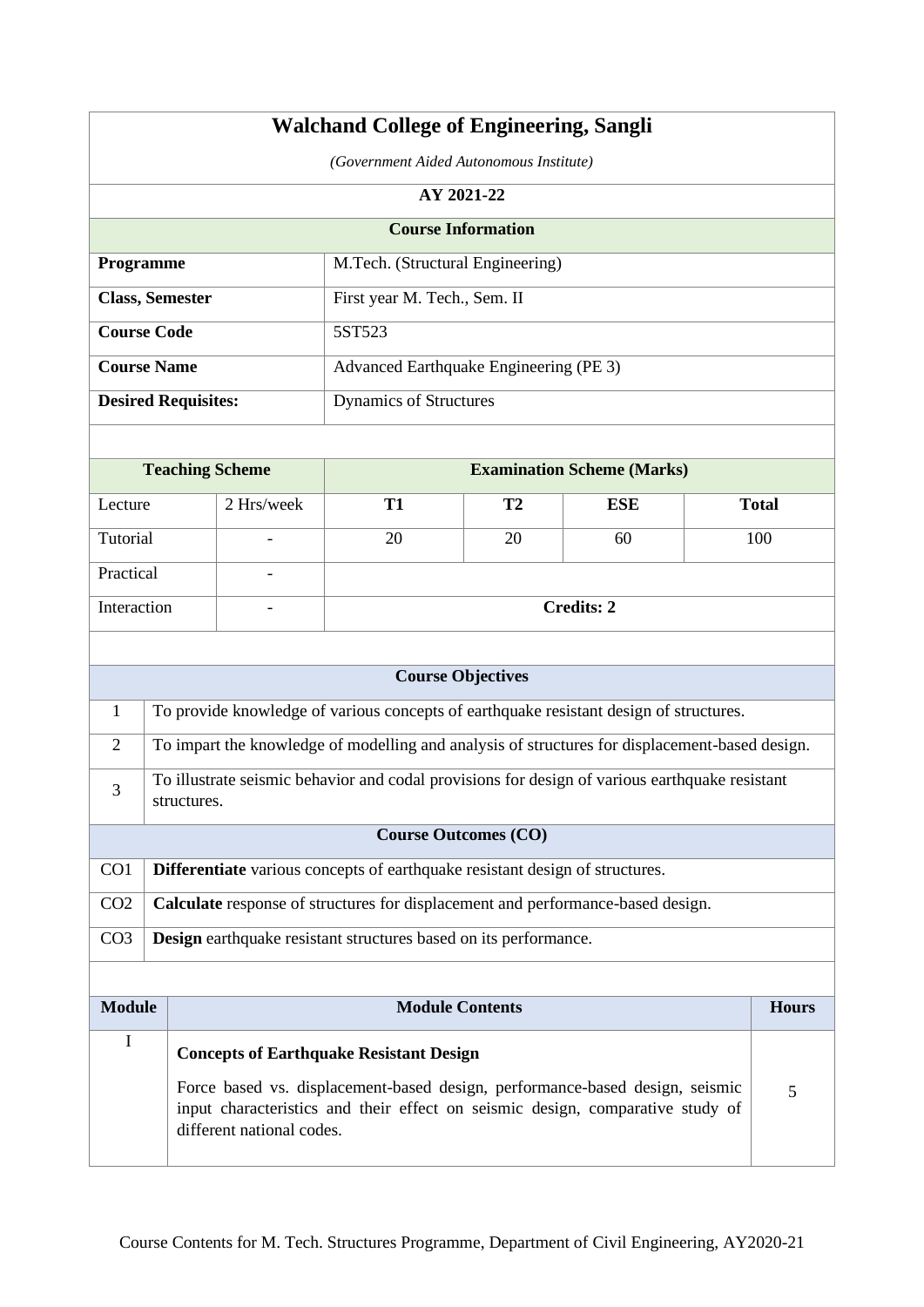|                | Modelling and Analysis of Structures for Displacement Based Design                                                                                                                           |   |
|----------------|----------------------------------------------------------------------------------------------------------------------------------------------------------------------------------------------|---|
| $\mathbf{I}$   | Back-bone curve, Idealized component models, estimation and modelling of<br>stiffness, strength and ductility of RC, steel and masonry structures, nonlinear<br>static and dynamic analyses. | 5 |
| III            | <b>Direct Displacement Based Design</b>                                                                                                                                                      |   |
|                | Structure performance objectives, performance levels and limit states; P-Delta<br>effects; Torsion; Capacity design for direct displacement-based design.                                    | 5 |
|                | <b>Performance Based Design</b>                                                                                                                                                              |   |
| IV             | Structural and non-structural performance, quantification of performance,<br>performance evaluation of structures, services and equipment.                                                   | 5 |
|                | <b>Overhead Water Tanks</b>                                                                                                                                                                  |   |
| $\mathbf V$    | Modelling and analysis of overhead water tanks, hydrostatic and hydrodynamic<br>effects, earthquake resistant provisions.                                                                    | 5 |
|                | <b>Seismic Risk Assessment</b>                                                                                                                                                               |   |
| VI             | Seismic vulnerability assessment, HAZUS, Different types of MBT, Fragility<br>curve, DPM, Simplified Vulnerability assessment as per ASCE 41.Assesment<br>procedures of NDT results          | 5 |
|                |                                                                                                                                                                                              |   |
|                |                                                                                                                                                                                              |   |
|                | <b>Textbooks</b>                                                                                                                                                                             |   |
| $\mathbf{1}$   | andShrikhande M., "Earthquake Resistant Design of Structures", PHI<br>Agarwal P.<br>publications, New Delhi, 3 <sup>rd</sup> Edition, 2006.                                                  |   |
|                |                                                                                                                                                                                              |   |
| $\overline{2}$ | Key David, "Earthquake Design Practice for Buildings", Thomas Telford Publication,<br>London, 2 <sup>nd</sup> Edition, 2006.                                                                 |   |
| 3              | Paulay, T. and Priestley, M.J.N. "Seismic Design of Reinforced Concrete and Masonry<br>Buildings," John Wiley & Sons, 1992.                                                                  |   |
|                |                                                                                                                                                                                              |   |
|                | <b>References</b>                                                                                                                                                                            |   |
| $\mathbf{1}$   | Kelly James M., "Earthquake Resistant Design with Rubber", Springer-Verlag Publication,<br>London, 2 <sup>nd</sup> Edition, 2012.                                                            |   |
| $\mathfrak{2}$ | George G. Penelis and Andreas J. Kappos, "Earthquake Resistant Concrete Structures," E &<br>FN Spon, 1997.                                                                                   |   |
| 3              | FEMA-356, "Prestandard and Commentary for the Seismic Rehabilitation of Buildings,"<br>Federal Emergency management Agency, 2000.                                                            |   |
|                |                                                                                                                                                                                              |   |
|                | <b>Useful Links</b>                                                                                                                                                                          |   |
| $\mathbf{1}$   | https://nptel.ac.in/courses/105/101/105101209/                                                                                                                                               |   |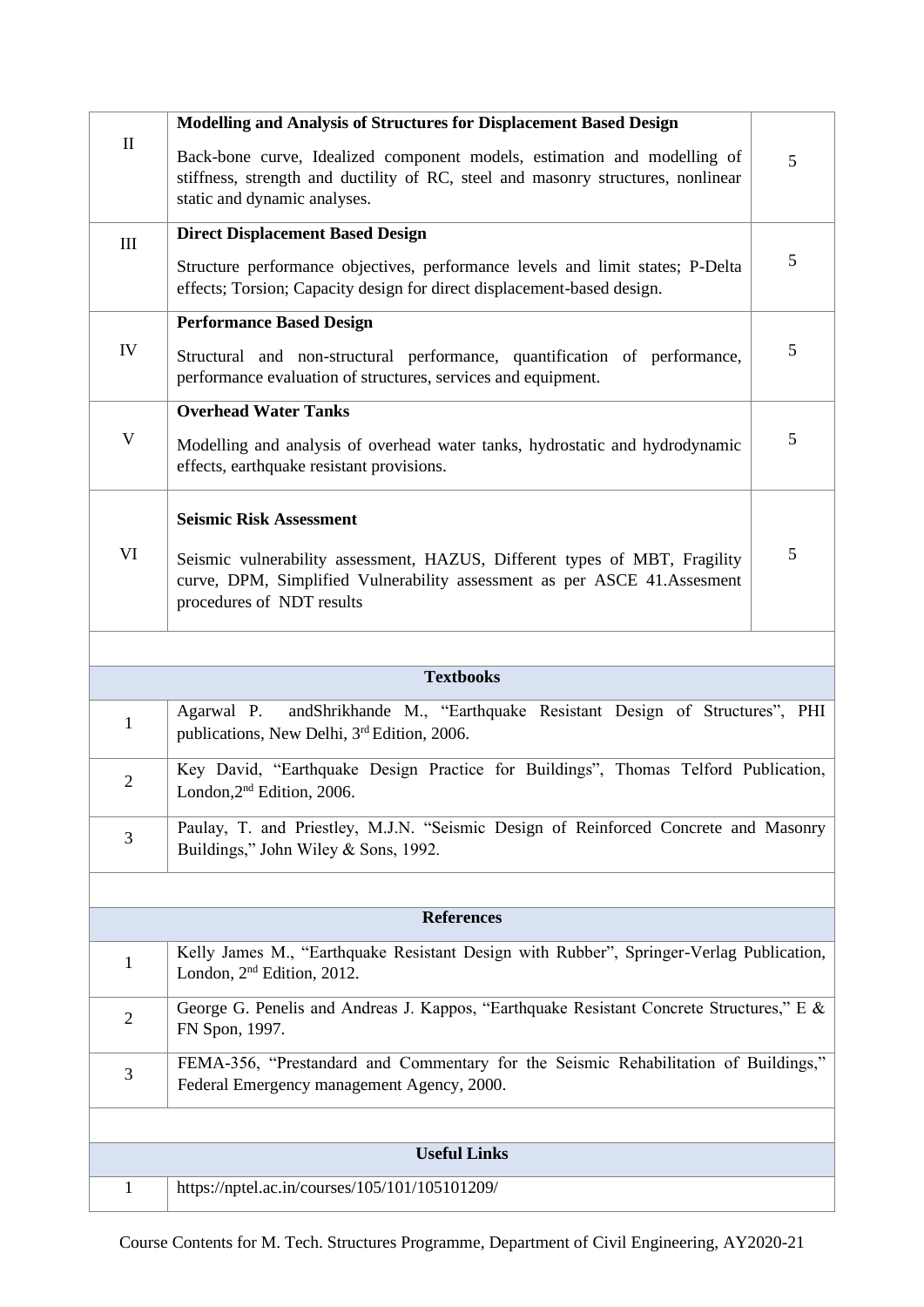| https://nptel.ac.in/courses/105/104/105104200/ |
|------------------------------------------------|
| https://nptel.ac.in/courses/105/108/105108204/ |
| https://nptel.ac.in/courses/105/107/105107204/ |
| https://nptel.ac.in/courses/105/101/105101004/ |

| <b>CO-PO Mapping</b> |                                                                                    |   |   |               |   |   |  |  |  |
|----------------------|------------------------------------------------------------------------------------|---|---|---------------|---|---|--|--|--|
|                      | <b>Programme Outcomes (PO)</b>                                                     |   |   |               |   |   |  |  |  |
|                      |                                                                                    | ∍ |   |               | 5 |   |  |  |  |
| CO <sub>1</sub>      |                                                                                    | ◠ | ↑ |               |   | ◠ |  |  |  |
| CO <sub>2</sub>      |                                                                                    |   |   | 3             |   | ⌒ |  |  |  |
| CO <sub>3</sub>      |                                                                                    |   | ↑ | $\mathcal{D}$ |   | ⌒ |  |  |  |
|                      | The strength of mapping is to be written as 1,2,3; Where, 1:Low, 2:Medium, 3:High. |   |   |               |   |   |  |  |  |

Each CO of the course must map to at least one PO.

# **Assessment**

| <b>Assessment Plan based on Bloom's Taxonomy Level</b> |           |           |            |              |  |
|--------------------------------------------------------|-----------|-----------|------------|--------------|--|
| <b>Bloom's Taxonomy Level</b>                          | <b>T1</b> | <b>T2</b> | <b>ESE</b> | <b>Total</b> |  |
| Remember                                               |           |           |            |              |  |
| Understand                                             |           |           |            |              |  |
| Apply                                                  | 10        | 10        | 10         | 30           |  |
| Analyze                                                | 5         | 10        | 15         | 30           |  |
| Evaluate                                               | 5         |           | 15         | 20           |  |
| Create                                                 |           |           | 20         | 20           |  |
| <b>Total</b>                                           | 20        | 20        | 60         | 100          |  |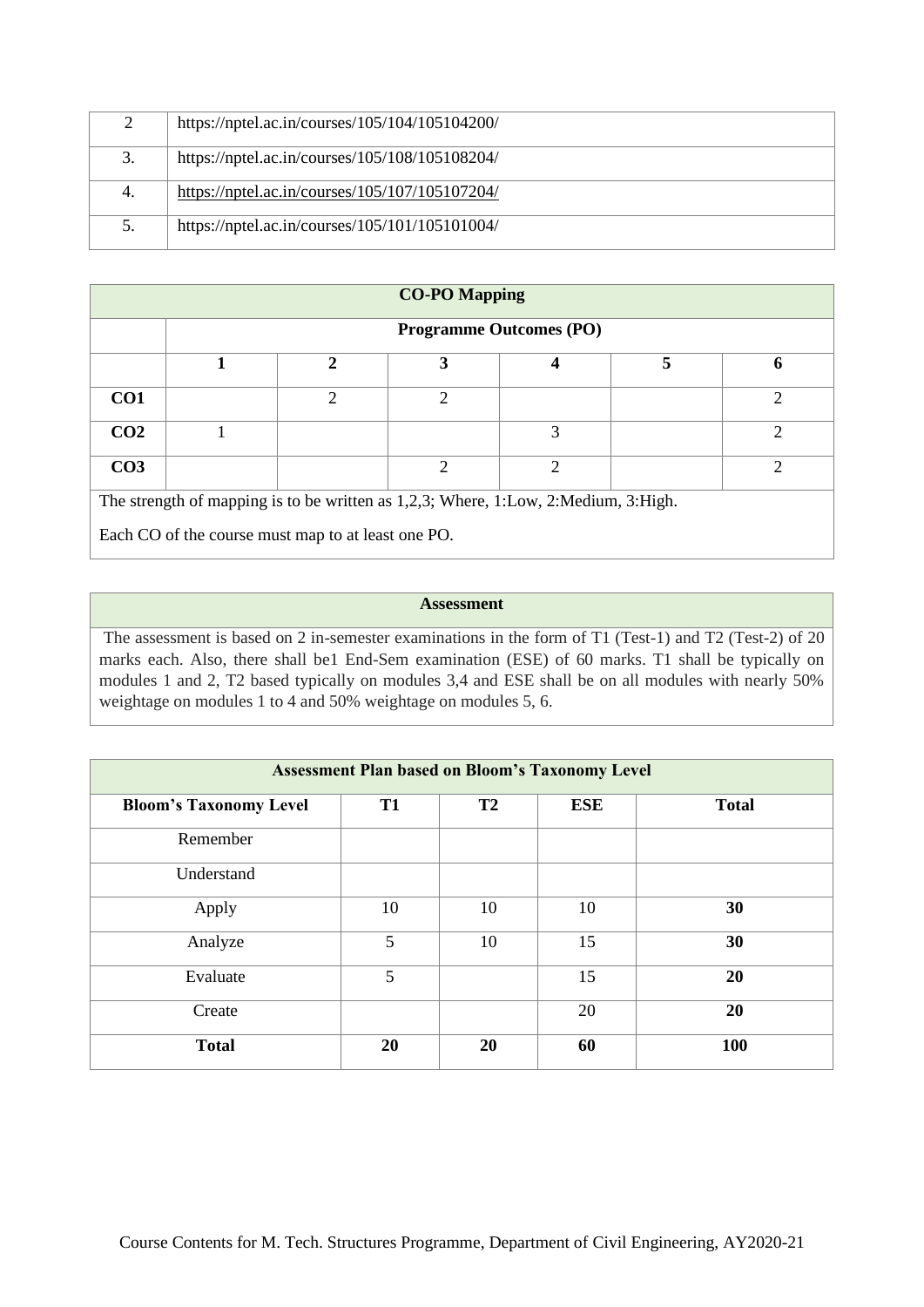| <b>Walchand College of Engineering, Sangli</b>                          |                                             |  |  |  |
|-------------------------------------------------------------------------|---------------------------------------------|--|--|--|
| (Government Aided Autonomous Institute)                                 |                                             |  |  |  |
| AY 2021-22                                                              |                                             |  |  |  |
| <b>Course Information</b>                                               |                                             |  |  |  |
| <b>Programme</b>                                                        | M.Tech. (Structural Engineering)            |  |  |  |
| <b>Class, Semester</b>                                                  | First year M. Tech., Sem. II                |  |  |  |
| <b>Course Code</b>                                                      | 5ST524                                      |  |  |  |
| <b>Course Name</b><br>Numerical Methods in Structural Engineering (PE3) |                                             |  |  |  |
| <b>Desired Requisites:</b>                                              | Applied Mathematics, Structural Engineering |  |  |  |
|                                                                         |                                             |  |  |  |

|                    | <b>Teaching Scheme</b>   |            |    | <b>Examination Scheme (Marks)</b> |              |  |
|--------------------|--------------------------|------------|----|-----------------------------------|--------------|--|
| <b>Lecture</b>     | 2 Hrs/week               | T1         | T2 | ESE                               | <b>Total</b> |  |
| <b>Tutorial</b>    | $\overline{\phantom{a}}$ | 20         | 20 | 60                                | 00           |  |
| <b>Practical</b>   | $\overline{\phantom{a}}$ |            |    |                                   |              |  |
| <b>Interaction</b> | $\overline{\phantom{a}}$ | Credits: 2 |    |                                   |              |  |
|                    |                          |            |    |                                   |              |  |

|                 | <b>Course Objectives</b>                                                                             |
|-----------------|------------------------------------------------------------------------------------------------------|
|                 | To provide knowledge of Matrix methods and statistical tools for solution of problems.               |
|                 | To impart knowledge of numerical differentiation, integration, root finding, curve fitting and other |
| $\overline{2}$  | numerical approximations.                                                                            |
| 3               | To provide exposure to field application of numerical methods in structural engineering.             |
|                 |                                                                                                      |
|                 | <b>Course Outcomes (CO)</b>                                                                          |
| CO <sub>1</sub> | <b>Execute</b> numerical recipes for problem solving in engineering.                                 |
| CO <sub>2</sub> | <b>Examine</b> different numerical tools for solution of engineering problems.                       |
| CO <sub>3</sub> | <b>Discuss</b> numerical schemes for modelling and solving field applications.                       |
|                 |                                                                                                      |
|                 |                                                                                                      |

| <b>Module</b> | <b>Module Contents</b>                                                                                                                                                                                                                                                                                                                                                                                                                                                                                                                                                                                                                                                     | <b>Hours</b> |
|---------------|----------------------------------------------------------------------------------------------------------------------------------------------------------------------------------------------------------------------------------------------------------------------------------------------------------------------------------------------------------------------------------------------------------------------------------------------------------------------------------------------------------------------------------------------------------------------------------------------------------------------------------------------------------------------------|--------------|
| $\mathbf I$   | <b>Solving Linear Algebraic Equations and Eigen Analysis</b><br>System of linear algebraic equations, conditions for existence of solution,<br>Classification of solution approaches as direct and iterative, solution by matrix<br>decomposition, Introduction to methods for solving Block-diagonal, triangular,<br>block-triangular systems. Introduction to sparse linear systems: Thomas algorithm<br>for tridiagonal and block tridiagonal matrices, Iterative methods: Jacobi, Gauss-<br>Siedel and successive over relaxation methods, Convergence of iterative solution<br>schemes. Ill conditioning of equations. Eigen Analysis by Jacobi and other<br>Methods. | 8            |
| $\mathbf{I}$  | <b>Solving Nonlinear Algebraic Equations [Root Locating methods]</b><br>Method of successive substitutions derivative free iterative solution approaches,<br>Secant method, regulafalsi method, Modified Newton's method and qausi-Newton<br>method with Broyden's update, Optimization based formulations and Leverberg-<br>Marquardt method                                                                                                                                                                                                                                                                                                                              | 7            |
| Ш             | <b>Solving Ordinary Differential Equations and Approximations</b><br>Solutions of Linear ODE-IVPs by implicit and explicit methods, Taylor series<br>based and Runge-Kutta methods, Multi-step approaches, Stability issues.<br>Problem discretization using approximation theory, polynomial approximations,<br>Finite difference method for solving ODE-BVP with examples, Polynomial and<br>function interpolations, Least square approximations, Model Parameter<br>Estimation using linear least squares method, Gauss Newton Method.                                                                                                                                 | 6            |
| IV            | <b>Probability, Statistics, Reliability Analysis</b><br>Probability basics and applications in engineering,<br>Statistical parameters,<br>distributions, methods and applications. Reliability<br>analysis in structural                                                                                                                                                                                                                                                                                                                                                                                                                                                   | 8            |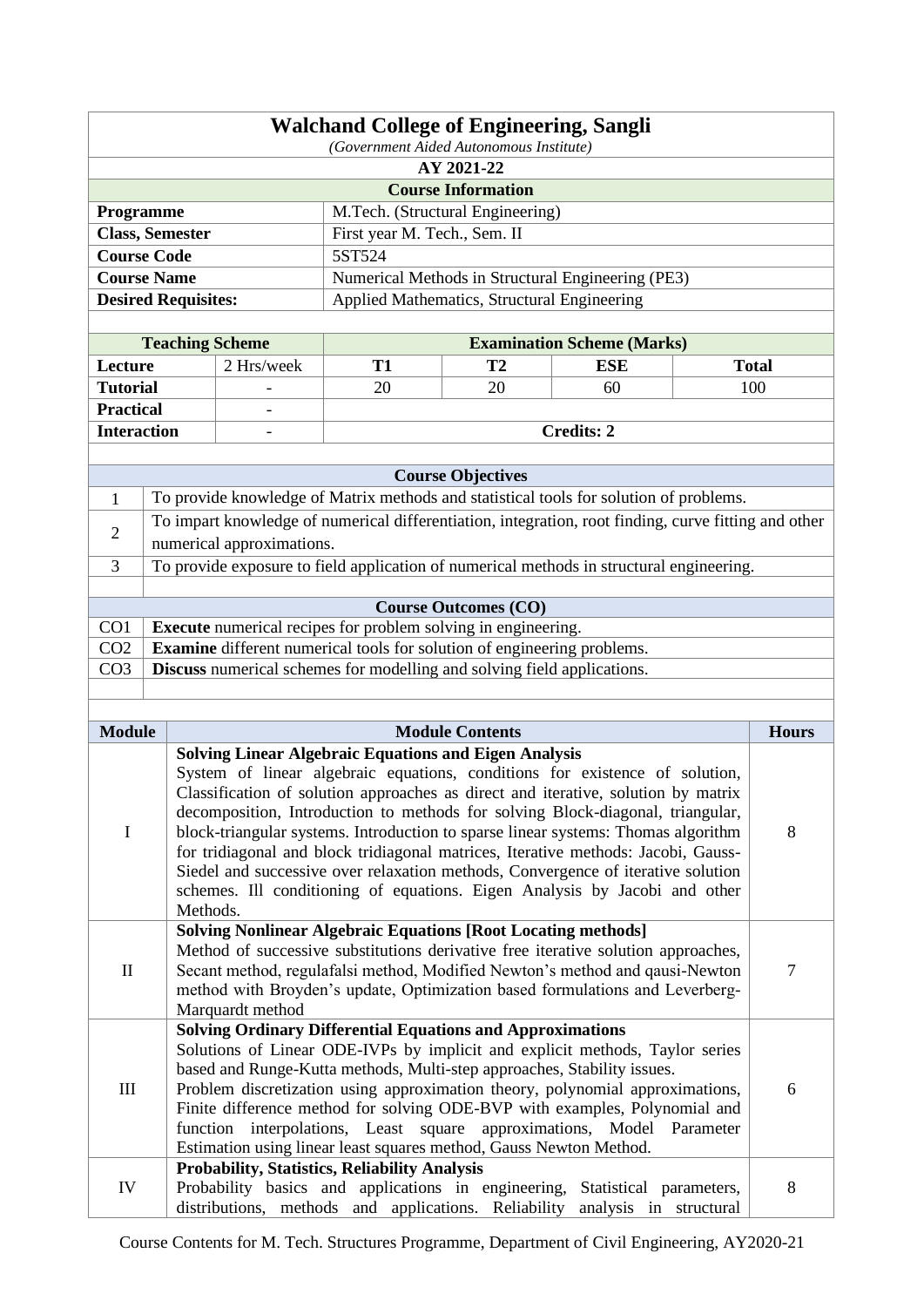|                | engineering.                                                                               |   |  |  |  |
|----------------|--------------------------------------------------------------------------------------------|---|--|--|--|
| $\mathbf V$    | <b>Numerical Integration</b>                                                               |   |  |  |  |
|                | Newton-Cotes schemes, Romberg, Gauss-quadrature, Multiple Integrals.                       | 7 |  |  |  |
|                | <b>Structural Engineering Applications</b>                                                 |   |  |  |  |
| VI             | Digital Signal Processing, Nonlinear structural analysis, Structural dynamics and          | 6 |  |  |  |
|                | Earthquake engineering applications. SHM.                                                  |   |  |  |  |
|                |                                                                                            |   |  |  |  |
|                | <b>Textbooks</b>                                                                           |   |  |  |  |
| $\mathbf{1}$   | Chapra Steven and Canale Raymond, "Numerical Methods for Engineers", Mc-Graw Hill, 7th     |   |  |  |  |
|                | Edition, 2012.                                                                             |   |  |  |  |
|                | Gourdin A. and Boumhrat M., "Applied Numerical Methods", Prentice Hall India, New Delhi,   |   |  |  |  |
|                | $\overline{2}$<br>2000.                                                                    |   |  |  |  |
|                | Joe D Hoffman, "Numerical Methods for Engineers and Scientists", Marcel Dekker, 2nd        |   |  |  |  |
| 3              | Edition, 2001.                                                                             |   |  |  |  |
|                |                                                                                            |   |  |  |  |
|                | <b>References</b>                                                                          |   |  |  |  |
| 1              | Gilbert Strang, "Computational Science and Engineering", Wellesley-Cambridge Press.        |   |  |  |  |
| $\overline{2}$ | Gilbert Strang, "Linear Algebra and Its Applications", Wellesley Cambridge Press, 4th      |   |  |  |  |
|                | Edition, 2009.                                                                             |   |  |  |  |
| 3              | Philips, G. M., and Taylor P. J. "Theory and Applications of Numerical Analysis", Academic |   |  |  |  |
|                | Press, 2nd Edition, 1996.                                                                  |   |  |  |  |
|                | <b>Useful links</b>                                                                        |   |  |  |  |
| $\mathbf{1}$   | https://nptel.ac.in/courses/105/105/105105043/                                             |   |  |  |  |
| $\overline{2}$ | https://nptel.ac.in/courses/111/107/111107107/                                             |   |  |  |  |
| 3              | https://nptel.ac.in/courses/111/107/111107105/                                             |   |  |  |  |

| <b>CO-PO Mapping</b> |                                                                                       |  |  |  |  |  |  |  |
|----------------------|---------------------------------------------------------------------------------------|--|--|--|--|--|--|--|
|                      | <b>Programme Outcomes (PO)</b>                                                        |  |  |  |  |  |  |  |
|                      |                                                                                       |  |  |  |  |  |  |  |
| CO <sub>1</sub>      |                                                                                       |  |  |  |  |  |  |  |
| CO <sub>2</sub>      |                                                                                       |  |  |  |  |  |  |  |
| CO <sub>3</sub>      |                                                                                       |  |  |  |  |  |  |  |
|                      | The strength of mapping is to be written as 1,2,3; Where, 1: Low, 2: Medium, 3: High. |  |  |  |  |  |  |  |

Each CO of the course must map to at least one PO.

## **Assessment**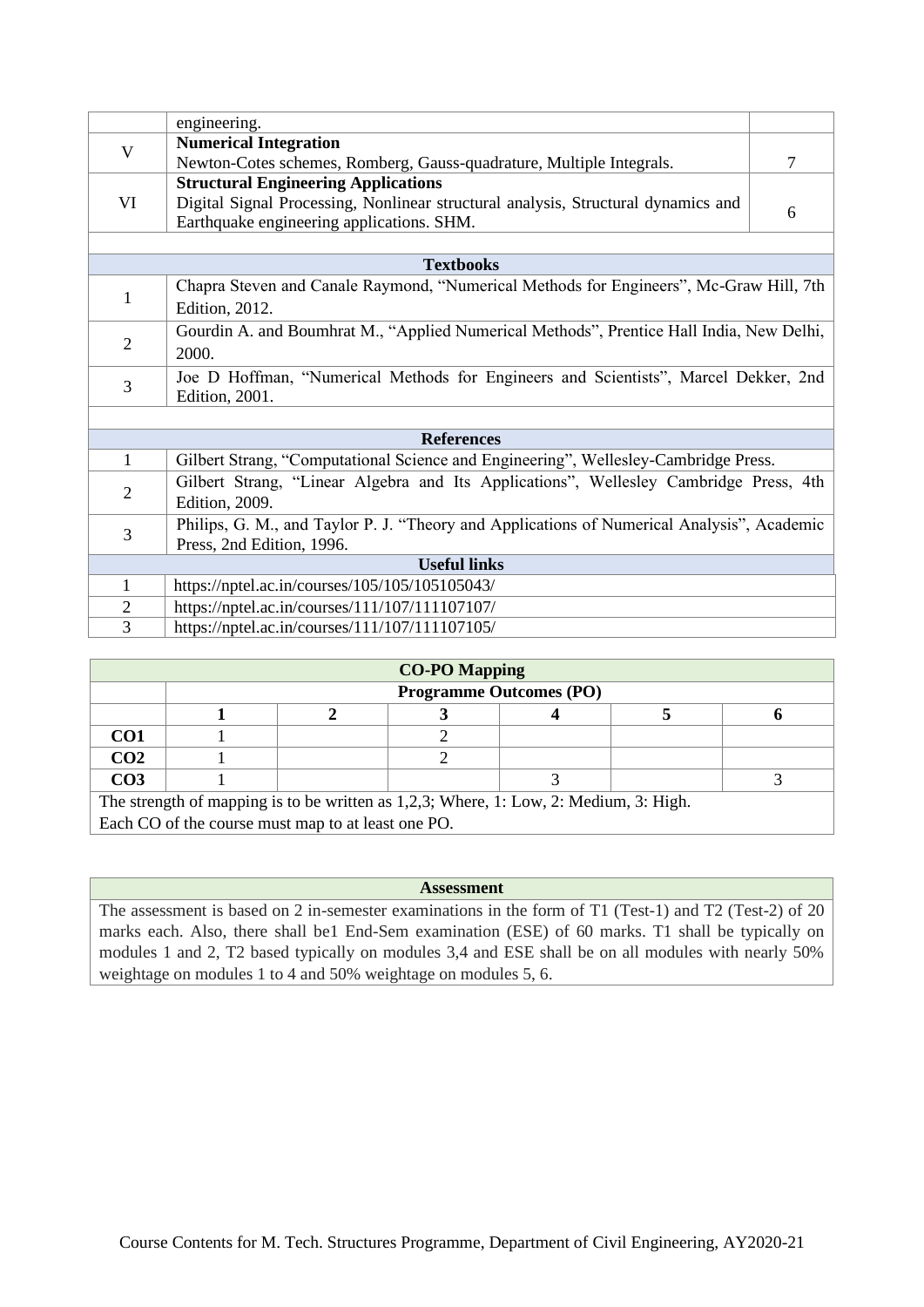| <b>Assessment Plan based on Bloom's Taxonomy Level</b> |    |                |            |              |  |  |
|--------------------------------------------------------|----|----------------|------------|--------------|--|--|
| <b>Bloom's Taxonomy Level</b>                          | T1 | T <sub>2</sub> | <b>ESE</b> | <b>Total</b> |  |  |
| Remember                                               |    |                |            |              |  |  |
| Understand                                             |    |                |            |              |  |  |
| Apply                                                  | 10 | 10             | 10         | 30           |  |  |
| Analyze                                                |    | 10             | 15         | 30           |  |  |
| Evaluate                                               |    |                | 15         | 20           |  |  |
| Create                                                 |    |                | 20         | 20           |  |  |
| <b>Total</b>                                           | 20 | 20             | 60         | 100          |  |  |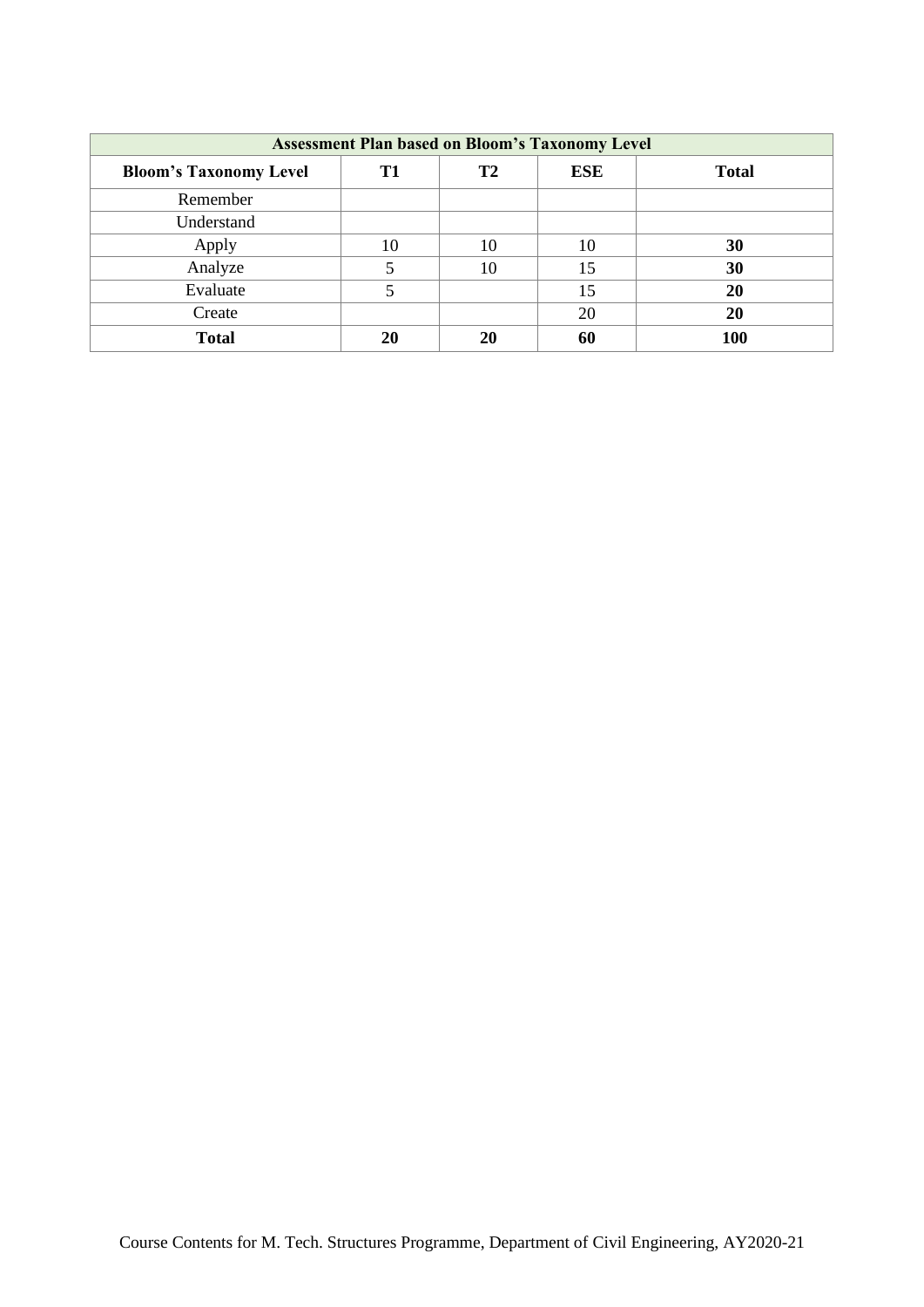|                                                             | <b>Walchand College of Engineering, Sangli</b>        |                                                                               |           |                              |                                   |                                                                                                         |              |
|-------------------------------------------------------------|-------------------------------------------------------|-------------------------------------------------------------------------------|-----------|------------------------------|-----------------------------------|---------------------------------------------------------------------------------------------------------|--------------|
|                                                             | (Government Aided Autonomous Institute)<br>AY 2021-22 |                                                                               |           |                              |                                   |                                                                                                         |              |
|                                                             | <b>Course Information</b>                             |                                                                               |           |                              |                                   |                                                                                                         |              |
|                                                             | M.Tech. (Civil - Structural Engineering)<br>Programme |                                                                               |           |                              |                                   |                                                                                                         |              |
|                                                             |                                                       |                                                                               |           |                              |                                   |                                                                                                         |              |
|                                                             | <b>Class, Semester</b>                                |                                                                               |           | First Year M. Tech., Sem. II |                                   |                                                                                                         |              |
|                                                             | <b>Course Code</b><br>5ST525                          |                                                                               |           |                              |                                   |                                                                                                         |              |
| <b>Course Name</b><br>Analysis and Design of Bridges (PE4)  |                                                       |                                                                               |           |                              |                                   |                                                                                                         |              |
| Design of Concrete Structures<br><b>Desired Requisites:</b> |                                                       |                                                                               |           |                              |                                   |                                                                                                         |              |
|                                                             | <b>Teaching Scheme</b>                                |                                                                               |           |                              | <b>Examination Scheme (Marks)</b> |                                                                                                         |              |
| Lecture                                                     |                                                       | 2 Hrs/week                                                                    | <b>T1</b> | T2                           | <b>ESE</b>                        | <b>Total</b>                                                                                            |              |
| <b>Tutorial</b>                                             |                                                       | $\qquad \qquad -$                                                             | 20        | 20                           | 60                                | 100                                                                                                     |              |
| <b>Practical</b>                                            |                                                       |                                                                               |           |                              |                                   |                                                                                                         |              |
| <b>Interaction</b>                                          |                                                       |                                                                               |           |                              | <b>Credits: 2</b>                 |                                                                                                         |              |
|                                                             |                                                       |                                                                               |           |                              |                                   |                                                                                                         |              |
|                                                             |                                                       |                                                                               |           | <b>Course Objectives</b>     |                                   |                                                                                                         |              |
| $\mathbf{1}$                                                |                                                       | To provide knowledge of loads and analysis for different types of bridges.    |           |                              |                                   |                                                                                                         |              |
|                                                             |                                                       |                                                                               |           |                              |                                   | To impart knowledge for design of different types of bridges including substructures with relevant      |              |
| $\overline{2}$                                              | codes.                                                |                                                                               |           |                              |                                   |                                                                                                         |              |
| 3                                                           |                                                       | To provide knowledge for construction, inspection and maintenance of bridges. |           |                              |                                   |                                                                                                         |              |
|                                                             |                                                       |                                                                               |           | <b>Course Outcomes (CO)</b>  |                                   |                                                                                                         |              |
| CO <sub>1</sub>                                             |                                                       | Illustrate types of bridges, their components and selection of bridge site.   |           |                              |                                   |                                                                                                         |              |
| CO <sub>2</sub>                                             |                                                       | Analyze various types of bridges with appropriate loads and methods.          |           |                              |                                   |                                                                                                         |              |
| CO <sub>3</sub>                                             |                                                       | Design of bridges and bearings along with reinforcement details.              |           |                              |                                   |                                                                                                         |              |
| <b>Module</b>                                               |                                                       |                                                                               |           | <b>Module Contents</b>       |                                   |                                                                                                         | <b>Hours</b> |
|                                                             |                                                       |                                                                               |           |                              |                                   |                                                                                                         |              |
|                                                             | <b>Introduction to Bridge</b>                         |                                                                               |           |                              |                                   |                                                                                                         |              |
|                                                             |                                                       |                                                                               |           |                              |                                   |                                                                                                         |              |
| I                                                           |                                                       |                                                                               |           |                              |                                   | Components of bridge, Importance of bridge, Types of bridges, Selection of                              | 5            |
|                                                             |                                                       | Clearance, Road curb, Design loads for bridges, IRC Loading                   |           |                              |                                   | bridge type and site, Economic span, Superstructure - Alignment, Drainage,                              |              |
|                                                             |                                                       | <b>Analysis of Culverts</b>                                                   |           |                              |                                   |                                                                                                         |              |
| $\mathbf{I}$                                                |                                                       | Design of RC Culvert, Pipe culvert, Box culvert.                              |           |                              |                                   |                                                                                                         | $\tau$       |
|                                                             |                                                       | <b>RC</b> Deck Slabs                                                          |           |                              |                                   |                                                                                                         |              |
| III                                                         |                                                       |                                                                               |           |                              |                                   | Design of RC deck slab, Beam and slab, T-beam bridge, Pigeaud's theory,                                 | 8            |
|                                                             |                                                       | Corbon's theory, Balanced cantilever bridge.                                  |           |                              |                                   |                                                                                                         |              |
|                                                             |                                                       | <b>Prestressed Concrete Bridges</b>                                           |           |                              |                                   |                                                                                                         |              |
| IV                                                          |                                                       |                                                                               |           |                              |                                   | Prestressed Concrete Bridges - General aspects, Advantages, Design of pre-                              | 8            |
|                                                             |                                                       | tensioned and post-tensioned concrete bridge decks.                           |           |                              |                                   |                                                                                                         |              |
| V                                                           |                                                       | <b>Design of Composite Bridges</b>                                            |           |                              |                                   |                                                                                                         |              |
|                                                             |                                                       | Stiffeners, Shear connectors, Connections.                                    |           |                              |                                   | Design of composite bridges, Reinforced concrete slab on steel plate girder,                            | 6            |
|                                                             |                                                       | <b>Design of Substructure</b>                                                 |           |                              |                                   |                                                                                                         |              |
| VI                                                          |                                                       |                                                                               |           |                              |                                   | Design of substructure - Abutment, Pier, Approach slab, Pile and well                                   |              |
|                                                             |                                                       | foundation. Bearings and expansion joints.                                    |           |                              |                                   |                                                                                                         | 5            |
|                                                             |                                                       |                                                                               |           |                              |                                   |                                                                                                         |              |
|                                                             |                                                       |                                                                               |           | <b>Textbooks</b>             |                                   |                                                                                                         |              |
| $\mathbf{1}$                                                |                                                       |                                                                               |           |                              |                                   | Krishna Raju N., "Design of Bridges, Oxford and IBH Publishing Co. Ltd.", New Delhi and                 |              |
|                                                             |                                                       | Kolkata, 2001.                                                                |           |                              |                                   |                                                                                                         |              |
| $\overline{c}$                                              |                                                       | Ltd.", New Delhi, 2003.                                                       |           |                              |                                   | Jagdeesh T. R., Jayaram M. A., "Design of Bridge Structures, Prentice Hall of India Pvt.                |              |
|                                                             |                                                       |                                                                               |           |                              |                                   |                                                                                                         |              |
| 3                                                           |                                                       | Edition, 2001.                                                                |           |                              |                                   | Johnson Victor, "Essentials of Bridge Engineering, Oxford and IBH Publishing Co. Ltd.", 5 <sup>th</sup> |              |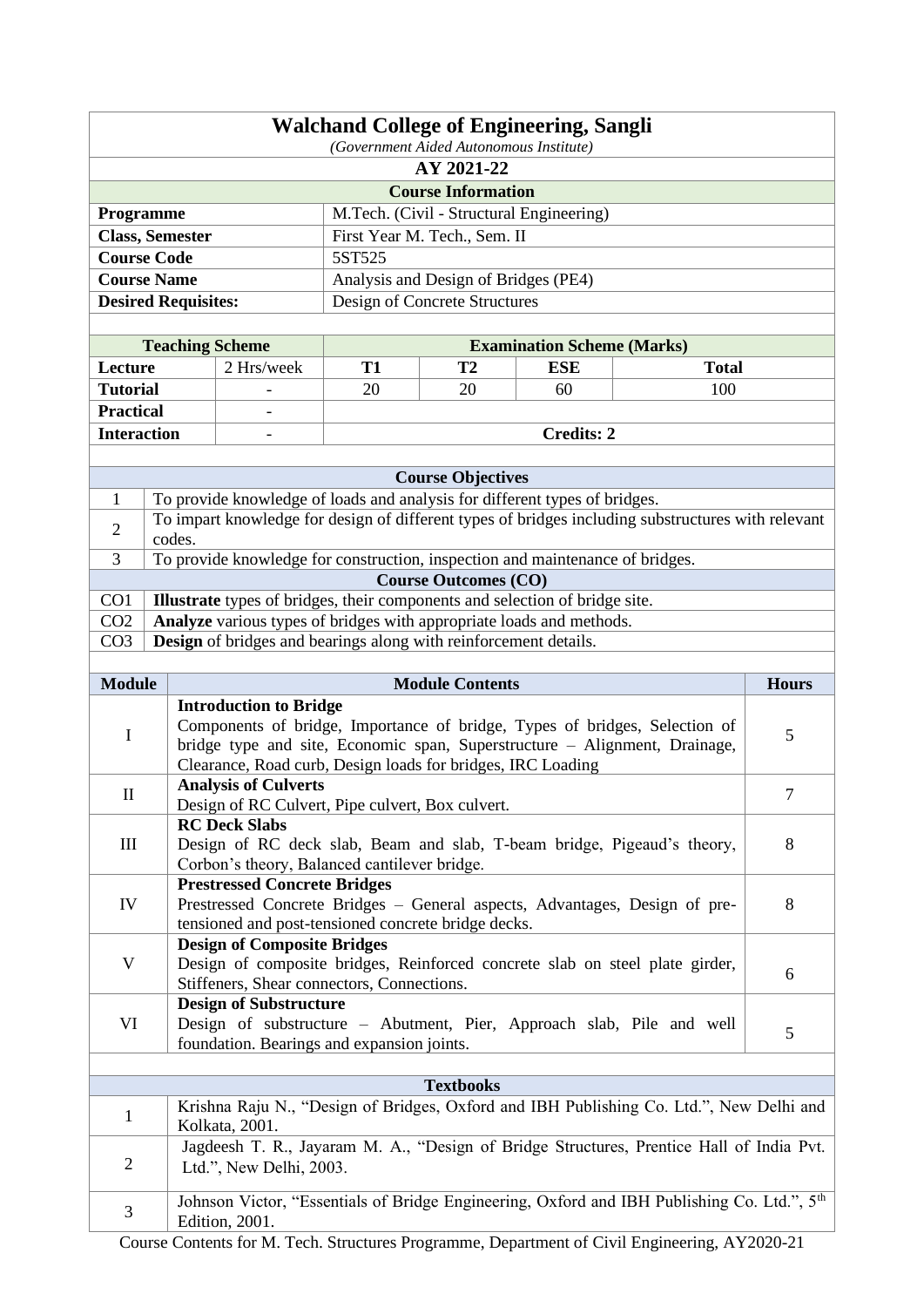|                     | <b>References</b>                                                                                                                             |  |  |  |  |  |
|---------------------|-----------------------------------------------------------------------------------------------------------------------------------------------|--|--|--|--|--|
|                     | Raina V. K., "Concrete Bridge Practice: Construction and maintenance and rehabilitation",<br>Tata Mc Graw Hill Publishing Company, New Delhi. |  |  |  |  |  |
| 2                   | Raina V. K., "Concrete Bridge Practice: Analysis, design and economics", Tata Mc Graw Hill<br>Publishing Company, New Delhi.                  |  |  |  |  |  |
|                     | IRC Codes.                                                                                                                                    |  |  |  |  |  |
|                     |                                                                                                                                               |  |  |  |  |  |
| <b>Useful Links</b> |                                                                                                                                               |  |  |  |  |  |
|                     | Reinforced Concrete Road Bridges - Course (nptel.ac.in)                                                                                       |  |  |  |  |  |
| $\mathcal{L}$       | NPTEL :: Civil Engineering - NOC: Reinforced Concrete Road Bridges                                                                            |  |  |  |  |  |

| <b>CO-PO Mapping</b> |                                |  |  |  |  |  |  |
|----------------------|--------------------------------|--|--|--|--|--|--|
|                      | <b>Programme Outcomes (PO)</b> |  |  |  |  |  |  |
|                      |                                |  |  |  |  |  |  |
| CO1                  |                                |  |  |  |  |  |  |
| CO <sub>2</sub>      |                                |  |  |  |  |  |  |
| CO3                  |                                |  |  |  |  |  |  |

The strength of mapping is to be written as 1,2,3; Where, 1: Low, 2: Medium, 3: High. Each CO of the course must map to at least one PO.

## **Assessment**

| <b>Assessment Plan based on Bloom's Taxonomy Level</b> |    |                |            |              |  |  |
|--------------------------------------------------------|----|----------------|------------|--------------|--|--|
| <b>Bloom's Taxonomy Level</b>                          | T1 | T <sub>2</sub> | <b>ESE</b> | <b>Total</b> |  |  |
| Remember                                               |    |                |            |              |  |  |
| Understand                                             |    |                |            |              |  |  |
| Apply                                                  | 10 | 10             | 10         | 30           |  |  |
| Analyze                                                |    | 10             | 15         | 30           |  |  |
| Evaluate                                               |    |                | 15         | 20           |  |  |
| Create                                                 |    |                | 20         | 20           |  |  |
| <b>Total</b>                                           | 20 | 20             | 60         | 100          |  |  |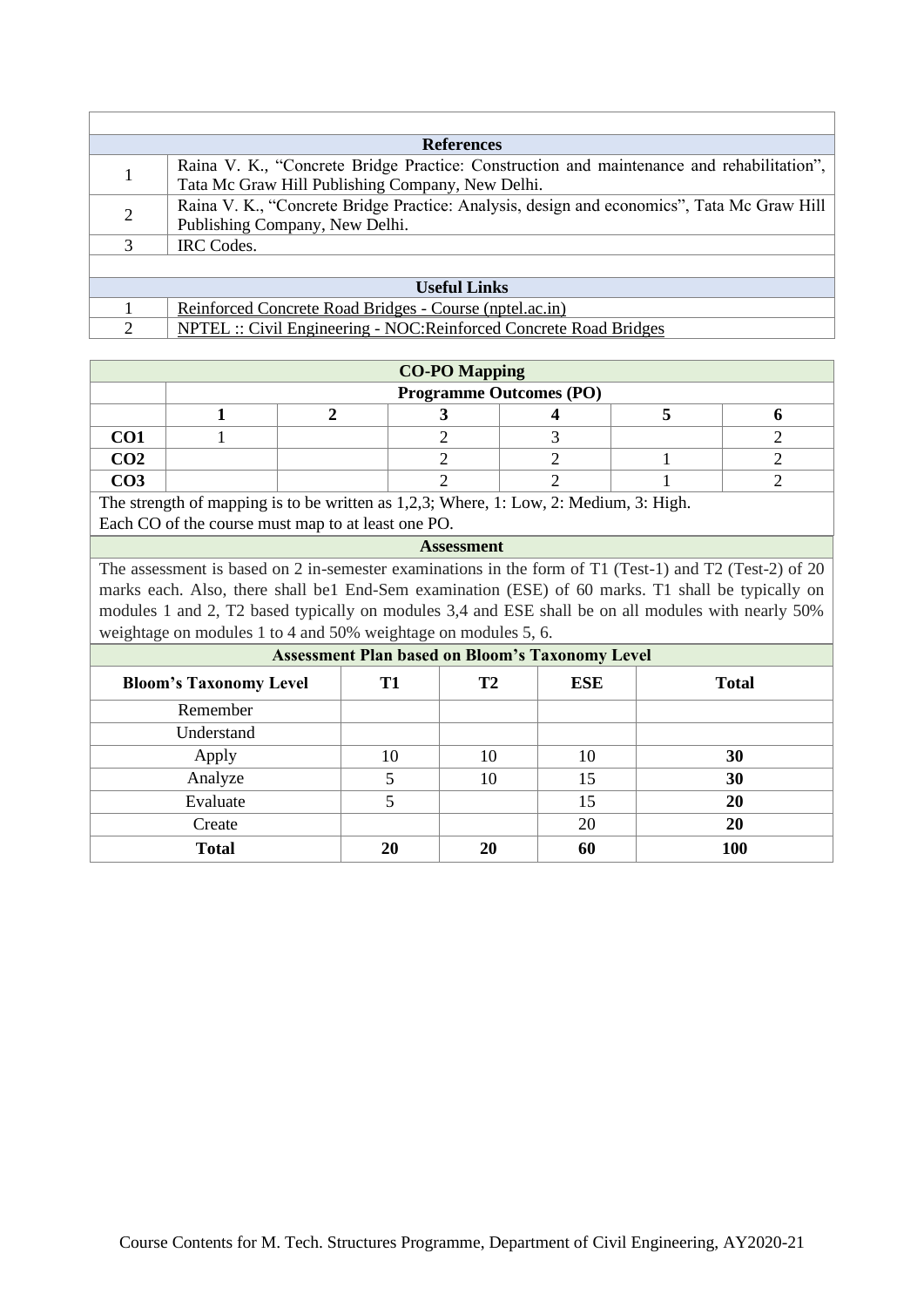|                                                         | <b>Walchand College of Engineering, Sangli</b> |  |  |  |  |
|---------------------------------------------------------|------------------------------------------------|--|--|--|--|
|                                                         | (Government Aided Autonomous Institute)        |  |  |  |  |
| AY 2021-22                                              |                                                |  |  |  |  |
|                                                         | <b>Course Information</b>                      |  |  |  |  |
| <b>Programme</b>                                        | M.Tech. (Structural Engineering)               |  |  |  |  |
| <b>Class, Semester</b>                                  | First year M. Tech., Sem. II                   |  |  |  |  |
| <b>Course Code</b>                                      | 5ST526                                         |  |  |  |  |
| <b>Course Name</b><br>Theory of Plates and Shells (PE4) |                                                |  |  |  |  |
| <b>Desired Requisites:</b>                              | Theory of Elasticity and Plasticity            |  |  |  |  |
|                                                         |                                                |  |  |  |  |

| <b>Teaching Scheme</b> |                          |            |    | <b>Examination Scheme (Marks)</b> |              |  |
|------------------------|--------------------------|------------|----|-----------------------------------|--------------|--|
| Lecture                | 2 Hrs/week               | <b>T1</b>  | T2 | <b>ESE</b>                        | <b>Total</b> |  |
| <b>Tutorial</b>        | $\overline{\phantom{a}}$ | 20         | 20 | 60                                | 100          |  |
| <b>Practical</b>       | $\overline{\phantom{0}}$ |            |    |                                   |              |  |
| <b>Interaction</b>     | $\overline{\phantom{a}}$ | Credits: 2 |    |                                   |              |  |
|                        |                          |            |    |                                   |              |  |

|                 | <b>Course Objectives</b>                                                                |  |  |  |  |  |
|-----------------|-----------------------------------------------------------------------------------------|--|--|--|--|--|
|                 | To impart knowledge of plate and shell behavior under different loading and boundary    |  |  |  |  |  |
| 1               | conditions.                                                                             |  |  |  |  |  |
|                 | To discuss use of classical, approximate and numerical methods to solve plate and shell |  |  |  |  |  |
| 2               | problems.                                                                               |  |  |  |  |  |
| 3               | To provide knowledge of plate and shell modelling for practical applications.           |  |  |  |  |  |
|                 |                                                                                         |  |  |  |  |  |
|                 | <b>Course Outcomes (CO)</b>                                                             |  |  |  |  |  |
| CO <sub>1</sub> | <b>Illustrate</b> the behavior of various plates and shells.                            |  |  |  |  |  |
| CO <sub>2</sub> | Analyses plates and shells using different methods.                                     |  |  |  |  |  |
| CO <sub>3</sub> | <b>Evaluate</b> structural actions for practical applications of plates and shells.     |  |  |  |  |  |
|                 |                                                                                         |  |  |  |  |  |

| <b>Module</b> | <b>Module Contents</b>                                                                                                                                                                                                                                                                                                                                                                                                                                           | <b>Hours</b> |
|---------------|------------------------------------------------------------------------------------------------------------------------------------------------------------------------------------------------------------------------------------------------------------------------------------------------------------------------------------------------------------------------------------------------------------------------------------------------------------------|--------------|
| I             | <b>Bending of Circular Plates</b><br>Thin and Thick Plates, small and large deflection theory of thin plates -<br>assumptions, moment-curvature relations, stress resultants, governing differential<br>Equation for bending of plates, various boundary conditions. Bending of Circular<br>Plates: Symmetrical loading.                                                                                                                                         | 6            |
| $\mathbf{I}$  | <b>Bending of Rectangular Plates</b><br>Rectangular Plates Navier's and Levy's solutions for rectangular plates of<br>various boundary conditions and subjected to various types of loads.                                                                                                                                                                                                                                                                       | 6            |
| Ш             | <b>Finite Difference Method for Plates</b><br><b>Finite Difference Method</b> Solution of plate problems derivation of delta/ pattern/<br>stencil for biharmonic form for a rectangular mesh, two stage solutions, solution<br>for various loadings and boundary conditions, use of symmetry $\&$ anti-symmetry,<br>extrapolation formula, introduction to improved Finite Difference Technique.                                                                 | 8            |
| IV            | <b>Introduction to Shells</b><br><b>Shells</b> Classification of shells based on geometry, thickness and loading. Thin<br>shell theory, equation of shell surfaces, stress resultants, stress-displacement<br>relations, compatibility and equilibrium equations.                                                                                                                                                                                                | 6            |
| V             | <b>Analysis of Various Shells by Membrane Theory</b><br><b>Membrane Analysis</b> Equation of equilibrium for synclastic and anticlastic shells<br>under self-weight and live load, equations of equilibrium in rectangular co-<br>ordinate system. Spherical and cylindrical shells under internal pressure,<br>Cylindrical shells-equation of equilibrium with different directrix and shells with<br>closed ends. Cylindrical and Hyperbolic paraboloid roofs. | 8            |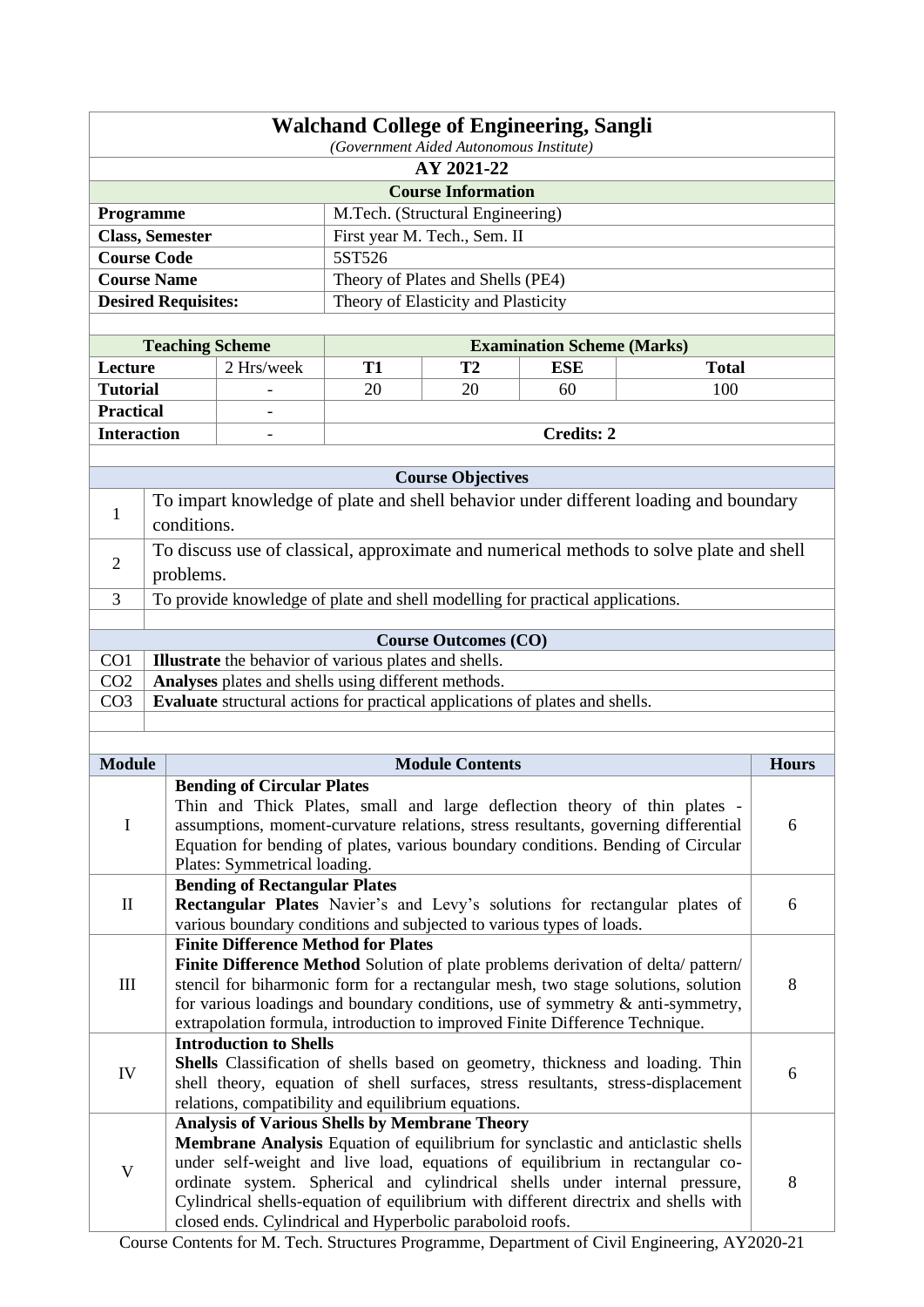| VI                             | <b>Cylindrical Shell Roofs</b><br>Symmetrically loaded circular cylindrical Shell-Derivation of Governing<br>Differential Equation, resembling that for beam on elastic foundation, beam<br>theory. Finsterwalder's Theory-Derivation of governing differential equation of<br>6<br>8th order. D. K. J. Theory-Donnell's equation, Characteristic equation. Schorer's<br>theory-Derivation of differential equation. |                  |           |                                |  |                                                        |   |                |
|--------------------------------|----------------------------------------------------------------------------------------------------------------------------------------------------------------------------------------------------------------------------------------------------------------------------------------------------------------------------------------------------------------------------------------------------------------------|------------------|-----------|--------------------------------|--|--------------------------------------------------------|---|----------------|
|                                |                                                                                                                                                                                                                                                                                                                                                                                                                      |                  |           | <b>Text Books</b>              |  |                                                        |   |                |
| $\mathbf{1}$                   | Timoshenko. S.P. And Krieger. S.W., "Theory of Plates & Shells", Tata McGraw-Hill<br>Publishing Company Limited, 2nd Edition, 1985.                                                                                                                                                                                                                                                                                  |                  |           |                                |  |                                                        |   |                |
| $\mathbf{2}$                   | Ramaswamy G. S., "Design and Construction of Concrete Shell Roofs", CBS Publishers and<br>Distributors, 1st revised Edition, 1984.                                                                                                                                                                                                                                                                                   |                  |           |                                |  |                                                        |   |                |
|                                |                                                                                                                                                                                                                                                                                                                                                                                                                      |                  |           |                                |  |                                                        |   |                |
|                                |                                                                                                                                                                                                                                                                                                                                                                                                                      |                  |           | <b>References</b>              |  |                                                        |   |                |
| $\mathbf{1}$                   | Chandrashekhara K., "Analysis of Thin Concrete shells", Tata McGraw-Hill Publishing<br>Company Limited, 2nd Revised Edition, 2011.                                                                                                                                                                                                                                                                                   |                  |           |                                |  |                                                        |   |                |
| $\mathbf{2}$                   | Flugge. W., "Stresses in Shells", 2nd Edition, Springer, Berlin, 1990.                                                                                                                                                                                                                                                                                                                                               |                  |           |                                |  |                                                        |   |                |
|                                |                                                                                                                                                                                                                                                                                                                                                                                                                      |                  |           |                                |  |                                                        |   |                |
|                                | <b>Useful Links</b><br>https://nptel.ac.in/courses/105/103/105103209/                                                                                                                                                                                                                                                                                                                                                |                  |           |                                |  |                                                        |   |                |
| $\mathbf{1}$<br>$\overline{2}$ | https://nptel.ac.in/courses/105/105/105105177/                                                                                                                                                                                                                                                                                                                                                                       |                  |           |                                |  |                                                        |   |                |
| 3                              | https://nptel.ac.in/courses/105/105/105105108/                                                                                                                                                                                                                                                                                                                                                                       |                  |           |                                |  |                                                        |   |                |
|                                |                                                                                                                                                                                                                                                                                                                                                                                                                      |                  |           | <b>CO-PO Mapping</b>           |  |                                                        |   |                |
|                                |                                                                                                                                                                                                                                                                                                                                                                                                                      |                  |           | <b>Programme Outcomes (PO)</b> |  |                                                        |   |                |
|                                | $\mathbf{1}$                                                                                                                                                                                                                                                                                                                                                                                                         | $\boldsymbol{2}$ |           | 3                              |  | 4                                                      | 5 | 6              |
| CO1                            |                                                                                                                                                                                                                                                                                                                                                                                                                      | $\mathbf{1}$     |           | $\overline{2}$                 |  |                                                        |   |                |
| CO <sub>2</sub>                | $\overline{2}$                                                                                                                                                                                                                                                                                                                                                                                                       |                  |           |                                |  | $\overline{2}$                                         |   | 2              |
| CO <sub>3</sub>                | 1                                                                                                                                                                                                                                                                                                                                                                                                                    |                  |           | 3                              |  |                                                        |   | $\overline{2}$ |
|                                | The strength of mapping is to be written as 1,2,3; Where, 1: Low, 2: Medium, 3: High.                                                                                                                                                                                                                                                                                                                                |                  |           |                                |  |                                                        |   |                |
|                                | Each CO of the course must map to at least one PO.                                                                                                                                                                                                                                                                                                                                                                   |                  |           |                                |  |                                                        |   |                |
|                                |                                                                                                                                                                                                                                                                                                                                                                                                                      |                  |           | <b>Assessment</b>              |  |                                                        |   |                |
|                                | The assessment is based on 2 in-semester examinations in the form of T1 (Test-1) and T2 (Test-2) of 20<br>marks each. Also, there shall be1 End-Sem examination (ESE) of 60 marks. T1 shall be typically on                                                                                                                                                                                                          |                  |           |                                |  |                                                        |   |                |
|                                | modules 1 and 2, T2 based typically on modules 3,4 and ESE shall be on all modules with nearly 50%                                                                                                                                                                                                                                                                                                                   |                  |           |                                |  |                                                        |   |                |
|                                | weightage on modules 1 to 4 and 50% weightage on modules 5, 6.                                                                                                                                                                                                                                                                                                                                                       |                  |           |                                |  |                                                        |   |                |
|                                |                                                                                                                                                                                                                                                                                                                                                                                                                      |                  |           |                                |  | <b>Assessment Plan based on Bloom's Taxonomy Level</b> |   |                |
|                                | <b>Bloom's Taxonomy Level</b>                                                                                                                                                                                                                                                                                                                                                                                        |                  | <b>T1</b> | <b>T2</b>                      |  | <b>ESE</b>                                             |   | <b>Total</b>   |
|                                | Remember                                                                                                                                                                                                                                                                                                                                                                                                             |                  |           |                                |  |                                                        |   |                |
| Understand                     |                                                                                                                                                                                                                                                                                                                                                                                                                      |                  |           |                                |  |                                                        |   |                |
| Apply<br>10<br>10<br>10<br>30  |                                                                                                                                                                                                                                                                                                                                                                                                                      |                  |           |                                |  |                                                        |   |                |
|                                | Analyze                                                                                                                                                                                                                                                                                                                                                                                                              |                  | 5         | 10                             |  | 15                                                     |   | 30             |
|                                | Evaluate                                                                                                                                                                                                                                                                                                                                                                                                             |                  | 5         |                                |  | 15                                                     |   | 20             |
|                                | Create                                                                                                                                                                                                                                                                                                                                                                                                               |                  |           |                                |  | 20                                                     |   | 20             |
| <b>Total</b><br>60<br>20<br>20 |                                                                                                                                                                                                                                                                                                                                                                                                                      |                  |           |                                |  | <b>100</b>                                             |   |                |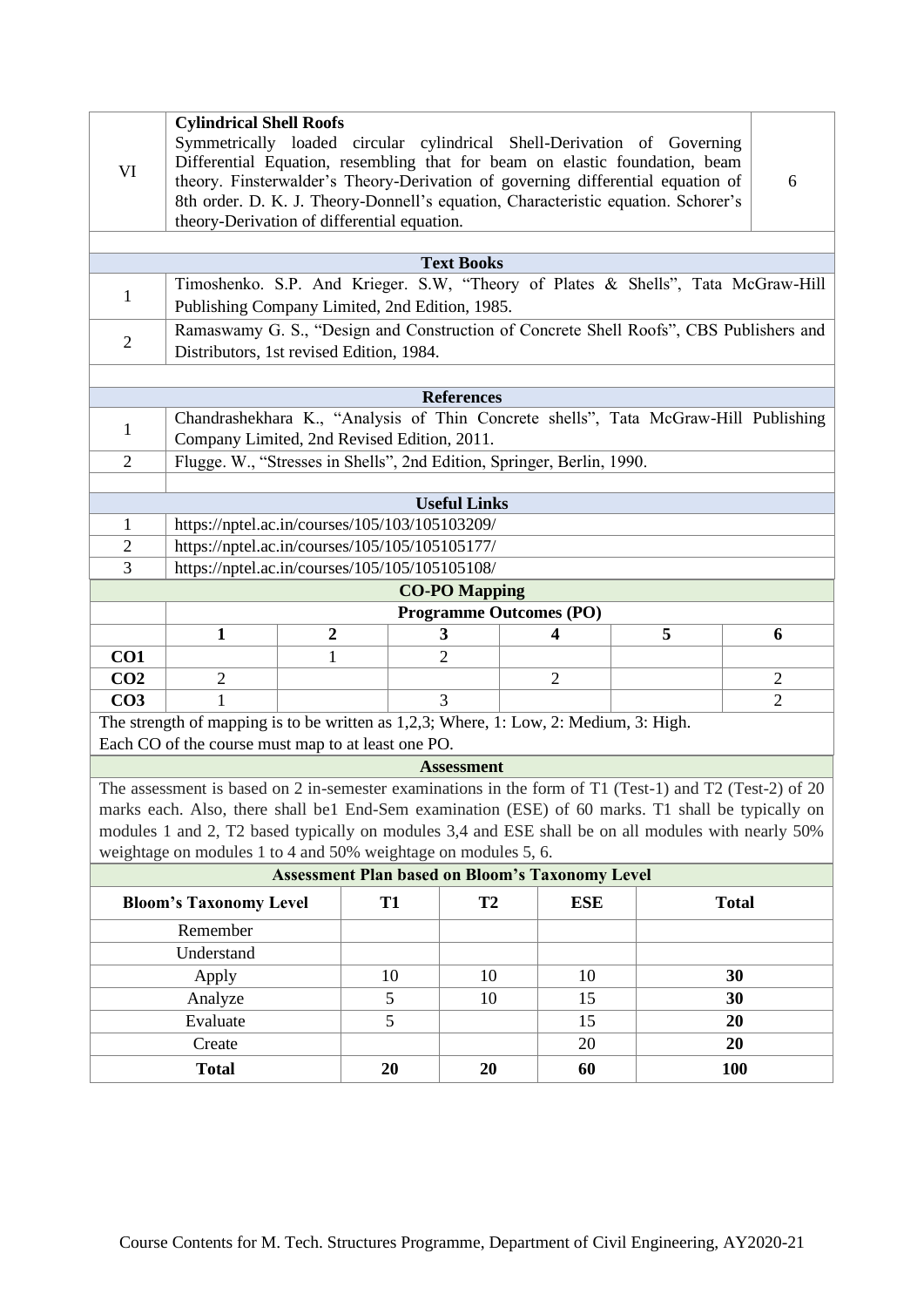| <b>Walchand College of Engineering, Sangli</b>  |                                                                  |  |  |  |
|-------------------------------------------------|------------------------------------------------------------------|--|--|--|
|                                                 | (Government Aided Autonomous Institute)                          |  |  |  |
|                                                 | AY 2021-22                                                       |  |  |  |
| <b>Course Information</b>                       |                                                                  |  |  |  |
| <b>Programme</b>                                | M.Tech. (Structural Engineering)                                 |  |  |  |
| <b>Class, Semester</b>                          | First year M. Tech., Sem. II                                     |  |  |  |
| <b>Course Code</b><br>5ST573                    |                                                                  |  |  |  |
| <b>Course Name</b><br><b>Industrial Project</b> |                                                                  |  |  |  |
| <b>Desired Requisites:</b>                      | Design of concrete and steel structures, mechanics of structures |  |  |  |

| <b>Teaching Scheme</b> |            | <b>Examination Scheme (Marks)</b> |                 |            |       |  |  |
|------------------------|------------|-----------------------------------|-----------------|------------|-------|--|--|
| Lecture                |            | LA1                               | LA <sub>2</sub> | <b>ESE</b> | Total |  |  |
| <b>Tutorial</b>        | -          | 30                                | 30              | 40         | 100   |  |  |
| <b>Practical</b>       |            |                                   |                 |            |       |  |  |
| <b>Interaction</b>     | 2 Hrs/week | <b>Credits: 2</b>                 |                 |            |       |  |  |

|                 | <b>Course Objectives</b>                                                   |  |  |  |  |  |
|-----------------|----------------------------------------------------------------------------|--|--|--|--|--|
|                 | To interact with industrial experts                                        |  |  |  |  |  |
| 2               | To learn advanced analysis software.                                       |  |  |  |  |  |
| 3               | To learn about making structural documents and reports.                    |  |  |  |  |  |
|                 |                                                                            |  |  |  |  |  |
|                 | <b>Course Outcomes (CO)</b>                                                |  |  |  |  |  |
| CO <sub>1</sub> | Apply advanced methods for analysis and design of structures.              |  |  |  |  |  |
| CO <sub>2</sub> | <b>Calculate</b> forces and displacements for special structures.          |  |  |  |  |  |
| CO <sub>3</sub> | <b>Formulate</b> structural drawings using advanced technique of drafting. |  |  |  |  |  |
|                 |                                                                            |  |  |  |  |  |

Students will be asked to visit the construction industry and interact with structural consultants. Each student or group of students have to work on a special structure. The type of special structure shall be based on their interest, industrial relevance and shall have an innovative model. In case of the work in a group, the number of students in each group shall be based on the quantum of the work. They will submit the report of topic containing the information (as per need of topic) like: introduction, general information, usage/application (if any) detailed description of work/process, relevant diagrams, drawings & tabulation (if any), observation and results (as applicable) or any other relevant information as per topic.

At the end of the semester, the work completed will be assessed based on the report and presentation.

| <b>CO-PO Mapping</b> |                                |  |  |  |  |  |  |  |
|----------------------|--------------------------------|--|--|--|--|--|--|--|
|                      | <b>Programme Outcomes (PO)</b> |  |  |  |  |  |  |  |
|                      |                                |  |  |  |  |  |  |  |
| CO <sub>1</sub>      |                                |  |  |  |  |  |  |  |
| CO <sub>2</sub>      |                                |  |  |  |  |  |  |  |
| CO <sub>3</sub>      |                                |  |  |  |  |  |  |  |

The strength of mapping is to be written as 1,2,3; Where, 1: Low, 2: Medium, 3: High. Each CO of the course must map to at least one PO.

| <b>Assessment</b>     |                                                                                                     |              |                                     |              |  |  |
|-----------------------|-----------------------------------------------------------------------------------------------------|--------------|-------------------------------------|--------------|--|--|
|                       | There are three components of lab assessment, LA1, LA2 and Lab ESE.                                 |              |                                     |              |  |  |
|                       | IMP: Lab ESE is a separate head of passing. LA1, LA2 together is treated as In-Semester Evaluation. |              |                                     |              |  |  |
| Assessment   Based on |                                                                                                     | Conducted by | Typical Schedule (for 26-week Sem)  | <b>Marks</b> |  |  |
| LA1                   | Lab activities,                                                                                     | Lab Course   | During Week 1 to Week 6             | 30           |  |  |
|                       | attendance,                                                                                         | Faculty      | Marks Submission at the end of Week |              |  |  |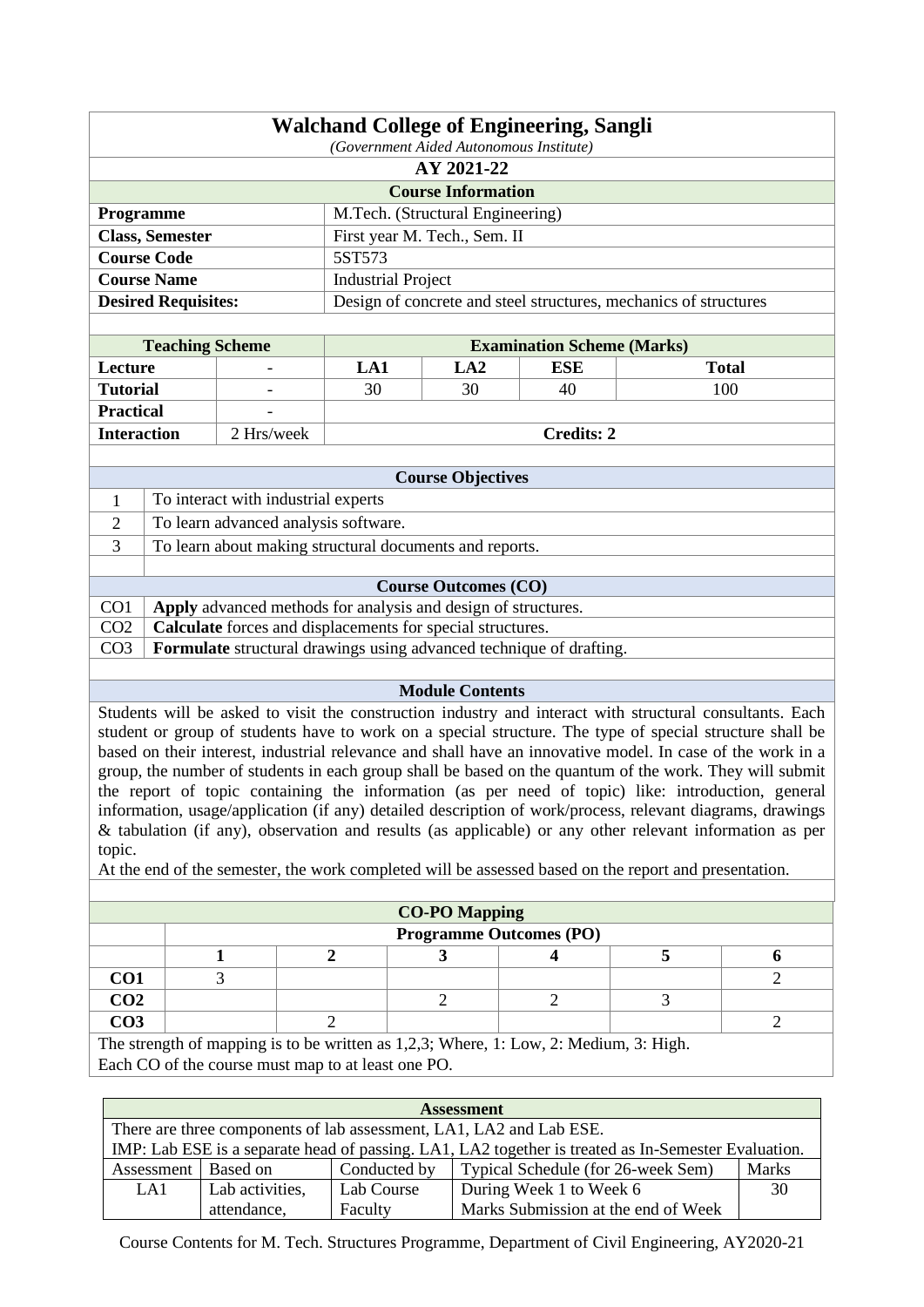|                                                                                               | iournal                                                                                           |            | 6                                                                                               |    |  |  |
|-----------------------------------------------------------------------------------------------|---------------------------------------------------------------------------------------------------|------------|-------------------------------------------------------------------------------------------------|----|--|--|
| LA <sub>2</sub>                                                                               | Lab activities,                                                                                   | Lab Course | During Week 7 to Week 12                                                                        | 30 |  |  |
|                                                                                               |                                                                                                   | Faculty    | Marks Submission at the end of Week                                                             |    |  |  |
|                                                                                               |                                                                                                   |            | 12                                                                                              |    |  |  |
| Lab ESE                                                                                       | attendance,                                                                                       | Lab Course | During Week 15 to Week 18                                                                       | 40 |  |  |
|                                                                                               | journal                                                                                           | Faculty    | Marks Submission at the end of Week                                                             |    |  |  |
|                                                                                               |                                                                                                   |            | 18                                                                                              |    |  |  |
|                                                                                               |                                                                                                   |            | Week 1 indicates starting week of a semester. The typical schedule of lab assessments is shown, |    |  |  |
|                                                                                               |                                                                                                   |            | considering a 26-week semester. The actual schedule shall be as per academic calendar. Lab      |    |  |  |
| activities/Lab performance shall include performing experiments, mini-project, presentations, |                                                                                                   |            |                                                                                                 |    |  |  |
|                                                                                               | drawings, programming and other suitable activities, as per the nature and requirement of the lab |            |                                                                                                 |    |  |  |
|                                                                                               | course. The experimental lab shall have typically 8-10 experiments.                               |            |                                                                                                 |    |  |  |

| <b>Assessment Plan based on Bloom's Taxonomy Level</b> |     |     |            |              |  |  |
|--------------------------------------------------------|-----|-----|------------|--------------|--|--|
| <b>Bloom's Taxonomy Level</b>                          | LA1 | LA2 | <b>ESE</b> | <b>Total</b> |  |  |
| Remember                                               |     |     |            |              |  |  |
| Understand                                             | 10  |     |            | <b>10</b>    |  |  |
| Apply                                                  | 20  | 20  | 20         | 60           |  |  |
| Analyze                                                |     | 10  | 10         | 20           |  |  |
| Evaluate                                               |     |     | 10         | 10           |  |  |
| Create                                                 |     |     |            |              |  |  |
| <b>Total</b>                                           | 30  | 30  | 40         | <b>100</b>   |  |  |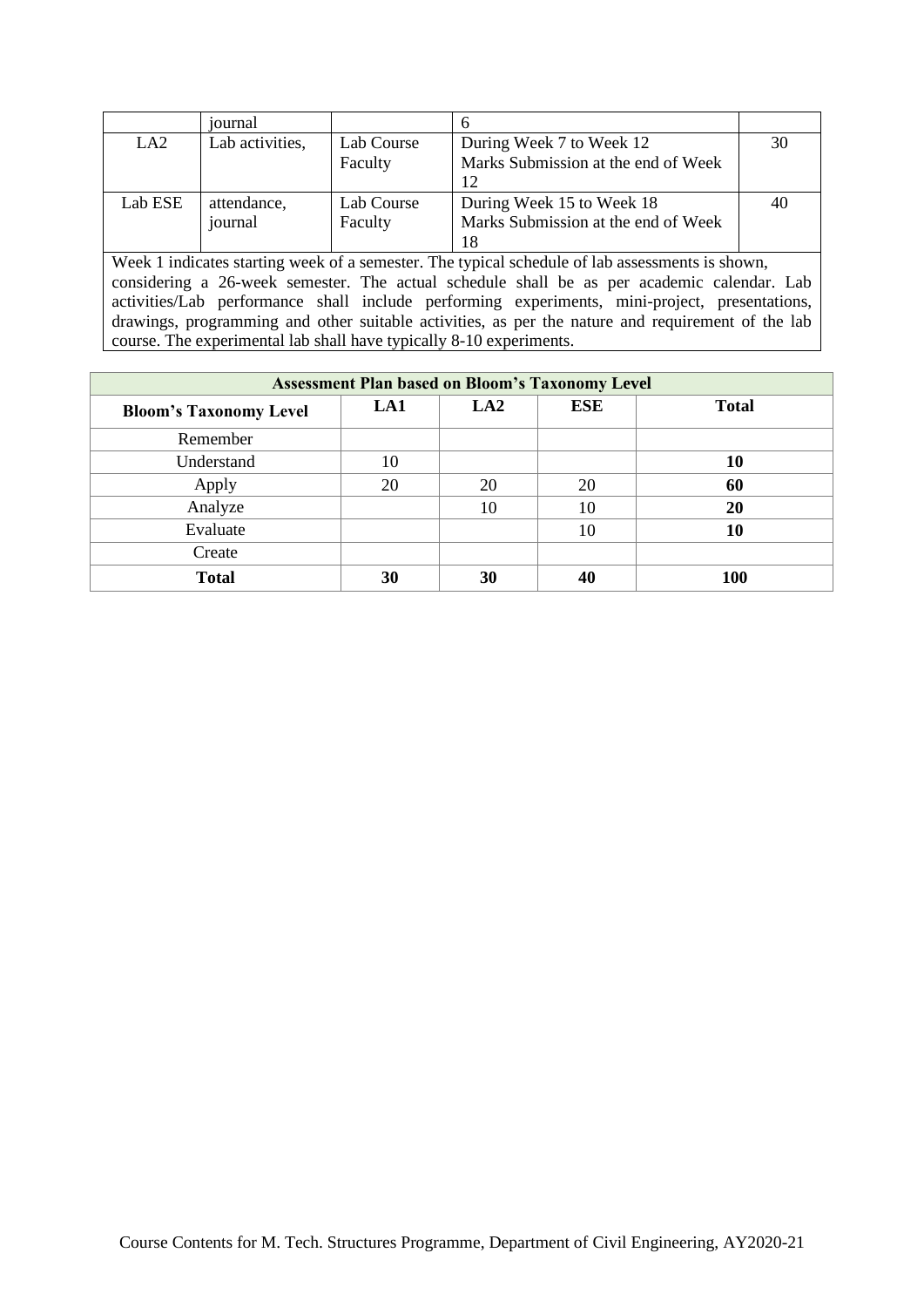|                                                                             | <b>Walchand College of Engineering, Sangli</b>                      |  |  |  |  |  |
|-----------------------------------------------------------------------------|---------------------------------------------------------------------|--|--|--|--|--|
|                                                                             | (Government Aided Autonomous Institute)                             |  |  |  |  |  |
| AY 2021-22                                                                  |                                                                     |  |  |  |  |  |
| <b>Course Information</b>                                                   |                                                                     |  |  |  |  |  |
| <b>Programme</b>                                                            | M.Tech. (Structural Engineering)                                    |  |  |  |  |  |
| <b>Class, Semester</b>                                                      | First year M. Tech., Sem II                                         |  |  |  |  |  |
| <b>Course Code</b>                                                          | 5ST571                                                              |  |  |  |  |  |
| <b>Course Name</b>                                                          | Activity Based Lab-Structural Health Monitoring and Smart Materials |  |  |  |  |  |
|                                                                             | (PC3)                                                               |  |  |  |  |  |
| Solid Mechanics, Advanced concrete technology<br><b>Desired Requisites:</b> |                                                                     |  |  |  |  |  |
|                                                                             |                                                                     |  |  |  |  |  |

| <b>Teaching Scheme</b> |            |                   |     | <b>Examination Scheme (Marks)</b> |              |
|------------------------|------------|-------------------|-----|-----------------------------------|--------------|
| <b>Lecture</b>         |            | LA1               | LA2 | ESE                               | <b>Total</b> |
| <b>Tutorial</b>        | -          | 30                | 30  | 40                                | 100          |
| <b>Practical</b>       | 2 Hrs/week |                   |     |                                   |              |
| <b>Interaction</b>     |            | <b>Credits: 1</b> |     |                                   |              |

|                 | <b>Course Objectives</b>                                                                                                                        |  |  |  |  |  |
|-----------------|-------------------------------------------------------------------------------------------------------------------------------------------------|--|--|--|--|--|
|                 | To impart knowledge of smart materials.                                                                                                         |  |  |  |  |  |
| 2               | To illustrate principles of structural health monitoring.                                                                                       |  |  |  |  |  |
| 3               | To provide quantitative means to assess the structural integrity loss a system undergoes after<br>natural disasters and other hazardous events. |  |  |  |  |  |
|                 |                                                                                                                                                 |  |  |  |  |  |
|                 | <b>Course Outcomes (CO)</b>                                                                                                                     |  |  |  |  |  |
| CO <sub>1</sub> | Apply knowledge of smart materials and techniques to SHM                                                                                        |  |  |  |  |  |

| $CO2$ <b>Appraise</b> structural conditions by various techniques of SHM. |
|---------------------------------------------------------------------------|
|                                                                           |

| $CO3$ Assess civil engineering structures by SHM techniques and simulation. |
|-----------------------------------------------------------------------------|

Students will be asked to work upon **minimum two** of the following topics during the semester. They will submit the report of each topic containing the information (as per need of topic) like: introduction, general information, usage/application (if any) detailed description of work/process, relevant diagrams, drawings & tabulation (if any), observation and results (as applicable) or any other relevant information as per topic.

- viii) Visit the existing old bridge and prepare a detailed condition assessment report.
- ix) Visit the existing old RC building and prepare a detailed condition assessment report. Identify structural deficiencies and suggest suitable retrofitting strategies.
- x) Laboratory testing of various retrofitted elements like column, beam, slab and joints under the action of flexure, shear and axial loading.

| <b>Textbooks</b>  |                                                                                          |  |  |  |  |  |  |
|-------------------|------------------------------------------------------------------------------------------|--|--|--|--|--|--|
|                   | Daniel Balageas, Claus - Peter Fritzenam I Alfredo Guemes, Structural Health             |  |  |  |  |  |  |
|                   | Monitoring, Published by ISTE Ltd., UK 2006.                                             |  |  |  |  |  |  |
|                   | Guidebook on Non-destructive Testing of Concrete Structures, Training course series No.  |  |  |  |  |  |  |
| 2                 | 17, International Atomic Energy Agency, Vienna, 2002.                                    |  |  |  |  |  |  |
| 3                 | Gandhi, M.V., Thompson B. D., Smart Materials and Structures, ISBN 978-0-412-37010-6.    |  |  |  |  |  |  |
|                   |                                                                                          |  |  |  |  |  |  |
| <b>References</b> |                                                                                          |  |  |  |  |  |  |
|                   | Handbook on "Repair and Rehabilitation of RCC Buildings", Published by Director General, |  |  |  |  |  |  |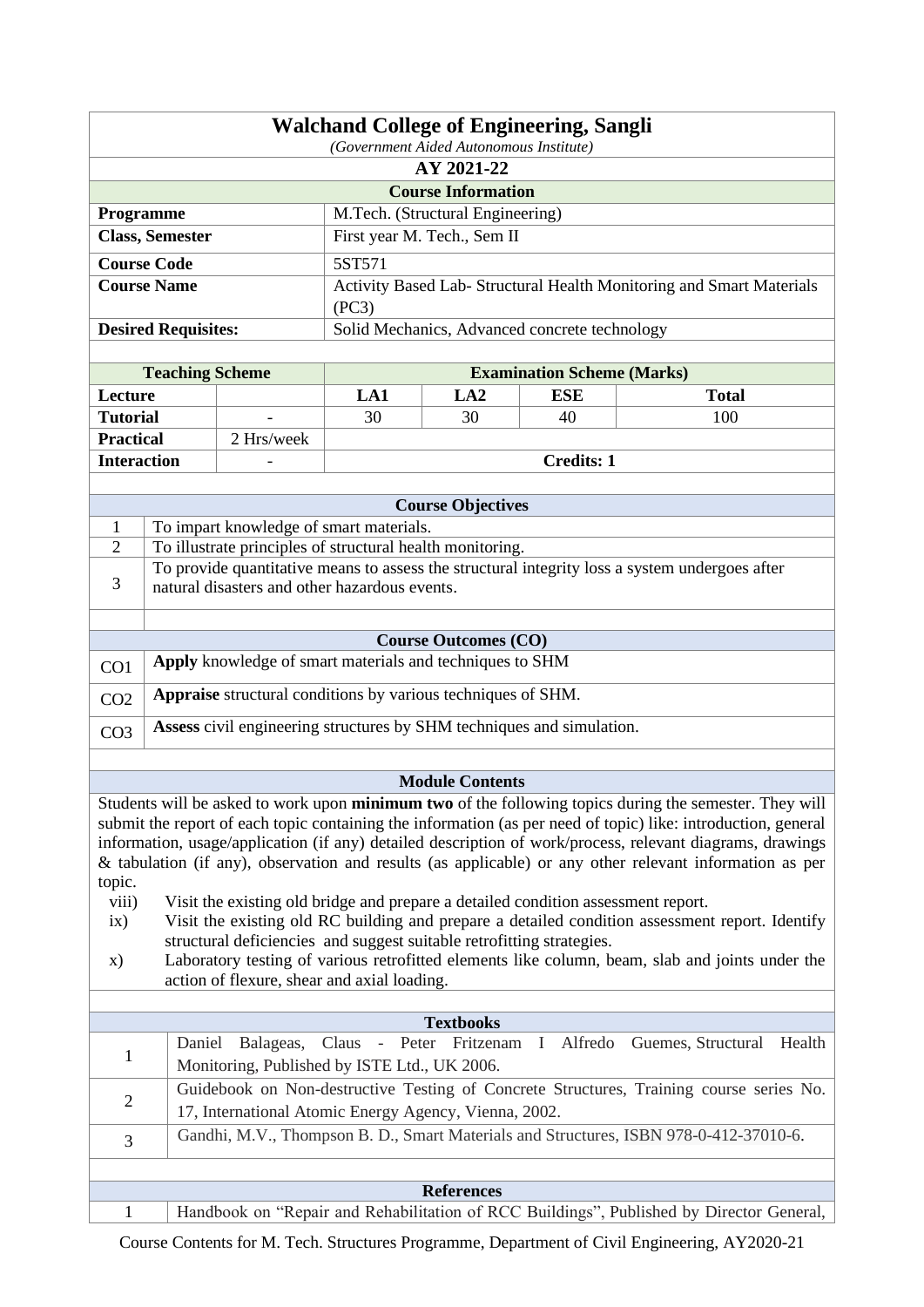|   | CPWD, Govt. of India, 2002.                                                                                                                                    |
|---|----------------------------------------------------------------------------------------------------------------------------------------------------------------|
| 2 | Handbook on Seismic Retrofitting of Buildings, Published by CPWD & Indian Building<br>Congress in Association with IIT, Madras, Narosa Publishing House, 2008. |
|   |                                                                                                                                                                |
|   | <b>Useful Links</b>                                                                                                                                            |
|   | https://nptel.ac.in/noc/courses/noc19/SEM1/noc19-mm07/                                                                                                         |
| 2 | https://onlinecourses.nptel.ac.in/noc20_mm07/preview                                                                                                           |
| 3 | https://nptel.ac.in/courses/105/108/105108141/                                                                                                                 |

| <b>CO-PO Mapping</b> |                                |  |  |  |  |  |  |  |  |
|----------------------|--------------------------------|--|--|--|--|--|--|--|--|
|                      | <b>Programme Outcomes (PO)</b> |  |  |  |  |  |  |  |  |
|                      |                                |  |  |  |  |  |  |  |  |
| CO <sub>1</sub>      |                                |  |  |  |  |  |  |  |  |
| CO <sub>2</sub>      |                                |  |  |  |  |  |  |  |  |
| CO <sub>3</sub>      |                                |  |  |  |  |  |  |  |  |

The strength of mapping is to be written as 1,2,3; Where, 1: Low, 2: Medium, 3: High. Each CO of the course must map to at least one PO.

| <b>Assessment</b>                                                                               |                 |              |                                                                                                     |              |  |
|-------------------------------------------------------------------------------------------------|-----------------|--------------|-----------------------------------------------------------------------------------------------------|--------------|--|
|                                                                                                 |                 |              | There are three components of lab assessment, LA1, LA2 and Lab ESE.                                 |              |  |
|                                                                                                 |                 |              | IMP: Lab ESE is a separate head of passing. LA1, LA2 together is treated as In-Semester Evaluation. |              |  |
| Assessment                                                                                      | Based on        | Conducted by | Typical Schedule (for 26-week Sem)                                                                  | <b>Marks</b> |  |
| LA1                                                                                             | Lab activities, | Lab Course   | During Week 1 to Week 6                                                                             | 30           |  |
|                                                                                                 | attendance,     | Faculty      | Marks Submission at the end of Week                                                                 |              |  |
|                                                                                                 | journal         |              | 6                                                                                                   |              |  |
| LA2                                                                                             | Lab activities, | Lab Course   | During Week 7 to Week 12                                                                            | 30           |  |
|                                                                                                 |                 | Faculty      | Marks Submission at the end of Week                                                                 |              |  |
|                                                                                                 |                 |              | 12                                                                                                  |              |  |
| Lab ESE                                                                                         | attendance,     | Lab Course   | During Week 15 to Week 18                                                                           | 40           |  |
|                                                                                                 | journal         | Faculty      | Marks Submission at the end of Week                                                                 |              |  |
|                                                                                                 |                 |              | 18                                                                                                  |              |  |
| Week 1 indicates starting week of a semester. The typical schedule of lab assessments is shown, |                 |              |                                                                                                     |              |  |
| considering a 26-week semester. The actual schedule shall be as per academic calendar. Lab      |                 |              |                                                                                                     |              |  |

activities/Lab performance shall include performing experiments, mini-project, presentations, drawings, programming and other suitable activities, as per the nature and requirement of the lab course. The experimental lab shall have typically 8-10 experiments.

| <b>Assessment Plan based on Bloom's Taxonomy Level</b> |     |     |            |              |  |  |
|--------------------------------------------------------|-----|-----|------------|--------------|--|--|
| <b>Bloom's Taxonomy Level</b>                          | LA1 | LA2 | <b>ESE</b> | <b>Total</b> |  |  |
| Remember                                               |     |     |            |              |  |  |
| Understand                                             | 10  |     |            | 10           |  |  |
| Apply                                                  | 20  | 20  | 20         | 60           |  |  |
| Analyze                                                |     | 10  | 10         | <b>20</b>    |  |  |
| Evaluate                                               |     |     | 10         | 10           |  |  |
| Create                                                 |     |     |            |              |  |  |
| <b>Total</b>                                           | 30  | 30  | 40         | <b>100</b>   |  |  |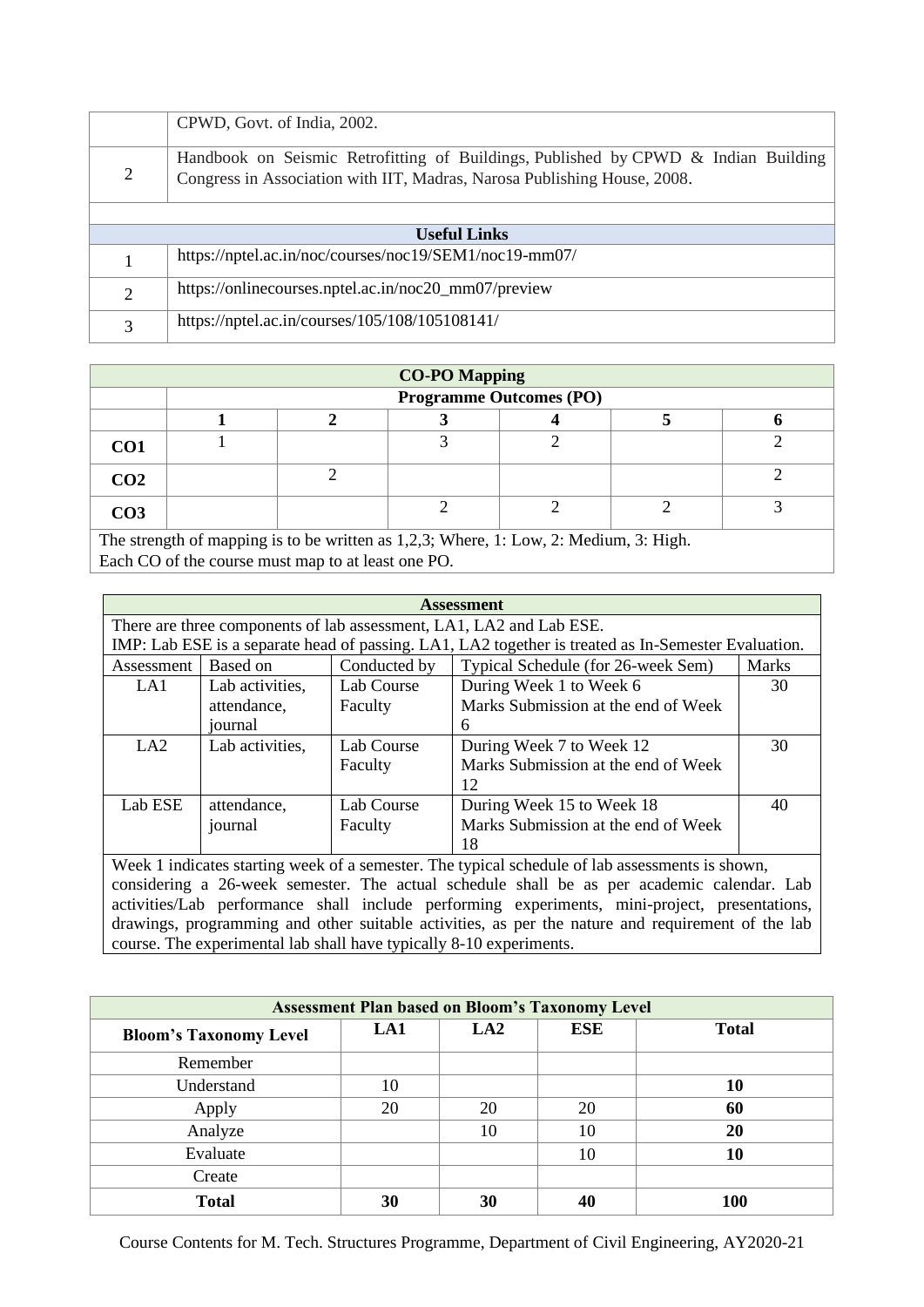| <b>Walchand College of Engineering, Sangli</b>                       |                                  |  |  |  |  |
|----------------------------------------------------------------------|----------------------------------|--|--|--|--|
| (Government Aided Autonomous Institute)                              |                                  |  |  |  |  |
| AY 2021-22                                                           |                                  |  |  |  |  |
| <b>Course Information</b>                                            |                                  |  |  |  |  |
| <b>Programme</b>                                                     | M.Tech. (Structural Engineering) |  |  |  |  |
| <b>Class, Semester</b><br>First year M. Tech., Sem. II               |                                  |  |  |  |  |
| <b>Course Code</b><br>5ST572                                         |                                  |  |  |  |  |
| <b>Course Name</b><br>Activity Based Lab-Finite Element Method (PC4) |                                  |  |  |  |  |
| <b>Desired Requisites:</b><br>Mechanics of structures                |                                  |  |  |  |  |

| <b>Teaching Scheme</b> |            |                   |     | <b>Examination Scheme (Marks)</b> |       |
|------------------------|------------|-------------------|-----|-----------------------------------|-------|
| Lecture                |            | LA1               | LA2 | ESE                               | Total |
| <b>Tutorial</b>        | -          | 30                | 30  | 40                                | 100   |
| <b>Practical</b>       | 2 Hrs/week |                   |     |                                   |       |
| <b>Interaction</b>     | -          | <b>Credits: 1</b> |     |                                   |       |

|                 | <b>Course Objectives</b>                                                             |  |  |  |  |
|-----------------|--------------------------------------------------------------------------------------|--|--|--|--|
|                 | To impart knowledge of finite element method application for 1-D, 2-D, 3-D elements. |  |  |  |  |
| $\overline{2}$  | To discuss finite element method application in structural engineering               |  |  |  |  |
| 3               | To illustrate applications of FEM for plates, shells and structural dynamics.        |  |  |  |  |
|                 |                                                                                      |  |  |  |  |
|                 | <b>Course Outcomes (CO)</b>                                                          |  |  |  |  |
| CO <sub>1</sub> | <b>Implement</b> finite element methodology for solving 1-D, 2-D, 3-D problems.      |  |  |  |  |
| CO <sub>2</sub> | <b>Analyze</b> nodal degrees of freedom and stress resultants.                       |  |  |  |  |
| CO <sub>3</sub> | <b>Discuss</b> finite element model for solution of various field Problems.          |  |  |  |  |
|                 |                                                                                      |  |  |  |  |

Students will be asked to work upon a minimum **four** of the following topics during the semester. They will submit the report of each topic containing the information (as per need of topic) like: introduction, general information, usage/application (if any) detailed description of work/process, relevant diagrams, drawings & tabulation (if any), observation and results (as applicable) or any other relevant information as per topic.

- xi) Perform simple skeleton structural analysis by FE Methodology using EXCEL/Programming.
- xii) Analyse 2D/3D problems of structural mechanics using EXCEL/Programming.
- xiii) Analyse building structure for min.-3 load cases using relevant FE software.
- xiv) Analyse Industrial structure component/s for min.-3 load cases using relevant FE software.
- xv) Analyse special structure for DL+LLusing relevant FE software.
- xvi) Analyse structural dynamics problem by FE methodology using EXCEL/Programming/ relevant FE software.

| <b>Textbooks</b> |                                                                                           |  |  |  |  |
|------------------|-------------------------------------------------------------------------------------------|--|--|--|--|
|                  | Seshu P. N., "Finite Element Analysis", 2003.                                             |  |  |  |  |
|                  | Reddy J. N., "An Introduction to the Finite Element Method" McGraw Hill, 3rd Edition, New |  |  |  |  |
| 2                | York, 2006.                                                                               |  |  |  |  |
| 3                | Cook Robert D., Malkus David S., Plesha Michael E., and Witt Robert J., "Concepts and     |  |  |  |  |
|                  | Applications of Finite Element Analysis", 2003                                            |  |  |  |  |
|                  |                                                                                           |  |  |  |  |
|                  | <b>References</b>                                                                         |  |  |  |  |
| $\mathbf{1}$     | Bathe Klaus-Jurgen, "Finite Element Procedures in Engineering Analysis", 1982.            |  |  |  |  |
| 2                | Chandrupatla T. R. and Belegundu A. D., "Introduction to Finite Element in Engineering",  |  |  |  |  |
|                  | Prentice.                                                                                 |  |  |  |  |
| 3                | Zienkiewicz. O. C. & Taylor. R. L., "The Finite Element Method- Vol I & Vol II Tata       |  |  |  |  |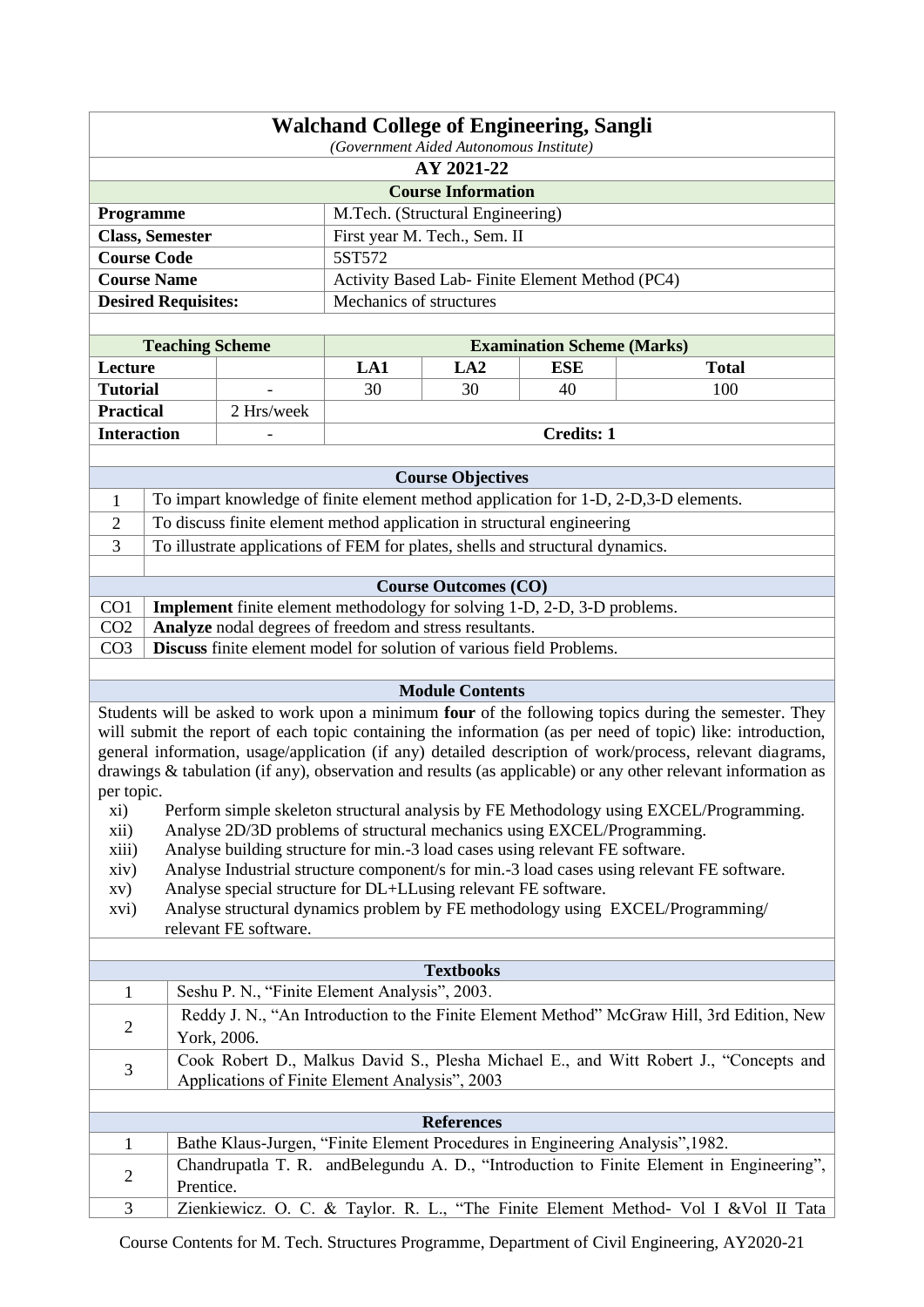| McGraw-HillPublishing Company Limited, 1989, 4th Edition. |  |  |  |  |
|-----------------------------------------------------------|--|--|--|--|
|                                                           |  |  |  |  |
| <b>Useful Links</b>                                       |  |  |  |  |
| https://nptel.ac.in/courses/105/107/105107209/            |  |  |  |  |
| https://nptel.ac.in/courses/105/106/105106051/            |  |  |  |  |
| https://nptel.ac.in/courses/112/104/112104116/            |  |  |  |  |

| <b>CO-PO Mapping</b> |                                |  |  |  |  |  |  |  |
|----------------------|--------------------------------|--|--|--|--|--|--|--|
|                      | <b>Programme Outcomes (PO)</b> |  |  |  |  |  |  |  |
|                      |                                |  |  |  |  |  |  |  |
| CO1                  |                                |  |  |  |  |  |  |  |
| CO <sub>2</sub>      |                                |  |  |  |  |  |  |  |
| CO3                  |                                |  |  |  |  |  |  |  |

The strength of mapping is to be written as 1,2,3; Where, 1: Low, 2: Medium, 3: High. Each CO of the course must map to at least one PO.

| <b>Assessment</b>                                                |                                                                     |              |                                                                                                     |              |  |  |  |  |
|------------------------------------------------------------------|---------------------------------------------------------------------|--------------|-----------------------------------------------------------------------------------------------------|--------------|--|--|--|--|
|                                                                  | There are three components of lab assessment, LA1, LA2 and Lab ESE. |              |                                                                                                     |              |  |  |  |  |
|                                                                  |                                                                     |              | IMP: Lab ESE is a separate head of passing. LA1, LA2 together is treated as In-Semester Evaluation. |              |  |  |  |  |
| Assessment                                                       | Based on                                                            | Conducted by | Typical Schedule (for 26-week Sem)                                                                  | <b>Marks</b> |  |  |  |  |
| LA1                                                              | Lab activities,                                                     | Lab Course   | During Week 1 to Week 6                                                                             | 30           |  |  |  |  |
|                                                                  | attendance,                                                         | Faculty      | Marks Submission at the end of Week                                                                 |              |  |  |  |  |
|                                                                  | iournal                                                             |              | 6                                                                                                   |              |  |  |  |  |
| Lab activities,<br>LA2<br>Lab Course<br>During Week 7 to Week 12 |                                                                     |              |                                                                                                     | 30           |  |  |  |  |
|                                                                  |                                                                     | Faculty      | Marks Submission at the end of Week                                                                 |              |  |  |  |  |
|                                                                  |                                                                     |              | 12                                                                                                  |              |  |  |  |  |
| Lab ESE                                                          | attendance.                                                         | Lab Course   | During Week 15 to Week 18                                                                           | 40           |  |  |  |  |
|                                                                  | journal                                                             | Faculty      | Marks Submission at the end of Week                                                                 |              |  |  |  |  |
|                                                                  | 18                                                                  |              |                                                                                                     |              |  |  |  |  |
|                                                                  |                                                                     |              | Week 1 indicates starting week of a semester. The typical schedule of lab assessments is shown,     |              |  |  |  |  |

considering a 26-week semester. The actual schedule shall be as per academic calendar. Lab activities/Lab performance shall include performing experiments, mini-project, presentations, drawings, programming and other suitable activities, as per the nature and requirement of the lab course. The experimental lab shall have typically 8-10 experiments.

| <b>Assessment Plan based on Bloom's Taxonomy Level</b> |     |     |            |              |  |
|--------------------------------------------------------|-----|-----|------------|--------------|--|
| <b>Bloom's Taxonomy Level</b>                          | LA1 | LA2 | <b>ESE</b> | <b>Total</b> |  |
| Remember                                               |     |     |            |              |  |
| Understand                                             | 10  |     |            | 10           |  |
| Apply                                                  | 20  | 20  | 20         | 60           |  |
| Analyze                                                |     | 10  | 10         | 20           |  |
| Evaluate                                               |     |     | 10         | 10           |  |
| Create                                                 |     |     |            |              |  |
| <b>Total</b>                                           | 30  | 30  | 40         | 100          |  |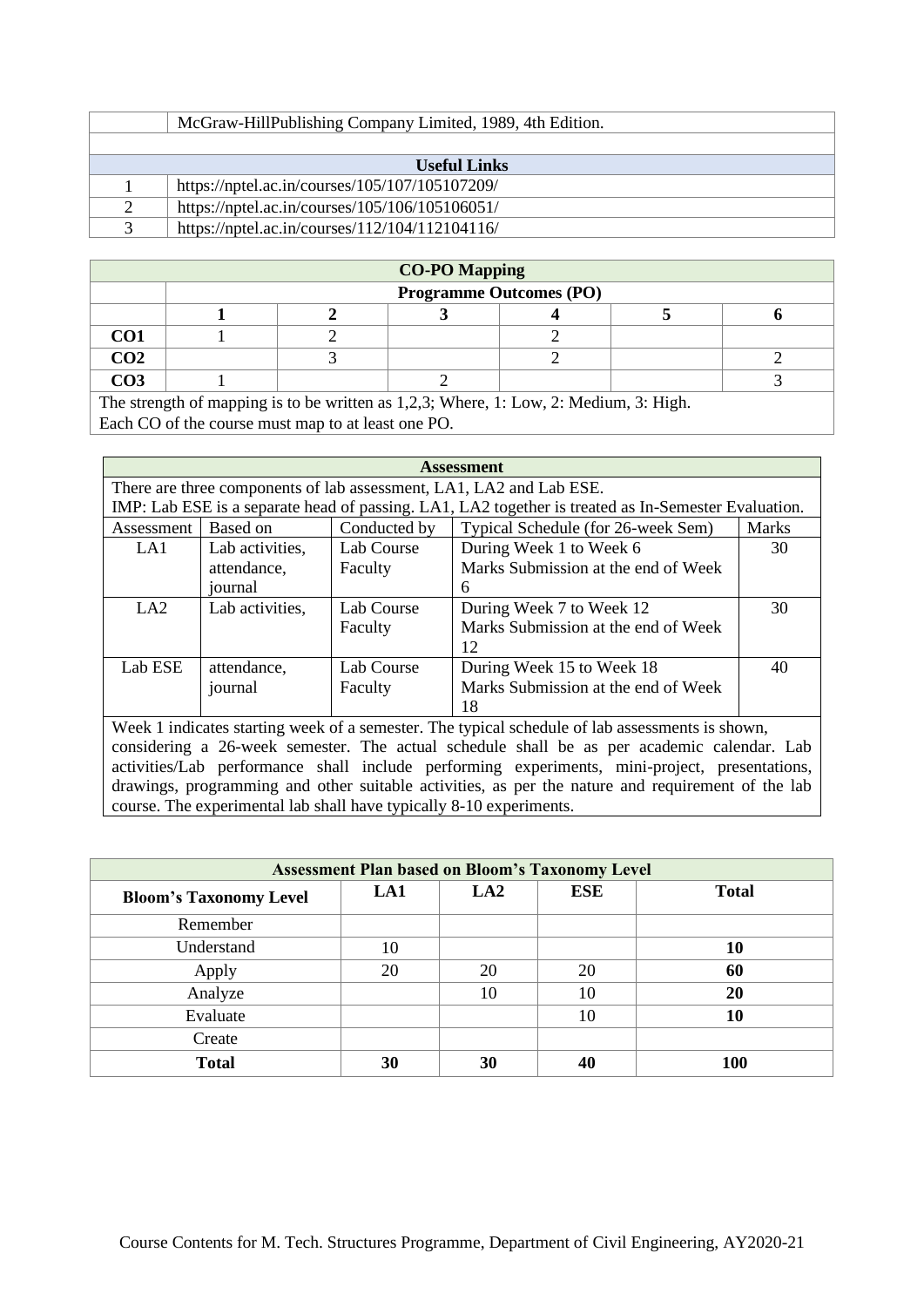| <b>Walchand College of Engineering, Sangli</b>                                        |                                         |  |  |  |  |
|---------------------------------------------------------------------------------------|-----------------------------------------|--|--|--|--|
|                                                                                       | (Government Aided Autonomous Institute) |  |  |  |  |
|                                                                                       | AY 2021-22                              |  |  |  |  |
|                                                                                       | <b>Course Information</b>               |  |  |  |  |
| <b>Programme</b>                                                                      | M.Tech. (Structural Engineering)        |  |  |  |  |
| <b>Class, Semester</b>                                                                | First year M. Tech., Sem II             |  |  |  |  |
| <b>Course Code</b>                                                                    | 5ST575                                  |  |  |  |  |
| <b>Course Name</b><br>Activity based Lab- Seismic Design of Multistoried Building Lab |                                         |  |  |  |  |
| Structural Dynamics and Earthquake Engineering<br><b>Desired Requisites:</b>          |                                         |  |  |  |  |
|                                                                                       |                                         |  |  |  |  |

| <b>Teaching Scheme</b> |            |                   |     | <b>Examination Scheme (Marks)</b> |       |
|------------------------|------------|-------------------|-----|-----------------------------------|-------|
| <b>Lecture</b>         |            | LA1               | LA2 | ESE                               | Total |
| <b>Tutorial</b>        | -          | 30                | 30  | 40                                | 100   |
| <b>Practical</b>       | 2 Hrs/week |                   |     |                                   |       |
| <b>Interaction</b>     | -          | <b>Credits: 1</b> |     |                                   |       |

|                 | <b>Course Objectives</b>                                                                                      |
|-----------------|---------------------------------------------------------------------------------------------------------------|
| 1               | To provide knowledge of various concepts of earthquake resistant design of structures.                        |
| 2               | To impart the knowledge of modeling and analysis of structures for displacement-based design.                 |
| 3               | To illustrate seismic behavior and codal provisions for design of various earthquake resistant<br>structures. |
|                 |                                                                                                               |
|                 | <b>Course Outcomes (CO)</b>                                                                                   |
| CO <sub>1</sub> | <b>Differentiate</b> various concepts of earthquake resistant design of structures.                           |
| CO <sub>2</sub> | <b>Calculate</b> response of structures for displacement and performance-based design.                        |
| CO <sub>3</sub> | <b>Design</b> earthquake resistant structures based on its performance.                                       |

Students will be asked to work upon **minimum two** of the following topics during the semester. They will submit the report of each topic containing the information (as per need of topic) like: introduction, general information, usage/application (if any) detailed description of work/process, relevant diagrams, drawings & tabulation (if any), observation and results (as applicable) or any other relevant information as per topic.

- xvii) Analysis and design of multi-storey buildings under seismic loading in relevant software.
- xviii) Analysis and design of overhead water tank under seismic loading in relevant software.
- xix) Laboratory testing of confined and unconfined concrete stations under axial, flexural loading.
- xx) Prepare detail drawing in relevant software of reinforcing detailing in primary structural elements as per IS 13920-2016 code..

|   | <b>Textbooks</b>                                                                                                                          |  |  |  |  |  |  |
|---|-------------------------------------------------------------------------------------------------------------------------------------------|--|--|--|--|--|--|
|   | Agarwal P. and Shrikhande M., "Earthquake Resistant Design of Structures", PHI<br>publications, New Delhi, 3 <sup>rd</sup> Edition, 2006. |  |  |  |  |  |  |
| 2 | Key David, "Earthquake Design Practice for Buildings", Thomas Telford Publication,<br>London, $2nd$ Edition, 2006.                        |  |  |  |  |  |  |
| 3 | Paulay, T. and Priestley, M.J.N. "Seismic Design of Reinforced Concrete and Masonry<br>Buildings," John Wiley & Sons, 1992.               |  |  |  |  |  |  |
|   |                                                                                                                                           |  |  |  |  |  |  |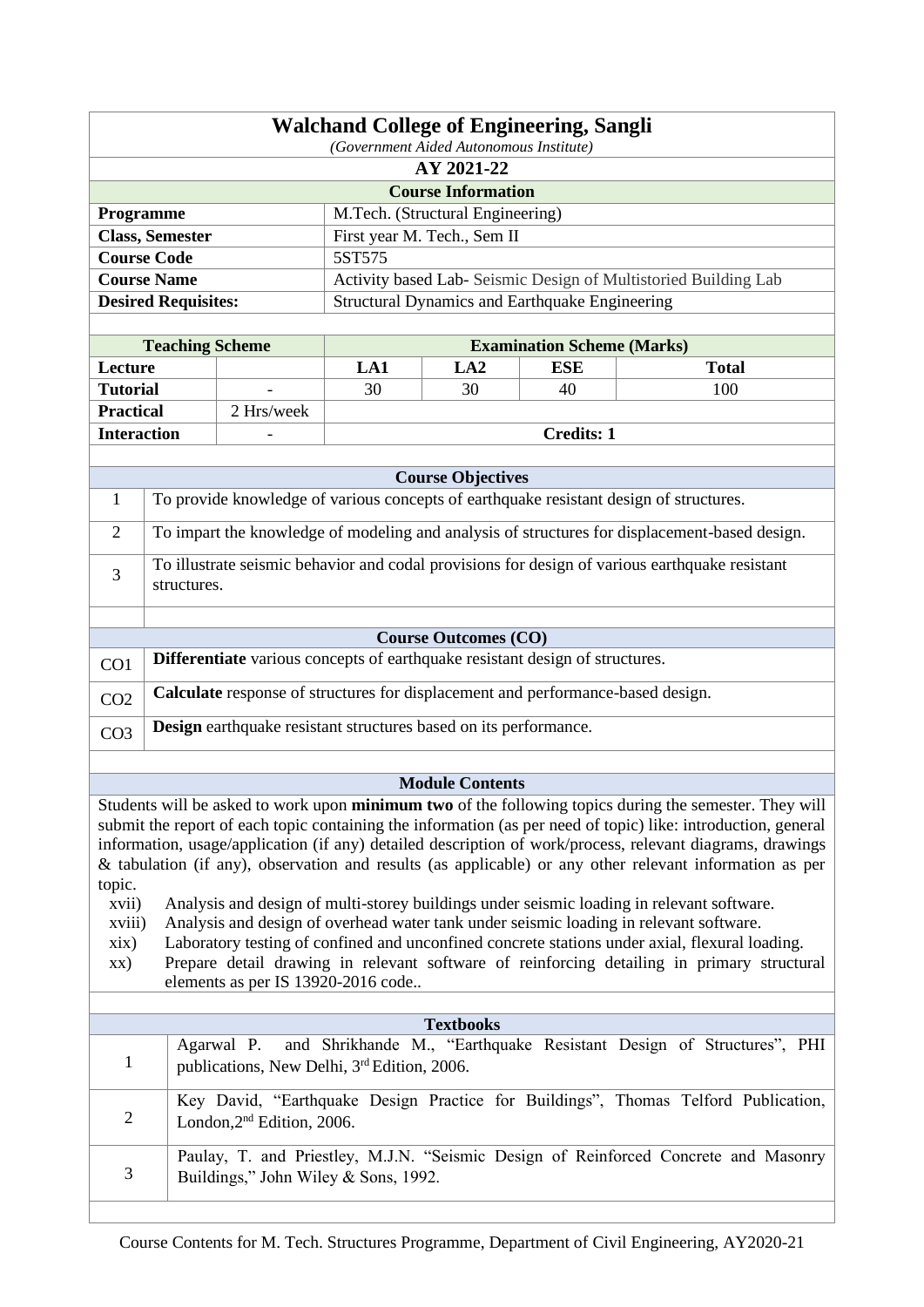|                | <b>References</b>                                                                                                                 |  |  |  |  |
|----------------|-----------------------------------------------------------------------------------------------------------------------------------|--|--|--|--|
| 1              | Kelly James M., "Earthquake Resistant Design with Rubber", Springer-Verlag Publication,<br>London, $2nd$ Edition, 2012.           |  |  |  |  |
| 2              | George G. Penelis and Andreas J. Kappos, "Earthquake Resistant Concrete Structures," E &<br>FN Spon, 1997.                        |  |  |  |  |
| 3              | FEMA-356, "Prestandard and Commentary for the Seismic Rehabilitation of Buildings,"<br>Federal Emergency management Agency, 2000. |  |  |  |  |
|                |                                                                                                                                   |  |  |  |  |
|                | <b>Useful Links</b>                                                                                                               |  |  |  |  |
|                | https://nptel.ac.in/courses/105/101/105101209/                                                                                    |  |  |  |  |
| $\overline{2}$ | https://nptel.ac.in/courses/105/104/105104200/                                                                                    |  |  |  |  |
| 3              | https://nptel.ac.in/courses/105/108/105108204/                                                                                    |  |  |  |  |
| $\overline{4}$ | https://nptel.ac.in/courses/105/107/105107204/                                                                                    |  |  |  |  |
| 5              | https://nptel.ac.in/courses/105/101/105101004/                                                                                    |  |  |  |  |

| <b>CO-PO Mapping</b> |                                                                                           |                                |  |  |  |  |  |  |  |  |
|----------------------|-------------------------------------------------------------------------------------------|--------------------------------|--|--|--|--|--|--|--|--|
|                      |                                                                                           | <b>Programme Outcomes (PO)</b> |  |  |  |  |  |  |  |  |
|                      |                                                                                           |                                |  |  |  |  |  |  |  |  |
| CO <sub>1</sub>      |                                                                                           |                                |  |  |  |  |  |  |  |  |
| CO <sub>2</sub>      |                                                                                           |                                |  |  |  |  |  |  |  |  |
| CO <sub>3</sub>      |                                                                                           |                                |  |  |  |  |  |  |  |  |
|                      | The strength of manning is to be written as $1.23$ Where $1.1$ ever $2.$ Medium $3.$ High |                                |  |  |  |  |  |  |  |  |

The strength of mapping is to be written as 1,2,3; Where, 1: Low, 2: Medium, 3: High. Each CO of the course must map to at least one PO.

|                 |                 |              | <b>Assessment</b>                                                                                                                                                                                                  |              |
|-----------------|-----------------|--------------|--------------------------------------------------------------------------------------------------------------------------------------------------------------------------------------------------------------------|--------------|
|                 |                 |              | There are three components of lab assessment, LA1, LA2 and Lab ESE.                                                                                                                                                |              |
|                 |                 |              | IMP: Lab ESE is a separate head of passing. LA1, LA2 together is treated as In-Semester Evaluation.                                                                                                                |              |
| Assessment      | Based on        | Conducted by | Typical Schedule (for 26-week Sem)                                                                                                                                                                                 | <b>Marks</b> |
| LA1             | Lab activities, | Lab Course   | During Week 1 to Week 6                                                                                                                                                                                            | 30           |
|                 | attendance,     | Faculty      | Marks Submission at the end of Week                                                                                                                                                                                |              |
|                 | journal         |              | 6                                                                                                                                                                                                                  |              |
| LA <sub>2</sub> | Lab activities. | Lab Course   | During Week 7 to Week 12                                                                                                                                                                                           | 30           |
|                 |                 | Faculty      | Marks Submission at the end of Week                                                                                                                                                                                |              |
|                 |                 |              | 12                                                                                                                                                                                                                 |              |
| Lab ESE         | attendance,     | Lab Course   | During Week 15 to Week 18                                                                                                                                                                                          | 40           |
|                 | journal         | Faculty      | Marks Submission at the end of Week                                                                                                                                                                                |              |
|                 |                 |              | 18                                                                                                                                                                                                                 |              |
|                 |                 |              | Week 1 indicates starting week of a semester. The typical schedule of lab assessments is shown,<br>the contract of the contract of the contract of the contract of the contract of the contract of the contract of |              |

considering a 26-week semester. The actual schedule shall be as per academic calendar. Lab activities/Lab performance shall include performing experiments, mini-project, presentations, drawings, programming and other suitable activities, as per the nature and requirement of the lab course. The experimental lab shall have typically 8-10 experiments.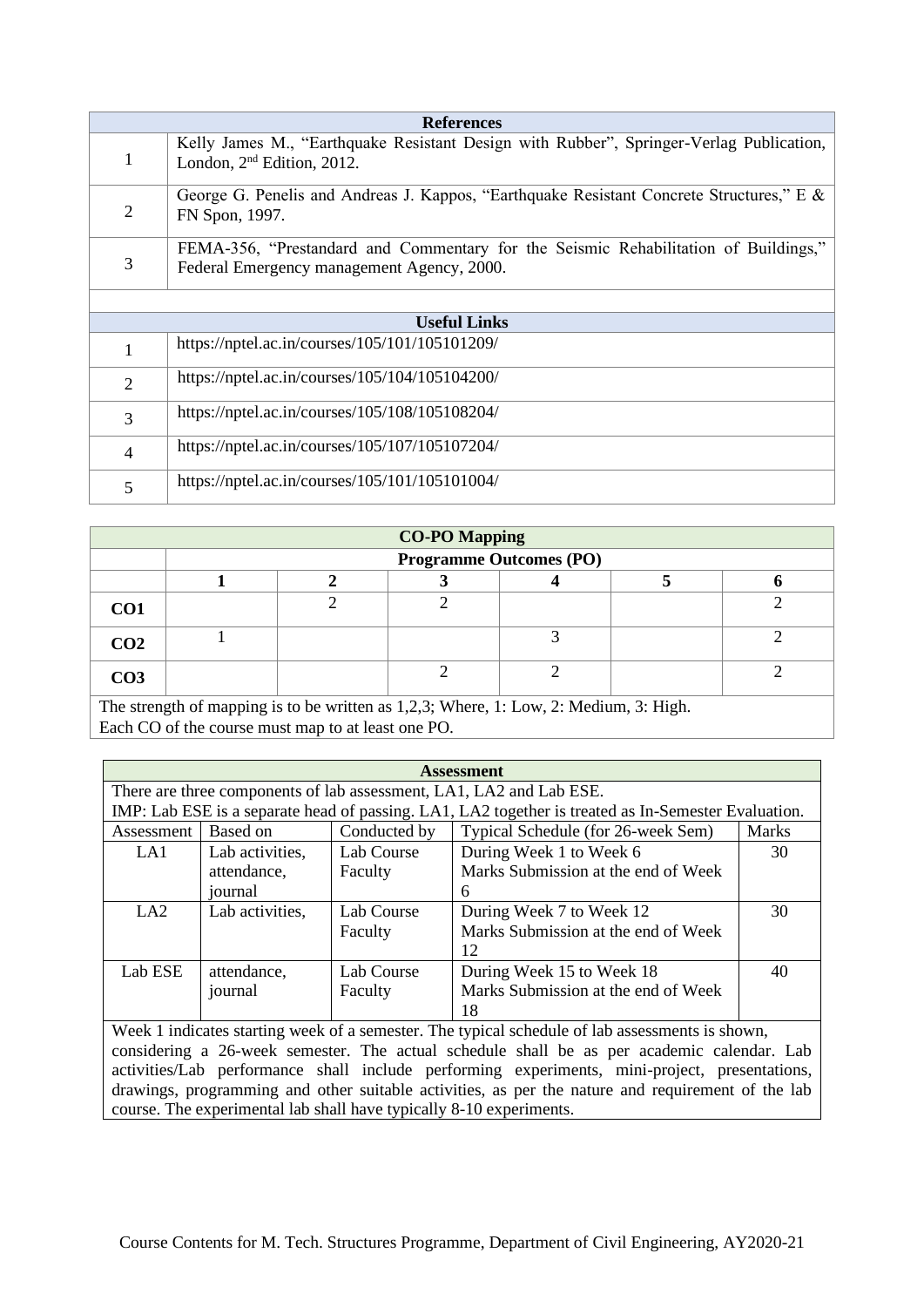| <b>Assessment Plan based on Bloom's Taxonomy Level</b> |     |     |            |              |
|--------------------------------------------------------|-----|-----|------------|--------------|
| <b>Bloom's Taxonomy Level</b>                          | LA1 | LA2 | <b>ESE</b> | <b>Total</b> |
| Remember                                               |     |     |            |              |
| Understand                                             | 10  |     |            | 10           |
| Apply                                                  | 20  | 20  | 20         | 60           |
| Analyze                                                |     | 10  | 10         | 20           |
| Evaluate                                               |     |     | 10         | 10           |
| Create                                                 |     |     |            |              |
| <b>Total</b>                                           | 30  | 30  | 40         | <b>100</b>   |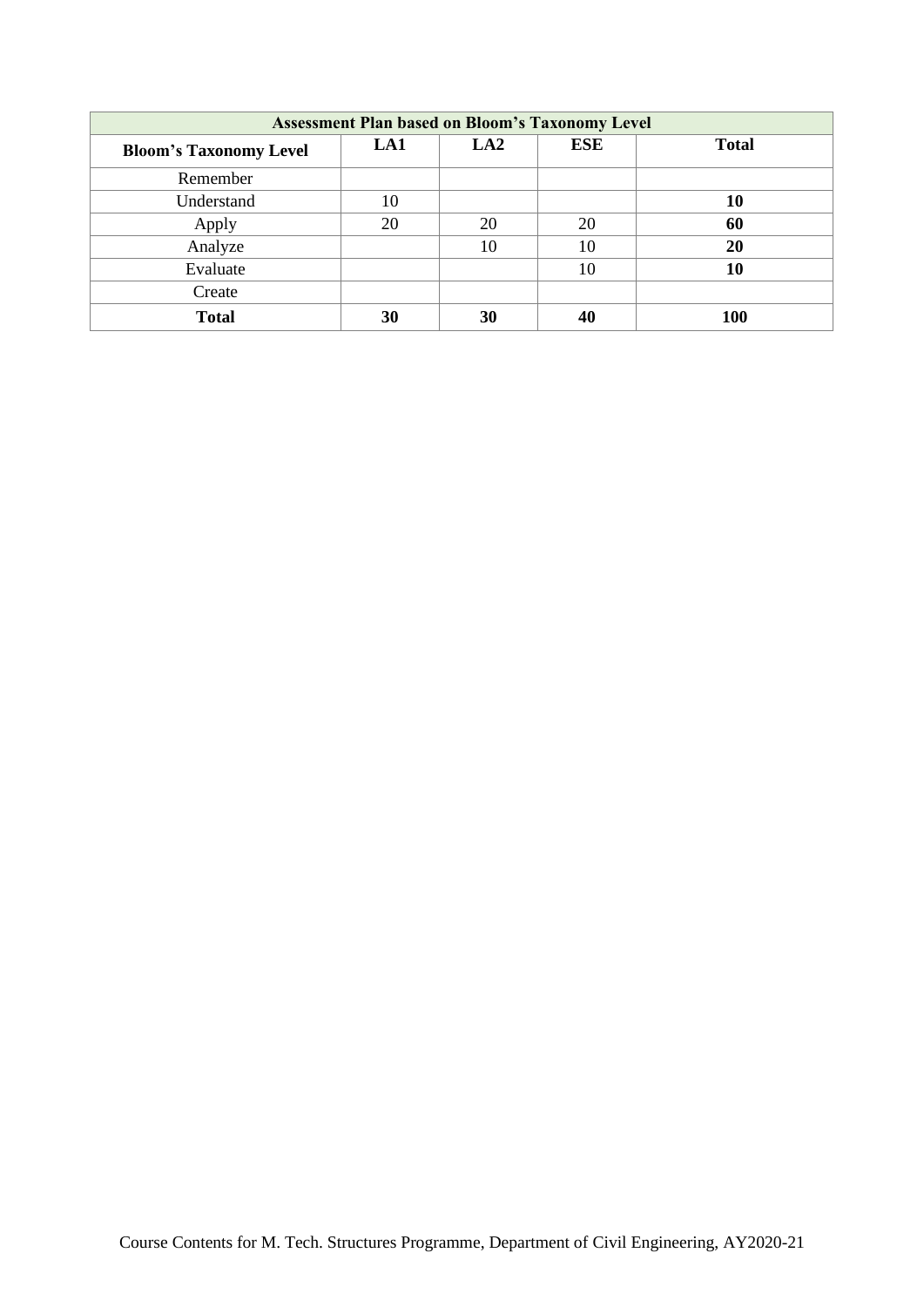|                                                                                                                                | <b>Walchand College of Engineering, Sangli</b><br>(Government Aided Autonomous Institute)                  |                                                                                    |        |                                  |                                             |                                                                                                      |  |
|--------------------------------------------------------------------------------------------------------------------------------|------------------------------------------------------------------------------------------------------------|------------------------------------------------------------------------------------|--------|----------------------------------|---------------------------------------------|------------------------------------------------------------------------------------------------------|--|
|                                                                                                                                | AY 2021-22                                                                                                 |                                                                                    |        |                                  |                                             |                                                                                                      |  |
| <b>Course Information</b>                                                                                                      |                                                                                                            |                                                                                    |        |                                  |                                             |                                                                                                      |  |
|                                                                                                                                | Programme                                                                                                  |                                                                                    |        | M.Tech. (Structural Engineering) |                                             |                                                                                                      |  |
|                                                                                                                                | <b>Class, Semester</b>                                                                                     |                                                                                    |        | First year M. Tech., Sem. II     |                                             |                                                                                                      |  |
|                                                                                                                                | <b>Course Code</b>                                                                                         |                                                                                    | 5ST576 |                                  |                                             |                                                                                                      |  |
|                                                                                                                                | <b>Course Name</b>                                                                                         |                                                                                    |        |                                  |                                             | Activity Based Lab- Numerical Methods for Linear and Nonlinear Systems                               |  |
|                                                                                                                                |                                                                                                            |                                                                                    | Lab    |                                  |                                             |                                                                                                      |  |
|                                                                                                                                | <b>Desired Requisites:</b>                                                                                 |                                                                                    |        |                                  | Applied Mathematics, Structural Engineering |                                                                                                      |  |
|                                                                                                                                |                                                                                                            |                                                                                    |        |                                  |                                             |                                                                                                      |  |
|                                                                                                                                | <b>Teaching Scheme</b>                                                                                     |                                                                                    |        |                                  | <b>Examination Scheme (Marks)</b>           |                                                                                                      |  |
| Lecture                                                                                                                        |                                                                                                            |                                                                                    | LA1    | LA2                              | <b>ESE</b>                                  | <b>Total</b>                                                                                         |  |
| <b>Tutorial</b>                                                                                                                |                                                                                                            |                                                                                    | 30     | 30                               | 40                                          | 100                                                                                                  |  |
| <b>Practical</b>                                                                                                               |                                                                                                            | 2 Hrs/week                                                                         |        |                                  |                                             |                                                                                                      |  |
| <b>Interaction</b>                                                                                                             |                                                                                                            |                                                                                    |        |                                  | <b>Credits: 1</b>                           |                                                                                                      |  |
|                                                                                                                                |                                                                                                            |                                                                                    |        |                                  |                                             |                                                                                                      |  |
|                                                                                                                                |                                                                                                            |                                                                                    |        | <b>Course Objectives</b>         |                                             |                                                                                                      |  |
| $\mathbf{1}$                                                                                                                   |                                                                                                            |                                                                                    |        |                                  |                                             | To provide knowledge of Matrix methods and statistical tools for solution of problems.               |  |
|                                                                                                                                |                                                                                                            |                                                                                    |        |                                  |                                             | To impart knowledge of numerical differentiation, integration, root finding, curve fitting and other |  |
| $\overline{2}$                                                                                                                 |                                                                                                            | numerical approximations.                                                          |        |                                  |                                             |                                                                                                      |  |
| 3                                                                                                                              |                                                                                                            |                                                                                    |        |                                  |                                             | To provide exposure to field application of numerical methods in structural engineering.             |  |
|                                                                                                                                |                                                                                                            |                                                                                    |        |                                  |                                             |                                                                                                      |  |
|                                                                                                                                |                                                                                                            |                                                                                    |        | <b>Course Outcomes (CO)</b>      |                                             |                                                                                                      |  |
| CO <sub>1</sub>                                                                                                                |                                                                                                            | <b>Execute</b> numerical recipes for problem solving in engineering.               |        |                                  |                                             |                                                                                                      |  |
| Examine different numerical tools for the solution of engineering problems.<br>CO <sub>2</sub>                                 |                                                                                                            |                                                                                    |        |                                  |                                             |                                                                                                      |  |
| CO <sub>3</sub><br>Discuss numerical schemes for modelling and solving field applications.                                     |                                                                                                            |                                                                                    |        |                                  |                                             |                                                                                                      |  |
|                                                                                                                                |                                                                                                            |                                                                                    |        |                                  |                                             |                                                                                                      |  |
| <b>Module Contents</b><br>Students will be asked to work upon a minimum four of the following topics during the semester. They |                                                                                                            |                                                                                    |        |                                  |                                             |                                                                                                      |  |
| will submit the report of each topic containing the information (as per need of topic) like: introduction,                     |                                                                                                            |                                                                                    |        |                                  |                                             |                                                                                                      |  |
| general information, usage/application (if any) detailed description of work/process, relevant diagrams,                       |                                                                                                            |                                                                                    |        |                                  |                                             |                                                                                                      |  |
| drawings & tabulation (if any), observation and results (as applicable) or any other relevant information as                   |                                                                                                            |                                                                                    |        |                                  |                                             |                                                                                                      |  |
| per topic.                                                                                                                     |                                                                                                            |                                                                                    |        |                                  |                                             |                                                                                                      |  |
| Solve problems by developing Numerical differentiation using EXCEL/Programming<br>xxi)                                         |                                                                                                            |                                                                                    |        |                                  |                                             |                                                                                                      |  |
| xxii)                                                                                                                          |                                                                                                            |                                                                                    |        |                                  |                                             | Solve problems by developing Numerical Integration using EXCEL/Programming                           |  |
| xxiii)                                                                                                                         |                                                                                                            | Solve Regression problem using EXCEL/Programming                                   |        |                                  |                                             |                                                                                                      |  |
| xxiv)                                                                                                                          |                                                                                                            | Apply numerical method/s to field problems of static nonlinear structural analysis |        |                                  |                                             |                                                                                                      |  |
| xxv)                                                                                                                           |                                                                                                            | Apply numerical method/s to field problems of structural dynamic analysis.         |        |                                  |                                             |                                                                                                      |  |
| xxvi)                                                                                                                          |                                                                                                            | Apply special numerical methods such as FDM to structural analysis of plates etc.  |        |                                  |                                             |                                                                                                      |  |
|                                                                                                                                |                                                                                                            |                                                                                    |        | <b>Textbooks</b>                 |                                             |                                                                                                      |  |
|                                                                                                                                |                                                                                                            |                                                                                    |        |                                  |                                             | Chapra Steven and Canale Raymond, "Numerical Methods for Engineers", Mc-Graw Hill, 7th               |  |
| $\mathbf{1}$                                                                                                                   |                                                                                                            |                                                                                    |        |                                  |                                             |                                                                                                      |  |
|                                                                                                                                | Edition, 2012.<br>Gourdin A. and Boumhrat M., "Applied Numerical Methods", Prentice Hall India, New Delhi, |                                                                                    |        |                                  |                                             |                                                                                                      |  |
| $\overline{2}$                                                                                                                 | 2000.                                                                                                      |                                                                                    |        |                                  |                                             |                                                                                                      |  |
| $\mathfrak{Z}$                                                                                                                 |                                                                                                            | Edition, 2001.                                                                     |        |                                  |                                             | Joe D Hoffman, "Numerical Methods for Engineers and Scientists", Marcel Dekker, 2nd                  |  |
|                                                                                                                                |                                                                                                            |                                                                                    |        |                                  |                                             |                                                                                                      |  |
|                                                                                                                                |                                                                                                            |                                                                                    |        | <b>References</b>                |                                             |                                                                                                      |  |
| $\mathbf{1}$                                                                                                                   |                                                                                                            |                                                                                    |        |                                  |                                             | Gilbert Strang, "Computational Science and Engineering", Wellesley-Cambridge Press.                  |  |
| $\overline{2}$                                                                                                                 |                                                                                                            |                                                                                    |        |                                  |                                             | Gilbert Strang, "Linear Algebra and Its Applications", Wellesley Cambridge Press, 4th                |  |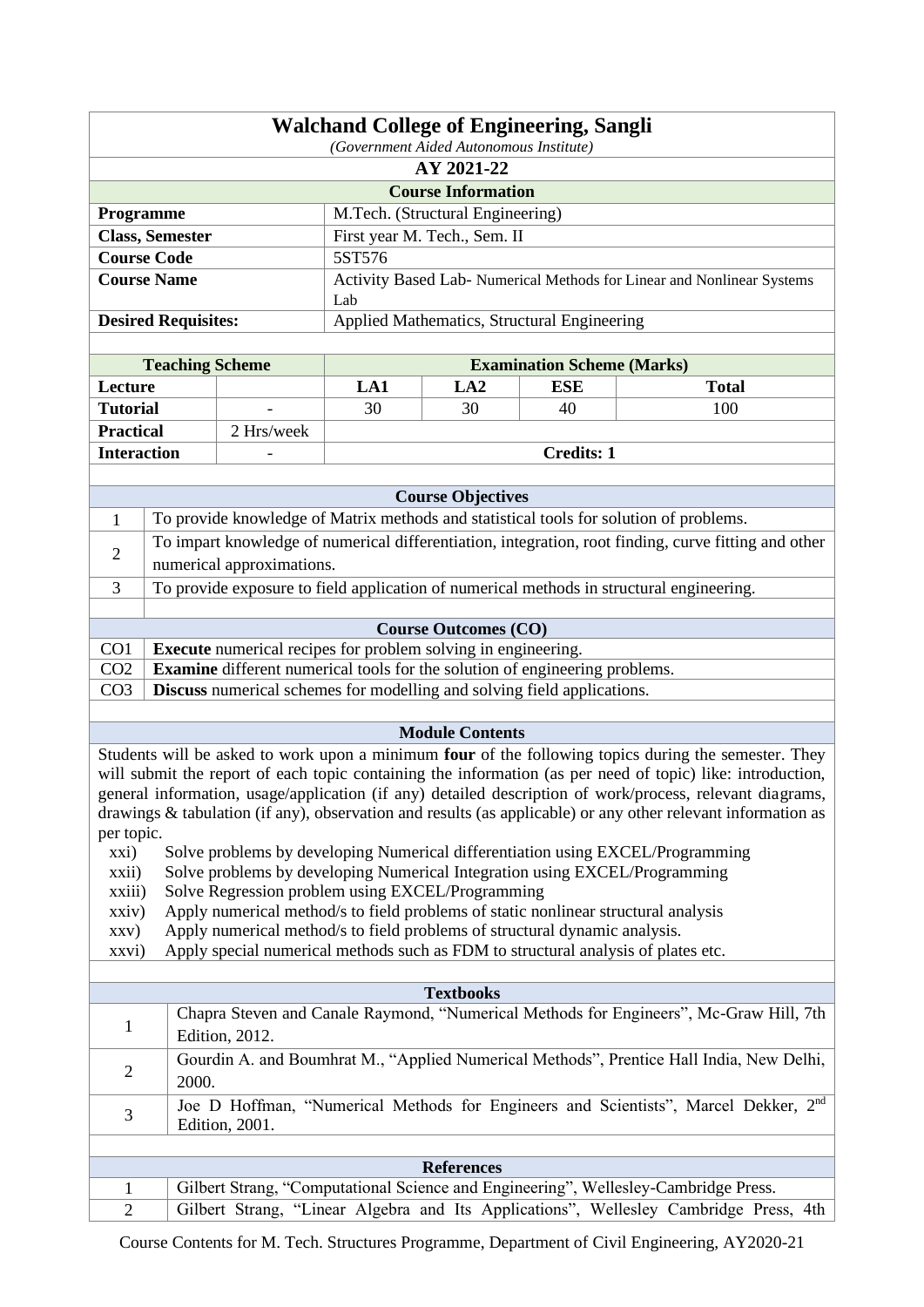|                     | Edition, 2009.                                                                             |  |  |  |  |
|---------------------|--------------------------------------------------------------------------------------------|--|--|--|--|
|                     | Philips, G. M., and Taylor P. J. "Theory and Applications of Numerical Analysis", Academic |  |  |  |  |
|                     | Press, 2nd Edition, 1996.                                                                  |  |  |  |  |
|                     |                                                                                            |  |  |  |  |
| <b>Useful Links</b> |                                                                                            |  |  |  |  |
|                     | https://nptel.ac.in/courses/105/105/105105043/                                             |  |  |  |  |
| 2                   | https://nptel.ac.in/courses/111/107/111107107/                                             |  |  |  |  |
|                     | https://nptel.ac.in/courses/111/107/111107105/                                             |  |  |  |  |

| <b>CO-PO Mapping</b>                                                               |  |                                |  |  |  |  |  |  |
|------------------------------------------------------------------------------------|--|--------------------------------|--|--|--|--|--|--|
|                                                                                    |  | <b>Programme Outcomes (PO)</b> |  |  |  |  |  |  |
|                                                                                    |  |                                |  |  |  |  |  |  |
| CO <sub>1</sub>                                                                    |  |                                |  |  |  |  |  |  |
| CO <sub>2</sub>                                                                    |  |                                |  |  |  |  |  |  |
| CO <sub>3</sub>                                                                    |  |                                |  |  |  |  |  |  |
| The strength of mapping is to be written as 1,2,3; Where, 1:Low, 2:Medium, 3:High. |  |                                |  |  |  |  |  |  |
| Each CO of the course must map to at least one PO.                                 |  |                                |  |  |  |  |  |  |

Each CO of the course must map to at least one PO.

|            |                 |              | <b>Assessment</b>                                                                                   |              |
|------------|-----------------|--------------|-----------------------------------------------------------------------------------------------------|--------------|
|            |                 |              | There are three components of lab assessment, LA1, LA2 and Lab ESE.                                 |              |
|            |                 |              | IMP: Lab ESE is a separate head of passing. LA1, LA2 together is treated as In-Semester Evaluation. |              |
| Assessment | Based on        | Conducted by | Typical Schedule (for 26-week Sem)                                                                  | <b>Marks</b> |
| LA1        | Lab activities, | Lab Course   | During Week 1 to Week 6                                                                             | 30           |
|            | attendance,     | Faculty      | Marks Submission at the end of Week                                                                 |              |
|            | iournal         |              | 6                                                                                                   |              |
| LA2        | Lab activities, | Lab Course   | During Week 7 to Week 12                                                                            | 30           |
|            |                 | Faculty      | Marks Submission at the end of Week                                                                 |              |
|            |                 |              | 12                                                                                                  |              |
| Lab ESE    | attendance,     | Lab Course   | During Week 15 to Week 18                                                                           | 40           |
|            | journal         | Faculty      | Marks Submission at the end of Week                                                                 |              |
|            |                 |              | 18                                                                                                  |              |

Week 1 indicates starting week of a semester. The typical schedule of lab assessments is shown, considering a 26-week semester. The actual schedule shall be as per academic calendar. Lab activities/Lab performance shall include performing experiments, mini-project, presentations, drawings, programming and other suitable activities, as per the nature and requirement of the lab course. The experimental lab shall have typically 8-10 experiments.

| <b>Assessment Plan based on Bloom's Taxonomy Level</b> |     |     |            |              |
|--------------------------------------------------------|-----|-----|------------|--------------|
| <b>Bloom's Taxonomy Level</b>                          | LA1 | LA2 | <b>ESE</b> | <b>Total</b> |
| Remember                                               |     |     |            |              |
| Understand                                             | 10  |     |            | 10           |
| Apply                                                  | 20  | 20  | 20         | 60           |
| Analyze                                                |     | 10  | 10         | 20           |
| Evaluate                                               |     |     | 10         | 10           |
| Create                                                 |     |     |            |              |
| <b>Total</b>                                           | 30  | 30  | 40         | 100          |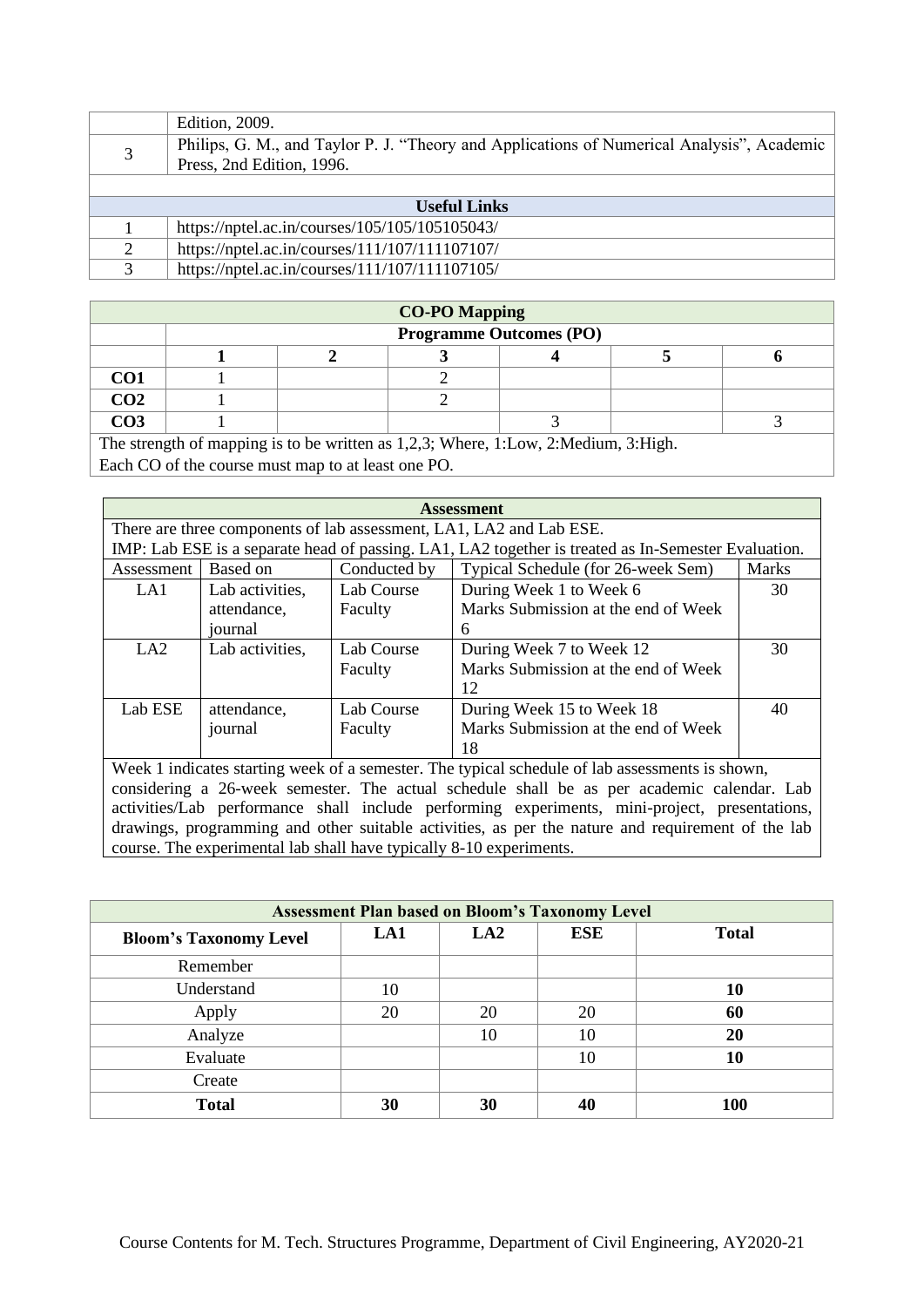| <b>Walchand College of Engineering, Sangli</b>                            |                                  |  |  |  |
|---------------------------------------------------------------------------|----------------------------------|--|--|--|
| (Government Aided Autonomous Institute)                                   |                                  |  |  |  |
| AY 2021-22                                                                |                                  |  |  |  |
| <b>Course Information</b>                                                 |                                  |  |  |  |
| <b>Programme</b>                                                          | M.Tech. (Structural Engineering) |  |  |  |
| <b>Class, Semester</b>                                                    | First year M. Tech., Sem II      |  |  |  |
| <b>Course Code</b>                                                        | 5ST577                           |  |  |  |
| <b>Course Name</b><br>Activity Based Lab- Design of Bridge Components Lab |                                  |  |  |  |
| <b>Desired Requisites:</b>                                                | Design of Concrete Structures    |  |  |  |

| <b>Teaching Scheme</b> |            | <b>Examination Scheme (Marks)</b> |     |                   |       |  |
|------------------------|------------|-----------------------------------|-----|-------------------|-------|--|
| Lecture                |            | LA 1                              | LA2 | <b>ESE</b>        | Total |  |
| <b>Tutorial</b>        | -          | 30                                | 30  | 40                | 100   |  |
| <b>Practical</b>       | 2 Hrs/week |                                   |     |                   |       |  |
| <b>Interaction</b>     |            |                                   |     | <b>Credits: 1</b> |       |  |

|                 | <b>Course Objectives</b>                                                                           |
|-----------------|----------------------------------------------------------------------------------------------------|
| 1               | To provide knowledge of loads and analysis for different types of bridges.                         |
| $\overline{2}$  | To impart knowledge for design of different types of bridges including substructures with relevant |
|                 | codes.                                                                                             |
| 3               | To provide knowledge for construction, inspection and maintenance of bridges.                      |
|                 |                                                                                                    |
|                 | <b>Course Outcomes (CO)</b>                                                                        |
| CO <sub>1</sub> | <b>Illustrate</b> types of bridges, their components and selection of bridge site.                 |
| CO <sub>2</sub> | Analyze various types of bridges with appropriate loads and methods.                               |
| $\cap$          | Design of kuiders and kaasinga alang mith sainfanaamant dataila                                    |

CO3 **Design** of bridges and bearings along with reinforcement details.

## **Module Contents**

Students will be asked to work upon **minimum two** of the following topics during the semester. They will submit the report of each topic containing the information (as per need of topic) like: introduction, general information, usage/application (if any) detailed description of work/process, relevant diagrams, drawings & tabulation (if any), observation and results (as applicable) or any other relevant information as per topic.

- xxvii) Analysis and design of deck slab and girders
- xxviii) Analysis and design of bearings
- xxix) Analysis and design of bridge piers
- xxx) Analysis and design of bridge foundation system
- xxxi) Bridge design in relevant software using relevant code

|   | <b>Textbooks</b>                                                                                        |
|---|---------------------------------------------------------------------------------------------------------|
|   | Krishna Raju N., "Design of Bridges, Oxford and IBH Publishing Co. Ltd.", New Delhi and                 |
|   | Kolkata, 2001.                                                                                          |
|   | Jagdeesh T. R., Jayaram M. A., "Design of Bridge Structures, Prentice Hall of India Pvt.                |
| 2 | Ltd.", New Delhi, 2003.                                                                                 |
|   |                                                                                                         |
| 3 | Johnson Victor, "Essentials of Bridge Engineering, Oxford and IBH Publishing Co. Ltd.", 5 <sup>th</sup> |
|   | Edition, 2001.                                                                                          |
|   |                                                                                                         |
|   | <b>References</b>                                                                                       |
|   | Raina V. K., "Concrete Bridge Practice: Construction and maintenance and rehabilitation",               |
|   | Tata Mc Graw Hill Publishing Company, New Delhi.                                                        |
|   | Raina V. K., "Concrete Bridge Practice: Analysis, design and economics", Tata Mc Graw Hill              |
| 2 | Publishing Company, New Delhi.                                                                          |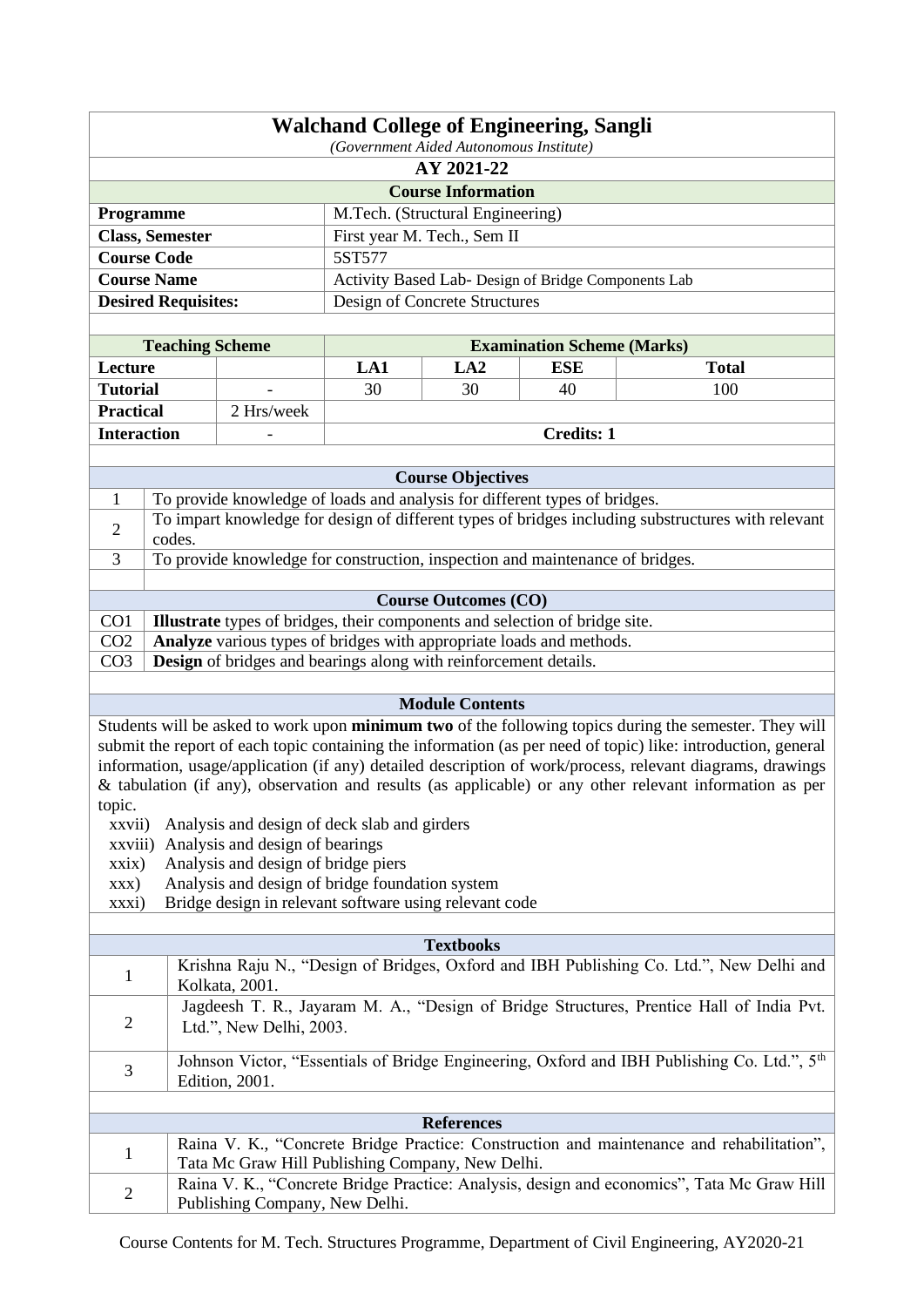|                     | IRC Codes.                                                         |  |  |  |  |
|---------------------|--------------------------------------------------------------------|--|--|--|--|
|                     |                                                                    |  |  |  |  |
| <b>Useful Links</b> |                                                                    |  |  |  |  |
|                     | Reinforced Concrete Road Bridges - Course (nptel.ac.in)            |  |  |  |  |
|                     | NPTEL :: Civil Engineering - NOC: Reinforced Concrete Road Bridges |  |  |  |  |
|                     | Reinforced Concrete Road Bridges - Course (nptel.ac.in)            |  |  |  |  |

| <b>CO-PO Mapping</b> |                                |  |  |  |  |  |  |  |
|----------------------|--------------------------------|--|--|--|--|--|--|--|
|                      | <b>Programme Outcomes (PO)</b> |  |  |  |  |  |  |  |
|                      |                                |  |  |  |  |  |  |  |
| $\overline{0}01$     |                                |  |  |  |  |  |  |  |
| CO <sub>2</sub>      |                                |  |  |  |  |  |  |  |
| റവ                   |                                |  |  |  |  |  |  |  |

The strength of mapping is to be written as 1,2,3; Where, 1: Low, 2: Medium, 3: High. Each CO of the course must map to at least one PO.

| <b>Assessment</b>                                                                             |                                                                                                   |              |                                                                                                     |    |  |  |
|-----------------------------------------------------------------------------------------------|---------------------------------------------------------------------------------------------------|--------------|-----------------------------------------------------------------------------------------------------|----|--|--|
| There are three components of lab assessment, LA1, LA2 and Lab ESE.                           |                                                                                                   |              |                                                                                                     |    |  |  |
|                                                                                               |                                                                                                   |              | IMP: Lab ESE is a separate head of passing. LA1, LA2 together is treated as In-Semester Evaluation. |    |  |  |
| Assessment                                                                                    | Based on                                                                                          | Conducted by | Typical Schedule (for 26-week Sem)<br><b>Marks</b>                                                  |    |  |  |
| LA1                                                                                           | Lab activities,                                                                                   | Lab Course   | During Week 1 to Week 6                                                                             | 30 |  |  |
|                                                                                               | attendance,                                                                                       | Faculty      | Marks Submission at the end of Week                                                                 |    |  |  |
|                                                                                               | iournal                                                                                           |              | 6                                                                                                   |    |  |  |
| LA2                                                                                           | Lab activities,                                                                                   | Lab Course   | During Week 7 to Week 12                                                                            | 30 |  |  |
|                                                                                               |                                                                                                   | Faculty      | Marks Submission at the end of Week                                                                 |    |  |  |
|                                                                                               |                                                                                                   |              | 12                                                                                                  |    |  |  |
| Lab ESE                                                                                       | attendance,                                                                                       | Lab Course   | During Week 15 to Week 18                                                                           | 40 |  |  |
|                                                                                               | journal                                                                                           | Faculty      | Marks Submission at the end of Week                                                                 |    |  |  |
|                                                                                               |                                                                                                   |              | 18                                                                                                  |    |  |  |
|                                                                                               | Week 1 indicates starting week of a semester. The typical schedule of lab assessments is shown,   |              |                                                                                                     |    |  |  |
| considering a 26-week semester. The actual schedule shall be as per academic calendar. Lab    |                                                                                                   |              |                                                                                                     |    |  |  |
| activities/Lab performance shall include performing experiments, mini-project, presentations, |                                                                                                   |              |                                                                                                     |    |  |  |
|                                                                                               | drawings, programming and other suitable activities, as per the nature and requirement of the lab |              |                                                                                                     |    |  |  |
|                                                                                               | course. The experimental lab shall have typically 8-10 experiments.                               |              |                                                                                                     |    |  |  |

| <b>Assessment Plan based on Bloom's Taxonomy Level</b> |     |     |            |              |  |  |
|--------------------------------------------------------|-----|-----|------------|--------------|--|--|
| <b>Bloom's Taxonomy Level</b>                          | LA1 | LA2 | <b>ESE</b> | <b>Total</b> |  |  |
| Remember                                               |     |     |            |              |  |  |
| Understand                                             | 10  |     |            | 10           |  |  |
| Apply                                                  | 20  | 20  | 20         | 60           |  |  |
| Analyze                                                |     | 10  | 10         | 20           |  |  |
| Evaluate                                               |     |     | 10         | 10           |  |  |
| Create                                                 |     |     |            |              |  |  |
| <b>Total</b>                                           | 30  | 30  | 40         | 100          |  |  |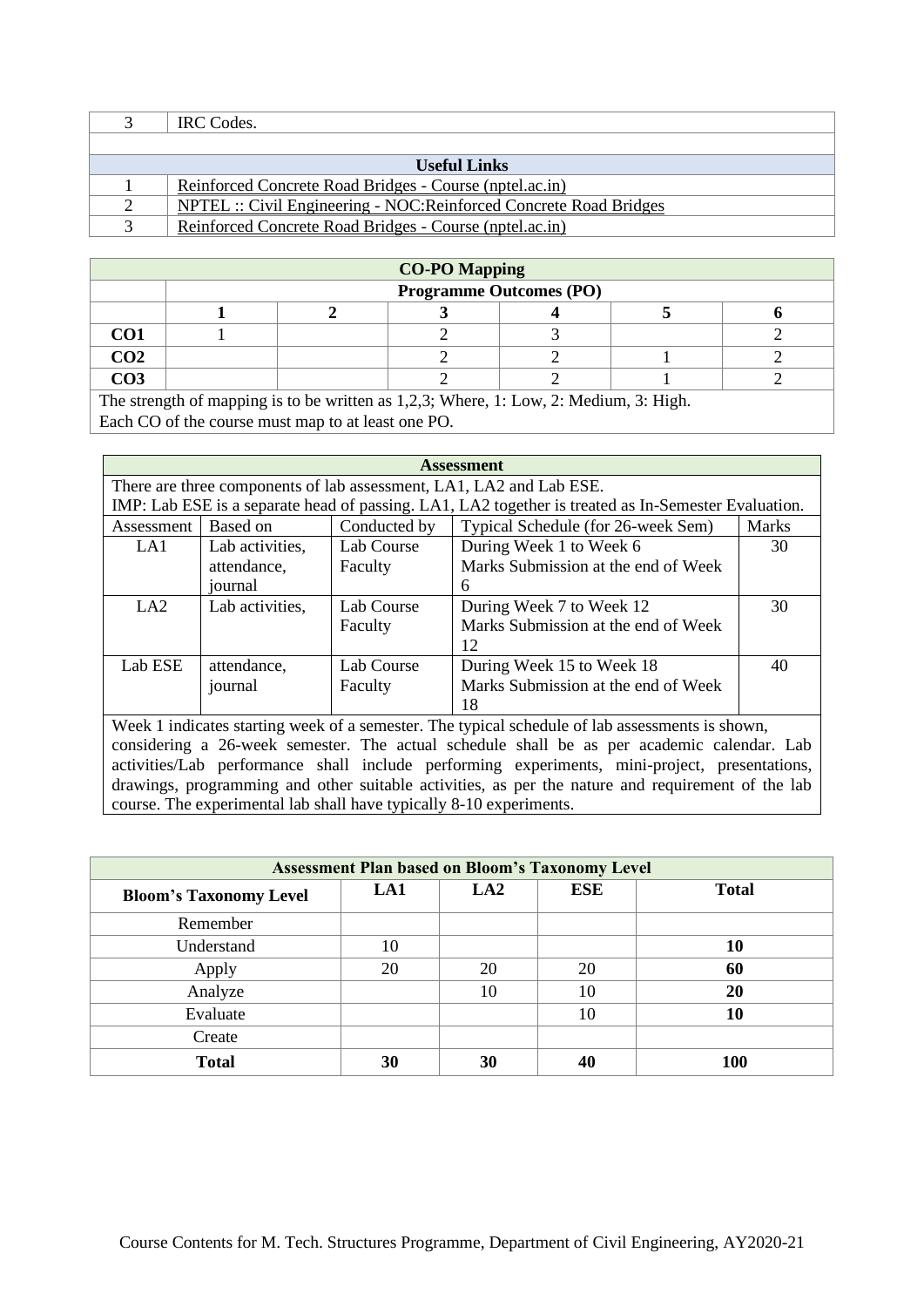| <b>Walchand College of Engineering, Sangli</b>                                 |                                         |  |  |  |  |
|--------------------------------------------------------------------------------|-----------------------------------------|--|--|--|--|
|                                                                                | (Government Aided Autonomous Institute) |  |  |  |  |
|                                                                                | AY 2021-22                              |  |  |  |  |
|                                                                                | <b>Course Information</b>               |  |  |  |  |
| <b>Programme</b>                                                               | M.Tech. (Structural Engineering)        |  |  |  |  |
| <b>Class, Semester</b>                                                         | First year M. Tech., Sem. II            |  |  |  |  |
| <b>Course Code</b>                                                             | 5ST578                                  |  |  |  |  |
| <b>Course Name</b><br>Activity Based Lab- Design of roof using Plate and Shell |                                         |  |  |  |  |
| <b>Desired Requisites:</b><br>Theory of Elasticity and Plasticity              |                                         |  |  |  |  |
|                                                                                |                                         |  |  |  |  |

|                    | <b>Teaching Scheme</b>   | <b>Examination Scheme (Marks)</b> |     |                   |              |  |
|--------------------|--------------------------|-----------------------------------|-----|-------------------|--------------|--|
| <b>Lecture</b>     |                          | LA1                               | LA2 | <b>ESE</b>        | <b>Total</b> |  |
| <b>Tutorial</b>    | $\overline{\phantom{a}}$ | 30                                | 30  | 40                | 100          |  |
| <b>Practical</b>   | 2 Hrs/week               |                                   |     |                   |              |  |
| <b>Interaction</b> | $\overline{\phantom{a}}$ |                                   |     | <b>Credits: 1</b> |              |  |
|                    |                          |                                   |     |                   |              |  |

|                 | <b>Course Objectives</b>                                                                          |  |  |  |  |  |
|-----------------|---------------------------------------------------------------------------------------------------|--|--|--|--|--|
|                 | To impart knowledge of plate and shell behavior under different loading and boundary conditions.  |  |  |  |  |  |
| 2               | To discuss use of classical, approximate and numerical methods to solve plate and shell problems. |  |  |  |  |  |
| 3               | To provide knowledge of plate and shell modelling for practical applications.                     |  |  |  |  |  |
|                 |                                                                                                   |  |  |  |  |  |
|                 | <b>Course Outcomes (CO)</b>                                                                       |  |  |  |  |  |
| CO <sub>1</sub> | <b>Illustrate</b> the behavior of various plates and shells.                                      |  |  |  |  |  |
| CO <sub>2</sub> | <b>Analyses</b> plates and shells using different methods.                                        |  |  |  |  |  |
| CO <sub>3</sub> | <b>Evaluate</b> structural actions for practical applications of plates and shells.               |  |  |  |  |  |

Students will be asked to work upon **minimum two** of the following topics during the semester. They will submit the report of each topic containing the information (as per need of topic) like: introduction, general information, usage/application (if any) detailed description of work/process, relevant diagrams, drawings & tabulation (if any), observation and results (as applicable) or any other relevant information as per topic.

- xxxii) Assignment on bending of circular and rectangular plates
- xxxiii) Assignment on shell by membrane theory.
- xxxiv) Assignment on shell by bending theory.
- xxxv) Study of structural behaviour of plate and shell in relevant software.

| <b>Textbooks</b>            |                                                                                        |  |  |  |  |  |
|-----------------------------|----------------------------------------------------------------------------------------|--|--|--|--|--|
|                             | Timoshenko. S.P. And Krieger. S.W, "Theory of Plates & Shells", Tata McGraw-Hill       |  |  |  |  |  |
|                             | Publishing Company Limited, 2nd Edition, 1985.                                         |  |  |  |  |  |
|                             | Ramaswamy G. S., "Design and Construction of Concrete Shell Roofs", CBS Publishers and |  |  |  |  |  |
| $\overline{2}$              | Distributors, 1st revised Edition, 1984.                                               |  |  |  |  |  |
|                             |                                                                                        |  |  |  |  |  |
| <b>References</b>           |                                                                                        |  |  |  |  |  |
|                             | Chandrashekhara K., "Analysis of Thin Concrete shells", Tata McGraw-Hill Publishing    |  |  |  |  |  |
|                             | Company Limited, 2nd Revised Edition, 2011.                                            |  |  |  |  |  |
| $\mathcal{D}_{\mathcal{L}}$ | Flugge. W., "Stresses in Shells", 2nd Edition, Springer, Berlin, 1990.                 |  |  |  |  |  |
|                             |                                                                                        |  |  |  |  |  |
|                             |                                                                                        |  |  |  |  |  |

| <b>Useful Links</b> |                                                |  |  |  |  |
|---------------------|------------------------------------------------|--|--|--|--|
|                     | https://nptel.ac.in/courses/105/103/105103209/ |  |  |  |  |
|                     | https://nptel.ac.in/courses/105/105/105105177/ |  |  |  |  |
|                     | https://nptel.ac.in/courses/105/105/105105108/ |  |  |  |  |
|                     |                                                |  |  |  |  |